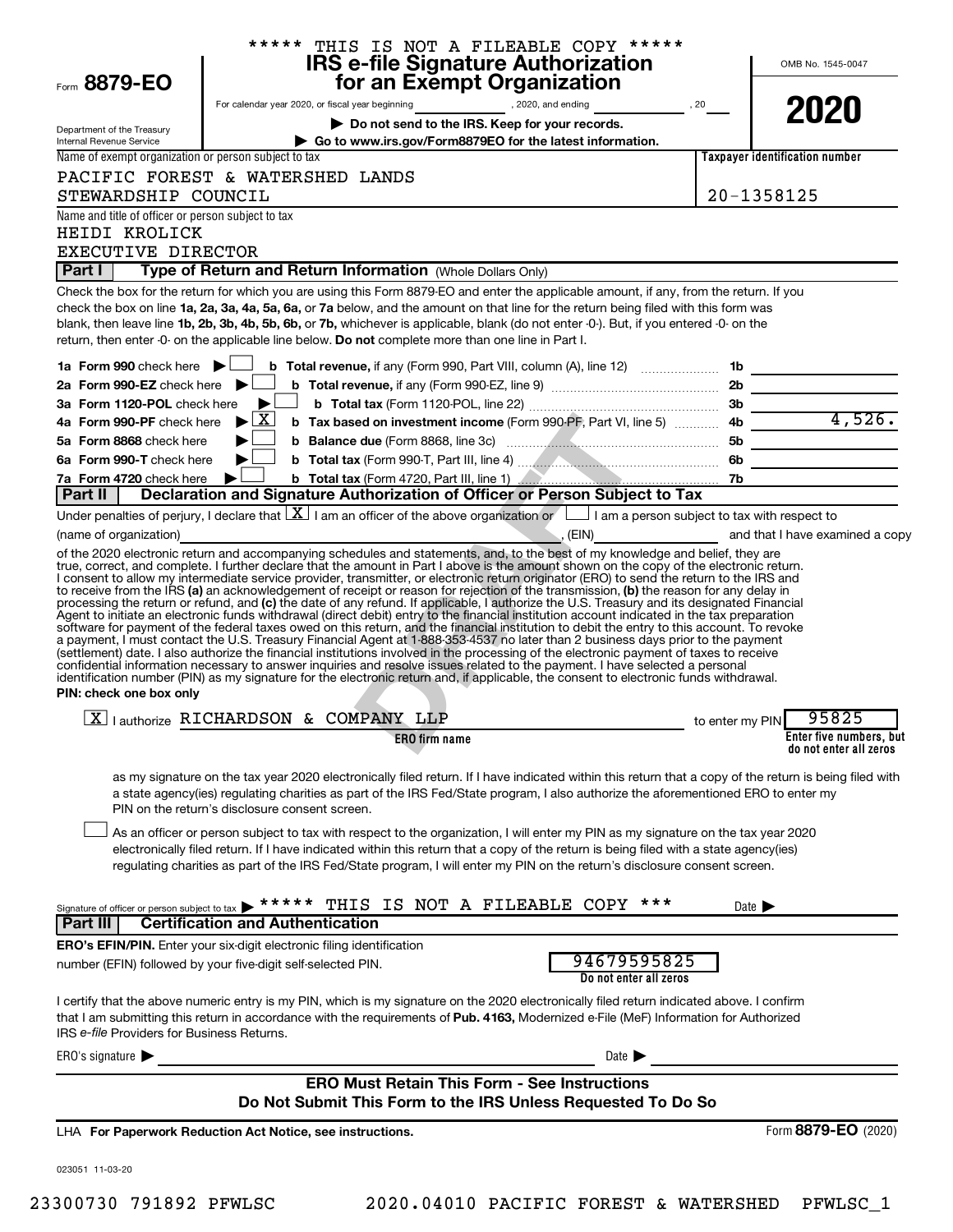| 8868<br>Form |
|--------------|
|--------------|

# (Rev. January 2020) **Cxempt Organization Return** Manuary 2020) and the settern **Canadian Exempt Organization Return Form 8868 Application for Automatic Extension of Time To File an**<br>**Exempt Organization Beturn**

Department of the Treasury Internal Revenue Service

|  | $\blacktriangleright$ File a separate application for each return. |  |
|--|--------------------------------------------------------------------|--|

**| Go to www.irs.gov/Form8868 for the latest information.**

**Electronic filing (e-file).** You can electronically file Form 8868 to request a 6-month automatic extension of time to file any of the filing of this form, visit www.irs.gov/e-file-providers/e-file-for-charities-and-non-profits. forms listed below with the exception of Form 8870, Information Return for Transfers Associated With Certain Personal Benefit Contracts, for which an extension request must be sent to the IRS in paper format (see instructions). For more details on the electronic

### **Automatic 6-Month Extension of Time.** Only submit original (no copies needed).

All corporations required to file an income tax return other than Form 990-T (including 1120-C filers), partnerships, REMICs, and trusts must use Form 7004 to request an extension of time to file income tax returns.

| Type or<br>print                                          | Name of exempt organization or other filer, see instructions.<br>PACIFIC FOREST & WATERSHED LANDS                                                                                                                                                                                                                                                                                                                                                                                                                                                                                                                                                                                    |        |                                     |              |    | Taxpayer identification number (TIN)         |
|-----------------------------------------------------------|--------------------------------------------------------------------------------------------------------------------------------------------------------------------------------------------------------------------------------------------------------------------------------------------------------------------------------------------------------------------------------------------------------------------------------------------------------------------------------------------------------------------------------------------------------------------------------------------------------------------------------------------------------------------------------------|--------|-------------------------------------|--------------|----|----------------------------------------------|
|                                                           | STEWARDSHIP COUNCIL                                                                                                                                                                                                                                                                                                                                                                                                                                                                                                                                                                                                                                                                  |        |                                     |              |    | 20-1358125                                   |
| File by the<br>due date for<br>filing your<br>return. See | Number, street, and room or suite no. If a P.O. box, see instructions.<br>3300 DOUGLAS BOULEVARD, NO. 250                                                                                                                                                                                                                                                                                                                                                                                                                                                                                                                                                                            |        |                                     |              |    |                                              |
| instructions.                                             | City, town or post office, state, and ZIP code. For a foreign address, see instructions.<br>ROSEVILLE, CA 95661                                                                                                                                                                                                                                                                                                                                                                                                                                                                                                                                                                      |        |                                     |              |    |                                              |
|                                                           |                                                                                                                                                                                                                                                                                                                                                                                                                                                                                                                                                                                                                                                                                      |        |                                     |              |    | 0 <br>4                                      |
| Application                                               |                                                                                                                                                                                                                                                                                                                                                                                                                                                                                                                                                                                                                                                                                      | Return | <b>Application</b>                  |              |    | Return                                       |
| <b>Is For</b>                                             |                                                                                                                                                                                                                                                                                                                                                                                                                                                                                                                                                                                                                                                                                      | Code   | Is For                              |              |    | Code                                         |
|                                                           | Form 990 or Form 990-EZ                                                                                                                                                                                                                                                                                                                                                                                                                                                                                                                                                                                                                                                              | 01     | Form 990-T (corporation)            |              |    | 07                                           |
| Form 990-BL                                               |                                                                                                                                                                                                                                                                                                                                                                                                                                                                                                                                                                                                                                                                                      | 02     | Form 1041-A                         |              |    | 08                                           |
|                                                           | Form 4720 (individual)                                                                                                                                                                                                                                                                                                                                                                                                                                                                                                                                                                                                                                                               | 03     | Form 4720 (other than individual)   |              |    | 09                                           |
| Form 990-PF                                               |                                                                                                                                                                                                                                                                                                                                                                                                                                                                                                                                                                                                                                                                                      | 04     | Form 5227                           |              |    | 10                                           |
|                                                           | Form 990-T (sec. 401(a) or 408(a) trust)                                                                                                                                                                                                                                                                                                                                                                                                                                                                                                                                                                                                                                             | 05     | Form 6069                           |              |    | 11                                           |
|                                                           | Form 990-T (trust other than above)<br>THE ORGANIZATION                                                                                                                                                                                                                                                                                                                                                                                                                                                                                                                                                                                                                              | 06     | Form 8870                           |              |    | 12                                           |
| $box \blacktriangleright$<br>1<br>$\mathbf{2}$            | If this is for a Group Return, enter the organization's four digit Group Exemption Number (GEN) [If this is for the whole group, check this<br>If it is for part of the group, check this box $\blacktriangleright$ and attach a list with the names and TINs of all members the extension is for.<br>I request an automatic 6-month extension of time until<br>the organization named above. The extension is for the organization's return for:<br>$\blacktriangleright$ $\lfloor$ X $\rfloor$ calendar year 2020 or<br>tax year beginning<br>and ending, and ending<br>If the tax year entered in line 1 is for less than 12 months, check reason:<br>Change in accounting period |        | NOVEMBER 15, 2021<br>Initial return | Final return |    | , to file the exempt organization return for |
| За                                                        | If this application is for Forms 990-BL, 990-PF, 990-T, 4720, or 6069, enter the tentative tax, less                                                                                                                                                                                                                                                                                                                                                                                                                                                                                                                                                                                 |        |                                     |              |    |                                              |
|                                                           | any nonrefundable credits. See instructions.                                                                                                                                                                                                                                                                                                                                                                                                                                                                                                                                                                                                                                         |        |                                     | За           | \$ | 4,501.                                       |
| b                                                         | If this application is for Forms 990-PF, 990-T, 4720, or 6069, enter any refundable credits and                                                                                                                                                                                                                                                                                                                                                                                                                                                                                                                                                                                      |        |                                     |              |    | 7,560.                                       |
|                                                           | estimated tax payments made. Include any prior year overpayment allowed as a credit.                                                                                                                                                                                                                                                                                                                                                                                                                                                                                                                                                                                                 |        |                                     | 3b           | \$ |                                              |
| c                                                         | <b>Balance due.</b> Subtract line 3b from line 3a. Include your payment with this form, if required, by                                                                                                                                                                                                                                                                                                                                                                                                                                                                                                                                                                              |        |                                     |              |    | 0.                                           |
|                                                           | using EFTPS (Electronic Federal Tax Payment System). See instructions.                                                                                                                                                                                                                                                                                                                                                                                                                                                                                                                                                                                                               |        |                                     | 3c           | \$ |                                              |
| instructions.                                             | Caution: If you are going to make an electronic funds withdrawal (direct debit) with this Form 8868, see Form 8453-EO and Form 8879-EO for payment                                                                                                                                                                                                                                                                                                                                                                                                                                                                                                                                   |        |                                     |              |    |                                              |
| LHA                                                       | For Privacy Act and Paperwork Reduction Act Notice, see instructions.                                                                                                                                                                                                                                                                                                                                                                                                                                                                                                                                                                                                                |        |                                     |              |    | Form 8868 (Rev. 1-2020)                      |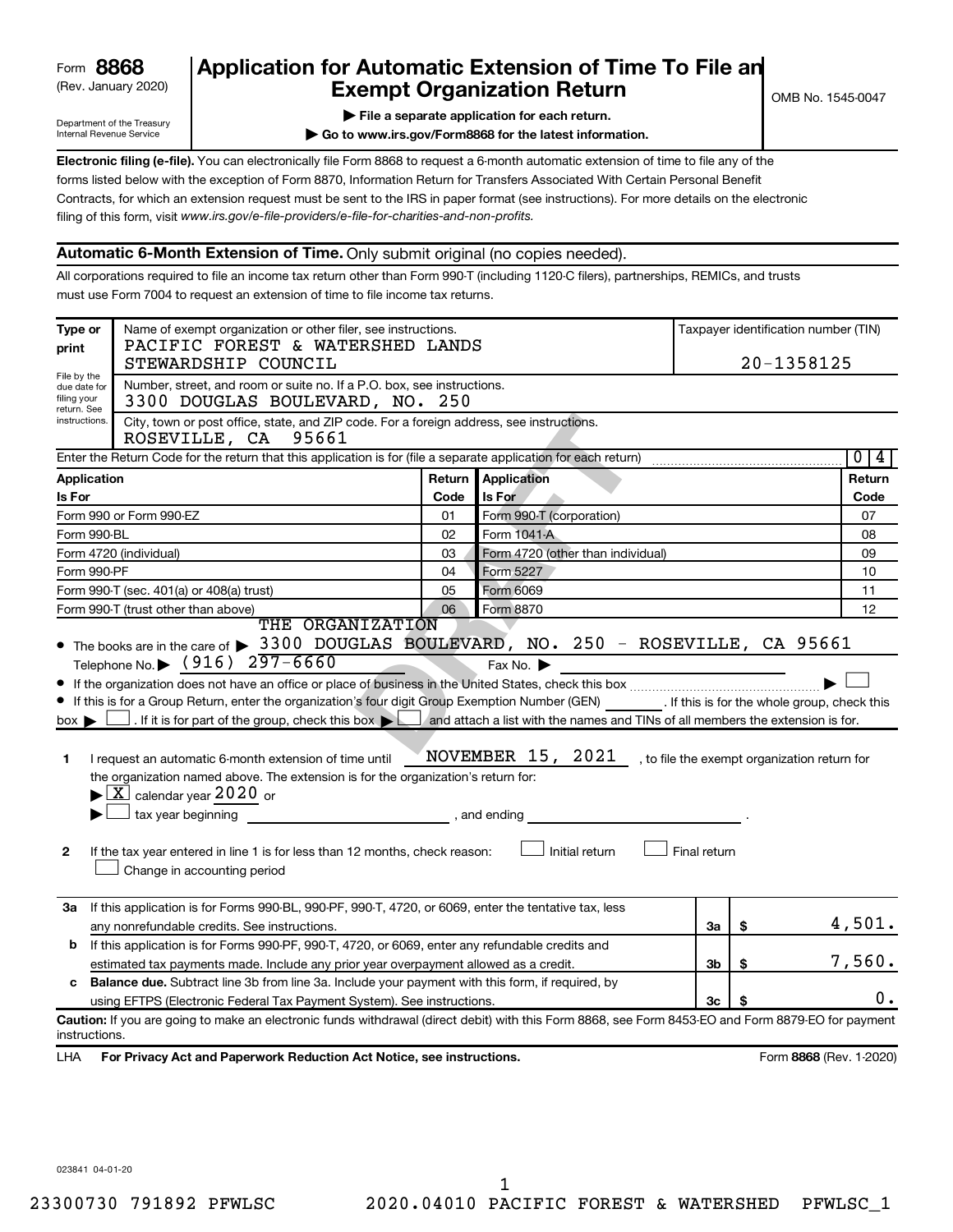# Form 990-PF

Department of the Treasury

# EXTENDED TO NOVEMBER 15, 2021<br>Return of Private Foundation

**or Section 4947(a)(1) Trust Treated as Private Foundation | Do not enter social security numbers on this form as it may be made public. POOPR**<br> **EXECUTER SECUTE AND SOLUTE SECUTE AND SECUTE AND SECUTE AND SECUTE AND SECUTE AND SECUTE AND SECUTE AND SECUTE A<br>
<b>POOPER SECUTE AND SOLUTE AND SOLUTE AND SOLUTE AND SECUTE AND SOLUTE AND SOLUTE AND SOLUTE AND SE** 

OMB No. 1545-0047 Internal Revenue Service **Internal Revenue Service Concernation** Go to www.irs.gov/Form990PF for instructions and the latest information.

|                                      |                          | For calendar year 2020 or tax year beginning                                                          |                                           | , and ending                    |                             |                                                                                                |                                              |
|--------------------------------------|--------------------------|-------------------------------------------------------------------------------------------------------|-------------------------------------------|---------------------------------|-----------------------------|------------------------------------------------------------------------------------------------|----------------------------------------------|
|                                      |                          | Name of foundation                                                                                    |                                           |                                 |                             | A Employer identification number                                                               |                                              |
|                                      |                          | PACIFIC FOREST & WATERSHED LANDS                                                                      |                                           |                                 |                             |                                                                                                |                                              |
|                                      |                          | STEWARDSHIP COUNCIL                                                                                   |                                           |                                 |                             | 20-1358125                                                                                     |                                              |
|                                      |                          | Number and street (or P.O. box number if mail is not delivered to street address)                     |                                           |                                 | Room/suite                  | <b>B</b> Telephone number                                                                      |                                              |
|                                      |                          | 3300 DOUGLAS BOULEVARD                                                                                |                                           |                                 | 250                         | $(916)$ 297-6660                                                                               |                                              |
|                                      |                          | City or town, state or province, country, and ZIP or foreign postal code                              |                                           |                                 |                             | $\mathsf C$ If exemption application is pending, check here $\Box$                             |                                              |
|                                      |                          | 95661<br>ROSEVILLE, CA                                                                                |                                           |                                 |                             |                                                                                                |                                              |
|                                      |                          | <b>G</b> Check all that apply:<br>Initial return                                                      | Initial return of a former public charity |                                 |                             | <b>D</b> 1. Foreign organizations, check here                                                  |                                              |
|                                      |                          | Final return<br>Address change                                                                        | Amended return<br>Name change             |                                 |                             | 2. Foreign organizations meeting the 85% test, check here and attach computation               |                                              |
|                                      |                          | $\boxed{\mathbf{X}}$ Section 501(c)(3) exempt private foundation<br>H Check type of organization:     |                                           |                                 |                             |                                                                                                |                                              |
|                                      |                          | Section 4947(a)(1) nonexempt charitable trust                                                         | Other taxable private foundation          |                                 |                             | E If private foundation status was terminated<br>under section 507(b)(1)(A), check here $\Box$ |                                              |
|                                      |                          | I Fair market value of all assets at end of year $\vert \mathbf{J} \vert$ Accounting method:          | Cash                                      | $\overline{\mathbf{X}}$ Accrual |                             | <b>F</b> If the foundation is in a 60-month termination                                        |                                              |
|                                      |                          | (from Part II, col. (c), line 16)                                                                     | Other (specify)                           |                                 |                             | under section 507(b)(1)(B), check here $\Box$                                                  |                                              |
|                                      | $\blacktriangleright$ \$ | 23, 817, 752. (Part I, column (d), must be on cash basis.)                                            |                                           |                                 |                             |                                                                                                |                                              |
|                                      | Part I                   | <b>Analysis of Revenue and Expenses</b><br>(The total of amounts in columns (b), (c), and (d) may not | (a) Revenue and                           | <b>(b)</b> Net investment       |                             | (c) Adjusted net                                                                               | (d) Disbursements                            |
|                                      |                          | necessarily equal the amounts in column (a).)                                                         | expenses per books                        | income                          |                             | income                                                                                         | for charitable purposes<br>(cash basis only) |
|                                      | 1                        | Contributions, gifts, grants, etc., received                                                          |                                           |                                 |                             | N/A                                                                                            |                                              |
|                                      | 2                        | Check $\blacktriangleright \boxed{\mathbf{X}}$ if the foundation is not required to attach Sch. B     |                                           |                                 |                             |                                                                                                |                                              |
|                                      | 3                        | Interest on savings and temporary                                                                     | 347, 241.                                 |                                 | 347,241.                    |                                                                                                |                                              |
|                                      |                          | Dividends and interest from securities                                                                |                                           |                                 |                             |                                                                                                |                                              |
|                                      |                          |                                                                                                       |                                           |                                 |                             |                                                                                                |                                              |
|                                      |                          | <b>b</b> Net rental income or (loss)                                                                  |                                           |                                 |                             |                                                                                                |                                              |
|                                      |                          | 6a Net gain or (loss) from sale of assets not on line 10<br>Gross sales price for all                 |                                           |                                 |                             |                                                                                                |                                              |
| Revenue                              | b                        | assets on line 6a                                                                                     |                                           |                                 | 0.                          |                                                                                                |                                              |
|                                      | 7<br>8                   | Capital gain net income (from Part IV, line 2)                                                        |                                           |                                 |                             |                                                                                                |                                              |
|                                      | 9                        |                                                                                                       |                                           |                                 |                             |                                                                                                |                                              |
|                                      |                          | Gross sales less returns<br>10 $a$ and allowances                                                     |                                           |                                 |                             |                                                                                                |                                              |
|                                      |                          | D Less: Cost of goods sold                                                                            |                                           |                                 |                             |                                                                                                |                                              |
|                                      |                          |                                                                                                       |                                           |                                 |                             |                                                                                                |                                              |
|                                      | 11                       |                                                                                                       |                                           |                                 |                             |                                                                                                |                                              |
|                                      | 12                       |                                                                                                       | 347,241.                                  |                                 | 347, 241.                   |                                                                                                |                                              |
|                                      | 13                       | Compensation of officers, directors, trustees, etc.                                                   | 355, 132.                                 |                                 | 642.                        |                                                                                                | 354,490.                                     |
|                                      | 14                       | Other employee salaries and wages                                                                     | 273,380.                                  |                                 | $\overline{0}$ .            |                                                                                                | 323,830.                                     |
| ŋ,                                   |                          | 15 Pension plans, employee benefits                                                                   | 80,917.                                   |                                 | $\overline{\mathfrak{o}}$ . |                                                                                                | 80,917.                                      |
|                                      |                          |                                                                                                       | 28, 149.                                  |                                 | $\overline{0}$ .            |                                                                                                | 22,832.                                      |
|                                      |                          | <b>b</b> Accounting fees <b>STMT</b> 2                                                                | 23,986.                                   |                                 | σ.                          |                                                                                                | 23,418.                                      |
|                                      |                          |                                                                                                       | 626,551.                                  |                                 | 21,000.                     |                                                                                                | 669,828.                                     |
|                                      |                          |                                                                                                       | 90,839.                                   |                                 | 0.                          |                                                                                                | 87,309.                                      |
|                                      | 19                       | Depreciation and depletion [11] Depreciation and depletion                                            | 3,707.                                    |                                 | $\overline{\mathfrak{o}}$ . |                                                                                                |                                              |
|                                      | 20                       |                                                                                                       | 44,648.                                   |                                 | Ο.                          |                                                                                                | 41,271.                                      |
|                                      | 21                       | Travel, conferences, and meetings                                                                     | 8,436.                                    |                                 | $\overline{0}$ .            |                                                                                                | 11, 106.                                     |
|                                      | 22                       |                                                                                                       |                                           |                                 |                             |                                                                                                |                                              |
|                                      | 23                       | Printing and publications<br>Other expenses<br>CTMT 5                                                 | 67,987.                                   |                                 | Ο.                          |                                                                                                | 69,401.                                      |
| Operating and Administrative Expense | 24                       | Total operating and administrative                                                                    |                                           |                                 |                             |                                                                                                |                                              |
|                                      |                          | expenses. Add lines 13 through 23                                                                     | 1,603,732.                                |                                 | 21,642.                     |                                                                                                | 1,684,402.                                   |
|                                      |                          | 25 Contributions, gifts, grants paid                                                                  | 6,048,021.                                |                                 |                             |                                                                                                | 6,080,625.                                   |
|                                      | 26                       | Total expenses and disbursements.                                                                     |                                           |                                 |                             |                                                                                                |                                              |
|                                      |                          |                                                                                                       | 7,651,753.                                |                                 | 21,642.                     |                                                                                                | 7,765,027.                                   |
|                                      |                          | 27 Subtract line 26 from line 12:                                                                     |                                           |                                 |                             |                                                                                                |                                              |
|                                      |                          | <b>a</b> Excess of revenue over expenses and disbursements                                            | $-7, 304, 512.$                           |                                 | 325,599.                    |                                                                                                |                                              |
|                                      |                          | <b>b</b> Net investment income (if negative, enter -0-)                                               |                                           |                                 |                             | N/A                                                                                            |                                              |
|                                      |                          | C Adjusted net income (if negative, enter -0-)                                                        |                                           |                                 |                             |                                                                                                |                                              |

023501 12-02-20 **For Paperwork Reduction Act Notice, see instructions.** LHA Form (2020)

Form **990-PF** (2020)

2

23300730 791892 PFWLSC 2020.04010 PACIFIC FOREST & WATERSHED PFWLSC\_1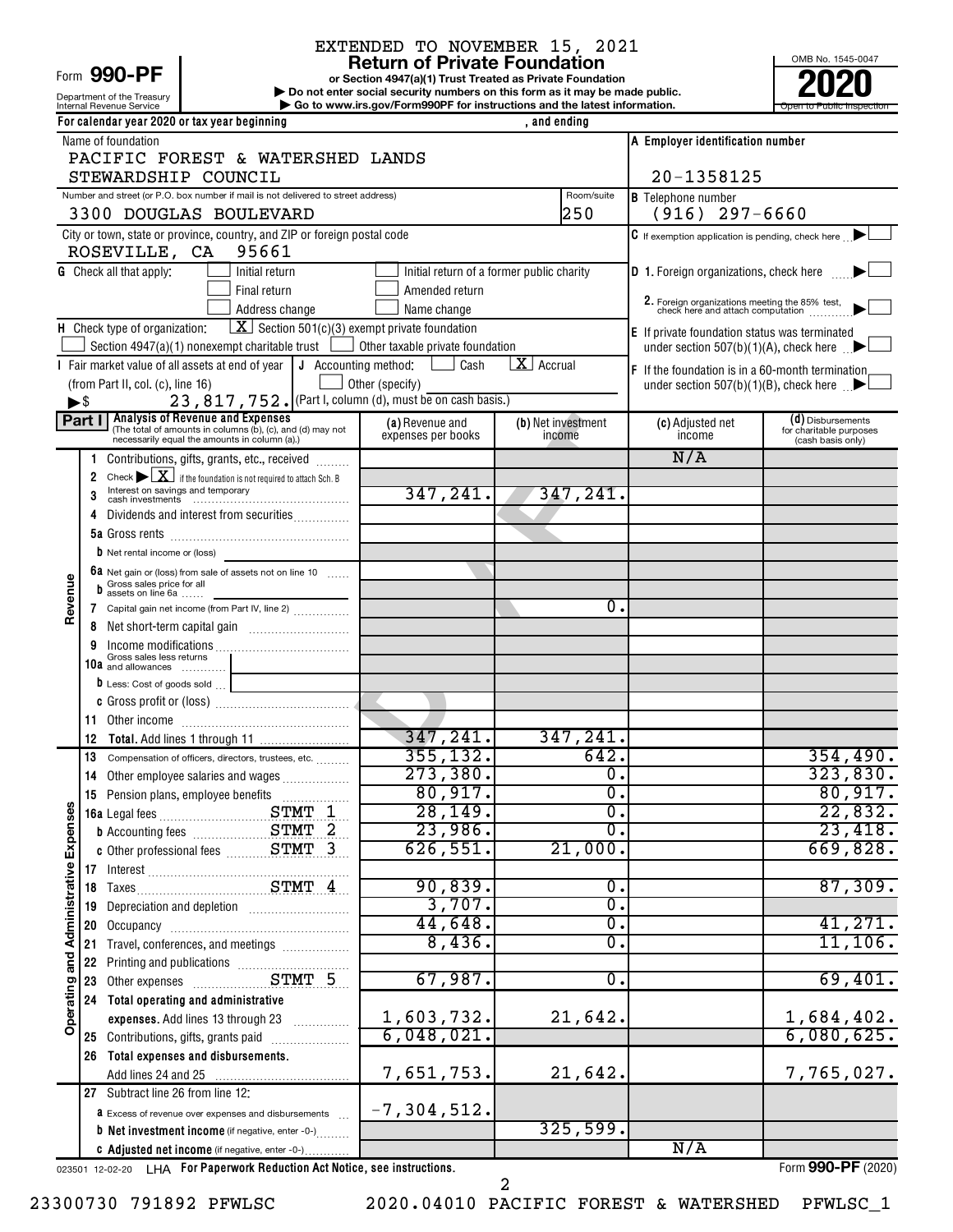|                      | Form 990-PF (2020) | 20-1358125<br>Page 2                                                                                                                                                   |                |                |                       |
|----------------------|--------------------|------------------------------------------------------------------------------------------------------------------------------------------------------------------------|----------------|----------------|-----------------------|
|                      | Part II            | <b>Balance Sheets</b> Attached schedules and amounts in the description                                                                                                | End of year    |                |                       |
|                      |                    | column should be for end-of-year amounts only.                                                                                                                         | (a) Book Value | (b) Book Value | (c) Fair Market Value |
|                      |                    | 1 Cash - non-interest-bearing                                                                                                                                          | 861,315.       | 805, 635.      | 805,635.              |
|                      |                    |                                                                                                                                                                        | 3, 166, 748.   | 2,764,083.     | 2,764,083.            |
|                      |                    | 11,766.<br>3 Accounts receivable                                                                                                                                       |                |                |                       |
|                      |                    | Less: allowance for doubtful accounts                                                                                                                                  | 17,611.        | 11,766.        | 11,766.               |
|                      |                    | 4 Pledges receivable                                                                                                                                                   |                |                |                       |
|                      |                    | Less: allowance for doubtful accounts                                                                                                                                  |                |                |                       |
|                      |                    |                                                                                                                                                                        |                |                |                       |
|                      | 6                  | Receivables due from officers, directors, trustees, and other                                                                                                          |                |                |                       |
|                      |                    |                                                                                                                                                                        |                |                |                       |
|                      |                    |                                                                                                                                                                        |                |                |                       |
|                      |                    | Less: allowance for doubtful accounts                                                                                                                                  |                |                |                       |
|                      |                    |                                                                                                                                                                        |                |                |                       |
| Assets               |                    |                                                                                                                                                                        | 52,396.        | 51,828.        | 51,828.               |
|                      |                    | 10a Investments - U.S. and state government obligations                                                                                                                |                |                |                       |
|                      |                    |                                                                                                                                                                        |                |                |                       |
|                      |                    |                                                                                                                                                                        |                |                |                       |
|                      |                    |                                                                                                                                                                        |                |                |                       |
|                      |                    |                                                                                                                                                                        | 12,485.        | 8,777.         | 8,777.                |
|                      |                    |                                                                                                                                                                        |                |                |                       |
|                      |                    |                                                                                                                                                                        | 26,898,668.    | 20, 172, 125.  | 20, 172, 125.         |
|                      |                    | 14 Land, buildings, and equipment: basis                                                                                                                               |                |                |                       |
|                      |                    |                                                                                                                                                                        |                |                |                       |
|                      |                    | ${\tt S}$ $\overline{\tt T}$ ${\tt A}$ $\overline{\tt T}$ ${\tt M}$ $\overline{\tt E}$ ${\tt M}$ $\overline{\tt T}$<br>15 Other assets (describe $\blacktriangleright$ | 3,538.         | 3,538.         | 3,538.                |
|                      |                    | 16 Total assets (to be completed by all filers - see the                                                                                                               |                |                |                       |
|                      |                    |                                                                                                                                                                        | 31,012,761.    | 23,817,752.    | 23, 817, 752.         |
|                      |                    |                                                                                                                                                                        | 360, 392.      | 248,043.       |                       |
|                      |                    |                                                                                                                                                                        | 67,027.        | 55,328.        |                       |
|                      |                    |                                                                                                                                                                        |                |                |                       |
| Liabilities          |                    | 20 Loans from officers, directors, trustees, and other disqualified persons                                                                                            |                |                |                       |
|                      |                    |                                                                                                                                                                        |                |                |                       |
|                      |                    | 22 Other liabilities (describe                                                                                                                                         |                |                |                       |
|                      |                    |                                                                                                                                                                        |                |                |                       |
|                      |                    | 23 Total liabilities (add lines 17 through 22)                                                                                                                         | 427,419.       | 303,371.       |                       |
|                      |                    | Foundations that follow FASB ASC 958, check here $\ldots$ $\blacktriangleright$ $\boxed{\text{X}}$                                                                     |                |                |                       |
|                      |                    | and complete lines 24, 25, 29, and 30.                                                                                                                                 |                |                |                       |
|                      | 24                 | Net assets without donor restrictions                                                                                                                                  | 30, 585, 342.  | 23,514,381.    |                       |
| <b>Fund Balances</b> | 25                 | Net assets with donor restrictions<br>Foundations that do not follow FASB ASC 958, check here >                                                                        |                |                |                       |
|                      |                    |                                                                                                                                                                        |                |                |                       |
|                      |                    | and complete lines 26 through 30.<br>Capital stock, trust principal, or current funds                                                                                  |                |                |                       |
| ৯                    | 26<br>27           | Paid-in or capital surplus, or land, bldg., and equipment fund <i>minimal</i>                                                                                          |                |                |                       |
|                      | 28                 | Retained earnings, accumulated income, endowment, or other funds                                                                                                       |                |                |                       |
| <b>Net Assets</b>    | 29                 |                                                                                                                                                                        | 30, 585, 342.  | 23, 514, 381.  |                       |
|                      |                    |                                                                                                                                                                        |                |                |                       |
|                      |                    | 30 Total liabilities and net assets/fund balances                                                                                                                      | 31,012,761.    | 23,817,752.    |                       |
|                      |                    |                                                                                                                                                                        |                |                |                       |
|                      | Part III           | Analysis of Changes in Net Assets or Fund Balances                                                                                                                     |                |                |                       |
|                      |                    | 1 Total net assets or fund balances at beginning of year - Part II, column (a), line 29                                                                                |                |                |                       |
|                      |                    |                                                                                                                                                                        |                | $\mathbf{1}$   | 30,585,342.           |
|                      |                    | 2 Enter amount from Part I, line 27a                                                                                                                                   |                | $\overline{2}$ | $-7, 304, 512.$       |
|                      |                    |                                                                                                                                                                        |                | 3              | 233,551.              |
|                      |                    | 4 Add lines 1, 2, and 3                                                                                                                                                |                | 4              | 23, 514, 381.         |
|                      |                    | 5 Decreases not included in line 2 (itemize) $\blacktriangleright$                                                                                                     |                | 5              | $0$ .                 |
|                      |                    |                                                                                                                                                                        |                | 6              | 23,514,381.           |

| (must agree with end-of-year figure reported on prior year's return) |                            |  |  | 30, 385, 344.      |  |  |
|----------------------------------------------------------------------|----------------------------|--|--|--------------------|--|--|
| 2 Enter amount from Part I, line 27a                                 |                            |  |  |                    |  |  |
| 3 Other increases not included in line 2 (itemize) >                 | UNREALIZED INVESTMENT GAIN |  |  | 233.551.           |  |  |
| 4 Add lines 1, 2, and 3                                              |                            |  |  |                    |  |  |
| 5 Decreases not included in line 2 (itemize) $\blacktriangleright$   |                            |  |  |                    |  |  |
|                                                                      |                            |  |  |                    |  |  |
|                                                                      |                            |  |  | Form 990-PF (2020) |  |  |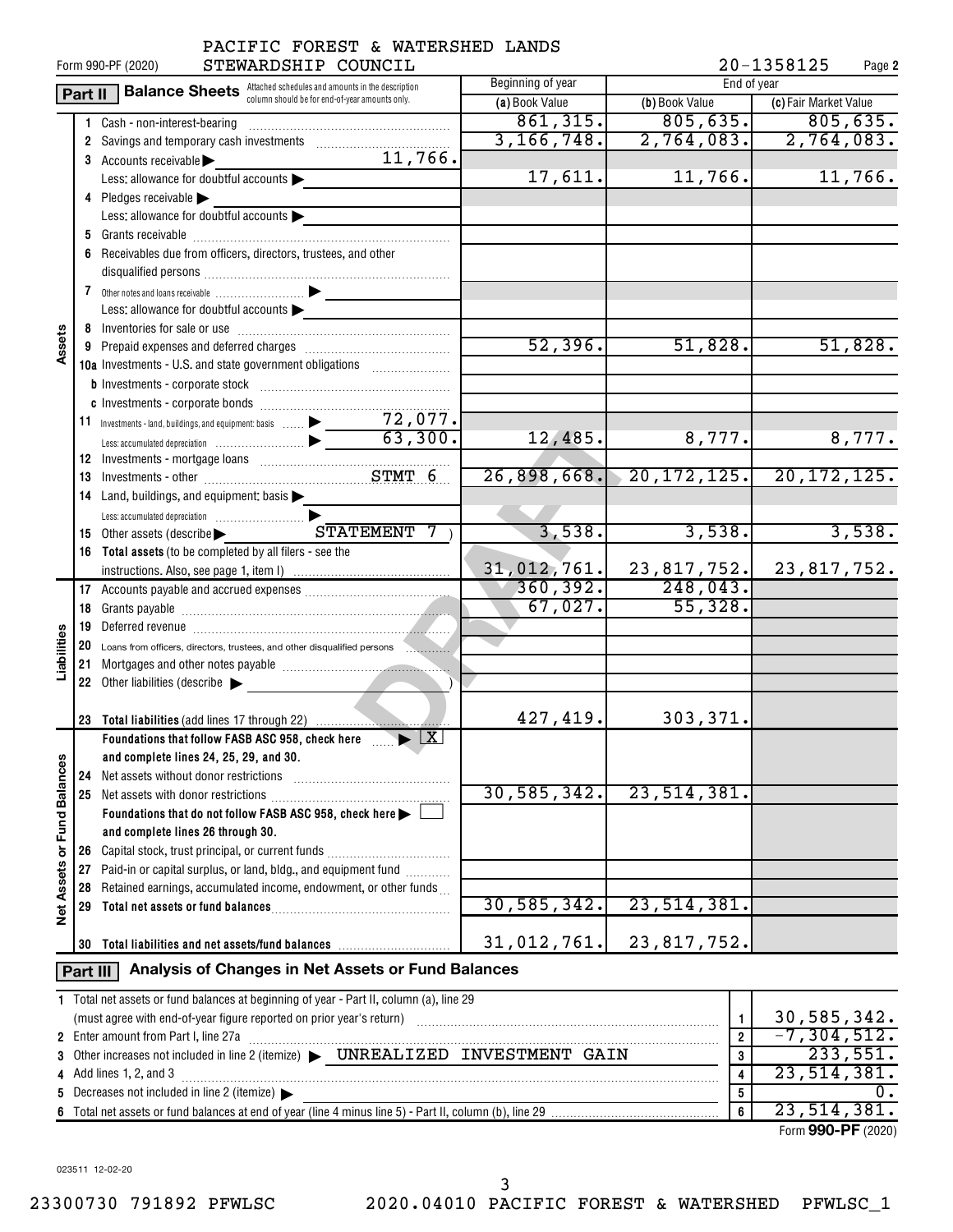$20 - 1358125$  Page 3

| Form 990-PF (2020)                                                                                                                           | STEWARDSHIP COUNCIL                                                                                                                                                             |                                                 |   |                                                         |                                                                  | 20-1358125 |                                  | Page 3 |
|----------------------------------------------------------------------------------------------------------------------------------------------|---------------------------------------------------------------------------------------------------------------------------------------------------------------------------------|-------------------------------------------------|---|---------------------------------------------------------|------------------------------------------------------------------|------------|----------------------------------|--------|
| <b>Part IV</b>                                                                                                                               | <b>Capital Gains and Losses for Tax on Investment Income</b>                                                                                                                    |                                                 |   |                                                         |                                                                  |            |                                  |        |
| (a) List and describe the kind(s) of property sold (for example, real estate,<br>2-story brick warehouse, or common stock, 200 shs. MLC Co.) |                                                                                                                                                                                 |                                                 |   | <b>(b)</b> How acquired<br>P - Purchase<br>D - Donation | (c) Date acquired<br>(mo., day, yr.)                             |            | (d) Date sold<br>(mo., day, yr.) |        |
| 1a                                                                                                                                           |                                                                                                                                                                                 |                                                 |   |                                                         |                                                                  |            |                                  |        |
| <b>NONE</b><br>b                                                                                                                             |                                                                                                                                                                                 |                                                 |   |                                                         |                                                                  |            |                                  |        |
| c                                                                                                                                            |                                                                                                                                                                                 |                                                 |   |                                                         |                                                                  |            |                                  |        |
| d                                                                                                                                            |                                                                                                                                                                                 |                                                 |   |                                                         |                                                                  |            |                                  |        |
| e                                                                                                                                            |                                                                                                                                                                                 |                                                 |   |                                                         |                                                                  |            |                                  |        |
| (e) Gross sales price                                                                                                                        | (f) Depreciation allowed<br>(or allowable)                                                                                                                                      | (g) Cost or other basis<br>plus expense of sale |   |                                                         | (h) Gain or (loss)<br>$((e)$ plus $(f)$ minus $(g)$ )            |            |                                  |        |
| a                                                                                                                                            |                                                                                                                                                                                 |                                                 |   |                                                         |                                                                  |            |                                  |        |
| b                                                                                                                                            |                                                                                                                                                                                 |                                                 |   |                                                         |                                                                  |            |                                  |        |
| c                                                                                                                                            |                                                                                                                                                                                 |                                                 |   |                                                         |                                                                  |            |                                  |        |
| d                                                                                                                                            |                                                                                                                                                                                 |                                                 |   |                                                         |                                                                  |            |                                  |        |
| e                                                                                                                                            |                                                                                                                                                                                 |                                                 |   |                                                         |                                                                  |            |                                  |        |
|                                                                                                                                              | Complete only for assets showing gain in column (h) and owned by the foundation on 12/31/69.                                                                                    |                                                 |   |                                                         | (I) Gains (Col. (h) gain minus                                   |            |                                  |        |
| (i) FMV as of 12/31/69                                                                                                                       | (j) Adjusted basis<br>as of 12/31/69                                                                                                                                            | (k) Excess of col. (i)<br>over col. (j), if any |   |                                                         | col. (k), but not less than $-0$ -) or<br>Losses (from col. (h)) |            |                                  |        |
| a                                                                                                                                            |                                                                                                                                                                                 |                                                 |   |                                                         |                                                                  |            |                                  |        |
| b                                                                                                                                            |                                                                                                                                                                                 |                                                 |   |                                                         |                                                                  |            |                                  |        |
| c                                                                                                                                            |                                                                                                                                                                                 |                                                 |   |                                                         |                                                                  |            |                                  |        |
| d                                                                                                                                            |                                                                                                                                                                                 |                                                 |   |                                                         |                                                                  |            |                                  |        |
| e                                                                                                                                            |                                                                                                                                                                                 |                                                 |   |                                                         |                                                                  |            |                                  |        |
| 2 Capital gain net income or (net capital loss)                                                                                              | If gain, also enter in Part I, line 7<br>If (loss), enter -0- in Part I, line 7                                                                                                 |                                                 | . | $\overline{\mathbf{2}}$                                 |                                                                  |            |                                  |        |
|                                                                                                                                              | 3 Net short-term capital gain or (loss) as defined in sections 1222(5) and (6):<br>If gain, also enter in Part I, line 8, column (c). See instructions. If (loss), enter -0- in |                                                 |   |                                                         |                                                                  |            |                                  |        |
| <b>Part V</b>                                                                                                                                | Qualification Under Section 4940(e) for Reduced Tax on Net Investment Income                                                                                                    |                                                 |   |                                                         |                                                                  |            |                                  |        |
|                                                                                                                                              | SECTION 4940(e) REPEALED ON DECEMBER 20, 2019 - DO NOT COMPLETE.                                                                                                                |                                                 |   |                                                         |                                                                  |            |                                  |        |
| Reserved<br>1.                                                                                                                               |                                                                                                                                                                                 |                                                 |   |                                                         |                                                                  |            |                                  |        |
| (a)                                                                                                                                          | (b)                                                                                                                                                                             |                                                 |   | (c)                                                     |                                                                  |            | (d)                              |        |
| Reserved                                                                                                                                     | Reserved                                                                                                                                                                        |                                                 |   | Reserved                                                |                                                                  |            | Reserved                         |        |
| Reserved                                                                                                                                     |                                                                                                                                                                                 |                                                 |   |                                                         |                                                                  |            |                                  |        |
| Reserved                                                                                                                                     |                                                                                                                                                                                 |                                                 |   |                                                         |                                                                  |            |                                  |        |
| Reserved                                                                                                                                     |                                                                                                                                                                                 |                                                 |   |                                                         |                                                                  |            |                                  |        |
| Reserved                                                                                                                                     |                                                                                                                                                                                 |                                                 |   |                                                         |                                                                  |            |                                  |        |
| Reserved                                                                                                                                     |                                                                                                                                                                                 |                                                 |   |                                                         |                                                                  |            |                                  |        |
|                                                                                                                                              |                                                                                                                                                                                 |                                                 |   |                                                         |                                                                  |            |                                  |        |
|                                                                                                                                              |                                                                                                                                                                                 |                                                 |   |                                                         | $\overline{2}$                                                   |            |                                  |        |
|                                                                                                                                              |                                                                                                                                                                                 |                                                 |   |                                                         |                                                                  |            |                                  |        |
|                                                                                                                                              |                                                                                                                                                                                 |                                                 |   |                                                         | 3                                                                |            |                                  |        |
|                                                                                                                                              |                                                                                                                                                                                 |                                                 |   |                                                         | 4                                                                |            |                                  |        |
|                                                                                                                                              |                                                                                                                                                                                 |                                                 |   |                                                         | 5                                                                |            |                                  |        |
|                                                                                                                                              |                                                                                                                                                                                 |                                                 |   |                                                         | 6                                                                |            |                                  |        |
|                                                                                                                                              |                                                                                                                                                                                 |                                                 |   |                                                         | 7                                                                |            |                                  |        |
|                                                                                                                                              |                                                                                                                                                                                 |                                                 |   |                                                         |                                                                  |            |                                  |        |
|                                                                                                                                              |                                                                                                                                                                                 |                                                 |   |                                                         | 8                                                                |            | Form 990-PF (2020)               |        |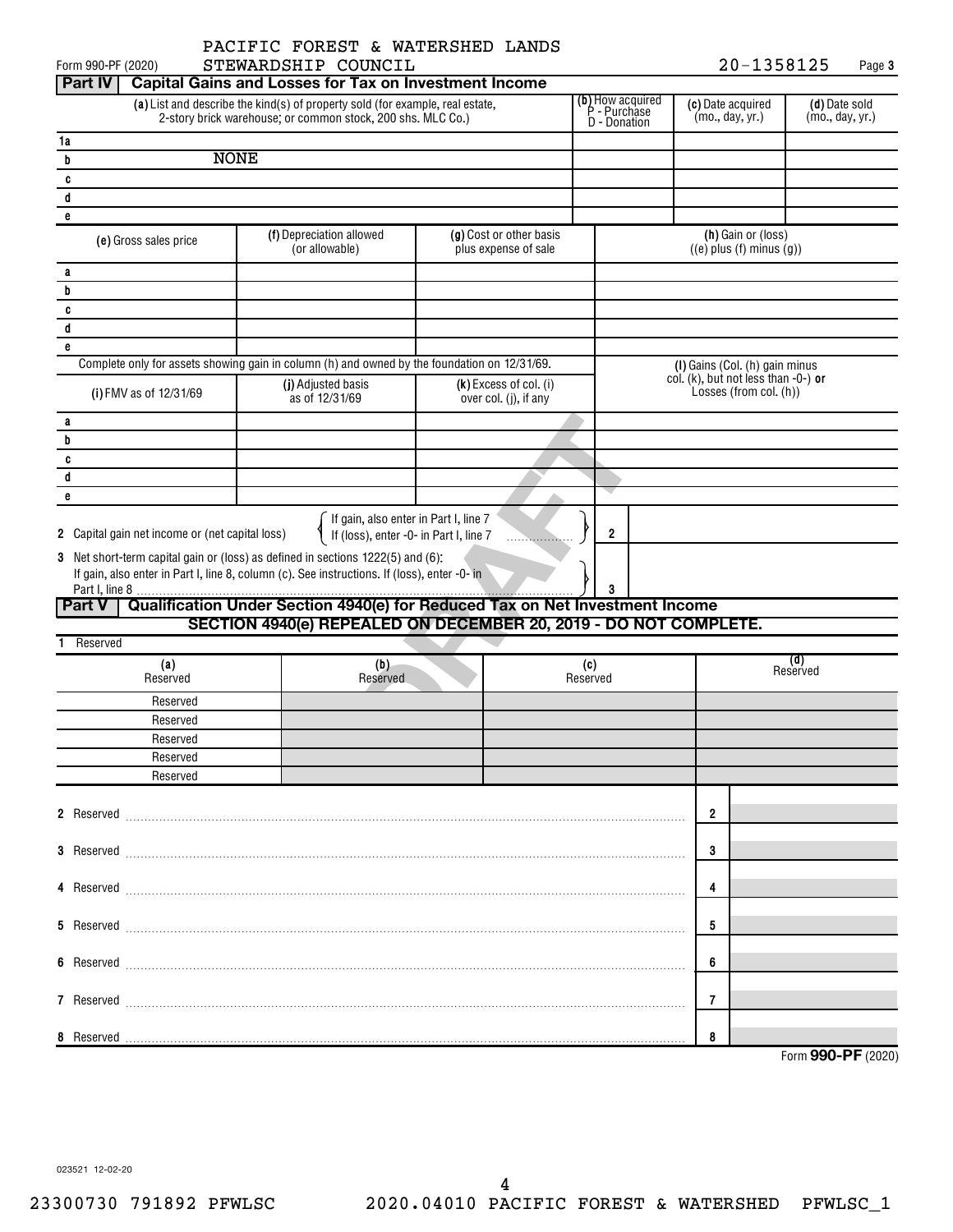|    | PACIFIC FOREST & WATERSHED LANDS                                                                                                                                                                                               |    |                  |                |            |                |                         |                         |
|----|--------------------------------------------------------------------------------------------------------------------------------------------------------------------------------------------------------------------------------|----|------------------|----------------|------------|----------------|-------------------------|-------------------------|
|    | STEWARDSHIP COUNCIL<br>Form 990-PF (2020)                                                                                                                                                                                      |    |                  |                | 20-1358125 |                |                         | Page 4                  |
|    | Part VI   Excise Tax Based on Investment Income (Section 4940(a), 4940(b), or 4948 - see instructions)                                                                                                                         |    |                  |                |            |                |                         |                         |
|    | 1a Exempt operating foundations described in section $4940(d)(2)$ , check here $\blacktriangleright$ and enter "N/A" on line 1.                                                                                                |    |                  |                |            |                |                         |                         |
|    |                                                                                                                                                                                                                                |    |                  |                |            |                | 4,526.                  |                         |
|    |                                                                                                                                                                                                                                |    |                  | 1              |            |                |                         |                         |
|    | c All other domestic foundations enter 1.39% of line 27b. Exempt foreign organizations, enter 4%                                                                                                                               |    |                  |                |            |                |                         |                         |
|    |                                                                                                                                                                                                                                |    |                  |                |            |                |                         | 0.                      |
|    |                                                                                                                                                                                                                                |    |                  | $\overline{2}$ |            |                | 4,526.                  |                         |
| 3  |                                                                                                                                                                                                                                |    |                  | 3              |            |                |                         | 0.                      |
|    |                                                                                                                                                                                                                                |    |                  | 4<br>5         |            |                | 4,526.                  |                         |
|    | Tax based on investment income. Subtract line 4 from line 3. If zero or less, enter -0- manufactured contains and the substantial metal of the Manufacture of the Sandard Container and the Sandard Manufacture of the Sandard |    |                  |                |            |                |                         |                         |
| 6  | Credits/Payments:                                                                                                                                                                                                              | 6a |                  |                |            |                |                         |                         |
|    | a 2020 estimated tax payments and 2019 overpayment credited to 2020 [11, 12, 13, 13, 13, 13, 13, 13, 13, 13, 1                                                                                                                 |    | $7,560$ .        |                |            |                |                         |                         |
|    |                                                                                                                                                                                                                                | 6b |                  |                |            |                |                         |                         |
|    |                                                                                                                                                                                                                                | 6c | $\overline{0}$ . |                |            |                |                         |                         |
|    | d Backup withholding erroneously withheld manufactured contains and an analyzed of the Backup withholding erroneously withheld manufactured contains and an analyzed of the Backup of Backup and Backup of Backup and Backup o |    |                  |                |            |                |                         |                         |
|    |                                                                                                                                                                                                                                |    |                  | 7              |            |                | 7,560.                  | σ.                      |
| 8  |                                                                                                                                                                                                                                |    |                  | 8              |            |                |                         |                         |
|    |                                                                                                                                                                                                                                |    |                  | 9              |            |                |                         |                         |
| 10 |                                                                                                                                                                                                                                |    |                  | 10             |            |                | 3,034.                  |                         |
|    | 11 Enter the amount of line 10 to be: Credited to 2021 estimated tax > 3, 034. Refunded                                                                                                                                        |    |                  | 11             |            |                |                         | Ο.                      |
|    | Part VII-A   Statements Regarding Activities                                                                                                                                                                                   |    |                  |                |            |                | Yes No                  |                         |
|    | 1a During the tax year, did the foundation attempt to influence any national, state, or local legislation or did it participate or intervene in                                                                                |    |                  |                |            |                |                         | x                       |
|    |                                                                                                                                                                                                                                |    |                  |                |            | 1a             |                         | x                       |
|    | b Did it spend more than \$100 during the year (either directly or indirectly) for political purposes? See the instructions for the definition                                                                                 |    |                  |                |            | 1b             |                         |                         |
|    | If the answer is "Yes" to 1a or 1b, attach a detailed description of the activities and copies of any materials published or                                                                                                   |    |                  |                |            |                |                         |                         |
|    | distributed by the foundation in connection with the activities.                                                                                                                                                               |    |                  |                |            |                |                         |                         |
|    |                                                                                                                                                                                                                                |    |                  |                |            | 1c             |                         | х                       |
|    | d Enter the amount (if any) of tax on political expenditures (section 4955) imposed during the year:                                                                                                                           |    |                  |                |            |                |                         |                         |
|    |                                                                                                                                                                                                                                |    | 0.               |                |            |                |                         |                         |
|    | e Enter the reimbursement (if any) paid by the foundation during the year for political expenditure tax imposed on foundation                                                                                                  |    |                  |                |            |                |                         |                         |
|    | 0.<br>managers. $\triangleright$ \$                                                                                                                                                                                            |    |                  |                |            |                |                         |                         |
|    | 2 Has the foundation engaged in any activities that have not previously been reported to the IRS? [[[[[[[[[[[[[[[[[[[[[[[[[]]]]]]]]]]                                                                                          |    |                  |                |            | $\overline{2}$ |                         | x                       |
|    | If "Yes," attach a detailed description of the activities.                                                                                                                                                                     |    |                  |                |            |                |                         |                         |
|    | 3 Has the foundation made any changes, not previously reported to the IRS, in its governing instrument, articles of incorporation, or                                                                                          |    |                  |                |            |                |                         |                         |
|    |                                                                                                                                                                                                                                |    |                  |                |            | 3              |                         | х                       |
|    | 4a Did the foundation have unrelated business gross income of \$1,000 or more during the year?                                                                                                                                 |    |                  |                |            | 4a             |                         | $\overline{\text{x}}$   |
|    |                                                                                                                                                                                                                                |    |                  |                |            | 4b             |                         |                         |
|    |                                                                                                                                                                                                                                |    |                  |                |            | 5              |                         | x                       |
|    | If "Yes," attach the statement required by General Instruction T.                                                                                                                                                              |    |                  |                |            |                |                         |                         |
| 6  | Are the requirements of section 508(e) (relating to sections 4941 through 4945) satisfied either:                                                                                                                              |    |                  |                |            |                |                         |                         |
|    | • By language in the governing instrument, or                                                                                                                                                                                  |    |                  |                |            |                |                         |                         |
|    | • By state legislation that effectively amends the governing instrument so that no mandatory directions that conflict with the state law                                                                                       |    |                  |                |            |                |                         |                         |
|    |                                                                                                                                                                                                                                |    |                  |                |            | 6              | х                       |                         |
|    |                                                                                                                                                                                                                                |    |                  |                |            | $\overline{7}$ | $\overline{\textbf{x}}$ |                         |
|    |                                                                                                                                                                                                                                |    |                  |                |            |                |                         |                         |
|    | 8a Enter the states to which the foundation reports or with which it is registered. See instructions.                                                                                                                          |    |                  |                |            |                |                         |                         |
|    | CA                                                                                                                                                                                                                             |    |                  |                |            |                |                         |                         |
|    | <b>b</b> If the answer is "Yes" to line 7, has the foundation furnished a copy of Form 990-PF to the Attorney General (or designate)                                                                                           |    |                  |                |            |                |                         |                         |
|    |                                                                                                                                                                                                                                |    |                  |                |            | 8b             | х                       |                         |
| 9  | Is the foundation claiming status as a private operating foundation within the meaning of section 4942(j)(3) or 4942(j)(5) for calendar                                                                                        |    |                  |                |            |                |                         |                         |
|    |                                                                                                                                                                                                                                |    |                  |                |            | 9              |                         | х                       |
|    |                                                                                                                                                                                                                                |    |                  |                |            | 10             |                         | $\overline{\textbf{x}}$ |

Form (2020) **990-PF**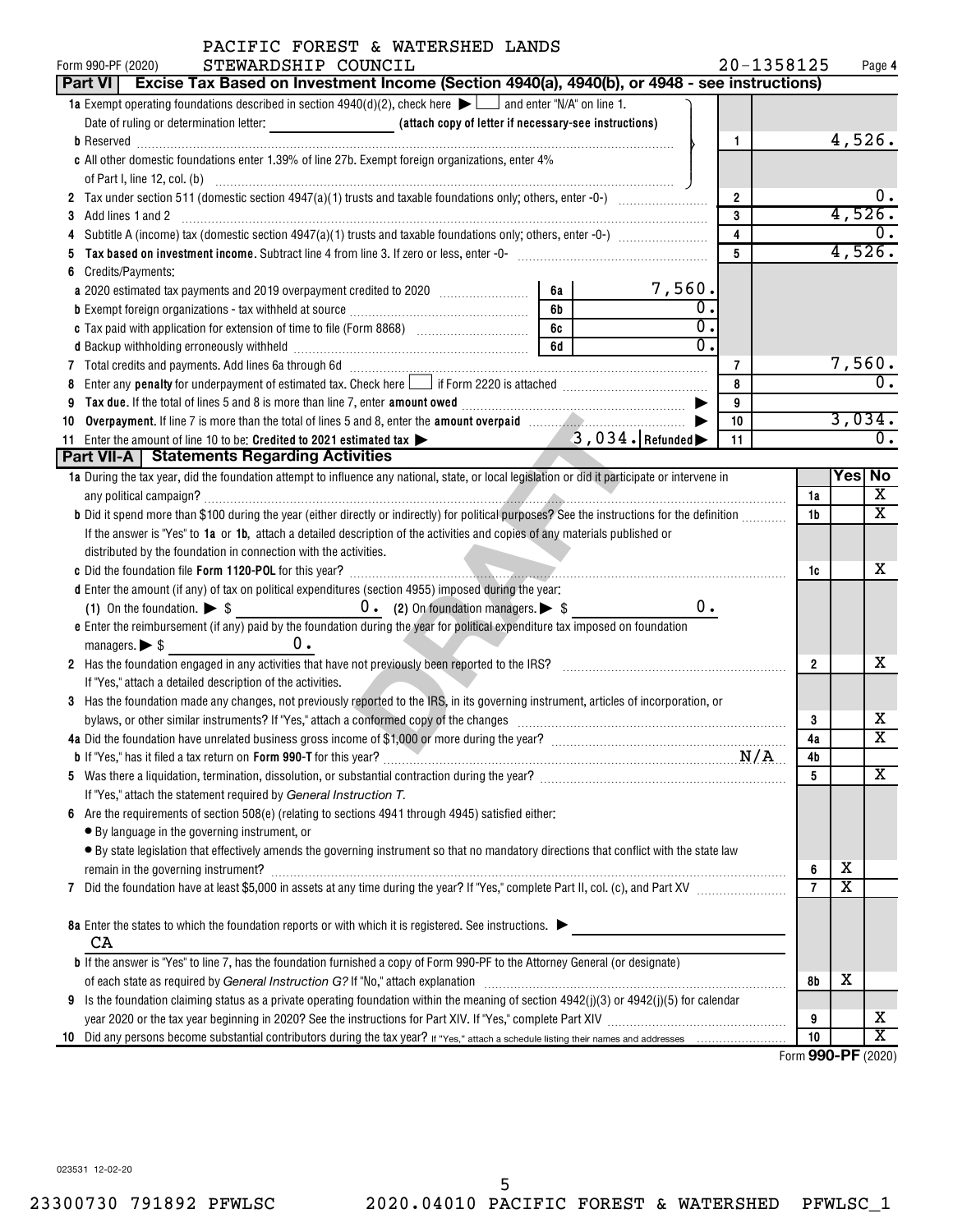| PACIFIC FOREST & WATERSHED LANDS |  |  |
|----------------------------------|--|--|
|----------------------------------|--|--|

|    | <b>Part VII-A   Statements Regarding Activities (continued)</b>                                                                                                                                                                                                                                                                                                                                                                                                                   |     |                         |    |
|----|-----------------------------------------------------------------------------------------------------------------------------------------------------------------------------------------------------------------------------------------------------------------------------------------------------------------------------------------------------------------------------------------------------------------------------------------------------------------------------------|-----|-------------------------|----|
|    |                                                                                                                                                                                                                                                                                                                                                                                                                                                                                   |     | Yes∣                    | No |
|    | 11 At any time during the year, did the foundation, directly or indirectly, own a controlled entity within the meaning of                                                                                                                                                                                                                                                                                                                                                         |     |                         |    |
|    |                                                                                                                                                                                                                                                                                                                                                                                                                                                                                   | 11  |                         | х  |
|    | 12 Did the foundation make a distribution to a donor advised fund over which the foundation or a disqualified person had advisory privileges?                                                                                                                                                                                                                                                                                                                                     |     |                         |    |
|    | If "Yes," attach statement. See instructions<br>$\begin{minipage}[b]{0.5\textwidth} \centering \begin{tabular}{ c c c c c } \hline \multicolumn{1}{ c }{\textbf{0.5}} \multicolumn{1}{ c }{\textbf{0.5}} \multicolumn{1}{ c }{\textbf{0.5}} \multicolumn{1}{ c }{\textbf{0.5}} \multicolumn{1}{ c }{\textbf{0.5}} \multicolumn{1}{ c }{\textbf{0.5}} \multicolumn{1}{ c }{\textbf{0.5}} \multicolumn{1}{ c }{\textbf{0.5}} \multicolumn{1}{ c }{\textbf{0.5}} \multicolumn{1}{ c$ | 12  |                         | х  |
|    |                                                                                                                                                                                                                                                                                                                                                                                                                                                                                   | 13  | $\overline{\textbf{x}}$ |    |
|    | Website address > WWW.STEWARDSHIPCOUNCIL.ORG                                                                                                                                                                                                                                                                                                                                                                                                                                      |     |                         |    |
|    | Telephone no. (916) 297-6660<br>14 The books are in care of FIHE ORGANIZATION                                                                                                                                                                                                                                                                                                                                                                                                     |     |                         |    |
|    | Located at > 3300 DOUGLAS BOULEVARD, NO. 250, ROSEVILLE, CA ZIP+4 >95661                                                                                                                                                                                                                                                                                                                                                                                                          |     |                         |    |
|    |                                                                                                                                                                                                                                                                                                                                                                                                                                                                                   |     |                         |    |
|    |                                                                                                                                                                                                                                                                                                                                                                                                                                                                                   |     | N/A                     |    |
| 16 | At any time during calendar year 2020, did the foundation have an interest in or a signature or other authority over a bank,                                                                                                                                                                                                                                                                                                                                                      |     | $Yes$ No                |    |
|    | securities, or other financial account in a foreign country?                                                                                                                                                                                                                                                                                                                                                                                                                      | 16  |                         | x  |
|    | See the instructions for exceptions and filing requirements for FinCEN Form 114. If "Yes," enter the name of the                                                                                                                                                                                                                                                                                                                                                                  |     |                         |    |
|    | foreign country                                                                                                                                                                                                                                                                                                                                                                                                                                                                   |     |                         |    |
|    | Part VII-B   Statements Regarding Activities for Which Form 4720 May Be Required                                                                                                                                                                                                                                                                                                                                                                                                  |     |                         |    |
|    | File Form 4720 if any item is checked in the "Yes" column, unless an exception applies.                                                                                                                                                                                                                                                                                                                                                                                           |     | Yes   No                |    |
|    | 1a During the year, did the foundation (either directly or indirectly):                                                                                                                                                                                                                                                                                                                                                                                                           |     |                         |    |
|    | $\Box$ Yes $\boxed{\text{X}}$ No<br>(1) Engage in the sale or exchange, or leasing of property with a disqualified person?                                                                                                                                                                                                                                                                                                                                                        |     |                         |    |
|    | (2) Borrow money from, lend money to, or otherwise extend credit to (or accept it from)                                                                                                                                                                                                                                                                                                                                                                                           |     |                         |    |
|    | $\Box$ Yes $\boxed{\text{X}}$ No<br>a disqualified person?                                                                                                                                                                                                                                                                                                                                                                                                                        |     |                         |    |
|    | $Yes \quad X$ No<br>(3) Furnish goods, services, or facilities to (or accept them from) a disqualified person?                                                                                                                                                                                                                                                                                                                                                                    |     |                         |    |
|    | Yes $X$ No                                                                                                                                                                                                                                                                                                                                                                                                                                                                        |     |                         |    |
|    | (5) Transfer any income or assets to a disqualified person (or make any of either available                                                                                                                                                                                                                                                                                                                                                                                       |     |                         |    |
|    | $\Box$ Yes $\boxed{\textbf{X}}$ No                                                                                                                                                                                                                                                                                                                                                                                                                                                |     |                         |    |
|    | (6) Agree to pay money or property to a government official? (Exception. Check "No"                                                                                                                                                                                                                                                                                                                                                                                               |     |                         |    |
|    | if the foundation agreed to make a grant to or to employ the official for a period after                                                                                                                                                                                                                                                                                                                                                                                          |     |                         |    |
|    | termination of government service, if terminating within 90 days.) $\sqrt{1+\frac{1}{2}}$ m.                                                                                                                                                                                                                                                                                                                                                                                      |     |                         |    |
|    | <b>b</b> If any answer is "Yes" to $1a(1)$ -(6), did any of the acts fail to qualify under the exceptions described in Regulations                                                                                                                                                                                                                                                                                                                                                |     |                         |    |
|    | section 53.4941(d)-3 or in a current notice regarding disaster assistance? See instructions $M/A$                                                                                                                                                                                                                                                                                                                                                                                 | 1b  |                         |    |
|    | Organizations relying on a current notice regarding disaster assistance, check here manufactured accordinations relying on a current reduced assistance, check here manufactured and $\blacktriangleright$ [                                                                                                                                                                                                                                                                      |     |                         |    |
|    | c Did the foundation engage in a prior year in any of the acts described in 1a, other than excepted acts, that were not corrected                                                                                                                                                                                                                                                                                                                                                 |     |                         |    |
|    | before the first day of the tax year beginning in 2020?                                                                                                                                                                                                                                                                                                                                                                                                                           | 1c  |                         | x  |
|    | 2 Taxes on failure to distribute income (section 4942) (does not apply for years the foundation was a private operating foundation                                                                                                                                                                                                                                                                                                                                                |     |                         |    |
|    | defined in section $4942(j)(3)$ or $4942(j)(5)$ ):                                                                                                                                                                                                                                                                                                                                                                                                                                |     |                         |    |
|    | a At the end of tax year 2020, did the foundation have any undistributed income (Part XIII, lines                                                                                                                                                                                                                                                                                                                                                                                 |     |                         |    |
|    | $\Box$ Yes $\Box X$ No                                                                                                                                                                                                                                                                                                                                                                                                                                                            |     |                         |    |
|    | If "Yes," list the years                                                                                                                                                                                                                                                                                                                                                                                                                                                          |     |                         |    |
|    | valuation of assets) to the year's undistributed income? (If applying section 4942(a)(2) to all years listed, answer "No" and attach                                                                                                                                                                                                                                                                                                                                              |     |                         |    |
|    | N/A<br>statement - see instructions.) www.assessment.com/news/community/interface-                                                                                                                                                                                                                                                                                                                                                                                                | 2b  |                         |    |
|    | c If the provisions of section $4942(a)(2)$ are being applied to any of the years listed in 2a, list the years here.                                                                                                                                                                                                                                                                                                                                                              |     |                         |    |
|    |                                                                                                                                                                                                                                                                                                                                                                                                                                                                                   |     |                         |    |
|    | 3a Did the foundation hold more than a 2% direct or indirect interest in any business enterprise at any time                                                                                                                                                                                                                                                                                                                                                                      |     |                         |    |
|    | Yes $X$ No                                                                                                                                                                                                                                                                                                                                                                                                                                                                        |     |                         |    |
|    | <b>b</b> If "Yes," did it have excess business holdings in 2020 as a result of (1) any purchase by the foundation or disqualified persons after                                                                                                                                                                                                                                                                                                                                   |     |                         |    |
|    | May 26, 1969; (2) the lapse of the 5-year period (or longer period approved by the Commissioner under section 4943(c)(7)) to dispose                                                                                                                                                                                                                                                                                                                                              |     |                         |    |
|    | of holdings acquired by gift or bequest; or (3) the lapse of the 10-, 15-, or 20-year first phase holding period? (Use Form 4720,                                                                                                                                                                                                                                                                                                                                                 |     |                         |    |
|    |                                                                                                                                                                                                                                                                                                                                                                                                                                                                                   | 3b  |                         |    |
|    |                                                                                                                                                                                                                                                                                                                                                                                                                                                                                   | 4a  |                         | х  |
|    | <b>b</b> Did the foundation make any investment in a prior year (but after December 31, 1969) that could jeopardize its charitable purpose that                                                                                                                                                                                                                                                                                                                                   |     |                         |    |
|    |                                                                                                                                                                                                                                                                                                                                                                                                                                                                                   | 4b  |                         | x  |
|    |                                                                                                                                                                                                                                                                                                                                                                                                                                                                                   | 000 |                         |    |

Form (2020) **990-PF**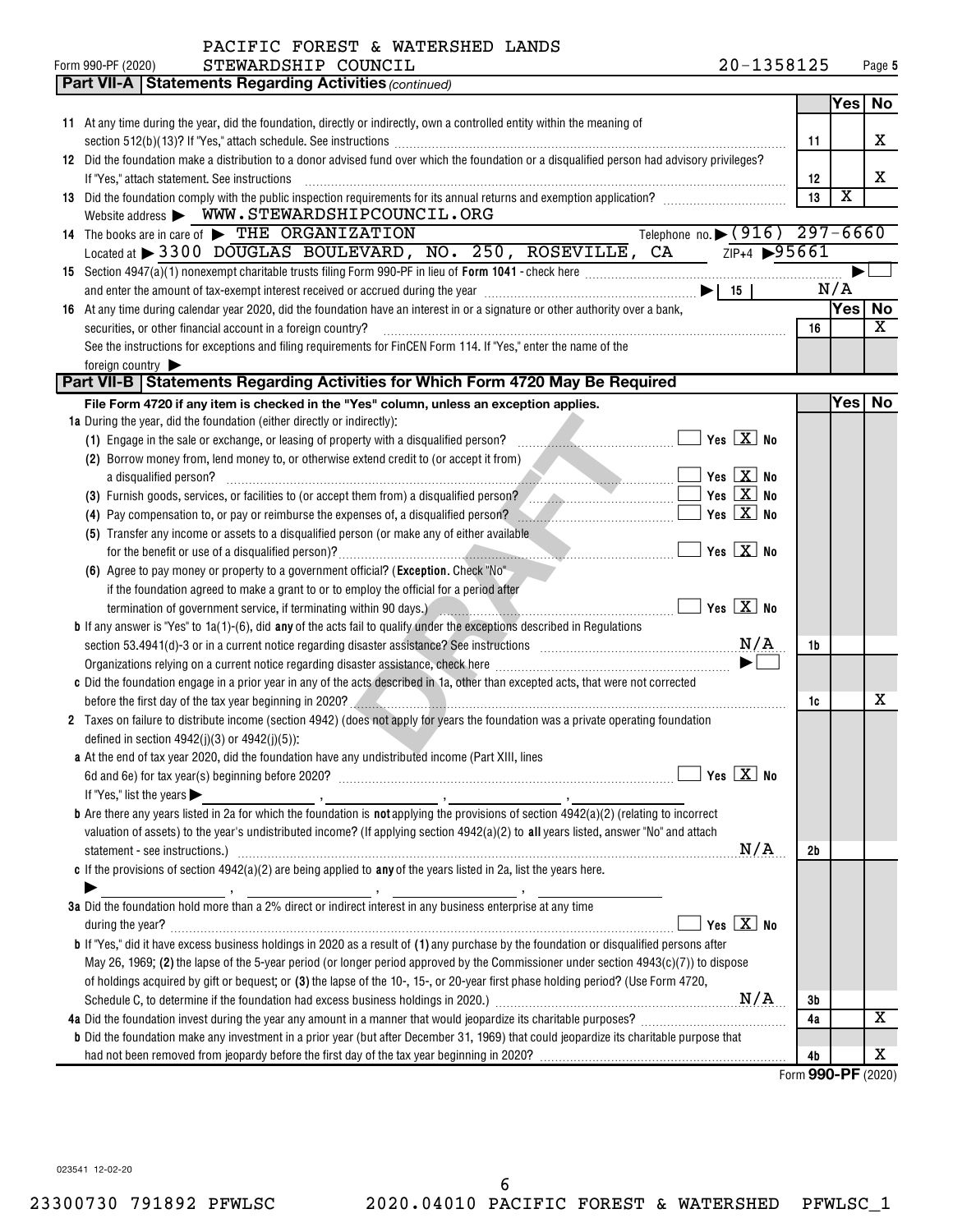| FACIFIC FUNESI & WAIERSHED DANDS<br>STEWARDSHIP COUNCIL                                                                                    |     |                                    | 20-1358125 |      |           |
|--------------------------------------------------------------------------------------------------------------------------------------------|-----|------------------------------------|------------|------|-----------|
| Form 990-PF (2020)<br>Part VII-B   Statements Regarding Activities for Which Form 4720 May Be Required (continued)                         |     |                                    |            |      | Page 6    |
|                                                                                                                                            |     |                                    |            | Yesl | <b>No</b> |
| 5a During the year, did the foundation pay or incur any amount to:                                                                         |     |                                    |            |      |           |
|                                                                                                                                            |     | Yes $X$ No                         |            |      |           |
| Influence the outcome of any specific public election (see section 4955); or to carry on, directly or indirectly,<br>(2)                   |     |                                    |            |      |           |
|                                                                                                                                            |     | $\sqrt{\mathsf{Yes}\mathbf{X}}$ No |            |      |           |
|                                                                                                                                            |     | Yes $X$ No                         |            |      |           |
| (4) Provide a grant to an organization other than a charitable, etc., organization described in section                                    |     |                                    |            |      |           |
|                                                                                                                                            |     | Yes $X$ No                         |            |      |           |
| (5) Provide for any purpose other than religious, charitable, scientific, literary, or educational purposes, or for                        |     |                                    |            |      |           |
|                                                                                                                                            |     | Yes $X$ No                         |            |      |           |
| <b>b</b> If any answer is "Yes" to $5a(1)$ -(5), did any of the transactions fail to qualify under the exceptions described in Regulations |     |                                    |            |      |           |
|                                                                                                                                            |     | N/A                                | 5b         |      |           |
|                                                                                                                                            |     | ▶                                  |            |      |           |
| c If the answer is "Yes" to question 5a(4), does the foundation claim exemption from the tax because it maintained                         |     |                                    |            |      |           |
|                                                                                                                                            | Yes | No                                 |            |      |           |
| If "Yes," attach the statement required by Regulations section 53.4945-5(d).                                                               |     |                                    |            |      |           |
| 6a Did the foundation, during the year, receive any funds, directly or indirectly, to pay premiums on                                      |     |                                    |            |      |           |
|                                                                                                                                            |     | Yes $\boxed{X}$ No                 |            |      |           |
| b Did the foundation, during the year, pay premiums, directly or indirectly, on a personal benefit contract?                               |     |                                    | 6b         |      | x         |
| If "Yes" to 6b, file Form 8870.                                                                                                            |     |                                    |            |      |           |
| 7a At any time during the tax year, was the foundation a party to a prohibited tax shelter transaction? $\Box$ Yes $X$ No                  |     |                                    |            |      |           |
| <b>b</b> If "Yes," did the foundation receive any proceeds or have any net income attributable to the transaction?                         |     | N/A                                | 7b         |      |           |
| Is the foundation subject to the section 4960 tax on payment(s) of more than \$1,000,000 in remuneration or<br>8                           |     |                                    |            |      |           |
| excess parachute payment(s) during the year?                                                                                               |     | Yes $X$ No                         |            |      |           |
| <b>Dart VIII</b> Information About Officers Directors Trustees Foundation Mensgers Highly                                                  |     |                                    |            |      |           |

| Part VIII | Information About Officers, Directors, Trustees, Foundation Managers, Highly |  |
|-----------|------------------------------------------------------------------------------|--|
|           | <b>Paid Employees, and Contractors</b>                                       |  |

|  | 1 List all officers, directors, trustees, and foundation managers and their compensation. |  |
|--|-------------------------------------------------------------------------------------------|--|
|  |                                                                                           |  |

| If "Yes" to 6b, file Form 8870.                                                                                                            |                                                                 |                                                       |                                                                                |    |                                             |    |
|--------------------------------------------------------------------------------------------------------------------------------------------|-----------------------------------------------------------------|-------------------------------------------------------|--------------------------------------------------------------------------------|----|---------------------------------------------|----|
| 7a At any time during the tax year, was the foundation a party to a prohibited tax shelter transaction?                                    |                                                                 |                                                       | Yes $X$ No                                                                     |    |                                             |    |
| <b>b</b> If "Yes," did the foundation receive any proceeds or have any net income attributable to the transaction?                         |                                                                 |                                                       | N/A                                                                            | 7b |                                             |    |
| Is the foundation subject to the section 4960 tax on payment(s) of more than \$1,000,000 in remuneration or<br>8                           |                                                                 |                                                       |                                                                                |    |                                             |    |
| excess parachute payment(s) during the year?                                                                                               |                                                                 |                                                       | Yes $X$ No                                                                     |    |                                             |    |
| <b>Part VIII</b><br>Information About Officers, Directors, Trustees, Foundation Managers, Highly<br><b>Paid Employees, and Contractors</b> |                                                                 |                                                       |                                                                                |    |                                             |    |
| 1 List all officers, directors, trustees, and foundation managers and their compensation.                                                  |                                                                 |                                                       |                                                                                |    |                                             |    |
| (a) Name and address                                                                                                                       | (b) Title, and average<br>hours per week devoted<br>to position | (c) Compensation<br>(If not paid,<br>enter $-0$ - $)$ | (d) Contributions to<br>employee benefit plans<br>and deferred<br>compensation |    | (e) Expense<br>account, other<br>allowances |    |
|                                                                                                                                            |                                                                 |                                                       |                                                                                |    |                                             |    |
| SEE<br>STATEMENT 8                                                                                                                         |                                                                 | 355, 132.                                             | 9,993.                                                                         |    |                                             | 0. |
|                                                                                                                                            |                                                                 |                                                       |                                                                                |    |                                             |    |
|                                                                                                                                            |                                                                 |                                                       |                                                                                |    |                                             |    |
|                                                                                                                                            |                                                                 |                                                       |                                                                                |    |                                             |    |
| 2 Compensation of five highest-paid employees (other than those included on line 1). If none, enter "NONE."                                |                                                                 |                                                       |                                                                                |    |                                             |    |

#### Contributions to employee benefit plans and deferred compensation **(b)** Title, and average<br>hours per week<br>**(c)** Compensation (a) Name and address of each employee paid more than \$50,000 **Compensation Name and address of each employee paid more than \$50,000 <b>Compensation**<br>Revoted to position **Total** number of other employees paid over \$50,000 | **(e)** Expense<br>account, other<br>allowances STEPHEN SCHWEIGERDT - 3300 DOUGLAS SR PROJECT MGR LAND CONSERVATION BOULEVARD, SUITE 250, ROSEVILLE, CA  $\begin{array}{|c|c|c|c|c|c|}\ \hline \end{array}$  (  $\begin{array}{c} 105,922. & 3,492. & \end{array}$ DEBORA DAUGHERTY - 3300 DOUGLAS FINANCE & COMPLIANCE ADMINISTRATOR BOULEVARD, SUITE 250, ROSEVILLE, CA  $\begin{bmatrix} 40.00 & | & 92,149. \end{bmatrix}$  0. 0. ROBYN WHITE - 3300 DOUGLAS PROJECT MANAGER BOULEVARD, SUITE 250, ROSEVILLE, CA | 40.00 | 55,867. 2,216. 0. MEGAN TOLBERT - 3300 DOUGLAS PROJECT MANAGER  $\overline{\text{BouLEVARD}}$ , suite 250, roseville, CA  $\left| \begin{array}{cc} 40.00 & \left| \begin{array}{c} 55,104. \right| \end{array} \right. \end{array}$  299. $\left| \begin{array}{c} 0.100 & \left| \begin{array}{c} 0.000 & \left| \begin{array}{c} 0.000 & \left| \end{array} \right| \end{array} \right. \end{array} \right.$  $\overline{0}$

Form (2020) **990-PF**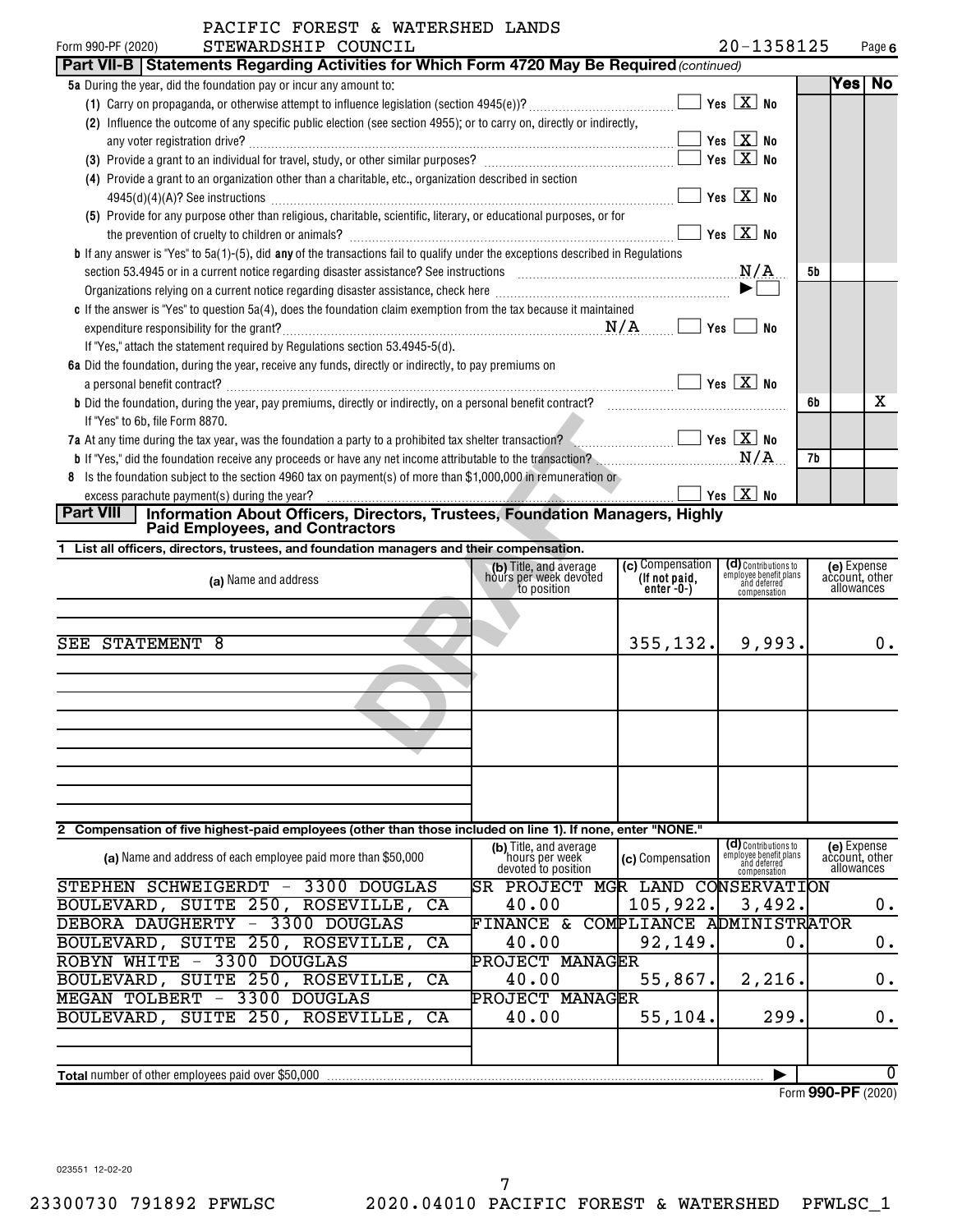| 20-1358125<br>STEWARDSHIP COUNCIL<br>Form 990-PF (2020)<br>Page 7<br><b>Part VIII</b><br>Information About Officers, Directors, Trustees, Foundation Managers, Highly<br>Paid Employees, and Contractors (continued)<br>3 Five highest-paid independent contractors for professional services. If none, enter "NONE."<br>(a) Name and address of each person paid more than \$50,000<br>(c) Compensation<br>(b) Type of service<br>LAND PLANNING -<br>PACE ENGINEERING<br>1730 SOUTH STREET, REDDING, CA 96001<br>337,907.<br>BOUNDARY SURVEYS<br>PLACER TITLE COMPANY<br>9085 FOOTHILLS BOULEVARD, ROSEVILLE, CA 95747<br>97,230.<br>TITLE FEES<br>OUINCY ENGINEERING - 11017 COBBLEROCK DRIVE,<br>LAND PLANNING -<br>SUITE 100, RANCHO CORDOVA, CA 95670<br>BOUNDARY SURVEYS<br>34,057.<br>GRAYSTONE STRATEGIES LLC - 50 WOODSIDE PLAZA,<br>SUITE 204, REDWOOD CITY, CA 94061<br>33,800.<br>LEGAL SERVICES |          |
|--------------------------------------------------------------------------------------------------------------------------------------------------------------------------------------------------------------------------------------------------------------------------------------------------------------------------------------------------------------------------------------------------------------------------------------------------------------------------------------------------------------------------------------------------------------------------------------------------------------------------------------------------------------------------------------------------------------------------------------------------------------------------------------------------------------------------------------------------------------------------------------------------------------|----------|
|                                                                                                                                                                                                                                                                                                                                                                                                                                                                                                                                                                                                                                                                                                                                                                                                                                                                                                              |          |
|                                                                                                                                                                                                                                                                                                                                                                                                                                                                                                                                                                                                                                                                                                                                                                                                                                                                                                              |          |
|                                                                                                                                                                                                                                                                                                                                                                                                                                                                                                                                                                                                                                                                                                                                                                                                                                                                                                              |          |
|                                                                                                                                                                                                                                                                                                                                                                                                                                                                                                                                                                                                                                                                                                                                                                                                                                                                                                              |          |
|                                                                                                                                                                                                                                                                                                                                                                                                                                                                                                                                                                                                                                                                                                                                                                                                                                                                                                              |          |
|                                                                                                                                                                                                                                                                                                                                                                                                                                                                                                                                                                                                                                                                                                                                                                                                                                                                                                              |          |
|                                                                                                                                                                                                                                                                                                                                                                                                                                                                                                                                                                                                                                                                                                                                                                                                                                                                                                              |          |
|                                                                                                                                                                                                                                                                                                                                                                                                                                                                                                                                                                                                                                                                                                                                                                                                                                                                                                              |          |
|                                                                                                                                                                                                                                                                                                                                                                                                                                                                                                                                                                                                                                                                                                                                                                                                                                                                                                              |          |
|                                                                                                                                                                                                                                                                                                                                                                                                                                                                                                                                                                                                                                                                                                                                                                                                                                                                                                              |          |
| HDR ENGINEERING INC - 2379 GATEWAY OAKS<br>LAND PLANNING -                                                                                                                                                                                                                                                                                                                                                                                                                                                                                                                                                                                                                                                                                                                                                                                                                                                   |          |
| DRIVE, SUITE 200, SACRAMENTO, CA 95833<br>BOUNDARY SURVEYS<br>30,467.                                                                                                                                                                                                                                                                                                                                                                                                                                                                                                                                                                                                                                                                                                                                                                                                                                        |          |
| Total number of others receiving over \$50,000 for professional services<br>▶                                                                                                                                                                                                                                                                                                                                                                                                                                                                                                                                                                                                                                                                                                                                                                                                                                | $\Omega$ |
| <b>Part IX-A   Summary of Direct Charitable Activities</b>                                                                                                                                                                                                                                                                                                                                                                                                                                                                                                                                                                                                                                                                                                                                                                                                                                                   |          |
| List the foundation's four largest direct charitable activities during the tax year. Include relevant statistical information such as the<br>Expenses<br>number of organizations and other beneficiaries served, conferences convened, research papers produced, etc.                                                                                                                                                                                                                                                                                                                                                                                                                                                                                                                                                                                                                                        |          |
| 1 TO ENSURE THAT OVER 140,000 ACRES OF WATERSHED LANDS                                                                                                                                                                                                                                                                                                                                                                                                                                                                                                                                                                                                                                                                                                                                                                                                                                                       |          |
| THROUGHOUT CALIFORNIA ARE CONSERVED FOR A BROAD RANGE OF                                                                                                                                                                                                                                                                                                                                                                                                                                                                                                                                                                                                                                                                                                                                                                                                                                                     |          |
| BENEFICIAL PUBLIC VALUES.<br>7,619,609.                                                                                                                                                                                                                                                                                                                                                                                                                                                                                                                                                                                                                                                                                                                                                                                                                                                                      |          |
| 2 TO IMPROVE THE LIVES OF YOUNG CALIFORNIANS THROUGH                                                                                                                                                                                                                                                                                                                                                                                                                                                                                                                                                                                                                                                                                                                                                                                                                                                         |          |
| CONNECTION WITH THE OUTDOORS.                                                                                                                                                                                                                                                                                                                                                                                                                                                                                                                                                                                                                                                                                                                                                                                                                                                                                |          |
| 11,144.                                                                                                                                                                                                                                                                                                                                                                                                                                                                                                                                                                                                                                                                                                                                                                                                                                                                                                      |          |
| 3                                                                                                                                                                                                                                                                                                                                                                                                                                                                                                                                                                                                                                                                                                                                                                                                                                                                                                            |          |
|                                                                                                                                                                                                                                                                                                                                                                                                                                                                                                                                                                                                                                                                                                                                                                                                                                                                                                              |          |
| 4                                                                                                                                                                                                                                                                                                                                                                                                                                                                                                                                                                                                                                                                                                                                                                                                                                                                                                            |          |
|                                                                                                                                                                                                                                                                                                                                                                                                                                                                                                                                                                                                                                                                                                                                                                                                                                                                                                              |          |
|                                                                                                                                                                                                                                                                                                                                                                                                                                                                                                                                                                                                                                                                                                                                                                                                                                                                                                              |          |
| Part IX-B Summary of Program-Related Investments                                                                                                                                                                                                                                                                                                                                                                                                                                                                                                                                                                                                                                                                                                                                                                                                                                                             |          |
| Describe the two largest program-related investments made by the foundation during the tax year on lines 1 and 2.<br>Amount                                                                                                                                                                                                                                                                                                                                                                                                                                                                                                                                                                                                                                                                                                                                                                                  |          |
| N/A<br>1.                                                                                                                                                                                                                                                                                                                                                                                                                                                                                                                                                                                                                                                                                                                                                                                                                                                                                                    |          |
|                                                                                                                                                                                                                                                                                                                                                                                                                                                                                                                                                                                                                                                                                                                                                                                                                                                                                                              |          |
| 2                                                                                                                                                                                                                                                                                                                                                                                                                                                                                                                                                                                                                                                                                                                                                                                                                                                                                                            |          |
|                                                                                                                                                                                                                                                                                                                                                                                                                                                                                                                                                                                                                                                                                                                                                                                                                                                                                                              |          |
|                                                                                                                                                                                                                                                                                                                                                                                                                                                                                                                                                                                                                                                                                                                                                                                                                                                                                                              |          |
| All other program-related investments. See instructions.                                                                                                                                                                                                                                                                                                                                                                                                                                                                                                                                                                                                                                                                                                                                                                                                                                                     |          |
| 3                                                                                                                                                                                                                                                                                                                                                                                                                                                                                                                                                                                                                                                                                                                                                                                                                                                                                                            |          |
|                                                                                                                                                                                                                                                                                                                                                                                                                                                                                                                                                                                                                                                                                                                                                                                                                                                                                                              |          |
|                                                                                                                                                                                                                                                                                                                                                                                                                                                                                                                                                                                                                                                                                                                                                                                                                                                                                                              |          |
|                                                                                                                                                                                                                                                                                                                                                                                                                                                                                                                                                                                                                                                                                                                                                                                                                                                                                                              |          |
|                                                                                                                                                                                                                                                                                                                                                                                                                                                                                                                                                                                                                                                                                                                                                                                                                                                                                                              |          |
| 0.                                                                                                                                                                                                                                                                                                                                                                                                                                                                                                                                                                                                                                                                                                                                                                                                                                                                                                           |          |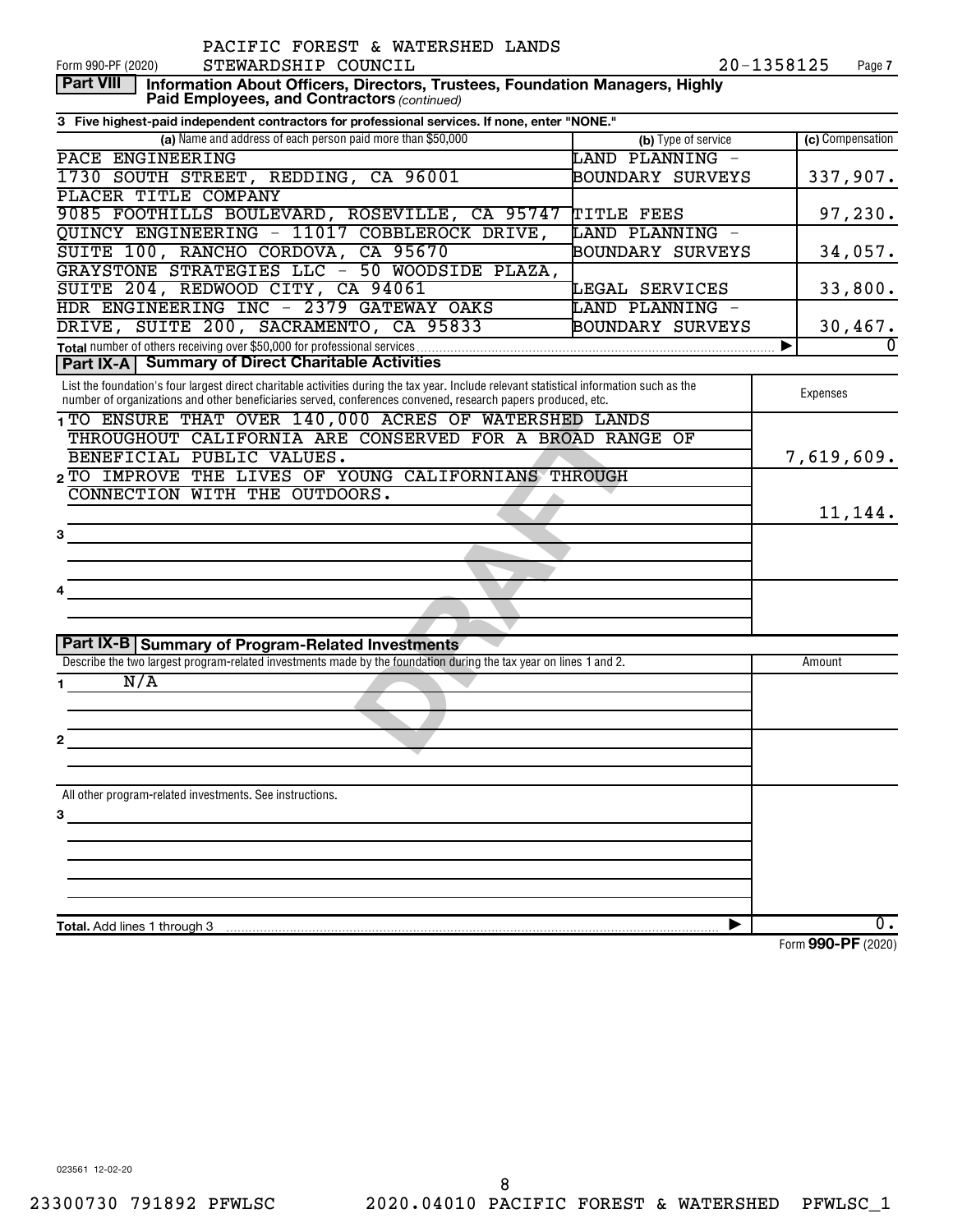|              | <b>Part X</b><br>Minimum Investment Return (All domestic foundations must complete this part. Foreign foundations, see instructions.)                                                                                                |                         |                        |
|--------------|--------------------------------------------------------------------------------------------------------------------------------------------------------------------------------------------------------------------------------------|-------------------------|------------------------|
|              | Fair market value of assets not used (or held for use) directly in carrying out charitable, etc., purposes:                                                                                                                          |                         |                        |
|              | a Average monthly fair market value of securities [11] match match match match of the control of the securities match match match match match match match match match match match match match match match match match match ma       | 1a                      | 28,076,256.            |
|              | b Average of monthly cash balances [11] All and the main contract the state of monthly cash balances                                                                                                                                 | 1b                      | 946, 151.              |
|              |                                                                                                                                                                                                                                      | 1c                      |                        |
|              |                                                                                                                                                                                                                                      | 1d                      | 29,022,407.            |
|              | <b>e</b> Reduction claimed for blockage or other factors reported on lines 1a and                                                                                                                                                    |                         |                        |
|              | 0.                                                                                                                                                                                                                                   |                         |                        |
| $\mathbf{2}$ |                                                                                                                                                                                                                                      | $\overline{2}$          | υ.                     |
| 3            | Subtract line 2 from line 1d <b>Machinese and Contract Line 2</b> from line 1d <b>machinese and contract line 2</b> from line 1d                                                                                                     | 3                       | 29,022,407.            |
| 4            |                                                                                                                                                                                                                                      | 4                       | 435,336.               |
| 5            |                                                                                                                                                                                                                                      | 5                       | 28,587,071.            |
| 6            | Minimum investment return. Enter 5% of line 5                                                                                                                                                                                        | 6                       | 1,429,354.             |
|              | Part XI<br><b>Distributable Amount</b> (see instructions) (Section 4942(j)(3) and (j)(5) private operating foundations and certain<br>foreign organizations, check here $\blacktriangleright$ and do not complete this part.)        |                         |                        |
| 1            | Minimum investment return from Part X, line 6 [11] Minimum material and the intervention of the Minimum investment return from Part X, line 6                                                                                        | $\mathbf{1}$            | 1,429,354.             |
|              | 4,526.<br>2a Tax on investment income for 2020 from Part VI, line 5 [100] [100] [20] Tax on investment income for 2020 from Part VI, line 5<br>2a                                                                                    |                         |                        |
|              | $2b$                                                                                                                                                                                                                                 |                         |                        |
|              | c Add lines 2a and 2b (11) and 20 (20) and 20 (20) and 20 (20) and 20 (20) and 20 (20) and 20 (20) and 20 (20) and 20 (20) and 20 (20) and 20 (20) and 20 (20) and 20 (20) and 20 (20) and 20 (20) and 20 (20) and 20 (20) and       | 2c                      | 4,526.                 |
| 3            |                                                                                                                                                                                                                                      | 3                       | 1,424,828.             |
| 4            |                                                                                                                                                                                                                                      | $\overline{\mathbf{4}}$ |                        |
| 5            | Add lines 3 and 4 <b>mass contract to the contract of the contract of the contract of the contract of the contract of the contract of the contract of the contract of the contract of the contract of the contract of the contra</b> | 5                       | 1,424,828.             |
| 6            |                                                                                                                                                                                                                                      | 6                       |                        |
| 7            |                                                                                                                                                                                                                                      | $\overline{7}$          | 1,424,828.             |
|              | <b>Part XII</b> Qualifying Distributions (see instructions)                                                                                                                                                                          |                         |                        |
|              | Amounts paid (including administrative expenses) to accomplish charitable, etc., purposes:                                                                                                                                           |                         |                        |
|              | a Expenses, contributions, gifts, etc. - total from Part I, column (d), line 26 [11] manus and manuscriptions, contributions, gifts, etc. - total from Part I, column (d), line 26                                                   | 1a                      | 7,765,027.             |
|              | <b>b</b> Program-related investments - total from Part IX-B                                                                                                                                                                          | 1 <sub>b</sub>          | σ.                     |
| 2            |                                                                                                                                                                                                                                      | $\overline{2}$          |                        |
| 3            | Amounts set aside for specific charitable projects that satisfy the:                                                                                                                                                                 |                         |                        |
|              |                                                                                                                                                                                                                                      | 3a                      |                        |
|              |                                                                                                                                                                                                                                      | 3b                      |                        |
| 4            |                                                                                                                                                                                                                                      | 4                       | 7,765,027.             |
| 5            | Foundations that qualify under section 4940(e) for the reduced rate of tax on net investment                                                                                                                                         |                         |                        |
|              |                                                                                                                                                                                                                                      | 5                       | Ο.                     |
| 6            |                                                                                                                                                                                                                                      | 6                       | 7,765,027.             |
|              | Note: The amount on line 6 will be used in Part V, column (b), in subsequent years when calculating whether the foundation qualifies for the section<br>4940(e) reduction of tax in those years.                                     |                         |                        |
|              |                                                                                                                                                                                                                                      |                         | $Form$ QQO_DF $(2020)$ |

Form (2020) **990-PF**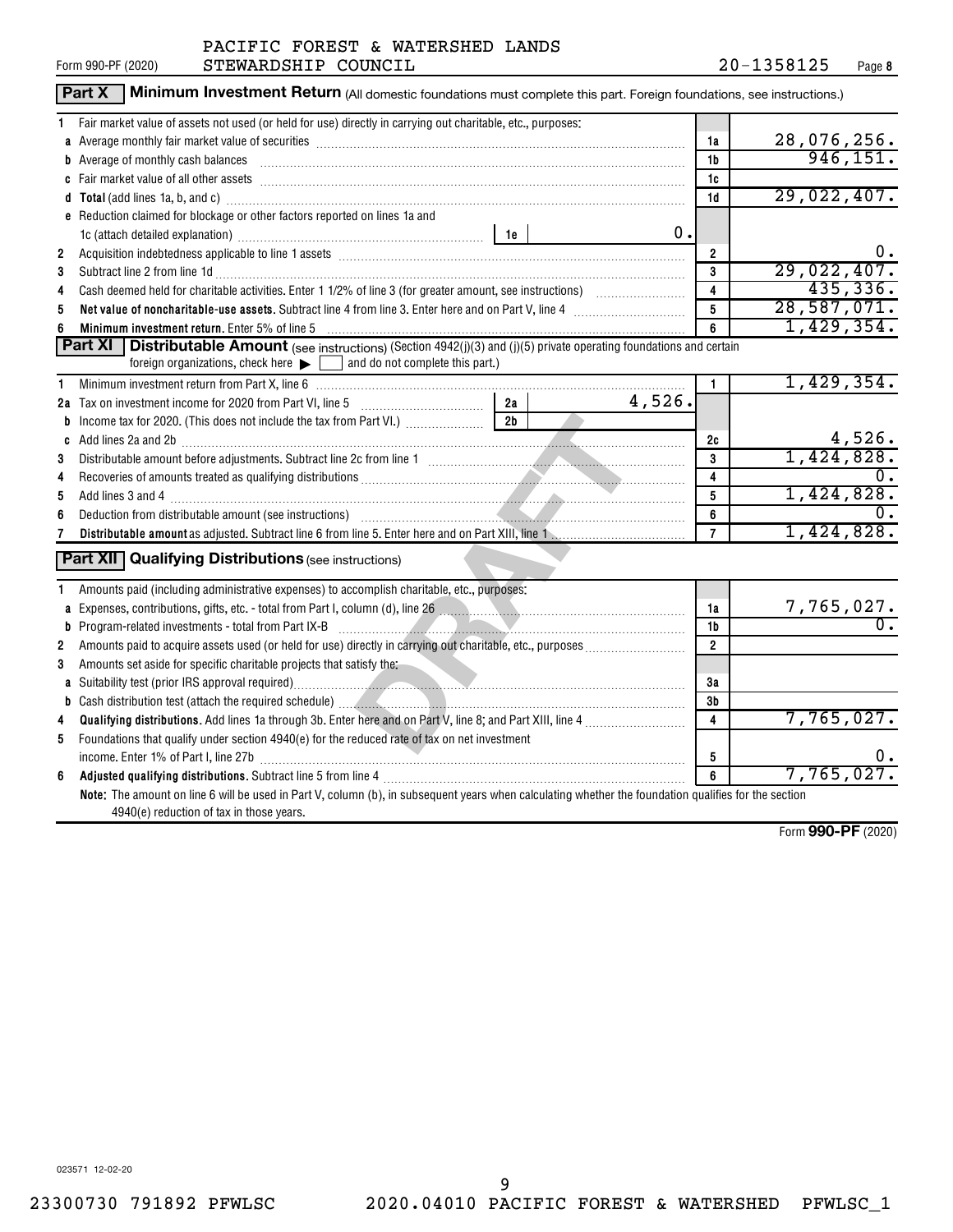#### Form 990-PF (2020)  ${\tt STEWARDSHIP}$   ${\tt COUNTIL}$   ${\tt 20-1358125}$   ${\tt Page}$ PACIFIC FOREST & WATERSHED LANDS

### **Part XIII** Undistributed Income (see instructions)

|                                                                                                          | (a)<br>Corpus | (b)<br>Years prior to 2019 | (c)<br>2019   | (d)<br>2020        |
|----------------------------------------------------------------------------------------------------------|---------------|----------------------------|---------------|--------------------|
| 1 Distributable amount for 2020 from Part XI,                                                            |               |                            |               |                    |
|                                                                                                          |               |                            |               | 1,424,828.         |
| 2 Undistributed income, if any, as of the end of 2020:                                                   |               |                            |               |                    |
|                                                                                                          |               |                            | 0.            |                    |
| <b>b</b> Total for prior years:                                                                          |               |                            |               |                    |
|                                                                                                          |               | Ο.                         |               |                    |
| 3 Excess distributions carryover, if any, to 2020:                                                       |               |                            |               |                    |
| $\sim$   1,959,787.<br>a From 2015                                                                       |               |                            |               |                    |
| 2,478,017.<br><b>b</b> From 2016                                                                         |               |                            |               |                    |
| $\frac{5,103,064.}{2}$<br>c From 2017                                                                    |               |                            |               |                    |
| $\sim$ 2,039,657.<br><b>dFrom 2018</b>                                                                   |               |                            |               |                    |
| 3,845,003.<br>e From 2019<br><u>.</u>                                                                    |               |                            |               |                    |
|                                                                                                          | 15,425,528.   |                            |               |                    |
| 4 Qualifying distributions for 2020 from                                                                 |               |                            |               |                    |
| Part XII, line 4: ▶ \$7, 765, 027.                                                                       |               |                            |               |                    |
| a Applied to 2019, but not more than line 2a                                                             |               |                            | О.            |                    |
| <b>b</b> Applied to undistributed income of prior                                                        |               |                            |               |                    |
| years (Election required - see instructions)                                                             |               | 0.                         |               |                    |
| c Treated as distributions out of corpus                                                                 |               |                            |               |                    |
| (Election required - see instructions)                                                                   | $\mathbf 0$ . |                            |               |                    |
| d Applied to 2020 distributable amount                                                                   |               |                            |               | 1,424,828.         |
| e Remaining amount distributed out of corpus                                                             | 6,340,199.    |                            |               |                    |
| 5 Excess distributions carryover applied to 2020<br>(If an amount appears in column (d), the same amount | Ο.            |                            |               | 0.                 |
| 6 Enter the net total of each column as                                                                  |               |                            |               |                    |
| indicated below:                                                                                         |               |                            |               |                    |
| <b>a</b> Corpus. Add lines 3f, 4c, and 4e. Subtract line 5                                               | 21,765,727.   |                            |               |                    |
| <b>b</b> Prior years' undistributed income. Subtract                                                     |               |                            |               |                    |
|                                                                                                          |               | 0.                         |               |                    |
| c Enter the amount of prior years'                                                                       |               |                            |               |                    |
| undistributed income for which a notice of                                                               |               |                            |               |                    |
| deficiency has been issued, or on which<br>the section 4942(a) tax has been previously                   |               |                            |               |                    |
| assessed                                                                                                 |               | 0.                         |               |                    |
| d Subtract line 6c from line 6b. Taxable                                                                 |               |                            |               |                    |
|                                                                                                          |               | О.                         |               |                    |
| e Undistributed income for 2019. Subtract line                                                           |               |                            |               |                    |
| 4a from line 2a. Taxable amount - see instr.                                                             |               |                            | $\mathbf 0$ . |                    |
| f Undistributed income for 2020. Subtract                                                                |               |                            |               |                    |
| lines 4d and 5 from line 1. This amount must                                                             |               |                            |               |                    |
| be distributed in 2021                                                                                   |               |                            |               | 0.                 |
| 7 Amounts treated as distributions out of                                                                |               |                            |               |                    |
| corpus to satisfy requirements imposed by                                                                |               |                            |               |                    |
| section $170(b)(1)(F)$ or $4942(g)(3)$ (Election                                                         |               |                            |               |                    |
| may be required - see instructions)                                                                      | 0.            |                            |               |                    |
| 8 Excess distributions carryover from 2015                                                               |               |                            |               |                    |
| not applied on line 5 or line 7                                                                          | 1,959,787.    |                            |               |                    |
| 9 Excess distributions carryover to 2021.                                                                |               |                            |               |                    |
| Subtract lines 7 and 8 from line 6a<br>.                                                                 | 19,805,940.   |                            |               |                    |
| 10 Analysis of line 9:                                                                                   |               |                            |               |                    |
| <b>a</b> Excess from 2016 $\left  2,478,017 \right $                                                     |               |                            |               |                    |
| <b>b</b> Excess from 2017 $\boxed{5, 103, 064}$ .                                                        |               |                            |               |                    |
| 2,039,657.<br>c Excess from 2018                                                                         |               |                            |               |                    |
| 3,845,003.<br>d Excess from 2019 $\ldots$                                                                |               |                            |               |                    |
| 6,340,199.<br>e Excess from 2020                                                                         |               |                            |               | Form 990-PF (2020) |
| 023581 12-02-20                                                                                          |               |                            |               |                    |

023581 12-02-20

10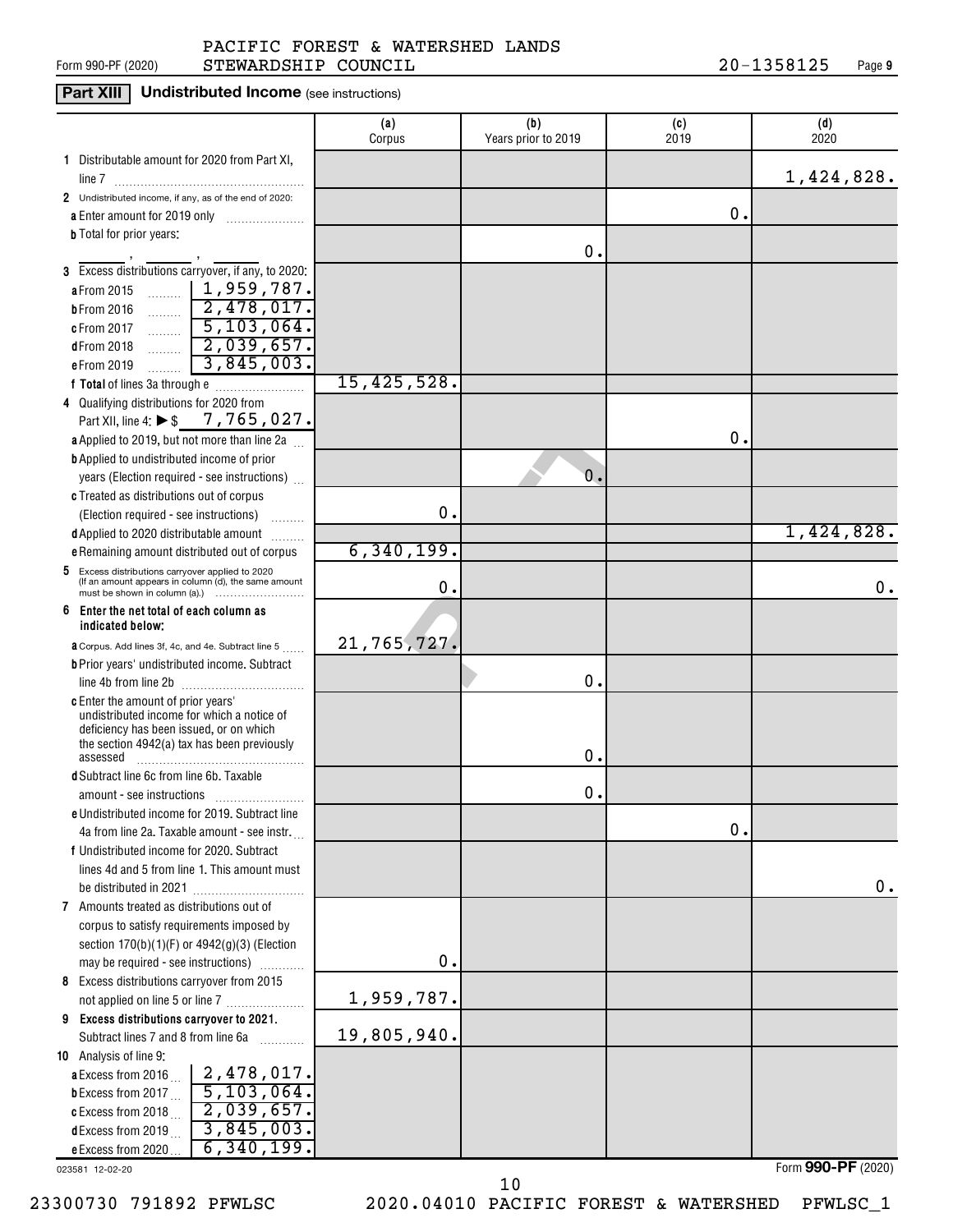| Form 990-PF (2020)                                                                                                                                                                                                                                                                                   | STEWARDSHIP COUNCIL | PACIFIC FOREST & WATERSHED LANDS |               | 20-1358125    | Page 10    |
|------------------------------------------------------------------------------------------------------------------------------------------------------------------------------------------------------------------------------------------------------------------------------------------------------|---------------------|----------------------------------|---------------|---------------|------------|
| <b>Part XIV   Private Operating Foundations</b> (see instructions and Part VII-A, question 9)                                                                                                                                                                                                        |                     |                                  |               | N/A           |            |
| 1 a If the foundation has received a ruling or determination letter that it is a private operating<br>foundation, and the ruling is effective for 2020, enter the date of the ruling<br><b>b</b> Check box to indicate whether the foundation is a private operating foundation described in section |                     |                                  | ▶<br>.        | 4942(j)(3) or | 4942(j)(5) |
| 2 a Enter the lesser of the adjusted net                                                                                                                                                                                                                                                             | Tax year            |                                  | Prior 3 years |               |            |
| income from Part I or the minimum<br>investment return from Part X for                                                                                                                                                                                                                               | (a) 2020            | (b) 2019                         | $(c)$ 2018    | $(d)$ 2017    | (e) Total  |
|                                                                                                                                                                                                                                                                                                      |                     |                                  |               |               |            |
| c Qualifying distributions from Part XII,<br>line 4, for each year listed<br><b>d</b> Amounts included in line 2c not                                                                                                                                                                                |                     |                                  |               |               |            |
| used directly for active conduct of<br>exempt activities                                                                                                                                                                                                                                             |                     |                                  |               |               |            |
| e Qualifying distributions made directly<br>for active conduct of exempt activities.                                                                                                                                                                                                                 |                     |                                  |               |               |            |
| Subtract line 2d from line 2c<br>Complete 3a, b, or c for the<br>3<br>alternative test relied upon:<br>a "Assets" alternative test - enter:<br>$(1)$ Value of all assets $\ldots$                                                                                                                    |                     |                                  |               |               |            |
| (2) Value of assets qualifying<br>under section $4942(j)(3)(B)(i)$                                                                                                                                                                                                                                   |                     |                                  |               |               |            |
| <b>b</b> "Endowment" alternative test - enter<br>2/3 of minimum investment return<br>shown in Part X, line 6, for each year<br>listed                                                                                                                                                                |                     |                                  |               |               |            |
| c "Support" alternative test - enter:                                                                                                                                                                                                                                                                |                     |                                  |               |               |            |
| (1) Total support other than gross<br>investment income (interest,<br>dividends, rents, payments on<br>securities loans (section<br>$512(a)(5)$ , or royalties)                                                                                                                                      |                     |                                  |               |               |            |
| (2) Support from general public<br>and 5 or more exempt<br>organizations as provided in<br>section $4942(j)(3)(B)(iii)$<br>.                                                                                                                                                                         |                     |                                  |               |               |            |
| (3) Largest amount of support from                                                                                                                                                                                                                                                                   |                     |                                  |               |               |            |
| an exempt organization                                                                                                                                                                                                                                                                               |                     |                                  |               |               |            |
| (4) Gross investment income                                                                                                                                                                                                                                                                          |                     |                                  |               |               |            |
| Supplementary Information (Complete this part only if the foundation had \$5,000 or more in assets<br><b>Part XV</b><br>at any time during the year-see instructions.)                                                                                                                               |                     |                                  |               |               |            |

**1 Information Regarding Foundation Managers:**

**a** List any managers of the foundation who have contributed more than 2% of the total contributions received by the foundation before the close of any tax year (but only if they have contributed more than \$5,000). (See section 507(d)(2).)

#### NONE

**b** List any managers of the foundation who own 10% or more of the stock of a corporation (or an equally large portion of the ownership of a partnership or other entity) of which the foundation has a 10% or greater interest.

#### NONE

**2 Information Regarding Contribution, Grant, Gift, Loan, Scholarship, etc., Programs:** Final check here  $\sum_{n=1}^{\infty}$  if the foundation only makes contributions to preselected charitable organizations and does not accept unsolicited requests for funds. If the foundation makes gifts, grants, etc., to individuals or organizations under other conditions, complete items 2a, b, c, and d.

**a** The name, address, and telephone number or email address of the person to whom applications should be addressed:

#### SEE STATEMENT 9

**b** The form in which applications should be submitted and information and materials they should include:

**c** Any submission deadlines:

**d** Any restrictions or limitations on awards, such as by geographical areas, charitable fields, kinds of institutions, or other factors: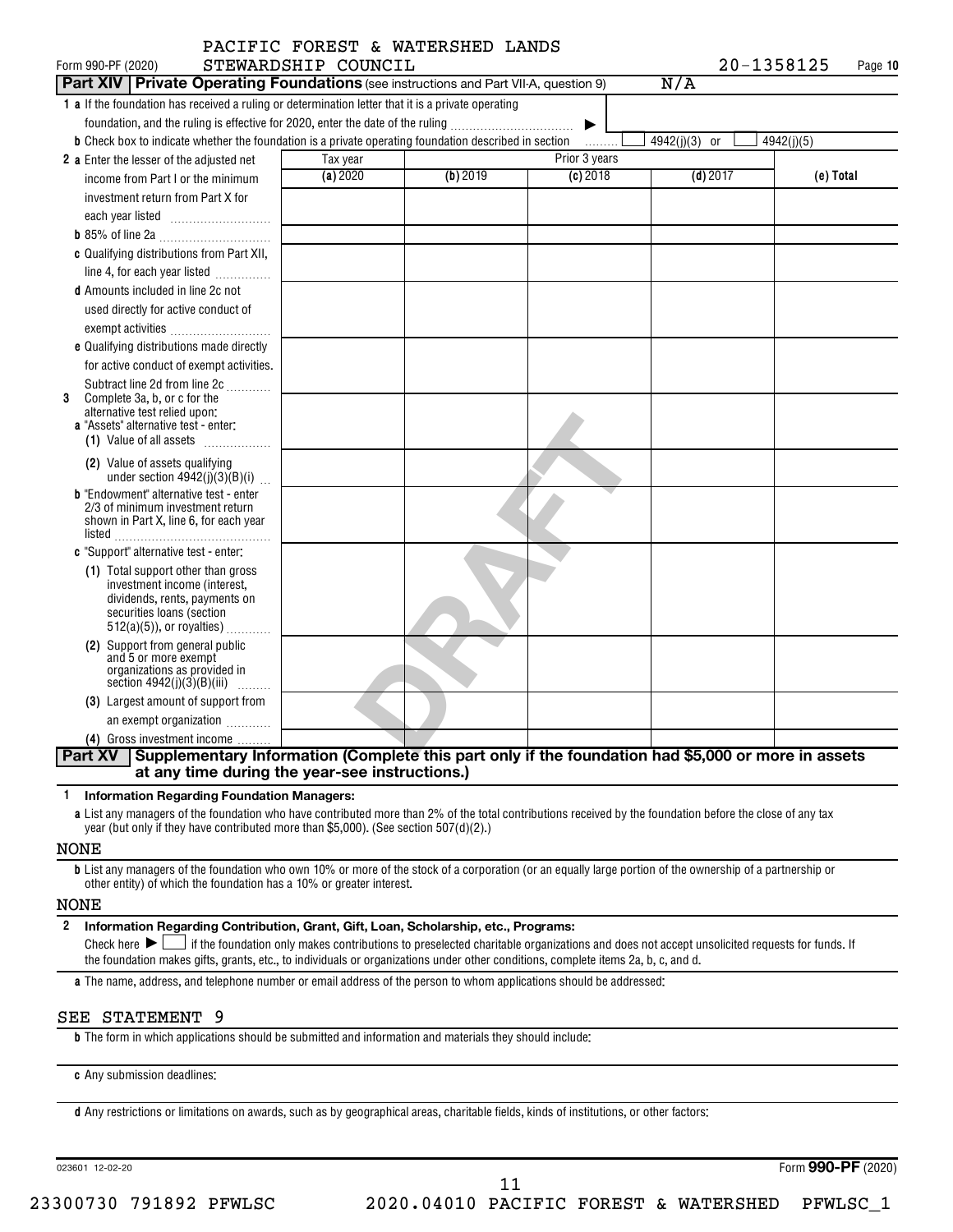Form 990-PF (2020)  ${\tt STEWARDSHIP\_COUNTL} \hspace{-0.2cm} {\bf \large \begin{array}{c} \hbox{\hspace{1cm} I} \end{array}}$   ${\tt 20-1358125} \hspace{-0.2cm} \begin{array}{c} \hbox{\hspace{1cm}Page \end{array}}$ STEWARDSHIP COUNCIL 20-1358125

**11**

| <b>Supplementary Information (continued)</b><br>Part XV                           |                                                            |                           |                                     |                      |
|-----------------------------------------------------------------------------------|------------------------------------------------------------|---------------------------|-------------------------------------|----------------------|
| Grants and Contributions Paid During the Year or Approved for Future Payment<br>3 |                                                            |                           |                                     |                      |
| Recipient                                                                         | If recipient is an individual,<br>show any relationship to | Foundation<br>status of   | Purpose of grant or<br>contribution | Amount               |
| Name and address (home or business)                                               | any foundation manager<br>or substantial contributor       | recipient                 |                                     |                      |
| a Paid during the year                                                            |                                                            |                           |                                     |                      |
|                                                                                   |                                                            |                           |                                     |                      |
|                                                                                   |                                                            |                           |                                     |                      |
| BEAR YUBA LAND TRUST                                                              |                                                            | PUBLIC CHARITY LAND GRANT |                                     |                      |
| 12183 AUBURN ROAD                                                                 |                                                            |                           |                                     |                      |
| GRASS VALLEY, CA 95949                                                            |                                                            |                           |                                     | 27,140.              |
|                                                                                   |                                                            |                           |                                     |                      |
|                                                                                   |                                                            |                           |                                     |                      |
| DUCKS UNLIMITED                                                                   |                                                            | PUBLIC CHARITY LAND GRANT |                                     |                      |
| ONE WATERFOWL WAY                                                                 |                                                            |                           |                                     | 901.                 |
| MEMPHIS, TN 38120                                                                 |                                                            |                           |                                     |                      |
|                                                                                   |                                                            |                           |                                     |                      |
| FALL RIVER RESOURCE CONSERVATION                                                  |                                                            | PUBLIC AGENCY             | <b>LAND GRANT</b>                   |                      |
| <b>DISTRICT</b>                                                                   |                                                            |                           |                                     |                      |
| PO BOX 83                                                                         |                                                            |                           |                                     |                      |
| MCARTHUR, CA 96056                                                                |                                                            |                           |                                     | 532.                 |
|                                                                                   |                                                            |                           |                                     |                      |
| FALL RIVER RESOURCE CONSERVATION                                                  |                                                            | PUBLIC AGENCY             | LAND GRANTS - FEE                   |                      |
| DISTRICT                                                                          |                                                            |                           |                                     |                      |
| PO BOX 83                                                                         |                                                            |                           |                                     |                      |
| MCARTHUR, CA 96056                                                                |                                                            |                           |                                     | 657.                 |
|                                                                                   |                                                            |                           |                                     |                      |
| FALL RIVER VALLEY COMMUNITY SERVICE                                               |                                                            | PUBLIC AGENCY             | LAND GRANTS -                       |                      |
| DISTRICT                                                                          |                                                            |                           | <b>ENHANCEMENTS</b>                 |                      |
| 24850 3RD STREET,                                                                 |                                                            |                           |                                     |                      |
| FALL RIVER MILLS, CA 96028                                                        |                                                            |                           |                                     | 7,124.<br>6,048,021. |
| <b>b</b> Approved for future payment                                              |                                                            |                           | $\blacktriangleright$ 3a            |                      |
|                                                                                   |                                                            |                           |                                     |                      |
|                                                                                   |                                                            |                           |                                     |                      |
| <b>NONE</b>                                                                       |                                                            |                           |                                     |                      |
|                                                                                   |                                                            |                           |                                     |                      |
|                                                                                   |                                                            |                           |                                     |                      |
|                                                                                   |                                                            |                           |                                     |                      |
|                                                                                   |                                                            |                           |                                     |                      |
|                                                                                   |                                                            |                           |                                     |                      |
|                                                                                   |                                                            |                           |                                     |                      |
|                                                                                   |                                                            |                           |                                     |                      |
|                                                                                   |                                                            |                           |                                     |                      |
|                                                                                   |                                                            |                           |                                     |                      |
|                                                                                   |                                                            |                           |                                     |                      |
|                                                                                   |                                                            |                           |                                     |                      |
|                                                                                   |                                                            |                           |                                     |                      |
| Total                                                                             |                                                            |                           | $\blacktriangleright$ 3b            | 0.                   |

023611 12-02-20

Form (2020) **990-PF**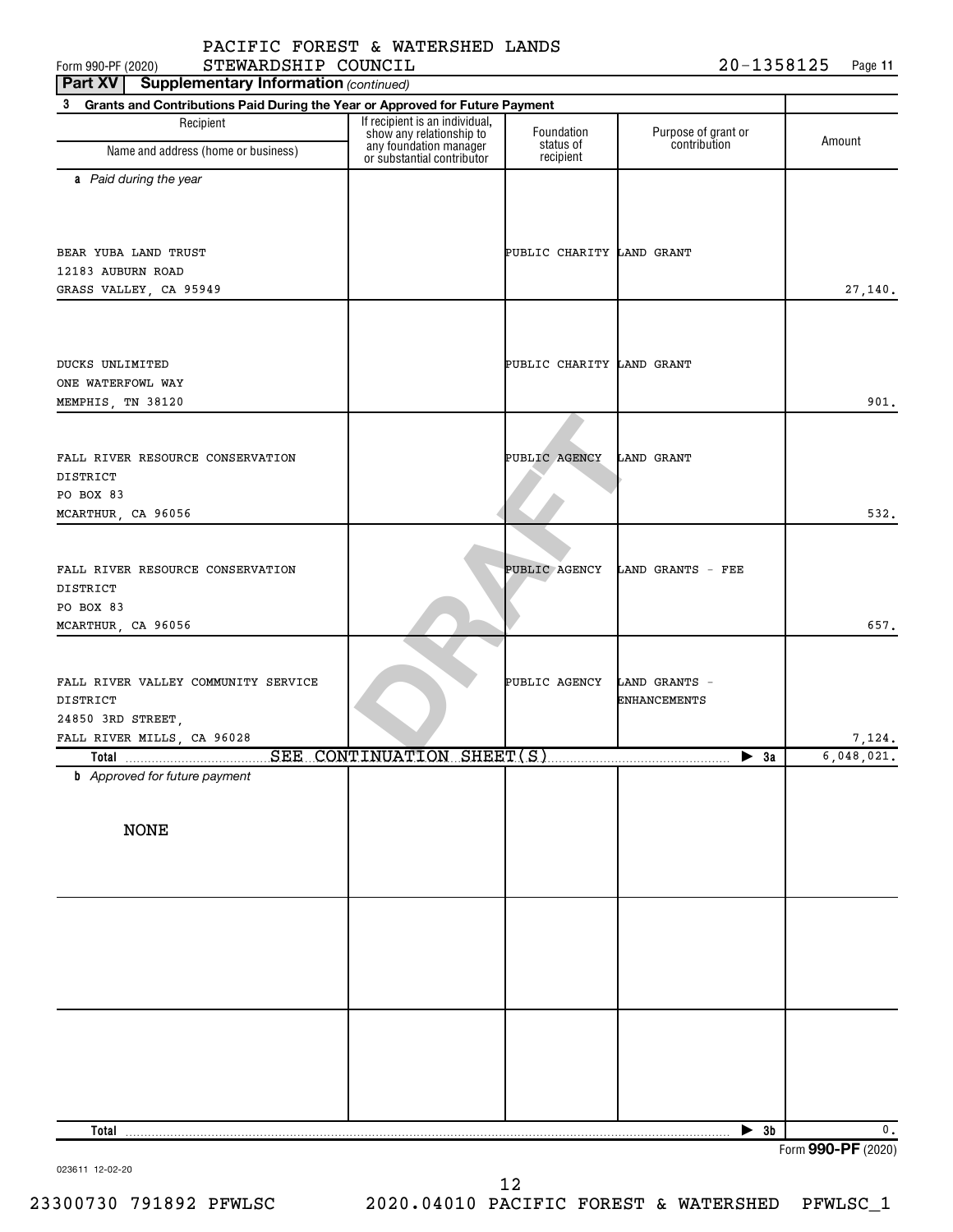#### Form 990-PF (2020)  ${\tt STEWARDSHIP}$   ${\tt COUNTIL}$   ${\tt 20-1358125}$   ${\tt Page}$ PACIFIC FOREST & WATERSHED LANDS

#### **Part XVI-A Analysis of Income-Producing Activities**

|                                                                                                                                                                                                                                |                        | Unrelated business income |                         | Excluded by section 512, 513, or 514 |                                             |
|--------------------------------------------------------------------------------------------------------------------------------------------------------------------------------------------------------------------------------|------------------------|---------------------------|-------------------------|--------------------------------------|---------------------------------------------|
| Enter gross amounts unless otherwise indicated.                                                                                                                                                                                | (a)<br><b>Business</b> | (b)<br>Amount             | _ (C)<br>Exclu-<br>sion | (d)<br>Amount                        | (e)<br>Related or exempt<br>function income |
| 1 Program service revenue:                                                                                                                                                                                                     | code                   |                           | code                    |                                      |                                             |
| а                                                                                                                                                                                                                              |                        |                           |                         |                                      |                                             |
| b                                                                                                                                                                                                                              |                        |                           |                         |                                      |                                             |
| C<br>d                                                                                                                                                                                                                         |                        |                           |                         |                                      |                                             |
| <u> 1980 - Andrea Station Barbara, amerikan personal (h. 1980)</u>                                                                                                                                                             |                        |                           |                         |                                      |                                             |
|                                                                                                                                                                                                                                |                        |                           |                         |                                      |                                             |
| Fees and contracts from government agencies<br>g                                                                                                                                                                               |                        |                           |                         |                                      |                                             |
|                                                                                                                                                                                                                                |                        |                           |                         |                                      |                                             |
| 3 Interest on savings and temporary cash                                                                                                                                                                                       |                        |                           |                         |                                      |                                             |
|                                                                                                                                                                                                                                |                        |                           | 14                      | 347,241.                             |                                             |
|                                                                                                                                                                                                                                |                        |                           |                         |                                      |                                             |
| 5 Net rental income or (loss) from real estate:                                                                                                                                                                                |                        |                           |                         |                                      |                                             |
|                                                                                                                                                                                                                                |                        |                           |                         |                                      |                                             |
|                                                                                                                                                                                                                                |                        |                           |                         |                                      |                                             |
| 6 Net rental income or (loss) from personal                                                                                                                                                                                    |                        |                           |                         |                                      |                                             |
|                                                                                                                                                                                                                                |                        |                           |                         |                                      |                                             |
|                                                                                                                                                                                                                                |                        |                           |                         |                                      |                                             |
| 8 Gain or (loss) from sales of assets other                                                                                                                                                                                    |                        |                           |                         |                                      |                                             |
|                                                                                                                                                                                                                                |                        |                           |                         |                                      |                                             |
|                                                                                                                                                                                                                                |                        |                           |                         |                                      |                                             |
| 10 Gross profit or (loss) from sales of inventory                                                                                                                                                                              |                        |                           |                         |                                      |                                             |
| 11 Other revenue:                                                                                                                                                                                                              |                        |                           |                         |                                      |                                             |
| a                                                                                                                                                                                                                              |                        |                           |                         |                                      |                                             |
| b<br><u> 1989 - Andrea Andrew Maria (h. 1989).</u>                                                                                                                                                                             |                        |                           |                         |                                      |                                             |
| C<br><u> 1980 - Andrea Andrew Maria (h. 1980).</u>                                                                                                                                                                             |                        |                           |                         |                                      |                                             |
| d<br><u> 1989 - Johann Barbara, martxa eta idazlea (h. 1989).</u>                                                                                                                                                              |                        |                           |                         |                                      |                                             |
|                                                                                                                                                                                                                                | <u>and</u> T           | $\overline{0}$ .          |                         | 347, 241.                            | $\overline{0}$ .                            |
| 13 Total. Add line 12, columns (b), (d), and (e) manufactured and contain a series of the series of the series of the series of the series of the series of the series of the series of the series of the series of the series |                        |                           |                         |                                      | 347,241.                                    |
| (See worksheet in line 13 instructions to verify calculations.)                                                                                                                                                                |                        |                           |                         |                                      |                                             |
|                                                                                                                                                                                                                                |                        |                           |                         |                                      |                                             |
| Relationship of Activities to the Accomplishment of Exempt Purposes<br>Part XVI-B                                                                                                                                              |                        |                           |                         |                                      |                                             |
| Explain below how each activity for which income is reported in column (e) of Part XVI-A contributed importantly to the accomplishment of<br>Line No.                                                                          |                        |                           |                         |                                      |                                             |
| the foundation's exempt purposes (other than by providing funds for such purposes).<br>▼                                                                                                                                       |                        |                           |                         |                                      |                                             |
|                                                                                                                                                                                                                                |                        |                           |                         |                                      |                                             |
|                                                                                                                                                                                                                                |                        |                           |                         |                                      |                                             |
|                                                                                                                                                                                                                                |                        |                           |                         |                                      |                                             |
|                                                                                                                                                                                                                                |                        |                           |                         |                                      |                                             |
|                                                                                                                                                                                                                                |                        |                           |                         |                                      |                                             |
|                                                                                                                                                                                                                                |                        |                           |                         |                                      |                                             |
|                                                                                                                                                                                                                                |                        |                           |                         |                                      |                                             |
|                                                                                                                                                                                                                                |                        |                           |                         |                                      |                                             |
|                                                                                                                                                                                                                                |                        |                           |                         |                                      |                                             |
|                                                                                                                                                                                                                                |                        |                           |                         |                                      |                                             |
|                                                                                                                                                                                                                                |                        |                           |                         |                                      |                                             |
|                                                                                                                                                                                                                                |                        |                           |                         |                                      |                                             |
|                                                                                                                                                                                                                                |                        |                           |                         |                                      |                                             |
|                                                                                                                                                                                                                                |                        |                           |                         |                                      |                                             |
|                                                                                                                                                                                                                                |                        |                           |                         |                                      |                                             |
|                                                                                                                                                                                                                                |                        |                           |                         |                                      |                                             |
|                                                                                                                                                                                                                                |                        |                           |                         |                                      |                                             |

023621 12-02-20

Form (2020) **990-PF**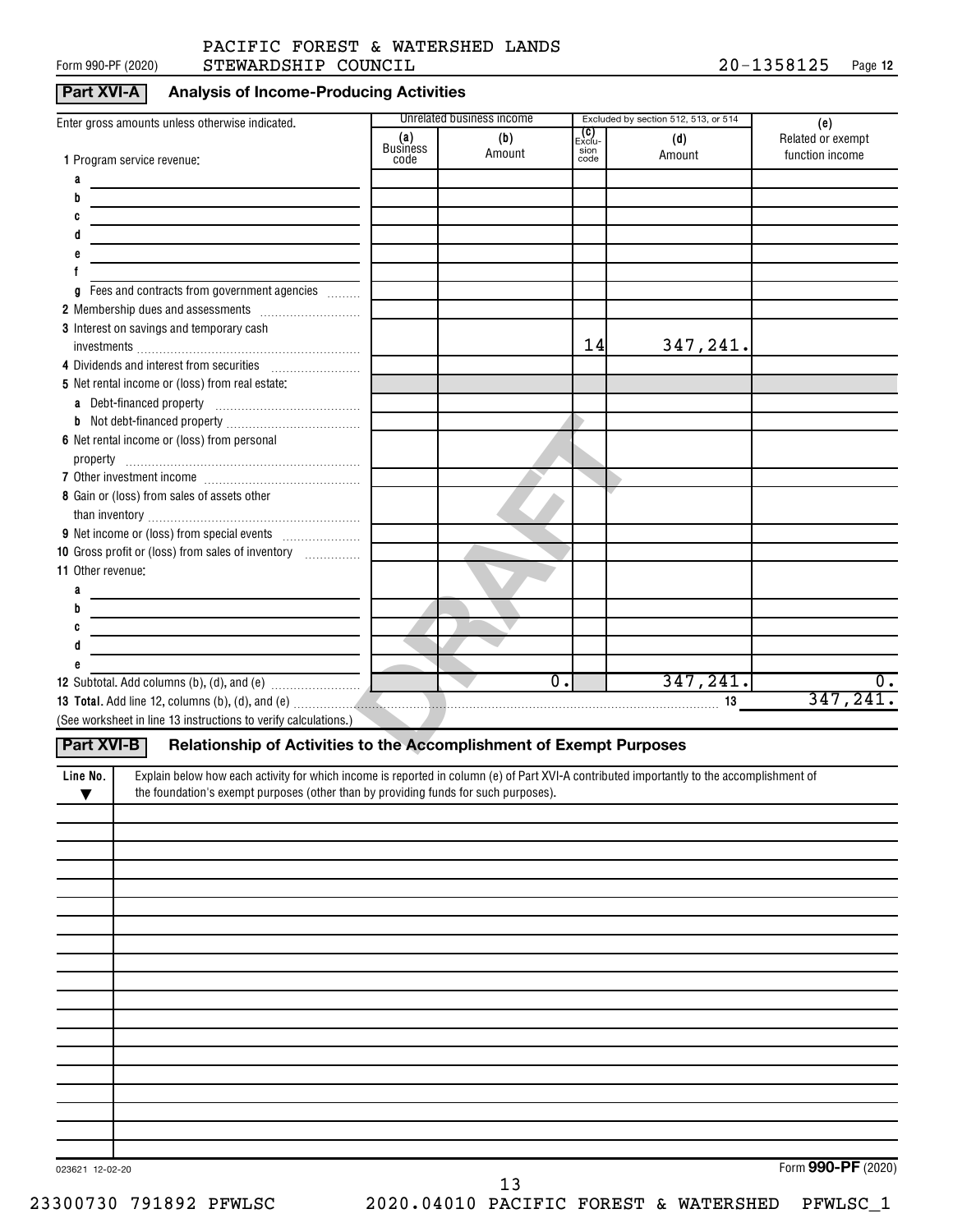| Form 990-PF (2020)       |                             | STEWARDSHIP COUNCIL                                                                                                                                                                                                                                                                                                                                                                                                                                                                                                                                                                      | 20-1358125               | Page 13                 |
|--------------------------|-----------------------------|------------------------------------------------------------------------------------------------------------------------------------------------------------------------------------------------------------------------------------------------------------------------------------------------------------------------------------------------------------------------------------------------------------------------------------------------------------------------------------------------------------------------------------------------------------------------------------------|--------------------------|-------------------------|
| <b>Part XVII</b>         | <b>Exempt Organizations</b> | Information Regarding Transfers to and Transactions and Relationships With Noncharitable                                                                                                                                                                                                                                                                                                                                                                                                                                                                                                 |                          |                         |
| $\mathbf{1}$             |                             | Did the organization directly or indirectly engage in any of the following with any other organization described in section 501(c)                                                                                                                                                                                                                                                                                                                                                                                                                                                       |                          | Yes No                  |
|                          |                             | (other than section 501(c)(3) organizations) or in section 527, relating to political organizations?                                                                                                                                                                                                                                                                                                                                                                                                                                                                                     |                          |                         |
|                          |                             | a Transfers from the reporting foundation to a noncharitable exempt organization of:                                                                                                                                                                                                                                                                                                                                                                                                                                                                                                     |                          |                         |
|                          |                             | $(1)$ Cash $\ldots$                                                                                                                                                                                                                                                                                                                                                                                                                                                                                                                                                                      | 1a(1)                    | x                       |
|                          |                             | (2) Other assets <b>construction and construction of the construction</b> of the construction of the construction of the construction of the construction of the construction of the construction of the construction of the constr                                                                                                                                                                                                                                                                                                                                                      | 1a(2)                    | $\overline{\textbf{x}}$ |
| Other transactions:<br>b |                             |                                                                                                                                                                                                                                                                                                                                                                                                                                                                                                                                                                                          |                          |                         |
|                          |                             | (1) Sales of assets to a noncharitable exempt organization [1] Content material contents and a noncharitable exempt organization [1] [1] Sales of assets to a noncharitable exempt organization [1] [1] [1] [1] [1] [1] [1] [1                                                                                                                                                                                                                                                                                                                                                           | 1b(1)                    | х                       |
|                          |                             |                                                                                                                                                                                                                                                                                                                                                                                                                                                                                                                                                                                          | 1b(2)                    | X                       |
|                          |                             | (3) Rental of facilities, equipment, or other assets [111] All and the content of the set of the content of the set of the content of the set of the set of the set of the set of the set of the set of the set of the set of                                                                                                                                                                                                                                                                                                                                                            | 1b(3)                    | х                       |
|                          |                             |                                                                                                                                                                                                                                                                                                                                                                                                                                                                                                                                                                                          | 1b(4)                    | х                       |
|                          |                             | (5) Loans or loan guarantees <b>commissions</b> and a construction of the construction of the construction of the construction of the construction of the construction of the construction of the construction of the construction                                                                                                                                                                                                                                                                                                                                                       | 1b(5)                    | $\overline{\textbf{x}}$ |
|                          |                             | (6) Performance of services or membership or fundraising solicitations [11] matter content to the series of services or membership or fundraising solicitations [11] matter content to the service of the service of the servi                                                                                                                                                                                                                                                                                                                                                           | 1b(6)                    | $\overline{\mathbf{x}}$ |
| C                        |                             |                                                                                                                                                                                                                                                                                                                                                                                                                                                                                                                                                                                          | 1c                       | $\overline{\mathbf{X}}$ |
| $(a)$ Line no.           | (b) Amount involved         | column (d) the value of the goods, other assets, or services received.<br>(c) Name of noncharitable exempt organization<br>(d) Description of transfers, transactions, and sharing arrangements                                                                                                                                                                                                                                                                                                                                                                                          |                          |                         |
|                          |                             | N/A                                                                                                                                                                                                                                                                                                                                                                                                                                                                                                                                                                                      |                          |                         |
|                          |                             |                                                                                                                                                                                                                                                                                                                                                                                                                                                                                                                                                                                          |                          |                         |
|                          |                             |                                                                                                                                                                                                                                                                                                                                                                                                                                                                                                                                                                                          |                          |                         |
|                          |                             |                                                                                                                                                                                                                                                                                                                                                                                                                                                                                                                                                                                          |                          |                         |
|                          |                             |                                                                                                                                                                                                                                                                                                                                                                                                                                                                                                                                                                                          |                          |                         |
|                          |                             |                                                                                                                                                                                                                                                                                                                                                                                                                                                                                                                                                                                          |                          |                         |
|                          |                             |                                                                                                                                                                                                                                                                                                                                                                                                                                                                                                                                                                                          |                          |                         |
|                          |                             |                                                                                                                                                                                                                                                                                                                                                                                                                                                                                                                                                                                          |                          |                         |
|                          |                             |                                                                                                                                                                                                                                                                                                                                                                                                                                                                                                                                                                                          |                          |                         |
|                          |                             |                                                                                                                                                                                                                                                                                                                                                                                                                                                                                                                                                                                          |                          |                         |
|                          |                             |                                                                                                                                                                                                                                                                                                                                                                                                                                                                                                                                                                                          |                          |                         |
|                          |                             |                                                                                                                                                                                                                                                                                                                                                                                                                                                                                                                                                                                          |                          |                         |
|                          |                             |                                                                                                                                                                                                                                                                                                                                                                                                                                                                                                                                                                                          |                          |                         |
|                          |                             |                                                                                                                                                                                                                                                                                                                                                                                                                                                                                                                                                                                          |                          |                         |
|                          |                             |                                                                                                                                                                                                                                                                                                                                                                                                                                                                                                                                                                                          |                          |                         |
|                          |                             | 2a Is the foundation directly or indirectly affiliated with, or related to, one or more tax-exempt organizations described<br>$\mathbf{r} = \mathbf{r} \cdot \mathbf{r} + \mathbf{r} \cdot \mathbf{r} + \mathbf{r} \cdot \mathbf{r} + \mathbf{r} \cdot \mathbf{r} + \mathbf{r} \cdot \mathbf{r} + \mathbf{r} \cdot \mathbf{r} + \mathbf{r} \cdot \mathbf{r} + \mathbf{r} \cdot \mathbf{r} + \mathbf{r} \cdot \mathbf{r} + \mathbf{r} \cdot \mathbf{r} + \mathbf{r} \cdot \mathbf{r} + \mathbf{r} \cdot \mathbf{r} + \mathbf{r} \cdot \mathbf{r} + \mathbf{r} \cdot \mathbf{r} + \mathbf$ | $\overline{\phantom{a}}$ | [ডা …                   |

|                                                    | 2a Is the foundation directly or indirectly affiliated with, or related to, one or more tax-exempt organizations described |                                                                                                                                                               |     |                |                 |                          |  |                                        |                                                     |           |
|----------------------------------------------------|----------------------------------------------------------------------------------------------------------------------------|---------------------------------------------------------------------------------------------------------------------------------------------------------------|-----|----------------|-----------------|--------------------------|--|----------------------------------------|-----------------------------------------------------|-----------|
|                                                    |                                                                                                                            |                                                                                                                                                               |     |                |                 |                          |  |                                        | Yes                                                 | $X _{N0}$ |
|                                                    |                                                                                                                            | <b>b</b> If "Yes," complete the following schedule.                                                                                                           |     |                |                 |                          |  |                                        |                                                     |           |
|                                                    |                                                                                                                            | (a) Name of organization                                                                                                                                      |     |                |                 | (b) Type of organization |  | (c) Description of relationship        |                                                     |           |
|                                                    |                                                                                                                            | N/A                                                                                                                                                           |     |                |                 |                          |  |                                        |                                                     |           |
|                                                    |                                                                                                                            |                                                                                                                                                               |     |                |                 |                          |  |                                        |                                                     |           |
|                                                    |                                                                                                                            |                                                                                                                                                               |     |                |                 |                          |  |                                        |                                                     |           |
|                                                    |                                                                                                                            |                                                                                                                                                               |     |                |                 |                          |  |                                        |                                                     |           |
|                                                    |                                                                                                                            |                                                                                                                                                               |     |                |                 |                          |  |                                        |                                                     |           |
|                                                    |                                                                                                                            | Under penalties of perjury, I declare that I have examined this return, including accompanying schedules and statements, and to the best of my knowledge      |     |                |                 |                          |  |                                        | May the IRS discuss this                            |           |
| Sign                                               |                                                                                                                            | and belief, it is true, correct, and complete. Declaration of preparer (other than taxpayer) is based on all information of which preparer has any knowledge. |     |                |                 |                          |  |                                        | return with the preparer<br>shown below? See instr. |           |
| Here                                               |                                                                                                                            |                                                                                                                                                               |     |                | <b>DIRECTOR</b> |                          |  |                                        | $\overline{\text{X}}$ Yes                           | No        |
| Signature of officer or trustee                    |                                                                                                                            |                                                                                                                                                               |     |                | Date            | Title                    |  |                                        |                                                     |           |
| Print/Type preparer's name<br>Preparer's signature |                                                                                                                            |                                                                                                                                                               |     | Date           | Check           | PTIN                     |  |                                        |                                                     |           |
|                                                    |                                                                                                                            |                                                                                                                                                               |     |                |                 |                          |  | self-employed                          |                                                     |           |
| Paid                                               |                                                                                                                            | PAMELA WHITE, CPA                                                                                                                                             |     |                |                 |                          |  |                                        | P00599056                                           |           |
| Preparer                                           |                                                                                                                            | Firm's name RICHARDSON                                                                                                                                        | ି ହ | <b>COMPANY</b> |                 | LLP                      |  | Firm's EIN $\triangleright$ 46-5577902 |                                                     |           |
| $II$ aa Onka                                       |                                                                                                                            |                                                                                                                                                               |     |                |                 |                          |  |                                        |                                                     |           |

Firm's address > 550 HOWE AVENUE, SUITE 210

| SACRAMENTO, CA 95825 |  | Phone no. (916) $564 - 8727$ |
|----------------------|--|------------------------------|
|                      |  | Form 990-PF (2020)           |

023622 12-02-20

**Use Only**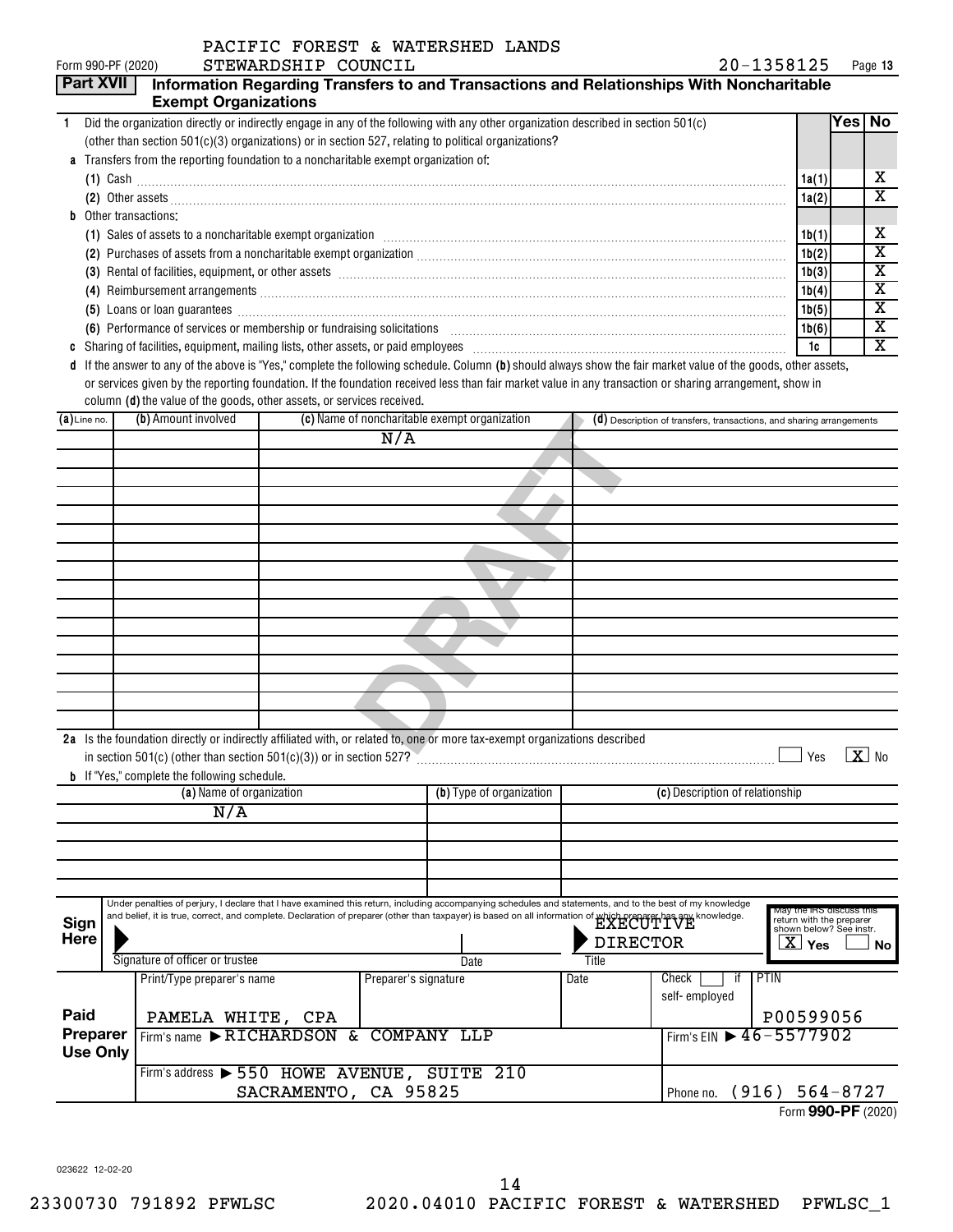| Part XV   Supplementary Information                                      |                                                            |                              |                                       |            |
|--------------------------------------------------------------------------|------------------------------------------------------------|------------------------------|---------------------------------------|------------|
| <b>Grants and Contributions Paid During the Year (Continuation)</b><br>3 |                                                            |                              |                                       |            |
| Recipient                                                                | If recipient is an individual,<br>show any relationship to | Foundation                   | Purpose of grant or                   | Amount     |
| Name and address (home or business)                                      | any foundation manager<br>or substantial contributor       | status of<br>recipient       | contribution                          |            |
|                                                                          |                                                            |                              |                                       |            |
| FEATHER RIVER LAND TRUST                                                 |                                                            | PUBLIC CHARITY LAND GRANT    |                                       |            |
| 75 COURT ST                                                              |                                                            |                              |                                       |            |
| QUINCY, CA 95971                                                         |                                                            |                              |                                       | 35,236.    |
|                                                                          |                                                            |                              |                                       |            |
| FEATHER RIVER LAND TRUST                                                 |                                                            |                              | PUBLIC CHARITY BOUNDARY SURVEY GRANTS |            |
| 75 COURT ST<br>QUINCY, CA 95971                                          |                                                            |                              |                                       |            |
|                                                                          |                                                            |                              |                                       | 21,144.    |
| MAIDU SUMMIT CONSORTIUM                                                  |                                                            | PUBLIC CHARITY LAND GRANTS - |                                       |            |
| 289 HWY 36 EAST                                                          |                                                            |                              | <b>ENHANCEMENTS</b>                   |            |
| GRASS VALLEY, CA 95945                                                   |                                                            |                              |                                       | 1,406.     |
|                                                                          |                                                            |                              |                                       |            |
| MADERA COUNTY                                                            |                                                            | PUBLIC AGENCY                | LAND GRANTS -                         |            |
| 200W. 4TH STREET                                                         |                                                            |                              | <b>ENHANCEMENTS</b>                   |            |
| MARYSVILLE, CA 95901                                                     |                                                            |                              |                                       | 104,767.   |
|                                                                          |                                                            |                              |                                       |            |
|                                                                          |                                                            |                              |                                       |            |
| MENDOCINO LAND TRUST                                                     |                                                            | PUBLIC CHARITY LAND GRANT    |                                       |            |
| 330 N FRANKLIN ST<br>MENDOCINO, CA 95460                                 |                                                            |                              |                                       | 20,157.    |
|                                                                          |                                                            |                              |                                       |            |
| NORTHERN CALIFORNIA REGIONAL LAND                                        |                                                            | PUBLIC CHARITY LAND GRANT    |                                       |            |
| TRUST                                                                    |                                                            |                              |                                       |            |
| 580 VALLOMBROSA AVE                                                      |                                                            |                              |                                       |            |
| CHICO, CA 95926                                                          |                                                            |                              |                                       | 6, 113.    |
|                                                                          |                                                            |                              |                                       |            |
| PLACER LAND TRUST                                                        |                                                            | PUBLIC CHARITY LAND GRANT    |                                       |            |
| 11641 BLOCKER DR STE 220                                                 |                                                            |                              |                                       |            |
| AUBURN, CA 95603                                                         |                                                            |                              |                                       | 17,655.    |
|                                                                          |                                                            |                              |                                       |            |
| PLACER TITLE COMPANY                                                     |                                                            | PUBLIC CHARITY CE ENDOWMENT  |                                       |            |
| 1508 EUREKA ROAD STE 150                                                 |                                                            |                              |                                       |            |
| ROSEVILLE, CA 95661                                                      |                                                            |                              |                                       | 2,511,034. |
|                                                                          |                                                            |                              |                                       |            |
| PLACER TITLE COMPANY                                                     |                                                            | PUBLIC AGENCY LAND GRANT -   |                                       |            |
| 1508 EUREKA ROAD STE 150                                                 |                                                            |                              | <b>ENHANCEMENTS</b>                   |            |
| ROSEVILLE, CA 95661                                                      |                                                            |                              |                                       | 2,500,000. |
|                                                                          |                                                            |                              |                                       |            |
| SEQUOIA RIVERLANDS TRUST                                                 |                                                            | PUBLIC CHARITY LAND GRANTS   |                                       |            |
| 427 S GARDEN ST                                                          |                                                            |                              |                                       |            |
| VISALIA, CA 93277                                                        |                                                            |                              |                                       | 3,487.     |
| Total from continuation sheets                                           |                                                            |                              |                                       | 6,011,667. |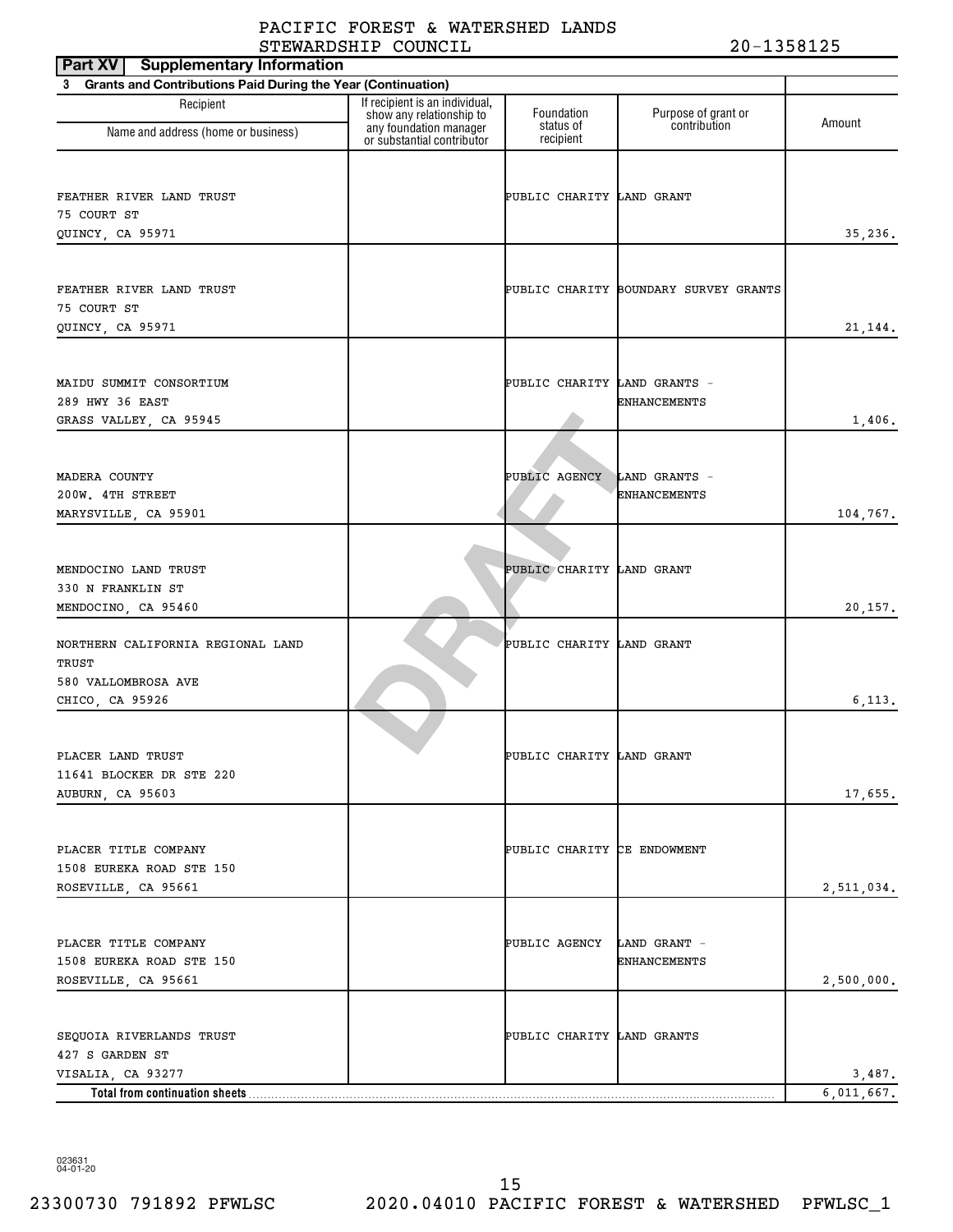| <b>Supplementary Information</b><br>Part XV                                                   |                                                                                      |                              |                                      |         |
|-----------------------------------------------------------------------------------------------|--------------------------------------------------------------------------------------|------------------------------|--------------------------------------|---------|
| <b>Grants and Contributions Paid During the Year (Continuation)</b><br>3                      |                                                                                      |                              |                                      |         |
| Recipient                                                                                     | If recipient is an individual,<br>show any relationship to<br>any foundation manager | Foundation<br>status of      | Purpose of grant or<br>contribution  | Amount  |
| Name and address (home or business)                                                           | or substantial contributor                                                           | recipient                    |                                      |         |
| SHASTA LAND TRUST<br>1768 WEST ST<br>REDDING, CA 96001                                        |                                                                                      | PUBLIC AGENCY                | LAND GRANTS                          | 50,171. |
| SHASTA LAND TRUST<br>1768 WEST ST<br>REDDING, CA 96001                                        |                                                                                      | PUBLIC AGENCY                | BOUNDARY SURVEY GRANTS               | 20,912. |
| SIERRA NEVADA CONSERVANCY<br>11521 BLOCKER DR STE 205<br>AUBURN, CA 95603                     |                                                                                      | PUBLIC CHARITY LAND GRANTS   |                                      | 6,667.  |
| SIERRA NEVADA CONSERVANCY<br>11521 BLOCKER DR STE 205<br>AUBURN, CA 95603                     |                                                                                      | PUBLIC CHARITY LAND GRANTS - | ENHANCEMENTS                         | 778.    |
| SPRING RIVERS FOUNDATION<br>PO BOX 143<br>CASSEL, CA 96016                                    |                                                                                      | PUBLIC CHARITY LAND GRANTS - | <b>ENHANCEMENTS</b>                  | 45,000. |
| WESTERN SHASTA RESOURCE CONSERVATION<br>DISTRICT<br>6270 PARALLEL RD                          |                                                                                      | PUBLIC AGENCY                | LAND GRANT                           | 44,971. |
| ANDERSON, CA 96007<br>WILDLIFE HERITAGE FOUNDATION<br>563 2ND ST STE 120<br>LINCOLN, CA 95648 |                                                                                      | PUBLIC CHARITY LAND GRANT    |                                      | 5,147.  |
| COUNTY OF MADERA<br>200W. 4TH STREET<br>MARYSVILLE, CA 95901                                  |                                                                                      | PUBLIC AGENCY TAX NEUTRALITY |                                      | 78,851. |
| MOUNTAIN MEADOWS CONSERVANCY<br>PO BOX 40<br>WESTWOOD, CA 96137                               |                                                                                      | PUBLIC CHARITY LAND GRANT -  | <b>ENHANCEMENTS</b>                  | 20,000. |
| NORTHERN CALIFORNIA REGIONAL LAND<br>TRUST<br>580 VALLOMBROSA AVE                             |                                                                                      |                              | PUBLIC CHARITY BOUNDARY SURVEY GRANT |         |
| CHICO, CA 95926                                                                               |                                                                                      |                              |                                      | 5,000.  |
| Total from continuation sheets                                                                |                                                                                      |                              |                                      |         |

23300730 791892 PFWLSC 2020.04010 PACIFIC FOREST & WATERSHED PFWLSC\_1 16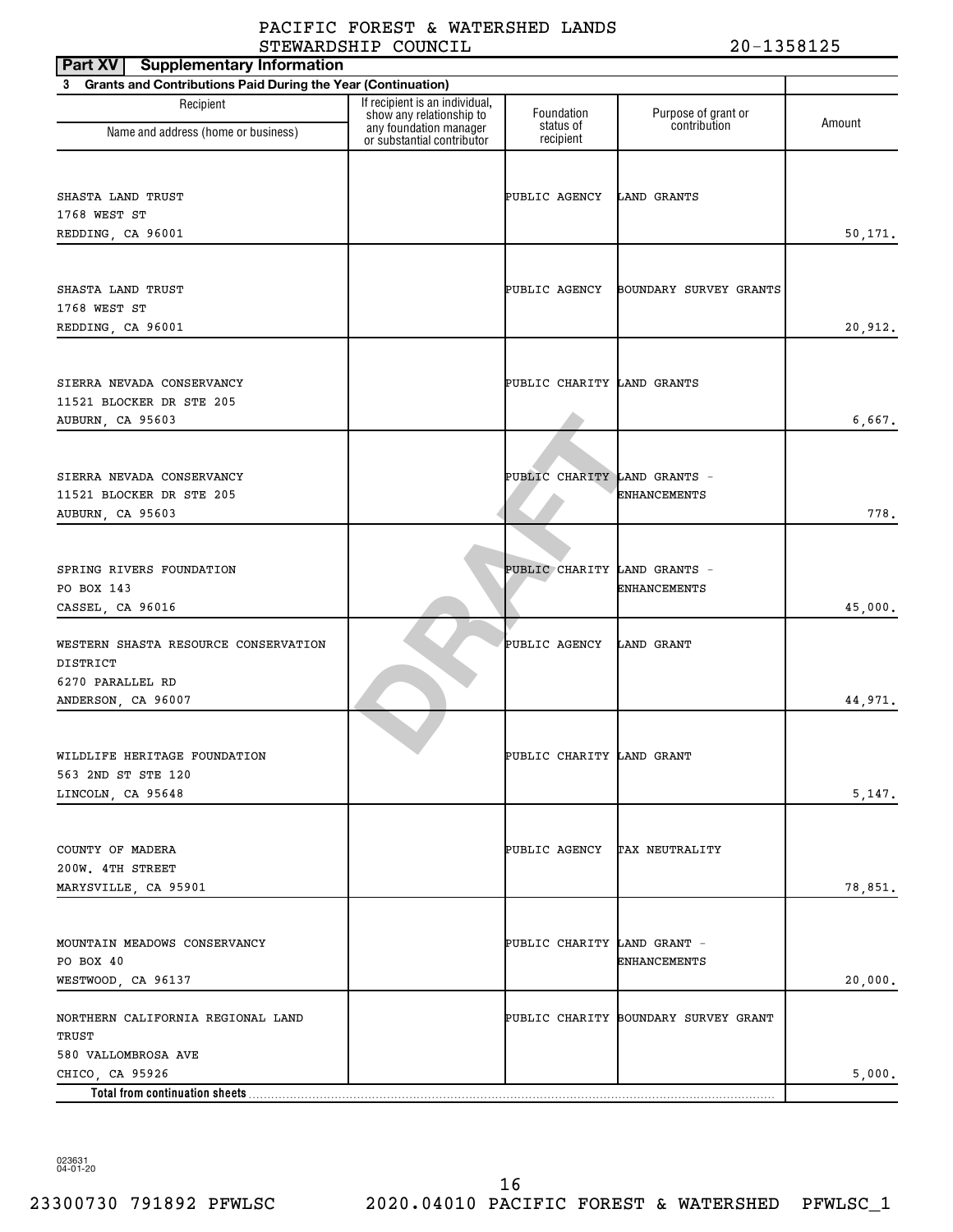| Part XV<br><b>Supplementary Information</b>                    |                                                                                                                    |                         |                                     |           |
|----------------------------------------------------------------|--------------------------------------------------------------------------------------------------------------------|-------------------------|-------------------------------------|-----------|
| 3 Grants and Contributions Paid During the Year (Continuation) |                                                                                                                    |                         |                                     |           |
| Recipient<br>Name and address (home or business)               | If recipient is an individual,<br>show any relationship to<br>any foundation manager<br>or substantial contributor | Foundation<br>status of | Purpose of grant or<br>contribution | Amount    |
|                                                                |                                                                                                                    | recipient               |                                     |           |
|                                                                |                                                                                                                    |                         |                                     |           |
|                                                                |                                                                                                                    |                         |                                     |           |
| SIERRA NEVADA CONSERVANCY<br>11521 BLOCKER DR STE 205          |                                                                                                                    |                         | PUBLIC CHARITY LAND GRANT - FEES    |           |
| AUBURN, CA 95603                                               |                                                                                                                    |                         |                                     | 1,369.    |
|                                                                |                                                                                                                    |                         |                                     |           |
| WESTERN SHASTA RESOURCE CONSERVATION                           |                                                                                                                    | PUBLIC AGENCY           | LAND GRANT - FEES                   |           |
| DISTRICT                                                       |                                                                                                                    |                         |                                     |           |
| 6270 PARALLEL RD                                               |                                                                                                                    |                         |                                     |           |
| ANDERSON, CA 96007                                             |                                                                                                                    |                         |                                     | 1,477.    |
|                                                                |                                                                                                                    |                         |                                     |           |
|                                                                |                                                                                                                    |                         |                                     |           |
| PLUMAS COUNTY<br>520 MAIN STREET, ROOM 404                     |                                                                                                                    | PUBLIC AGENCY           | TAX NEUTRALITY                      |           |
| QUINCY, CA 95971                                               |                                                                                                                    |                         |                                     | 510, 325. |
|                                                                |                                                                                                                    |                         |                                     |           |
|                                                                |                                                                                                                    |                         |                                     |           |
|                                                                |                                                                                                                    |                         |                                     |           |
|                                                                |                                                                                                                    |                         |                                     |           |
|                                                                |                                                                                                                    |                         |                                     |           |
|                                                                |                                                                                                                    |                         |                                     |           |
|                                                                |                                                                                                                    |                         |                                     |           |
|                                                                |                                                                                                                    |                         |                                     |           |
|                                                                |                                                                                                                    |                         |                                     |           |
|                                                                |                                                                                                                    |                         |                                     |           |
|                                                                |                                                                                                                    |                         |                                     |           |
|                                                                |                                                                                                                    |                         |                                     |           |
|                                                                |                                                                                                                    |                         |                                     |           |
|                                                                |                                                                                                                    |                         |                                     |           |
|                                                                |                                                                                                                    |                         |                                     |           |
|                                                                |                                                                                                                    |                         |                                     |           |
|                                                                |                                                                                                                    |                         |                                     |           |
|                                                                |                                                                                                                    |                         |                                     |           |
|                                                                |                                                                                                                    |                         |                                     |           |
|                                                                |                                                                                                                    |                         |                                     |           |
|                                                                |                                                                                                                    |                         |                                     |           |
|                                                                |                                                                                                                    |                         |                                     |           |
|                                                                |                                                                                                                    |                         |                                     |           |
|                                                                |                                                                                                                    |                         |                                     |           |
|                                                                |                                                                                                                    |                         |                                     |           |
|                                                                |                                                                                                                    |                         |                                     |           |
|                                                                |                                                                                                                    |                         |                                     |           |
|                                                                |                                                                                                                    |                         |                                     |           |
|                                                                |                                                                                                                    |                         |                                     |           |
|                                                                |                                                                                                                    |                         |                                     |           |
|                                                                |                                                                                                                    |                         |                                     |           |
|                                                                |                                                                                                                    |                         |                                     |           |
|                                                                |                                                                                                                    |                         |                                     |           |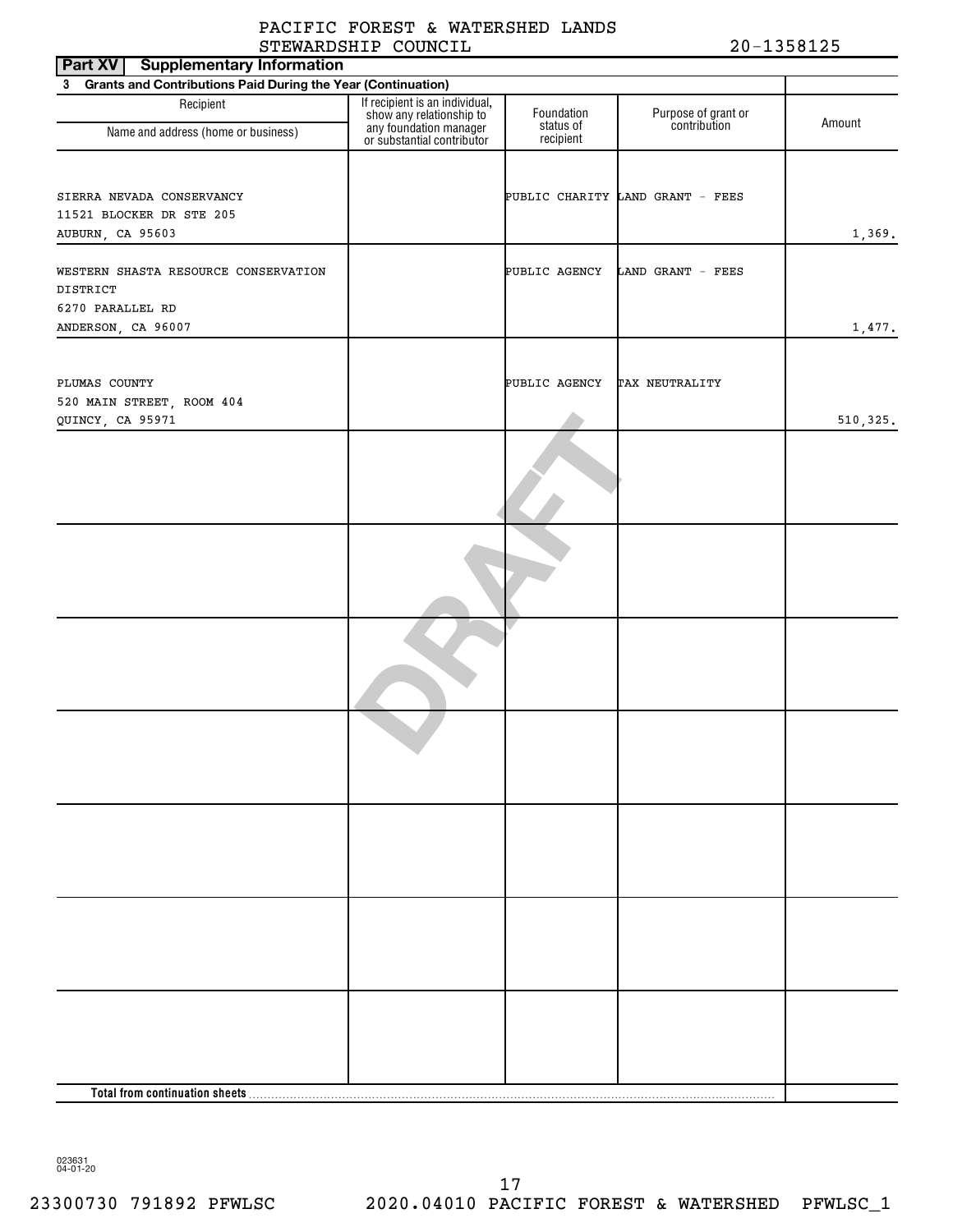#### PACIFIC FOREST & WATERSHED LANDS STEWARD 20-1358125

| FORM 990-PF                                                                                                                                                                                                                                                 | LEGAL FEES                                                                                      |                                                            |                                      | $\mathbf 1$<br><b>STATEMENT</b>                                                                 |
|-------------------------------------------------------------------------------------------------------------------------------------------------------------------------------------------------------------------------------------------------------------|-------------------------------------------------------------------------------------------------|------------------------------------------------------------|--------------------------------------|-------------------------------------------------------------------------------------------------|
| DESCRIPTION                                                                                                                                                                                                                                                 | (A)<br><b>EXPENSES</b><br>PER BOOKS                                                             | (B)<br>NET INVEST-<br>MENT INCOME                          | (C)<br><b>ADJUSTED</b><br>NET INCOME | (D)<br>CHARITABLE<br>PURPOSES                                                                   |
| LEGAL                                                                                                                                                                                                                                                       | 28,149.                                                                                         | 0.                                                         |                                      | 22,832.                                                                                         |
| TO FM 990-PF, PG 1, LN 16A                                                                                                                                                                                                                                  | 28,149.                                                                                         | 0.                                                         |                                      | 22,832.                                                                                         |
| FORM 990-PF                                                                                                                                                                                                                                                 | <b>ACCOUNTING FEES</b>                                                                          |                                                            |                                      | $\overline{2}$<br><b>STATEMENT</b>                                                              |
| DESCRIPTION                                                                                                                                                                                                                                                 | (A)<br><b>EXPENSES</b><br>PER BOOKS                                                             | (B)<br>NET INVEST-<br>MENT INCOME                          | (C)<br><b>ADJUSTED</b><br>NET INCOME | (D)<br>CHARITABLE<br><b>PURPOSES</b>                                                            |
| <b>ACCOUNTING</b>                                                                                                                                                                                                                                           | 23,986.                                                                                         | 0.                                                         |                                      | 23,418.                                                                                         |
| TO FORM 990-PF, PG 1, LN 16B                                                                                                                                                                                                                                | 23,986.                                                                                         | 0.                                                         |                                      | 23,418.                                                                                         |
|                                                                                                                                                                                                                                                             |                                                                                                 |                                                            |                                      |                                                                                                 |
| FORM 990-PF                                                                                                                                                                                                                                                 | OTHER PROFESSIONAL FEES                                                                         |                                                            |                                      | 3<br><b>STATEMENT</b>                                                                           |
| DESCRIPTION                                                                                                                                                                                                                                                 | (A)<br><b>EXPENSES</b><br>PER BOOKS                                                             | (B)<br>NET INVEST-<br>MENT INCOME                          | (C)<br><b>ADJUSTED</b><br>NET INCOME | (D)<br>CHARITABLE<br>PURPOSES                                                                   |
| INVESTMENT MANAGEMENT FEES<br>PROFESSIONAL SERVICES<br>TECHNOLOGY SUPPORT<br>GRAPHICS/MEDIA/PR SUPPORT<br>LAND PLANNING<br>BOUNDARY SURVEY CONTRACTOR<br>BASELINE DOCUMENTATION<br>CONTRACTOR<br>TITLE AND RECORDATION<br><b>SERVICES</b><br>PUBLIC NOTICES | 21,000.<br>51,094.<br>28,345.<br>22,297.<br>27,992.<br>363,451.<br>4,673.<br>93,401.<br>14,298. | 21,000.<br>0.<br>0.<br>0.<br>$0$ .<br>0.<br>0.<br>0.<br>0. |                                      | $0$ .<br>49,986.<br>28,421.<br>22, 297.<br>31,731.<br>427, 117.<br>1,539.<br>94,049.<br>14,688. |
| TO FORM 990-PF, PG 1, LN 16C                                                                                                                                                                                                                                | 626,551.                                                                                        | 21,000.                                                    |                                      | 669,828.                                                                                        |
|                                                                                                                                                                                                                                                             |                                                                                                 |                                                            |                                      |                                                                                                 |

}}}}}}}}}}}}}}}}}}}}}}}}}}}}}}}}}}}}}}}} }}}}}}}}}}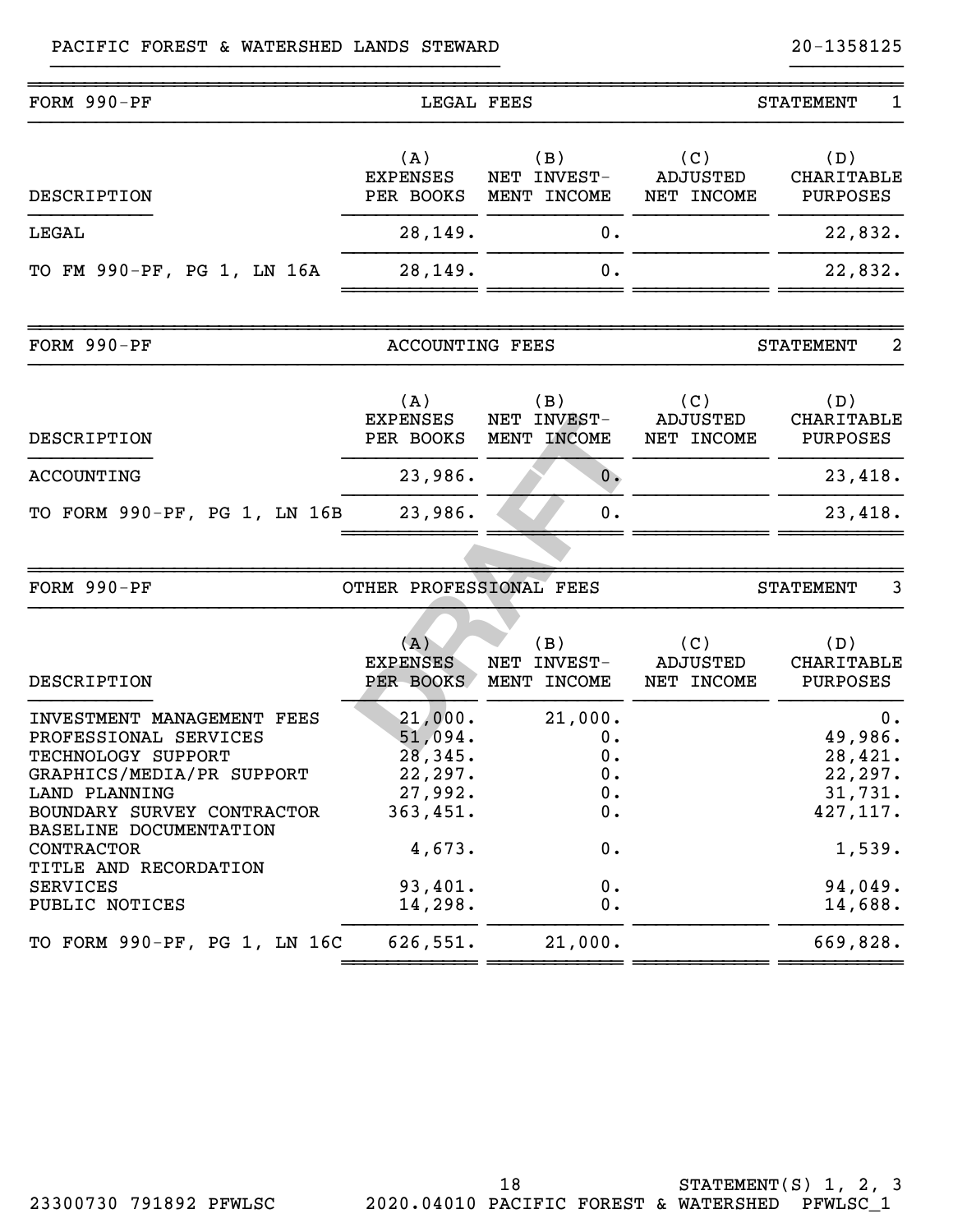| FORM 990-PF                                                           | <b>TAXES</b>                        |                                      | <b>STATEMENT</b>             |                                      |                                      |    |
|-----------------------------------------------------------------------|-------------------------------------|--------------------------------------|------------------------------|--------------------------------------|--------------------------------------|----|
| DESCRIPTION                                                           | (A)<br><b>EXPENSES</b><br>PER BOOKS | (B)<br>NET INVEST-<br>MENT INCOME    |                              | (C)<br><b>ADJUSTED</b><br>NET INCOME | (D)<br><b>CHARITABLE</b><br>PURPOSES |    |
| PAYROLL TAXES<br>EXCISE TAXES                                         | 89,740.<br>1,099.                   |                                      | 0.<br>$0$ .                  |                                      | 89,740.<br>$-2,431.$                 |    |
| TO FORM 990-PF, PG 1, LN 18                                           | 90,839.                             |                                      | 0.                           |                                      | 87,309.                              |    |
| FORM 990-PF                                                           |                                     | OTHER EXPENSES                       |                              |                                      | <b>STATEMENT</b>                     | 5. |
| <b>DESCRIPTION</b>                                                    | (A)<br><b>EXPENSES</b><br>PER BOOKS | (B)<br>NET INVEST-<br>MENT INCOME    |                              | (C)<br><b>ADJUSTED</b><br>NET INCOME | (D)<br><b>CHARITABLE</b><br>PURPOSES |    |
| <b>INSURANCE</b><br>OFFICE SUPPLIES & EXPENSES<br><b>BANK CHARGES</b> | 47,202.<br>18,300.<br>2,485.        |                                      | $\overline{0}$ .<br>0.<br>0. |                                      | 49,413.<br>17,503.<br>2,485.         |    |
| TO FORM 990-PF, PG 1, LN 23                                           | 67,987.                             |                                      | 0.                           |                                      | 69,401.                              |    |
| FORM 990-PF                                                           | OTHER INVESTMENTS                   |                                      |                              |                                      | <b>STATEMENT</b>                     | 6  |
| <b>DESCRIPTION</b>                                                    |                                     | <b>VALUATION</b><br>METHOD           |                              | <b>BOOK VALUE</b>                    | <b>FAIR MARKET</b><br><b>VALUE</b>   |    |
| OTHER INVESTMENTS                                                     |                                     | <b>FMV</b>                           |                              | 20, 172, 125.                        | 20, 172, 125.                        |    |
| TOTAL TO FORM 990-PF, PART II, LINE 13                                |                                     |                                      |                              | 20,172,125.                          | 20, 172, 125.                        |    |
| FORM 990-PF                                                           |                                     | OTHER ASSETS                         |                              |                                      | <b>STATEMENT</b>                     | 7  |
| DESCRIPTION                                                           |                                     | <b>BEGINNING OF</b><br>YR BOOK VALUE |                              | END OF YEAR<br><b>BOOK VALUE</b>     | <b>FAIR MARKET</b><br><b>VALUE</b>   |    |
| OFFICE LEASE SECURITY DEPOSIT                                         |                                     | 3,538.                               |                              | 3,538.                               | 3,538.                               |    |
| TO FORM 990-PF, PART II, LINE 15                                      |                                     | 3,538.                               |                              | 3,538.                               | 3,538.                               |    |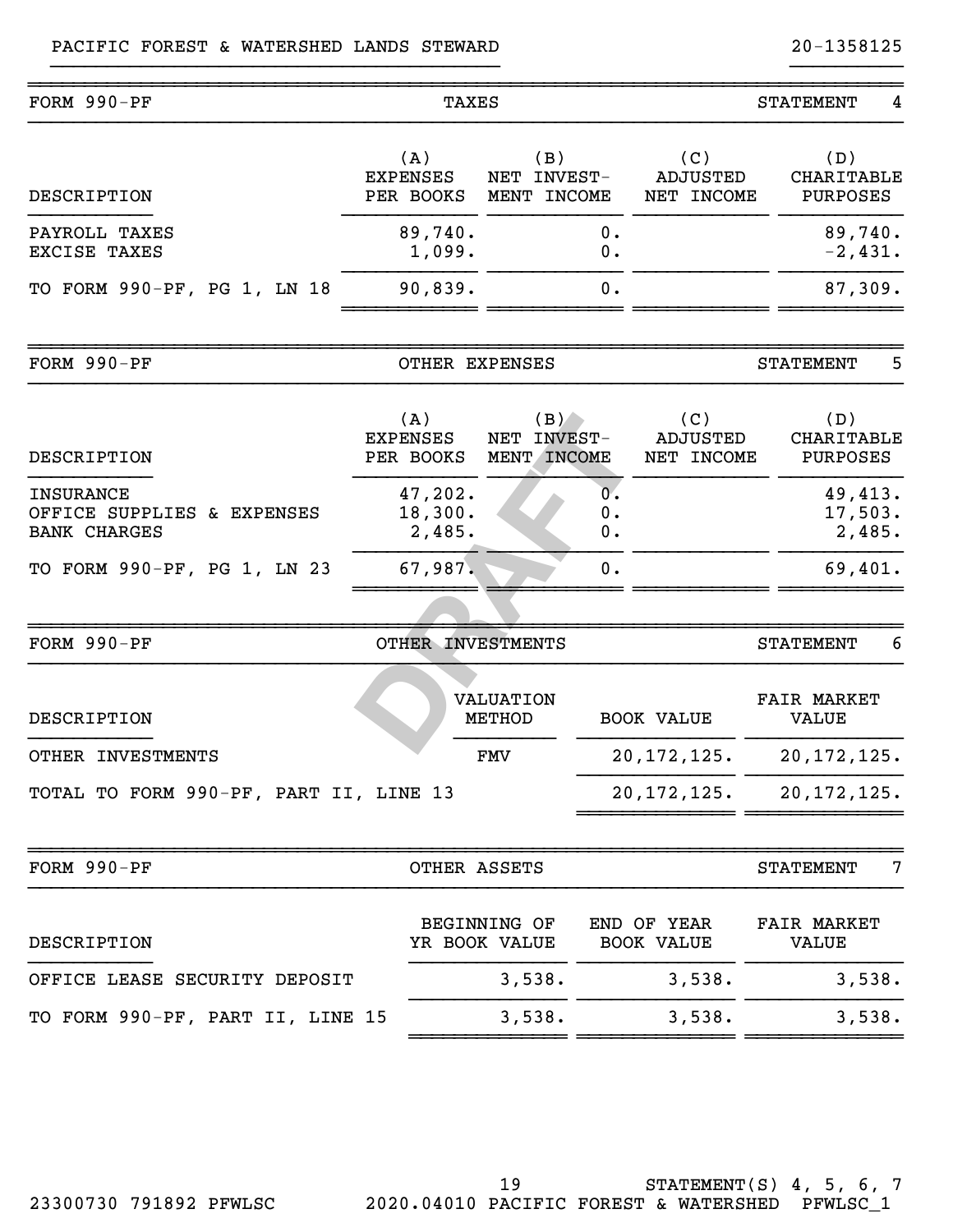#### PACIFIC FOREST & WATERSHED LANDS STEWARD 20-1358125

#### ~~~~~~~~~~~~~~~~~~~~~~~~~~~~~~~~~~~~~~~~~~~~~~~~~~~~~~~~~~~~~~~~~~~~~~~~~~~~~~ FORM 990-PF PART VIII - LIST OF OFFICERS, DIRECTORS TRUSTEES AND FOUNDATION MANAGERS }}}}}}}}}}}}}}}}}}}}}}}}}}}}}}}}}}}}}}}}}}}}}}}}}}}}}}}}}}}}}}}}}}}}}}}}}}}}}} }}}}}}}}}}}}}}}}}}}}}}}}}}}}}}}}}}}}}}}} }}}}}}}}}}

| <b>STATEMENT</b> |  |
|------------------|--|
|                  |  |

|                                                                                                                          |  | TITLE AND COMPEN- BEN PLAN EXPENSE |       | EMPLOYEE   |                                |
|--------------------------------------------------------------------------------------------------------------------------|--|------------------------------------|-------|------------|--------------------------------|
| ART BAGGETT, JR.<br>3300 DOUGLAS BOULEVARD, SUITE 250 7.00 (0. 0. 0. 0. 0. 0.<br>ART BAGGETT, JR.<br>ROSEVILLE, CA 95661 |  |                                    |       |            |                                |
| TRUMAN BURNS<br>3300 DOUGLAS BOULEVARD, SUITE 250 7.00<br>ROSEVILLE, CA 95661                                            |  | VICE PRESIDENT                     |       | $0.$ 0. 0. |                                |
| SOAPY MULHOLLAND<br>3300 DOUGLAS BOULEVARD, SUITE 250 7.00<br>ROSEVILLE, CA 95661                                        |  | VICE PRESIDENT                     |       | 0.         | 0. 0.                          |
| DAVID MURAKI<br>3300 DOUGLAS BOULEVARD, SUITE 250 7.00<br>ROSEVILLE, CA 95661                                            |  | VICE PRESIDENT                     |       | 0.         | 0. 0.                          |
| <b>MIKE SCHONHERR</b><br>3300 DOUGLAS BOULEVARD, SUITE 250<br>ROSEVILLE, CA 95661                                        |  | TREASURER<br>7.00                  |       | 0.<br>0.   | 0.                             |
| NANCEE MURRAY<br>3300 DOUGLAS BOULEVARD, SUITE 250 7.00<br>ROSEVILLE, CA 95661                                           |  | SECRETARY                          |       | 0.<br>0.   | 0.                             |
| DAVE EGGERTON<br>3300 DOUGLAS BOULEVARD, SUITE 250<br>ROSEVILLE, CA 95661                                                |  | BOARD DIRECTOR<br>5.00             |       | 0.         | 0.<br>$\overline{\phantom{a}}$ |
| RICH GORDON<br>3300 DOUGLAS BOULEVARD, SUITE 250 5.00<br>ROSEVILLE, CA 95661                                             |  | BOARD DIRECTOR                     |       | 0.         | 0. 0.                          |
| GEORGE GENTRY BOARD DIRECTOR<br>3300 DOUGLAS BOULEVARD, SUITE 250 5.00<br><b>GEORGE GENTRY</b><br>ROSEVILLE, CA 95661    |  |                                    | 0.    | $0$ .      | $0$ .                          |
| PETE BELL<br>3300 DOUGLAS BOULEVARD, SUITE 250<br>ROSEVILLE, CA 95661                                                    |  | <b>BOARD DIRECTOR</b><br>5.00      | 0.    | 0.         | 0.                             |
| RICHARD ROOS-COLLINS<br>3300 DOUGLAS BOULEVARD, SUITE 250<br>ROSEVILLE, CA 95661                                         |  | <b>BOARD DIRECTOR</b><br>5.00      | $0$ . | $0$ .      | 0.                             |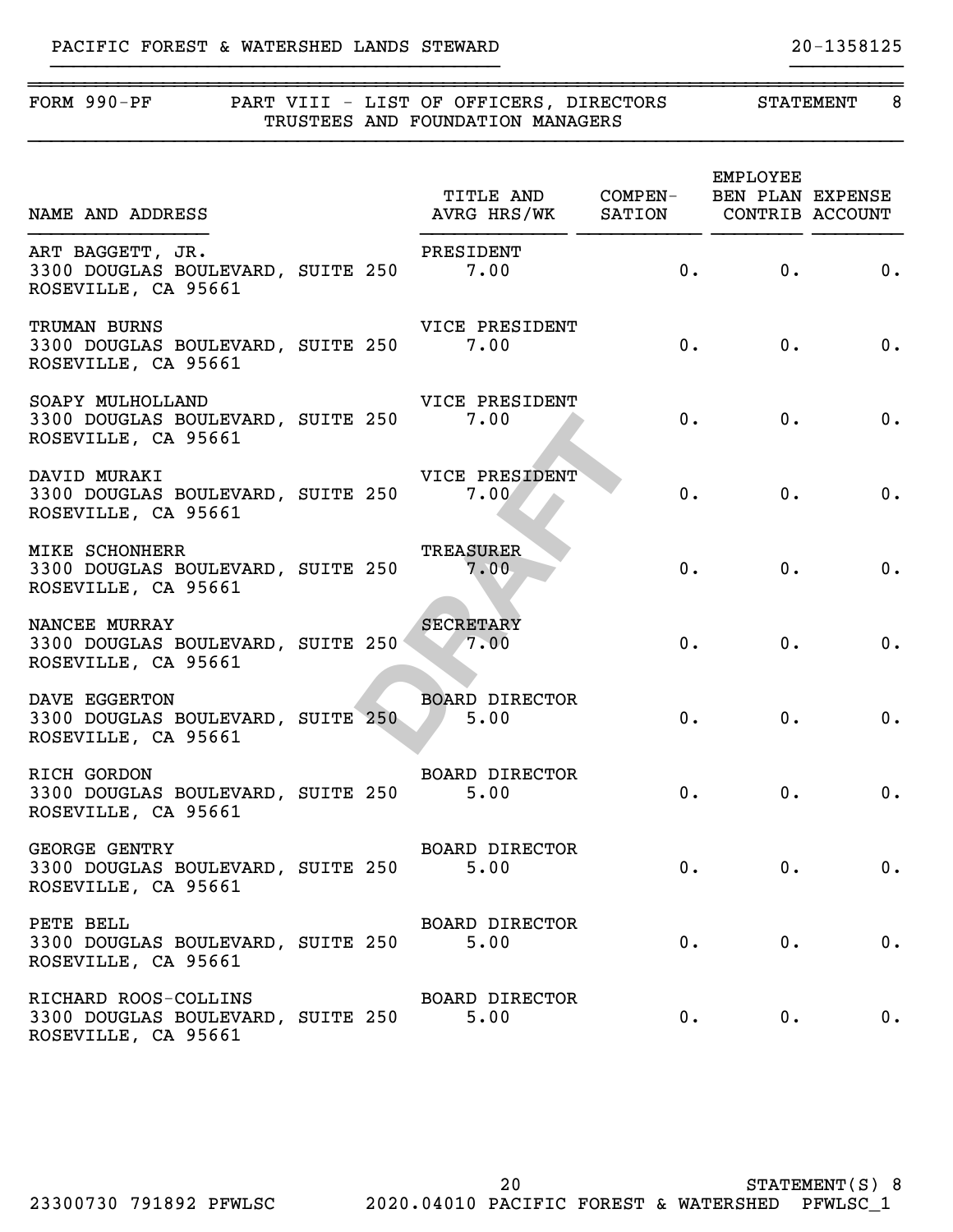| PACIFIC FOREST & WATERSHED LANDS STEWARD                                                |                               |       |       | 20-1358125 |
|-----------------------------------------------------------------------------------------|-------------------------------|-------|-------|------------|
| <b>ALLISON BROWN</b><br>3300 DOUGLAS BOULEVARD, SUITE 250<br>ROSEVILLE, CA 95661        | BOARD DIRECTOR<br>5.00        | 0.    | 0.    | 0.         |
| CHRIS NOTA<br>3300 DOUGLAS BOULEVARD, SUITE 250<br>ROSEVILLE, CA 95661                  | BOARD DIRECTOR<br>5.00        | 0.    | 0.    | 0.         |
| WADE CROWFOOT<br>3300 DOUGLAS BOULEVARD, SUITE 250 5.00<br>ROSEVILLE, CA 95661          | BOARD DIRECTOR                | 0.    | 0.    | 0.         |
| <b>JENNIFER NORRIS</b><br>3300 DOUGLAS BOULEVARD, SUITE 250 5.00<br>ROSEVILLE, CA 95661 | BOARD DIRECTOR                | 0.    | 0.    | 0.         |
| LARRY MYERS<br>3300 DOUGLAS BOULEVARD, SUITE 250 5.00<br>ROSEVILLE, CA 95661            | BOARD DIRECTOR                | 0.    | 0.    | 0.         |
| KEN TIPON<br>3300 DOUGLAS BOULEVARD, SUITE 250<br>ROSEVILLE, CA 95661                   | BOARD DIRECTOR<br>5.00        | 0.    | 0.    | 0.         |
| <b>BOB SCHNEIDER</b><br>3300 DOUGLAS BOULEVARD, SUITE 250<br>ROSEVILLE, CA 95661        | <b>BOARD DIRECTOR</b><br>5.00 | 0.    | 0.    | 0.         |
| <b>JULIE HALLIGAN</b><br>3300 DOUGLAS BOULEVARD, SUITE 250<br>ROSEVILLE, CA 95661       | <b>BOARD DIRECTOR</b><br>5.00 | 0.    | 0.    | 0.         |
| REBECCA DOIDGE<br>3300 DOUGLAS BOULEVARD, SUITE 250<br>ROSEVILLE, CA 95661              | BOARD DIRECTOR<br>5.00        | $0$ . | 0.    | 0.         |
| LEE ADAMS<br>3300 DOUGLAS BOULEVARD, SUITE 250<br>ROSEVILLE, CA 95661                   | BOARD DIRECTOR<br>5.00        | 0.    | 0.    | 0.         |
| JOHN VIEGAS<br>3300 DOUGLAS BOULEVARD, SUITE 250<br>ROSEVILLE, CA 95661                 | <b>BOARD DIRECTOR</b><br>5.00 | $0$ . | 0.    | 0.         |
| DEE DEE D'ADAMO<br>3300 DOUGLAS BOULEVARD, SUITE 250<br>ROSEVILLE, CA 95661             | <b>BOARD DIRECTOR</b><br>5.00 | $0$ . | 0.    | 0.         |
| <b>JEFF PARKS</b><br>3300 DOUGLAS BOULEVARD, SUITE 250<br>ROSEVILLE, CA 95661           | <b>BOARD DIRECTOR</b><br>5.00 | 0.    | $0$ . | 0.         |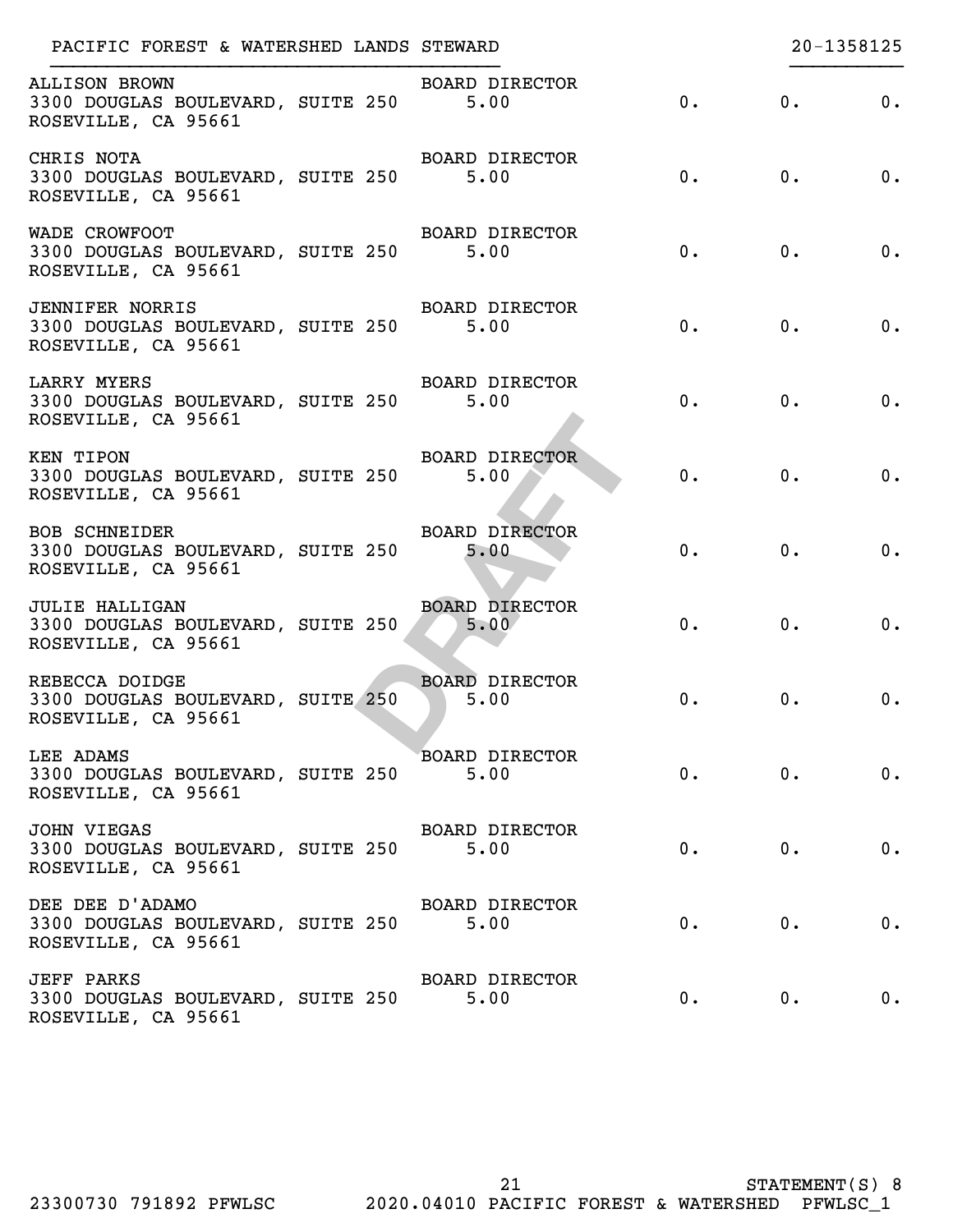| PACIFIC FOREST & WATERSHED LANDS STEWARD                                            |                             | 20-1358125                                     |
|-------------------------------------------------------------------------------------|-----------------------------|------------------------------------------------|
| DAVID SUTTON<br>3300 DOUGLAS BOULEVARD, SUITE 250 5.00<br>ROSEVILLE, CA 95661       | <b>BOARD DIRECTOR</b><br>0. | 0.<br>0.                                       |
| JOHN MCCAMMAN<br>3300 DOUGLAS BOULEVARD, SUITE 250 5.00<br>ROSEVILLE, CA 95661      | BOARD DIRECTOR<br>0.        | 0.<br>0.                                       |
| <b>JERRY BIRD</b><br>3300 DOUGLAS BOULEVARD, SUITE 250 5.00<br>ROSEVILLE, CA 95661  | <b>BOARD DIRECTOR</b><br>0. | 0.<br>$\overline{0}$ .                         |
| HEIDI KROLICK<br>3300 DOUGLAS BOULEVARD, SUITE 250 40.00<br>ROSEVILLE, CA 95661     | <b>EXECUTIVE DIRECTOR</b>   | 130,687. 4,877.<br>$\overline{\phantom{a}}$ 0. |
| AARON ROBERTSON<br>3300 DOUGLAS BOULEVARD, SUITE 250 40.00<br>ROSEVILLE, CA 95661   | DIRECTOR OF FINANCE & OPER  | $96,997.$ 1,193. 0.                            |
| <b>ERIN HEALY</b><br>3300 DOUGLAS BOULEVARD, SUITE 250 40.00<br>ROSEVILLE, CA 95661 | DIRECTOR LAND CONSERVATION  | $\overline{\mathbf{0}}$ .<br>$127,448.$ 3,923. |
| TOTALS INCLUDED ON 990-PF, PAGE 6, PART VIII                                        | $355, 132.$ 9,993.          | $0$ .                                          |
|                                                                                     |                             |                                                |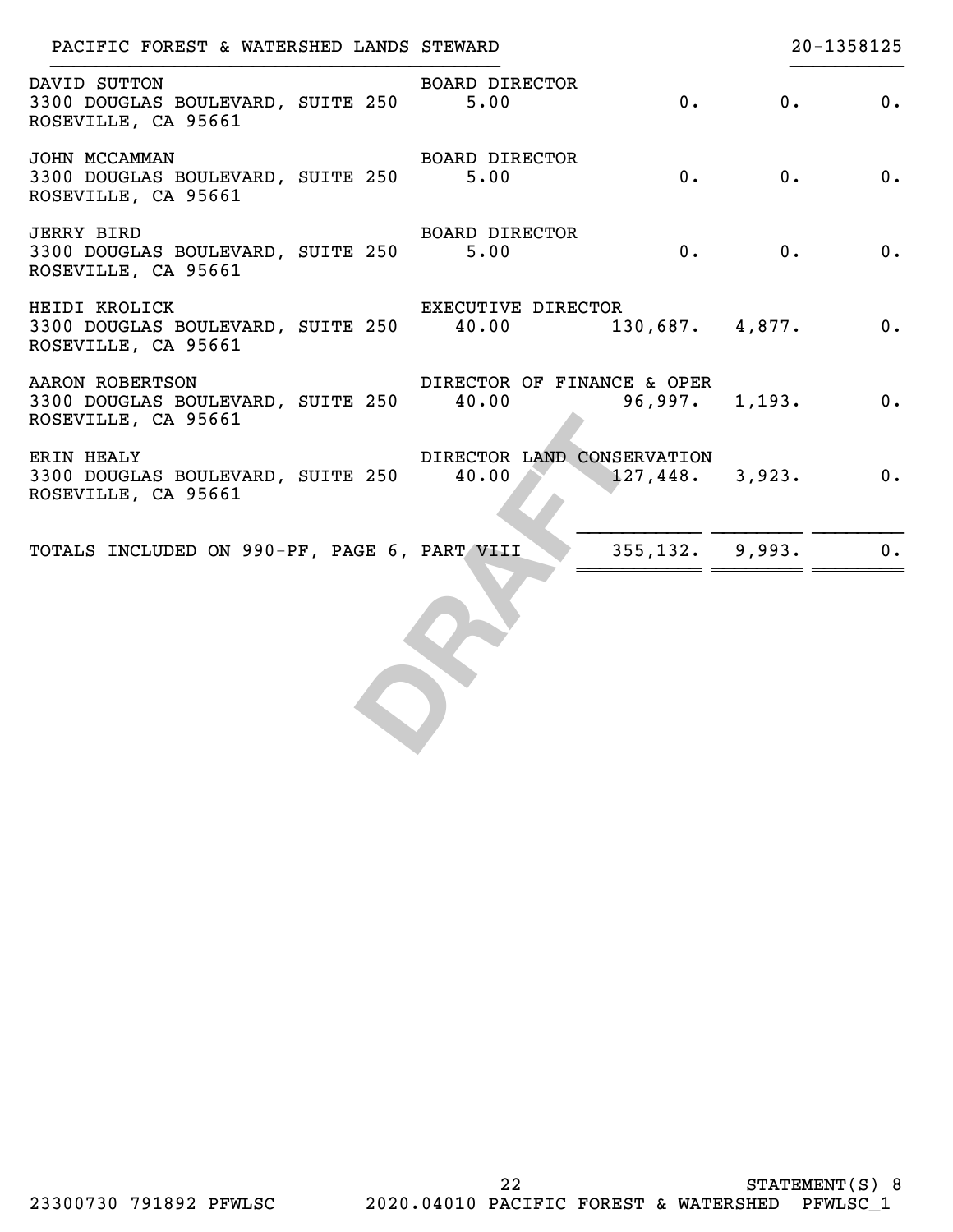FORM 990-PF GRANT APPLICATION SUBMISSION INFORMATION STATEMENT 9 PART XV, LINES 2A THROUGH 2D

NAME AND ADDRESS OF PERSON TO WHOM APPLICATIONS SHOULD BE SUBMITTED }}}}}}}}}}}}}}}}}}}}}}}}}}}}}}}}}}}}}}}}}}}}}}}}}}}}}}}}}}}}}}}}}}}

~~~~~~~~~~~~~~~~~~~~~~~~~~~~~~~~~~~~~~~~~~~~~~~~~~~~~~~~~~~~~~~~~~~~~~~~~~~~~~

}}}}}}}}}}}}}}}}}}}}}}}}}}}}}}}}}}}}}}}} }}}}}}}}}}

}}}}}}}}}}}}}}}}}}}}}}}}}}}}}}}}}}}}}}}}}}}}}}}}}}}}}}}}}}}}}}}}}}}}}}}}}}}}}}

LAND GRANTS: ERIN HEALY - DIRECTOR, LAND CONSERVATION PROGRAM 3300 DOUGLAS BOULEVARD, SUITE 250 ROSEVILLE, CA 95661

TELEPHONE NUMBER NAME OF GRANT PROGRAM }}}}}}}}}}}}}}}} }}}}}}}}}}}}}}}}}}}}}

(916) 297-6660 LAND PROGRAM

#### FORM AND CONTENT OF APPLICATIONS }}}}}}}}}}}}}}}}}}}}}}}}}}}}}}}}

ONS<br>
CONVEYANCE TRANSACTION COSTS *I*<br>
ES THAT HAVE BEEN RECOMMENDED<br>
SEMENTS OR FEE TITLE DONATIONS<br>
H THE LAND CONSERVATION FUNDIN<br>
ARD OF DIRECTORS AND OTHER STI<br>
PROVIDES FUNDING TO EACH ENTIT<br>
P COUNCIL BOARD OF DIREC GRANTS FOR A VARIETY OF LAND CONVEYANCE TRANSACTION COSTS ARE AWARDED TO NON-PROFITS AND PUBLIC ENTITIES THAT HAVE BEEN RECOMMENDED AS EITHER RECIPIENTS OF CONSERVATION EASEMENTS OR FEE TITLE DONATIONS. THESE GRANTS ARE AWARDED IN ACCORDANCE WITH THE LAND CONSERVATION FUNDING POLICY ADOPTED BY THE STEWARDSHIP COUNCIL BOARD OF DIRECTORS AND OTHER STEWARDSHIP COUNCIL GUIDELINES.

THE STEWARDSHIP COUNCIL ALSO PROVIDES FUNDING TO EACH ENTITY THAT HAS BEEN RECOMMENDED BY THE STEWARDSHIP COUNCIL BOARD OF DIRECTORS TO HOLD A CONSERVATION EASEMENT TO BE UTILIZED TO MONITOR LAND USES AND ENFORCE THE TERMS OF CONSERVATION EASEMENTS.

#### ANY SUBMISSION DEADLINES }}}}}}}}}}}}}}}}}}}}}}}}

THERE ARE NO SUBMISSION DEADLINES FOR THIS GRANT PROGRAM.

#### RESTRICTIONS AND LIMITATIONS ON AWARDS }}}}}}}}}}}}}}}}}}}}}}}}}}}}}}}}}}}}}}

THE STEWARDSHIP COUNCIL HAS LAUNCHED AN ENHANCEMENT GRANT PROGRAM FOR PROTECTION, RESTORATION, AND IMPROVEMENT PROJECTS ON PG&E WATERSHED LANDS. ELIGIBLE APPLICANTS ARE THE RECIPIENTS OF FEE TITLE DONATIONS TO PG&E WATERSHED LANDS, THE HOLDERS OF THE CONSERVATION EASEMENTS ON THE PG&E WATERSHED LANDS, AND THEIR CONSERVATION PARTNERS. CONSERVATION PARTNERS MUST BE NONPROFITS, PUBLIC ENTITIES, OR NATIVE AMERICAN TRIBES. IN 2014, THE STEWARDSHIP COUNCIL ISSUED ENHANCEMENT PROGRAM PROPOSAL GUIDELINES. PRIOR TO THAT TIME, GRANTS WERE MADE ON AN AD HOC BASIS.

}}}}}}}}}}}}}}}}}}}}}}}}}}}}}}}}}}}}}}}}}}}}}}}}}}}}}}}}}}}}}}}}}}}}}}}}}}}}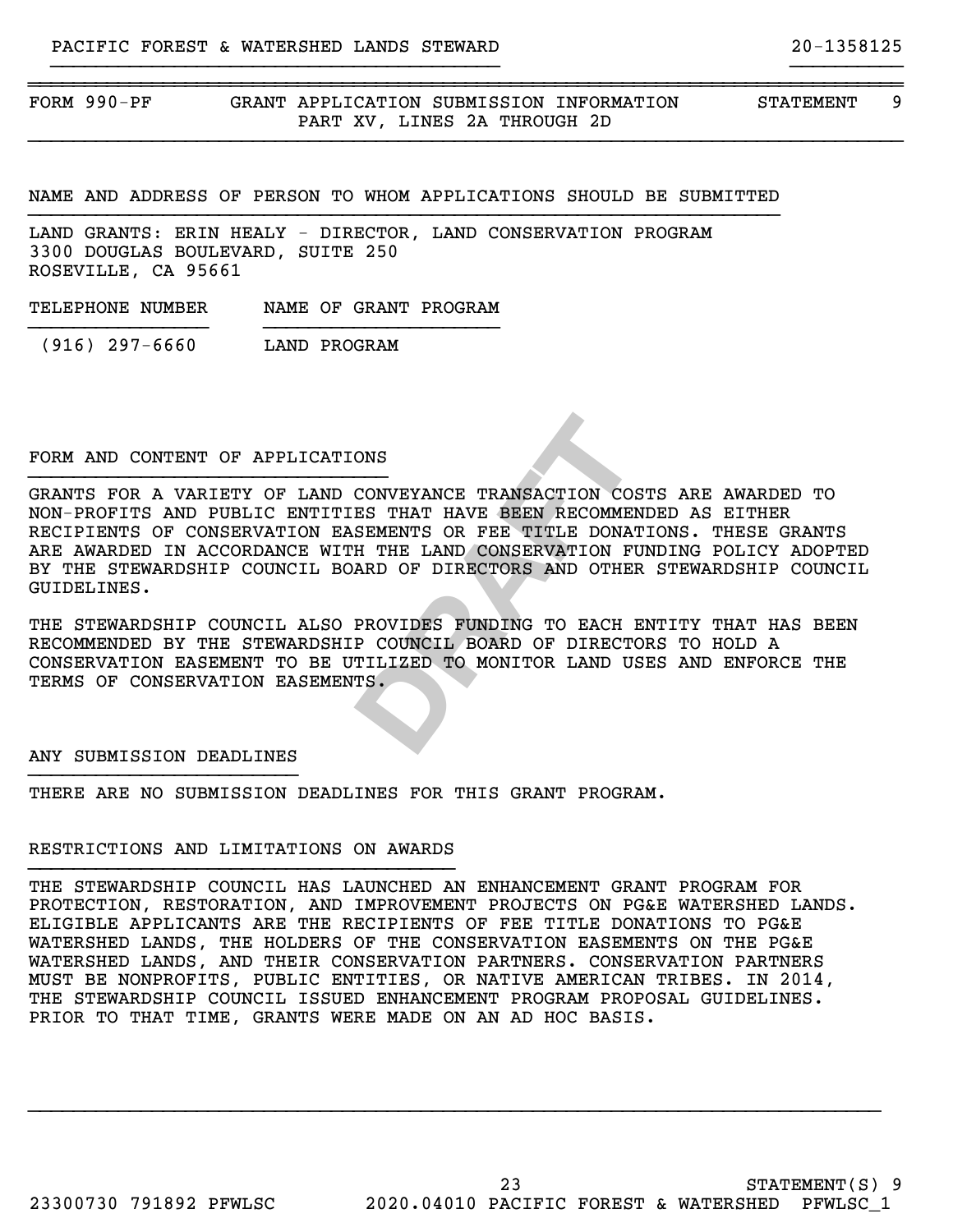**Caution:** Forms printed from within Adobe Acrobat may not meet IRS or state taxing agency specifications. When using Acrobat, select the "Actual Size" in the Adobe "Print" dialog.

> **DRAFT** STATE COPY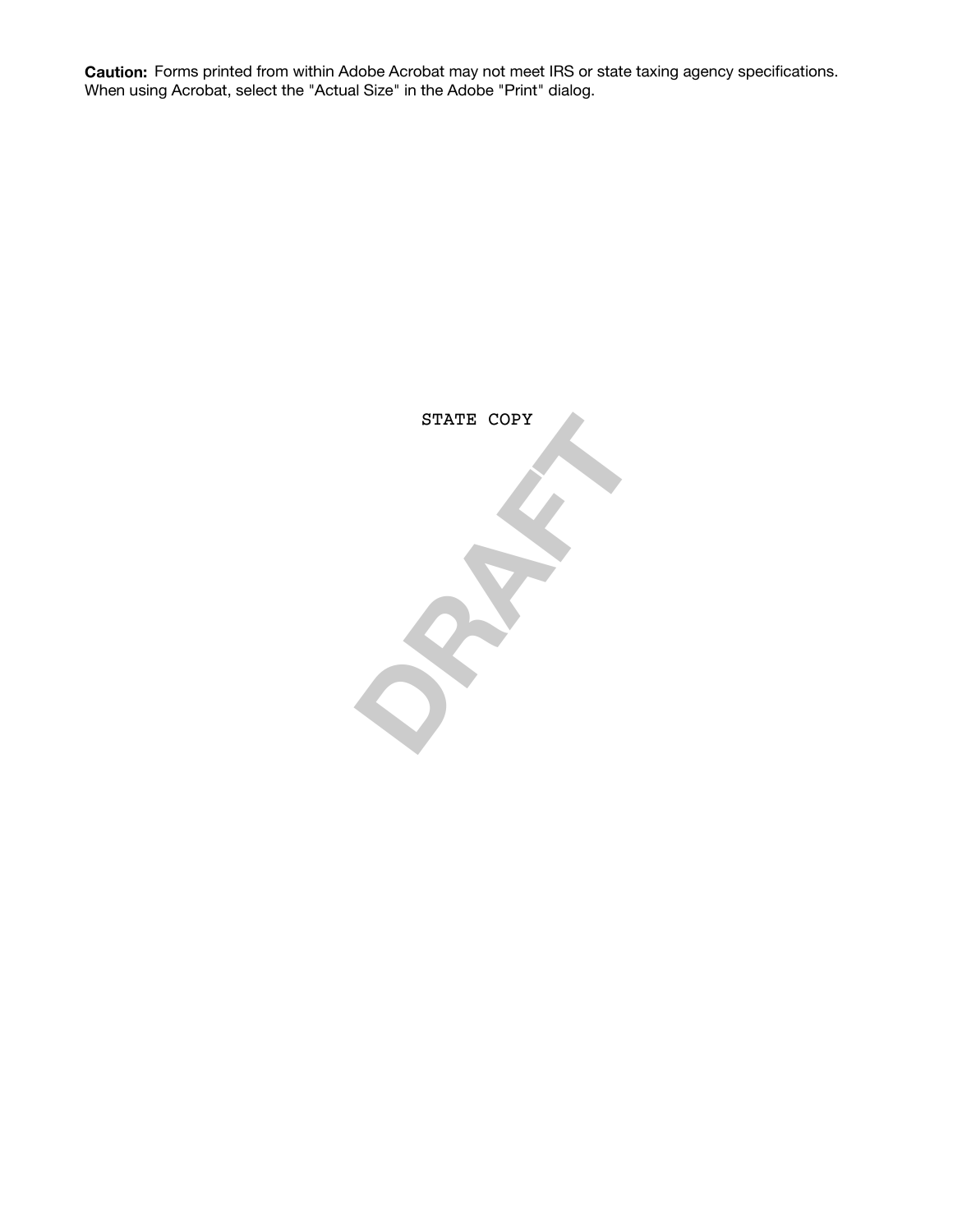|      | <b>TAXABLE YEAR</b>            |                        | <b>California Exempt Organization</b>                                                                                                                                                                                                                                                                                                                                                                                     |          |                                                             |                |                      |                           | 028941 12-22-20<br><b>FORM</b>                           |          |
|------|--------------------------------|------------------------|---------------------------------------------------------------------------------------------------------------------------------------------------------------------------------------------------------------------------------------------------------------------------------------------------------------------------------------------------------------------------------------------------------------------------|----------|-------------------------------------------------------------|----------------|----------------------|---------------------------|----------------------------------------------------------|----------|
|      | 2020                           |                        | <b>Annual Information Return</b>                                                                                                                                                                                                                                                                                                                                                                                          |          |                                                             |                |                      |                           | 199                                                      |          |
|      |                                |                        | , and ending (mm/dd/yyyy)<br>Calendar Year 2020 or fiscal year beginning (mm/dd/yyyy)                                                                                                                                                                                                                                                                                                                                     |          |                                                             |                |                      |                           |                                                          |          |
|      | Corporation/Organization name  |                        |                                                                                                                                                                                                                                                                                                                                                                                                                           |          | California corporation number                               |                |                      |                           |                                                          |          |
|      |                                |                        | PACIFIC FOREST & WATERSHED LANDS<br>STEWARDSHIP COUNCIL                                                                                                                                                                                                                                                                                                                                                                   |          | 2644060                                                     |                |                      |                           |                                                          |          |
|      |                                |                        | Additional information. See instructions.                                                                                                                                                                                                                                                                                                                                                                                 |          | <b>FEIN</b>                                                 |                |                      |                           |                                                          |          |
|      | Street address (suite or room) |                        |                                                                                                                                                                                                                                                                                                                                                                                                                           |          | 20-1358125<br>PMB no.                                       |                |                      |                           |                                                          |          |
|      |                                |                        | 3300 DOUGLAS BOULEVARD, NO. 250                                                                                                                                                                                                                                                                                                                                                                                           |          |                                                             |                |                      |                           |                                                          |          |
| City |                                |                        | State                                                                                                                                                                                                                                                                                                                                                                                                                     |          | ZIP code                                                    |                |                      |                           |                                                          |          |
|      | <b>ROSEVILLE</b>               |                        |                                                                                                                                                                                                                                                                                                                                                                                                                           | CA       | 95661                                                       |                |                      |                           |                                                          |          |
|      | Foreign country name           |                        | Foreign province/state/county                                                                                                                                                                                                                                                                                                                                                                                             |          | Foreign postal code                                         |                |                      |                           |                                                          |          |
| A    | First return                   |                        | Yes $\boxed{\mathbf{X}}$ No   I Did the organization have any changes to its guidelines                                                                                                                                                                                                                                                                                                                                   |          |                                                             |                |                      |                           |                                                          |          |
| B    |                                |                        | Yes $\boxed{\mathbf{X}}$ No<br>not reported to the FTB? See instructions <b>COVID-10</b>                                                                                                                                                                                                                                                                                                                                  |          |                                                             |                |                      |                           | Yes $\boxed{\mathbf{X}}$ No                              |          |
| C    |                                |                        | Yes $\boxed{\mathbf{X}}$ No $\boxed{\mathbf{J}}$ If exempt under R&TC Section 23701d, has the organization                                                                                                                                                                                                                                                                                                                |          |                                                             |                |                      |                           |                                                          |          |
| D    |                                |                        | engaged in political activities? See instructions.<br>Final information return?                                                                                                                                                                                                                                                                                                                                           |          |                                                             |                |                      | $\bullet$                 | Yes $X$ No                                               |          |
|      | $\bullet$                      | Dissolved              | K Is the organization exempt under R&TC Section 23701g? $\bullet$ [<br>Surrendered (Withdrawn) [<br>Merged/Reorganized<br>If "Yes," enter the gross receipts from nonmember sources \$                                                                                                                                                                                                                                    |          |                                                             |                |                      |                           | Yes $X$ No                                               |          |
| Е    |                                |                        | Enter date: (mm/dd/yyyy) $\bullet$<br>Check accounting method: (1) $\Box$ Cash (2) $\Box$ Accrual (3) other<br>L Is the organization a limited liability company?                                                                                                                                                                                                                                                         |          |                                                             |                |                      | $\bullet$                 | $Yes \  \  \boxed{\mathbf{X}} \  \  \boxed{\mathbf{No}}$ |          |
| F    |                                |                        | Federal return filed? (1) $\bullet$ $\Box$ 990T(2) $\bullet$ $\boxed{\mathbf{X}}$ 990PF (3) $\bullet$ $\Box$ Sch H (990)<br>M Did the organization file Form 100 or Form 109 to                                                                                                                                                                                                                                           |          |                                                             |                |                      |                           |                                                          |          |
|      |                                |                        | $(4)$ Other 990 series                                                                                                                                                                                                                                                                                                                                                                                                    |          |                                                             |                |                      |                           | Yes $\boxed{\mathbf{X}}$ No                              |          |
| G    |                                |                        | $Yes$ $\boxed{\mathbf{X}}$ No<br>Is this a group filing? See instructions $\begin{picture}(16,17) \put(0,0){\line(1,0){155}} \put(0,0){\line(1,0){155}} \put(0,0){\line(1,0){155}} \put(0,0){\line(1,0){155}} \put(0,0){\line(1,0){155}} \put(0,0){\line(1,0){155}} \put(0,0){\line(1,0){155}} \put(0,0){\line(1,0){155}} \put(0,0){\line(1,0){155}} \put(0,0$<br>N Is the organization under audit by the IRS or has the |          |                                                             |                |                      |                           |                                                          |          |
| H.   |                                |                        | Yes $\boxed{\mathbf{X}}$ No<br>Is this organization in a group exemption [1] [1] Is this organization in a group exemption                                                                                                                                                                                                                                                                                                |          |                                                             |                |                      |                           | Yes $X$ No                                               |          |
|      |                                |                        | If "Yes," what is the parent's name?<br>O Is federal Form 1023/1024 pending?<br>Date filed with IRS                                                                                                                                                                                                                                                                                                                       |          |                                                             |                |                      |                           | Yes $X$ No                                               |          |
|      |                                |                        |                                                                                                                                                                                                                                                                                                                                                                                                                           |          | <u> 1980 - Jan Barbara Barbara, prima politik politik (</u> |                |                      |                           |                                                          |          |
|      | Part I                         |                        | Complete Part I unless not required to file this form. See General Information B and C.                                                                                                                                                                                                                                                                                                                                   |          |                                                             |                |                      |                           |                                                          |          |
|      |                                | 1.                     | Gross sales or receipts from other sources. From Side 2, Part II, line 8                                                                                                                                                                                                                                                                                                                                                  |          |                                                             | $\mathbf{1}$   |                      | $347,241$ <sub>00</sub>   |                                                          |          |
|      |                                | 2                      | Gross dues and assessments from members and affiliates <b>Constitution</b> of the same of the set of the set of the set of the set of the set of the set of the set of the set of the set of the set of the set of the set of the s                                                                                                                                                                                       |          |                                                             | 2              |                      |                           |                                                          | 00       |
|      |                                | 3                      | Gross contributions, gifts, grants, and similar amounts received                                                                                                                                                                                                                                                                                                                                                          |          |                                                             | 3              |                      |                           |                                                          | 00       |
|      | Receipts                       | 4                      | Total gross receipts for filing requirement test. Add line 1 through line 3.<br>This line must be completed. If the result is less than \$50,000, see General Information B                                                                                                                                                                                                                                               |          |                                                             | 4 <sup>1</sup> |                      | $347,241$ <sub>00</sub>   |                                                          |          |
|      | and                            | 5                      | 5<br>Cost of goods sold                                                                                                                                                                                                                                                                                                                                                                                                   |          | 00                                                          |                |                      |                           |                                                          |          |
|      | Revenues                       | 6                      | 6                                                                                                                                                                                                                                                                                                                                                                                                                         |          | 00                                                          |                |                      |                           |                                                          |          |
|      |                                | 7                      | Total costs. Add line 5 and line 6                                                                                                                                                                                                                                                                                                                                                                                        |          |                                                             | 7              |                      |                           |                                                          | 00       |
|      |                                | 8                      |                                                                                                                                                                                                                                                                                                                                                                                                                           |          |                                                             | 8              |                      | 347,241                   |                                                          | 00 ا     |
|      | <b>Expenses</b>                | 9                      | Total expenses and disbursements. From Side 2, Part II, line 18                                                                                                                                                                                                                                                                                                                                                           |          |                                                             | 9              |                      | $7,651,753$ <sub>00</sub> |                                                          |          |
|      |                                | 10                     | Excess of receipts over expenses and disbursements. Subtract line 9 from line 8 [11, 11, 11, 11, 11, 11, 11, 1                                                                                                                                                                                                                                                                                                            |          |                                                             | 10<br>11       |                      | $-7,304,512]_{00}$        |                                                          |          |
|      |                                | 11<br>12               | Total payments<br>Use tax. See General Information K <b>manufacture and Construction</b> Oscillation Oscillation Oscillation Oscillation O                                                                                                                                                                                                                                                                                |          |                                                             | 12             |                      |                           |                                                          | 00<br>00 |
|      |                                | 13                     |                                                                                                                                                                                                                                                                                                                                                                                                                           |          |                                                             | 13             |                      |                           |                                                          | 00       |
|      | <b>Filing Fee</b>              | 14                     |                                                                                                                                                                                                                                                                                                                                                                                                                           |          |                                                             | 14             |                      |                           |                                                          | 00       |
|      |                                | 15                     | Penalties and Interest. See General Information J                                                                                                                                                                                                                                                                                                                                                                         |          |                                                             | 15             |                      |                           |                                                          | 00       |
|      |                                | 16                     |                                                                                                                                                                                                                                                                                                                                                                                                                           |          | $\odot$                                                     | 16             |                      |                           |                                                          | 00       |
| Sign |                                |                        | Under penalties of perjury, I declare that I have examined this return, including accompanying schedules and statements, and to the best of my knowledge and belief,<br>It is true, correct, and complete. Declaration of prepare                                                                                                                                                                                         |          |                                                             |                |                      |                           |                                                          |          |
| Here |                                |                        | Title<br>Signature<br>of officer  <br>EXECUTIVE DIRE                                                                                                                                                                                                                                                                                                                                                                      | Date     |                                                             |                | ● Telephone          |                           |                                                          |          |
|      |                                |                        | Date                                                                                                                                                                                                                                                                                                                                                                                                                      | Check if |                                                             |                | $\bullet$ PTIN       |                           |                                                          |          |
|      |                                |                        | Preparer's<br>signature                                                                                                                                                                                                                                                                                                                                                                                                   |          | self-employed                                               |                |                      | P00599056                 |                                                          |          |
| Paid |                                |                        | Firm's name                                                                                                                                                                                                                                                                                                                                                                                                               |          |                                                             |                | <b>•</b> Firm's FEIN |                           |                                                          |          |
|      | Preparer's                     | (or yours,<br>if self- | RICHARDSON & COMPANY LLP                                                                                                                                                                                                                                                                                                                                                                                                  |          |                                                             |                |                      | 46-5577902                |                                                          |          |
|      | Use Only                       |                        | 550 HOWE AVENUE, SUITE 210<br>employed)<br>and address                                                                                                                                                                                                                                                                                                                                                                    |          |                                                             |                | <b>• Telephone</b>   |                           |                                                          |          |
|      |                                |                        | SACRAMENTO, CA 95825                                                                                                                                                                                                                                                                                                                                                                                                      |          |                                                             |                | (916)                |                           | $564 - 8727$                                             |          |
|      |                                |                        | May the FTB discuss this return with the preparer shown above? See instructions [11,111] May the FTB discuss this return with the preparer shown above? See instructions                                                                                                                                                                                                                                                  |          | $\overline{\bullet X}$ Yes                                  |                | <b>No</b>            |                           |                                                          |          |

022 3651204

Г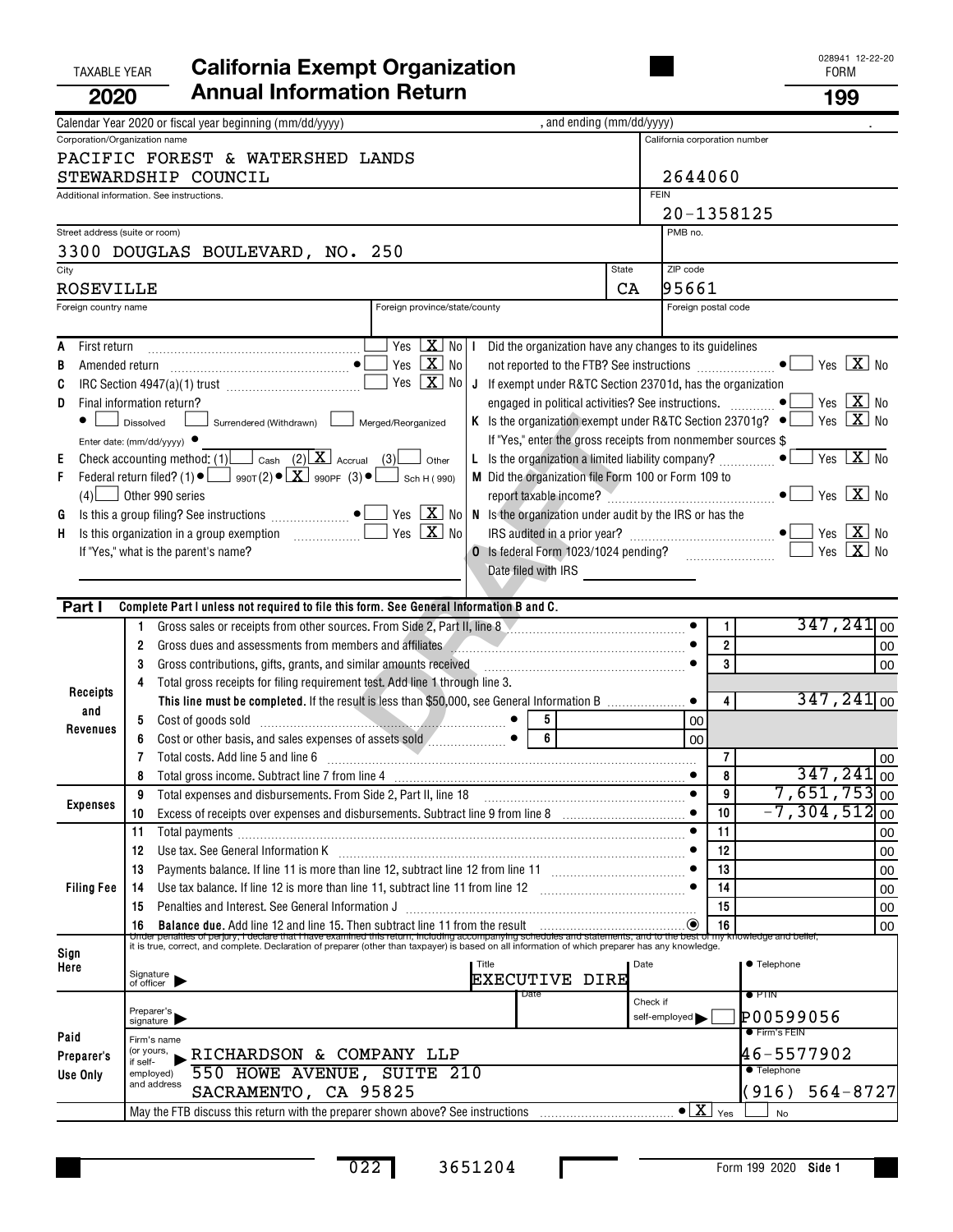**Organizations with gross receipts of more than \$50,000 and private foundations regardless of amount of gross receipts - complete Part II or furnish substitute information. Part II**

|                           |              | Gross sales or receipts from all business activities. See instructions [11] Cass sales or receipts from all business activities. See instructions [11] Cass and School Cass and School Cass and School Cass and School Cass an                                                                                          |                                                                                                        |            |        | 1<br>$\overline{\mathbf{2}}$ |                     | 347,241                   | 00                     |
|---------------------------|--------------|-------------------------------------------------------------------------------------------------------------------------------------------------------------------------------------------------------------------------------------------------------------------------------------------------------------------------|--------------------------------------------------------------------------------------------------------|------------|--------|------------------------------|---------------------|---------------------------|------------------------|
|                           | $\mathbf{2}$ | $\blacksquare$                                                                                                                                                                                                                                                                                                          |                                                                                                        |            |        | $\overline{\mathbf{3}}$      |                     |                           | 00                     |
|                           | 3            |                                                                                                                                                                                                                                                                                                                         |                                                                                                        |            |        | 4                            |                     |                           | 00                     |
| Receipts                  | 4            | Gross rents $\begin{bmatrix} 0 & 0 & 0 & 0 \\ 0 & 0 & 0 & 0 \\ 0 & 0 & 0 & 0 \\ 0 & 0 & 0 & 0 \\ 0 & 0 & 0 & 0 \\ 0 & 0 & 0 & 0 & 0 \\ 0 & 0 & 0 & 0 & 0 \\ 0 & 0 & 0 & 0 & 0 \\ 0 & 0 & 0 & 0 & 0 \\ 0 & 0 & 0 & 0 & 0 & 0 \\ 0 & 0 & 0 & 0 & 0 & 0 \\ 0 & 0 & 0 & 0 & 0 & 0 & 0 \\ 0 & 0 & 0 & 0 & 0 & 0 & 0 \\ 0 & $ |                                                                                                        |            |        | 5                            |                     |                           | 00                     |
| from<br>Other             | 5<br>6       |                                                                                                                                                                                                                                                                                                                         |                                                                                                        |            |        | $\overline{6}$               |                     |                           | 00                     |
| <b>Sources</b>            | 7            | Other income                                                                                                                                                                                                                                                                                                            |                                                                                                        |            |        | $\overline{7}$               |                     |                           | 00                     |
|                           | 8            | Total gross sales or receipts from other sources. Add line 1 through line 7. Enter here and on Side 1, Part I, line 1                                                                                                                                                                                                   |                                                                                                        |            |        | 8                            |                     | $347,241$ <sub>00</sub>   | 00                     |
|                           | 9            | Contributions, gifts, grants, and similar amounts paid material material strate STATEMENT 7                                                                                                                                                                                                                             |                                                                                                        |            |        | 9                            |                     | $6,048,021$ <sub>00</sub> |                        |
|                           | 10           |                                                                                                                                                                                                                                                                                                                         |                                                                                                        |            |        | 10                           |                     |                           | 00                     |
|                           | 11           |                                                                                                                                                                                                                                                                                                                         |                                                                                                        |            |        | 11                           |                     | $355, 132 _{00}$          |                        |
|                           |              |                                                                                                                                                                                                                                                                                                                         |                                                                                                        |            |        | 12                           |                     | $273,380$ <sub>00</sub>   |                        |
| <b>Expenses</b>           | 13           | 12 Other salaries and wages <i>[11]</i> Mages <b>and State of the Constantine Constantine Constantine Constantine Constantine Constantine Constantine Constantine Constantine Constantine Constantine Constantine Constantine Constan</b>                                                                               |                                                                                                        |            |        | 13                           |                     |                           | 00                     |
| and                       |              |                                                                                                                                                                                                                                                                                                                         |                                                                                                        |            |        | 14                           |                     |                           | $90,839$ <sub>00</sub> |
| Disburse-                 |              |                                                                                                                                                                                                                                                                                                                         |                                                                                                        |            |        | 15                           |                     |                           | $44,648$ <sub>00</sub> |
|                           | 16           |                                                                                                                                                                                                                                                                                                                         |                                                                                                        |            |        | 16                           |                     |                           | $3,707$ <sub>00</sub>  |
| ments                     |              |                                                                                                                                                                                                                                                                                                                         |                                                                                                        |            |        | 17                           |                     | $836,026$ <sub>00</sub>   |                        |
|                           |              | 18 Total expenses and disbursements. Add line 9 through line 17. Enter here and on Side 1, Part I, line 9                                                                                                                                                                                                               |                                                                                                        |            |        | 18                           |                     | $7,651,753$ <sub>00</sub> |                        |
| <b>Schedule L</b>         |              | <b>Balance Sheet</b>                                                                                                                                                                                                                                                                                                    | Beginning of taxable year                                                                              |            |        |                              | End of taxable year |                           |                        |
| Assets                    |              |                                                                                                                                                                                                                                                                                                                         | (a)                                                                                                    | (b)        | (c)    |                              |                     | (d)                       |                        |
| 1 Cash                    |              |                                                                                                                                                                                                                                                                                                                         |                                                                                                        | 4,028,063  |        |                              |                     | 3,569,718                 |                        |
|                           |              |                                                                                                                                                                                                                                                                                                                         |                                                                                                        | 17,611     |        |                              |                     |                           | 11,766                 |
|                           |              |                                                                                                                                                                                                                                                                                                                         |                                                                                                        |            |        |                              |                     |                           |                        |
|                           |              |                                                                                                                                                                                                                                                                                                                         |                                                                                                        |            |        |                              |                     |                           |                        |
|                           |              | 5 Federal and state government obligations                                                                                                                                                                                                                                                                              |                                                                                                        |            |        |                              |                     |                           |                        |
|                           |              | Investments in other bonds                                                                                                                                                                                                                                                                                              |                                                                                                        |            |        |                              |                     |                           |                        |
|                           |              |                                                                                                                                                                                                                                                                                                                         |                                                                                                        |            |        |                              |                     |                           |                        |
| 8 Mortgage loans          |              |                                                                                                                                                                                                                                                                                                                         |                                                                                                        |            |        |                              |                     |                           |                        |
|                           |              | 9 Other investments  STMT 3                                                                                                                                                                                                                                                                                             |                                                                                                        | 26,898,668 |        |                              |                     | 20, 172, 125              |                        |
|                           |              |                                                                                                                                                                                                                                                                                                                         | 72,077                                                                                                 |            | 72,077 |                              |                     |                           |                        |
|                           |              | <b>b</b> Less accumulated depreciation <i></i>                                                                                                                                                                                                                                                                          | 59,592                                                                                                 | 12,485     | 63,300 |                              |                     |                           | 8,777                  |
|                           |              |                                                                                                                                                                                                                                                                                                                         |                                                                                                        |            |        |                              | $\bullet$           |                           |                        |
|                           |              | 12 Other assets STMT 4                                                                                                                                                                                                                                                                                                  |                                                                                                        | 55,934     |        |                              |                     |                           | 55,366                 |
|                           |              | 13 Total assets <b>manufactures 13</b> Total assets <b>13</b>                                                                                                                                                                                                                                                           |                                                                                                        | 31,012,761 |        |                              |                     | 23,817,752                |                        |
| Liabilities and net worth |              |                                                                                                                                                                                                                                                                                                                         |                                                                                                        |            |        |                              |                     |                           |                        |
|                           |              |                                                                                                                                                                                                                                                                                                                         |                                                                                                        | 360, 392   |        |                              | $\bullet$           |                           | 248,043                |
|                           |              | 15 Contributions, gifts, or grants payable                                                                                                                                                                                                                                                                              |                                                                                                        | 67,027     |        |                              | $\bullet$           |                           | 55,328                 |
|                           |              |                                                                                                                                                                                                                                                                                                                         |                                                                                                        |            |        |                              | ٠                   |                           |                        |
|                           |              |                                                                                                                                                                                                                                                                                                                         |                                                                                                        |            |        |                              |                     |                           |                        |
|                           |              |                                                                                                                                                                                                                                                                                                                         |                                                                                                        |            |        |                              |                     |                           |                        |
|                           |              | 19 Capital stock or principal fund                                                                                                                                                                                                                                                                                      |                                                                                                        |            |        |                              | $\bullet$           |                           |                        |
|                           |              | 20 Paid-in or capital surplus. Attach reconciliation                                                                                                                                                                                                                                                                    |                                                                                                        |            |        |                              |                     |                           |                        |
|                           |              | 21 Retained earnings or income fund                                                                                                                                                                                                                                                                                     |                                                                                                        | 30,585,342 |        |                              |                     | 23, 514, 381              |                        |
|                           |              | 22 Total liabilities and net worth                                                                                                                                                                                                                                                                                      |                                                                                                        | 31,012,761 |        |                              |                     | 23,817,752                |                        |
| <b>Schedule M-1</b>       |              |                                                                                                                                                                                                                                                                                                                         | Reconciliation of income per books with income per return                                              |            |        |                              |                     |                           |                        |
|                           |              |                                                                                                                                                                                                                                                                                                                         | Do not complete this schedule if the amount on Schedule L, line 13, column (d), is less than \$50,000. |            |        |                              |                     |                           |                        |

| 1 Net income per books                               | $-7,070,961$ |   | Income recorded on books this year    |              |
|------------------------------------------------------|--------------|---|---------------------------------------|--------------|
| 2 Federal income tax                                 |              |   | STMT<br>not included in this return   | 233,551      |
| <b>3</b> Excess of capital losses over capital gains |              | 8 | Deductions in this return not charged |              |
| 4 Income not recorded on books this year             |              |   | against book income this year         |              |
| 5 Expenses recorded on books this year not           |              |   | 9 Total. Add line 7 and line 8        | 233,551      |
| deducted in this return                              |              |   | <b>10</b> Net income per return.      |              |
|                                                      | -7,070,961   |   | Subtract line 9 from line 6           | $-7,304,512$ |

п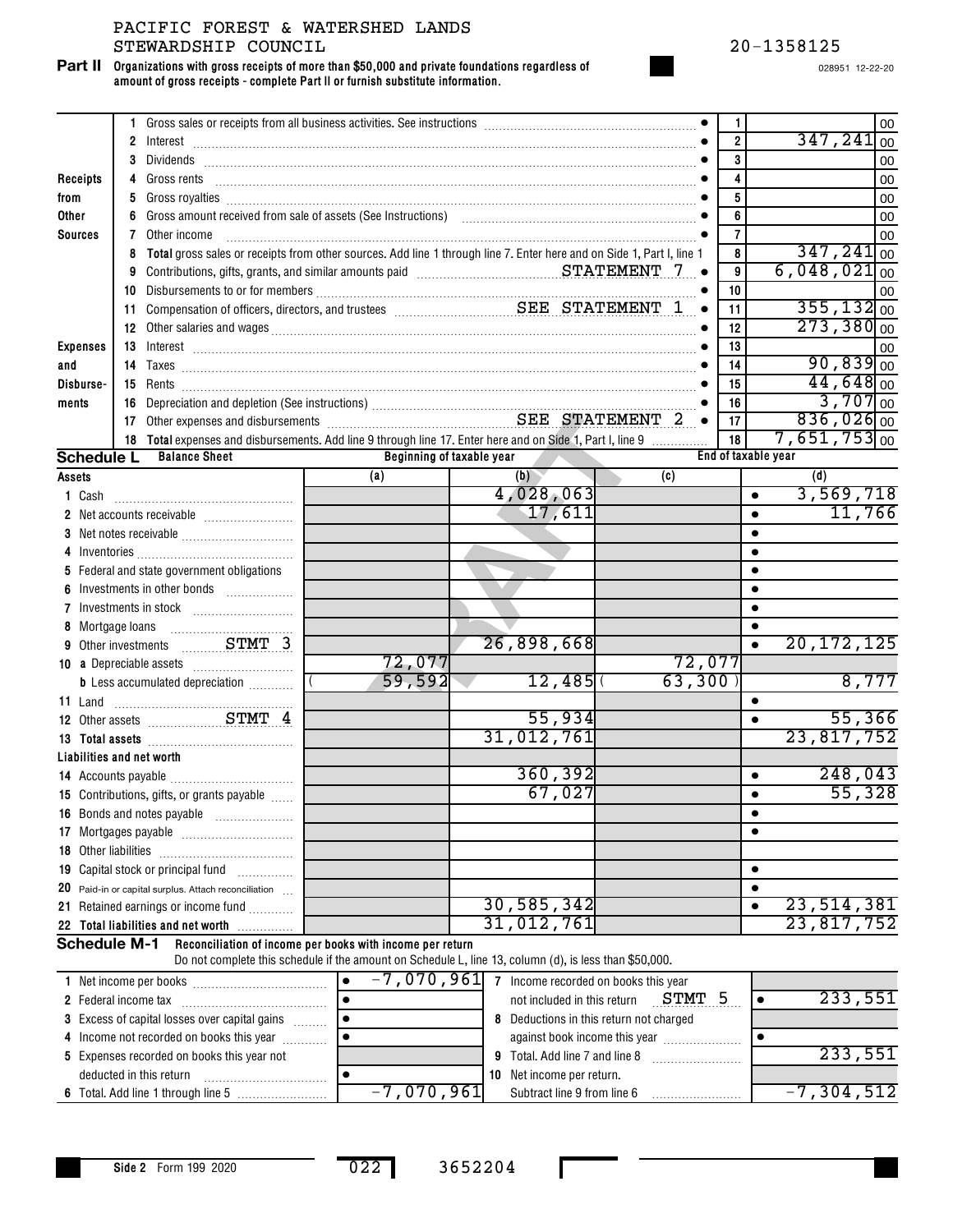| CA 199                                                                            |  | COMPENSATION OF OFFICERS, DIRECTORS AND TRUSTEES<br>STATEMENT<br>1 |
|-----------------------------------------------------------------------------------|--|--------------------------------------------------------------------|
| NAME AND ADDRESS                                                                  |  | TITLE AND<br>AVERAGE HRS WORKED/WK COMPENSATION                    |
| ART BAGGETT, JR.<br>3300 DOUGLAS BOULEVARD, SUITE 250<br>ROSEVILLE, CA 95661      |  | $0$ .<br>PRESIDENT<br>7.00                                         |
| TRUMAN BURNS<br>3300 DOUGLAS BOULEVARD, SUITE 250<br>ROSEVILLE, CA 95661          |  | 0.<br>VICE PRESIDENT<br>7.00                                       |
| SOAPY MULHOLLAND<br>3300 DOUGLAS BOULEVARD, SUITE 250<br>ROSEVILLE, CA 95661      |  | 0.<br>VICE PRESIDENT<br>7.00                                       |
| DAVID MURAKI<br>3300 DOUGLAS BOULEVARD, SUITE 250<br>ROSEVILLE, CA 95661          |  | 0.<br>VICE PRESIDENT<br>7.00                                       |
| <b>MIKE SCHONHERR</b><br>3300 DOUGLAS BOULEVARD, SUITE 250<br>ROSEVILLE, CA 95661 |  | 0.<br><b>TREASURER</b><br>7.00                                     |
| NANCEE MURRAY<br>3300 DOUGLAS BOULEVARD, SUITE 250<br>ROSEVILLE, CA 95661         |  | 0.<br><b>SECRETARY</b><br>7.00                                     |
| DAVE EGGERTON<br>3300 DOUGLAS BOULEVARD, SUITE 250<br>ROSEVILLE, CA 95661         |  | 0.<br><b>BOARD DIRECTOR</b><br>5.00                                |
| RICH GORDON<br>3300 DOUGLAS BOULEVARD, SUITE 250<br>ROSEVILLE, CA 95661           |  | 0.<br><b>BOARD DIRECTOR</b><br>5.00                                |
| <b>GEORGE GENTRY</b><br>3300 DOUGLAS BOULEVARD, SUITE 250<br>ROSEVILLE, CA 95661  |  | $0$ .<br>BOARD DIRECTOR<br>5.00                                    |
| PETE BELL<br>3300 DOUGLAS BOULEVARD, SUITE 250<br>ROSEVILLE, CA 95661             |  | 0.<br><b>BOARD DIRECTOR</b><br>5.00                                |
| RICHARD ROOS-COLLINS<br>3300 DOUGLAS BOULEVARD, SUITE 250<br>ROSEVILLE, CA 95661  |  | 0.<br><b>BOARD DIRECTOR</b><br>5.00                                |

~~~~~~~~~~~~~~~~~~~~~~~~~~~~~~~~~~~~~~~~~~~~~~~~~~~~~~~~~~~~~~~~~~~~~~~~~~~~~~

}}}}}}}}}}}}}}}}}}}}}}}}}}}}}}}}}}}}}}}} }}}}}}}}}}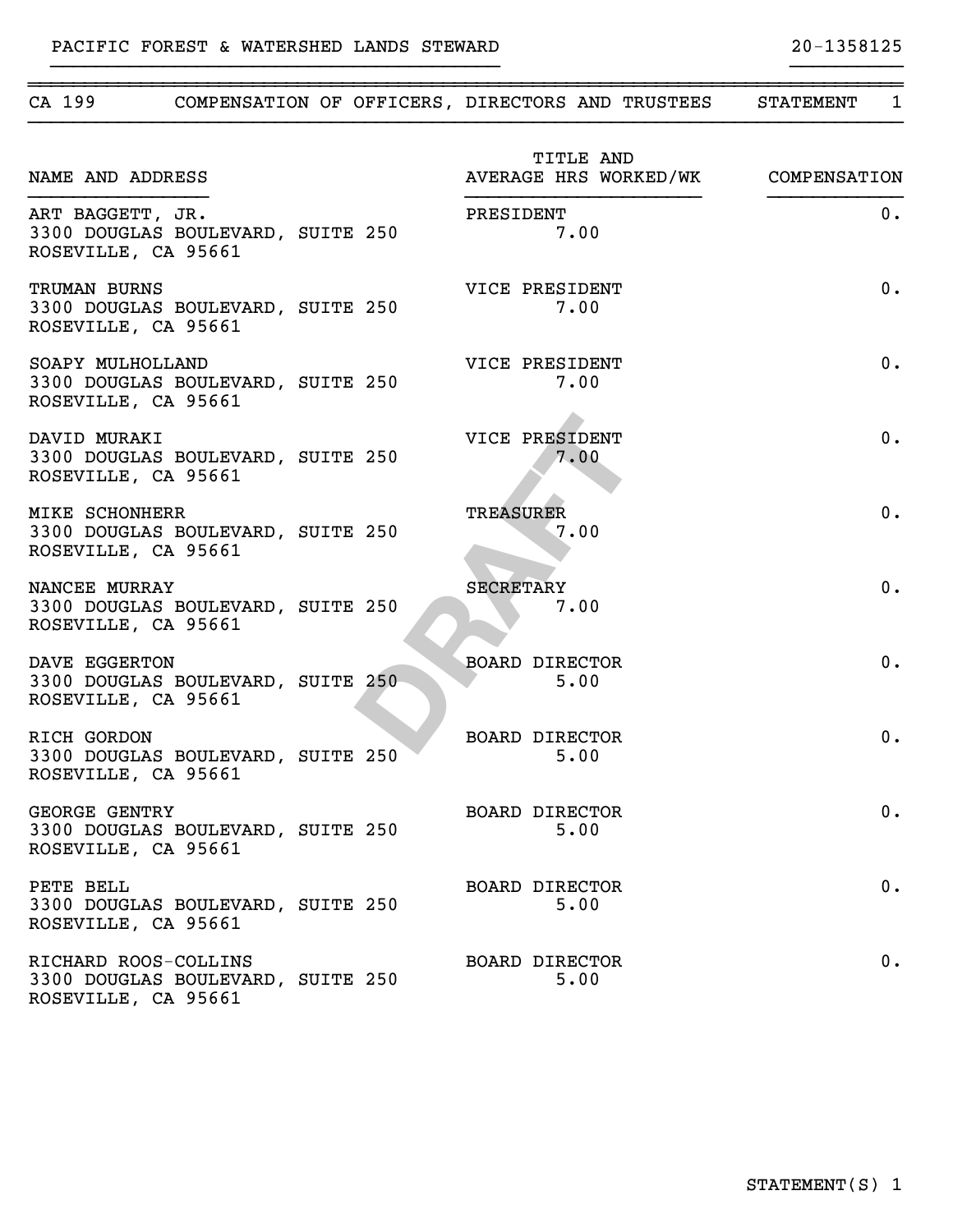| PACIFIC FOREST & WATERSHED LANDS STEWARD                                           |  |                               | 20-1358125 |
|------------------------------------------------------------------------------------|--|-------------------------------|------------|
| <b>ALLISON BROWN</b><br>3300 DOUGLAS BOULEVARD, SUITE 250<br>ROSEVILLE, CA 95661   |  | <b>BOARD DIRECTOR</b><br>5.00 | 0.         |
| CHRIS NOTA<br>3300 DOUGLAS BOULEVARD, SUITE 250<br>ROSEVILLE, CA 95661             |  | <b>BOARD DIRECTOR</b><br>5.00 | 0.         |
| WADE CROWFOOT<br>3300 DOUGLAS BOULEVARD, SUITE 250<br>ROSEVILLE, CA 95661          |  | <b>BOARD DIRECTOR</b><br>5.00 | 0.         |
| <b>JENNIFER NORRIS</b><br>3300 DOUGLAS BOULEVARD, SUITE 250<br>ROSEVILLE, CA 95661 |  | <b>BOARD DIRECTOR</b><br>5.00 | 0.         |
| <b>LARRY MYERS</b><br>3300 DOUGLAS BOULEVARD, SUITE 250<br>ROSEVILLE, CA 95661     |  | <b>BOARD DIRECTOR</b><br>5.00 | 0.         |
| <b>KEN TIPON</b><br>3300 DOUGLAS BOULEVARD, SUITE 250<br>ROSEVILLE, CA 95661       |  | <b>BOARD DIRECTOR</b><br>5.00 | 0.         |
| <b>BOB SCHNEIDER</b><br>3300 DOUGLAS BOULEVARD, SUITE 250<br>ROSEVILLE, CA 95661   |  | <b>BOARD DIRECTOR</b><br>5.00 | 0.         |
| <b>JULIE HALLIGAN</b><br>3300 DOUGLAS BOULEVARD, SUITE 250<br>ROSEVILLE, CA 95661  |  | <b>BOARD DIRECTOR</b><br>5.00 | 0.         |
| REBECCA DOIDGE<br>3300 DOUGLAS BOULEVARD, SUITE 250<br>ROSEVILLE, CA 95661         |  | <b>BOARD DIRECTOR</b><br>5.00 | 0.         |
| LEE ADAMS<br>3300 DOUGLAS BOULEVARD, SUITE 250<br>ROSEVILLE, CA 95661              |  | <b>BOARD DIRECTOR</b><br>5.00 | $0$ .      |
| <b>JOHN VIEGAS</b><br>3300 DOUGLAS BOULEVARD, SUITE 250<br>ROSEVILLE, CA 95661     |  | <b>BOARD DIRECTOR</b><br>5.00 | 0.         |
| DEE DEE D'ADAMO<br>3300 DOUGLAS BOULEVARD, SUITE 250<br>ROSEVILLE, CA 95661        |  | <b>BOARD DIRECTOR</b><br>5.00 | 0.         |
| <b>JEFF PARKS</b><br>3300 DOUGLAS BOULEVARD, SUITE 250<br>ROSEVILLE, CA 95661      |  | <b>BOARD DIRECTOR</b><br>5.00 | 0.         |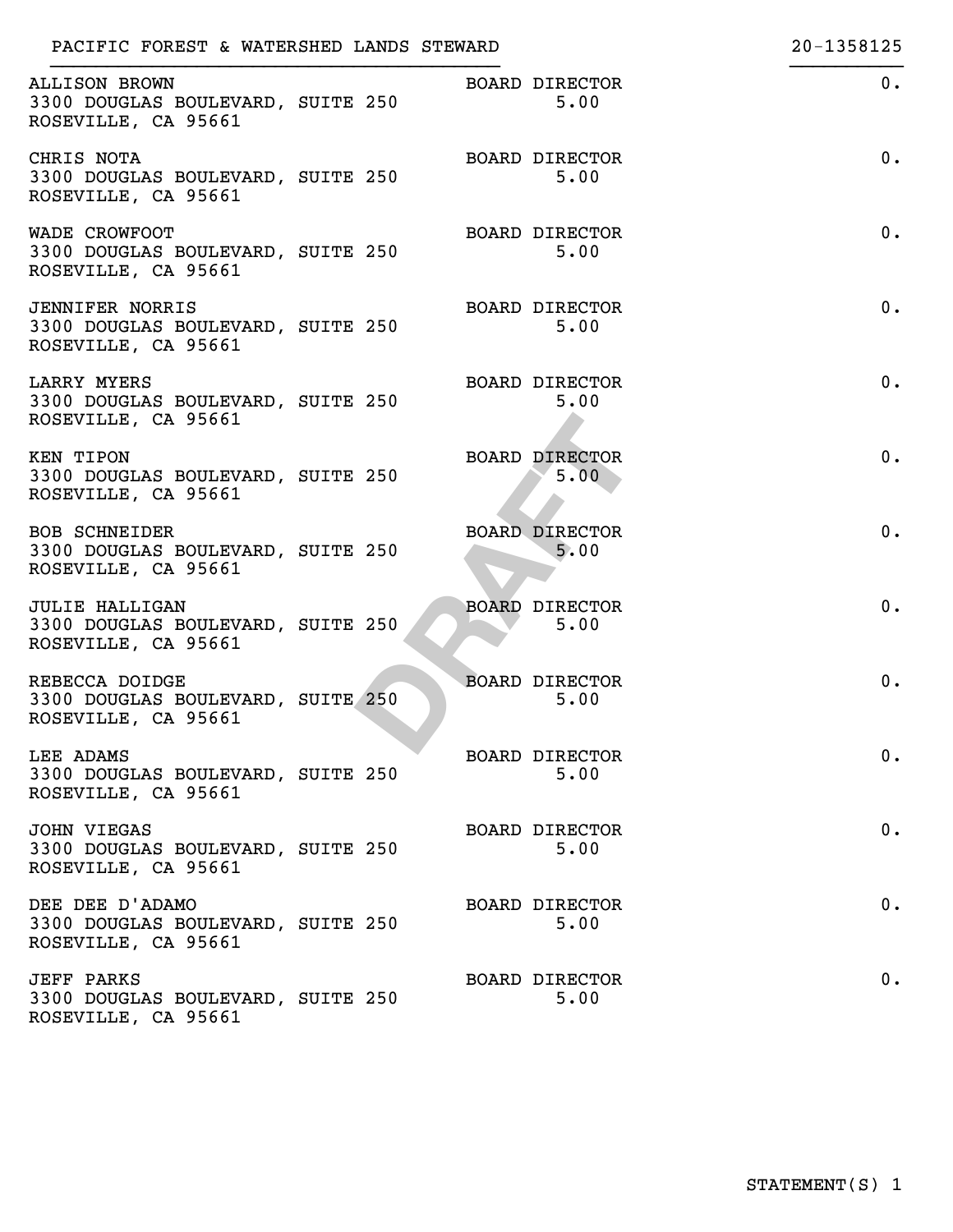| PACIFIC FOREST & WATERSHED LANDS STEWARD                                                                                                                                                                          |                                              | 20-1358125                                                                           |
|-------------------------------------------------------------------------------------------------------------------------------------------------------------------------------------------------------------------|----------------------------------------------|--------------------------------------------------------------------------------------|
| DAVID SUTTON<br>3300 DOUGLAS BOULEVARD, SUITE 250<br>ROSEVILLE, CA 95661                                                                                                                                          | BOARD DIRECTOR<br>5.00                       | $0$ .                                                                                |
| JOHN MCCAMMAN<br>3300 DOUGLAS BOULEVARD, SUITE 250<br>ROSEVILLE, CA 95661                                                                                                                                         | <b>BOARD DIRECTOR</b><br>5.00                | 0.                                                                                   |
| <b>JERRY BIRD</b><br>3300 DOUGLAS BOULEVARD, SUITE 250<br>ROSEVILLE, CA 95661                                                                                                                                     | <b>BOARD DIRECTOR</b><br>5.00                | 0.                                                                                   |
| HEIDI KROLICK<br>3300 DOUGLAS BOULEVARD, SUITE 250<br>ROSEVILLE, CA 95661                                                                                                                                         | EXECUTIVE DIRECTOR<br>40.00                  | 130,687.                                                                             |
| AARON ROBERTSON<br>3300 DOUGLAS BOULEVARD, SUITE 250<br>ROSEVILLE, CA 95661                                                                                                                                       | DIRECTOR OF FINANCE & OPER<br>40.00          | 96,997.                                                                              |
| <b>ERIN HEALY</b><br>3300 DOUGLAS BOULEVARD, SUITE 250<br>ROSEVILLE, CA 95661                                                                                                                                     | DIRECTOR LAND CONSERVATION 127,448.<br>40.00 |                                                                                      |
| TOTAL TO FORM 199, PART II, LINE 11                                                                                                                                                                               |                                              | 355, 132.                                                                            |
| CA 199                                                                                                                                                                                                            | OTHER EXPENSES                               | $\overline{2}$<br>STATEMENT                                                          |
| DESCRIPTION                                                                                                                                                                                                       |                                              | <b>AMOUNT</b>                                                                        |
| PENSION PLANS, EMPLOYEE BENEFITS<br>LEGAL FEES<br><b>ACCOUNTING FEES</b><br>OTHER PROFESSIONAL FEES<br>TRAVEL, CONFERENCES, AND MEETINGS<br><b>INSURANCE</b><br>OFFICE SUPPLIES & EXPENSES<br><b>BANK CHARGES</b> |                                              | 80,917.<br>28, 149.<br>23,986.<br>626,551.<br>8,436.<br>47,202.<br>18,300.<br>2,485. |
| TOTAL TO FORM 199, PART II, LINE 17                                                                                                                                                                               |                                              | 836,026.                                                                             |

~~~~~~~~~~~~~~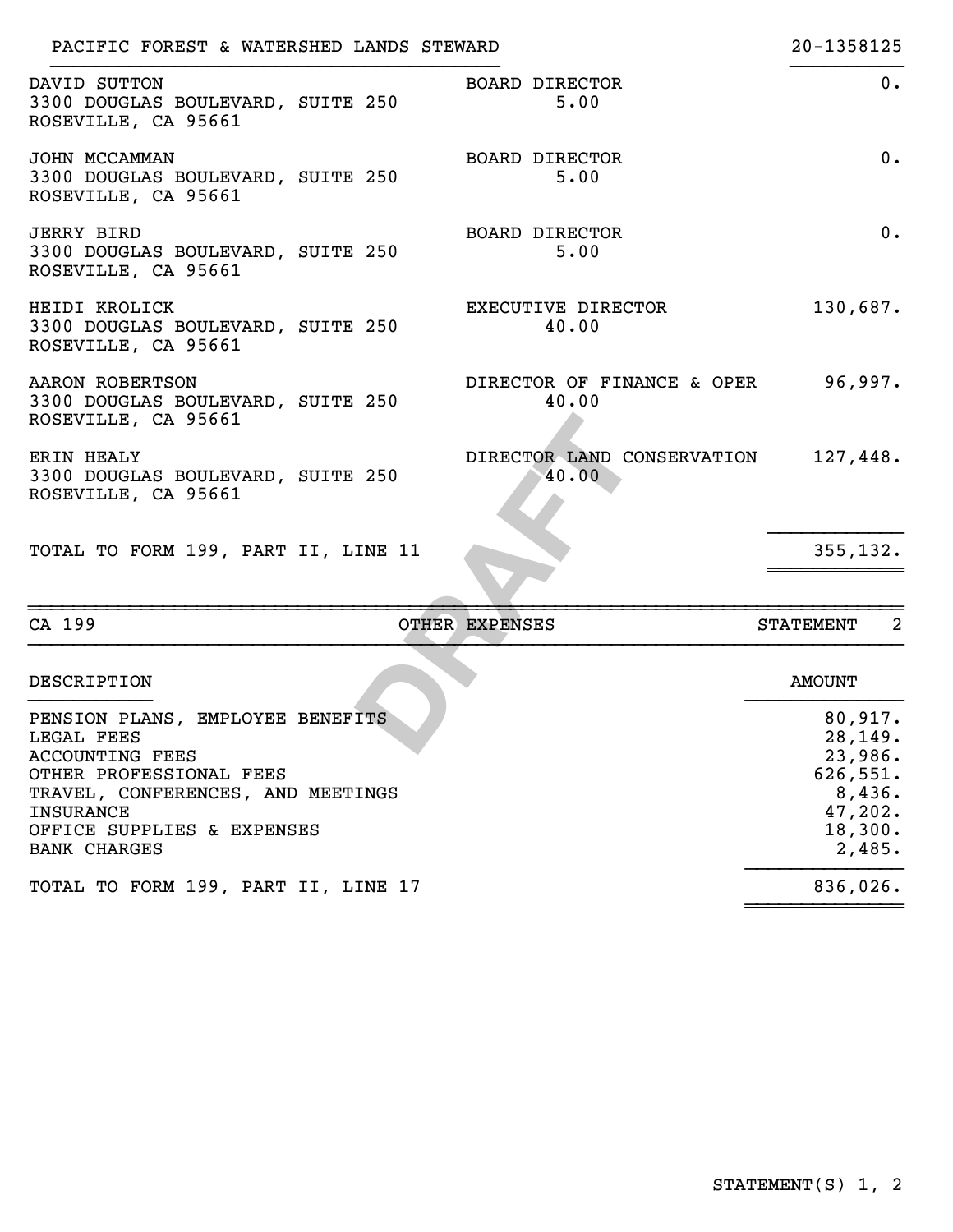| CA 199                                                                 |                                                                   | OTHER INVESTMENTS    |                   | <b>STATEMENT</b>  | 3 |
|------------------------------------------------------------------------|-------------------------------------------------------------------|----------------------|-------------------|-------------------|---|
| DESCRIPTION                                                            |                                                                   |                      | BEG. OF YEAR      | END OF YEAR       |   |
| OTHER INVESTMENTS                                                      |                                                                   |                      | 26,898,668.       | 20, 172, 125.     |   |
| TOTAL TO FORM 199, SCHEDULE L, LINE 9                                  |                                                                   |                      | 26,898,668.       | 20, 172, 125.     |   |
| CA 199                                                                 |                                                                   | OTHER ASSETS         |                   | <b>STATEMENT</b>  | 4 |
| DESCRIPTION                                                            |                                                                   |                      | BEG. OF YEAR      | END OF YEAR       |   |
| PREPAID EXPENSES AND DEFERRED CHARGES<br>OFFICE LEASE SECURITY DEPOSIT |                                                                   |                      | 52,396.<br>3,538. | 51,828.<br>3,538. |   |
| TOTAL TO FORM 199, SCHEDULE L, LINE 12                                 |                                                                   |                      | 55,934.           | 55,366.           |   |
| CA 199                                                                 | INCOME RECORDED ON BOOKS THIS YEAR<br>NOT INCLUDED IN THIS RETURN |                      |                   | <b>STATEMENT</b>  | 5 |
| DESCRIPTION                                                            |                                                                   |                      |                   | <b>AMOUNT</b>     |   |
| UNREALIZED GAIN                                                        |                                                                   |                      |                   | 233,551.          |   |
| TOTAL TO FORM 199, SCHEDULE M-1, LINE 7                                |                                                                   |                      |                   | 233,551.          |   |
| CA 199                                                                 |                                                                   | <b>FUND BALANCES</b> |                   | <b>STATEMENT</b>  | 6 |
| DESCRIPTION                                                            |                                                                   |                      | BEG. OF YEAR      | END OF YEAR       |   |
| NET ASSETS WITH DONOR RESTRICTIONS                                     |                                                                   |                      | 30,585,342.       | 23, 514, 381.     |   |
| TOTAL TO FORM 199, SCHEDULE L, LINE 21                                 |                                                                   |                      | 30,585,342.       | 23, 514, 381.     |   |

~~~~~~~~~~~~~~ ~~~~~~~~~~~~~~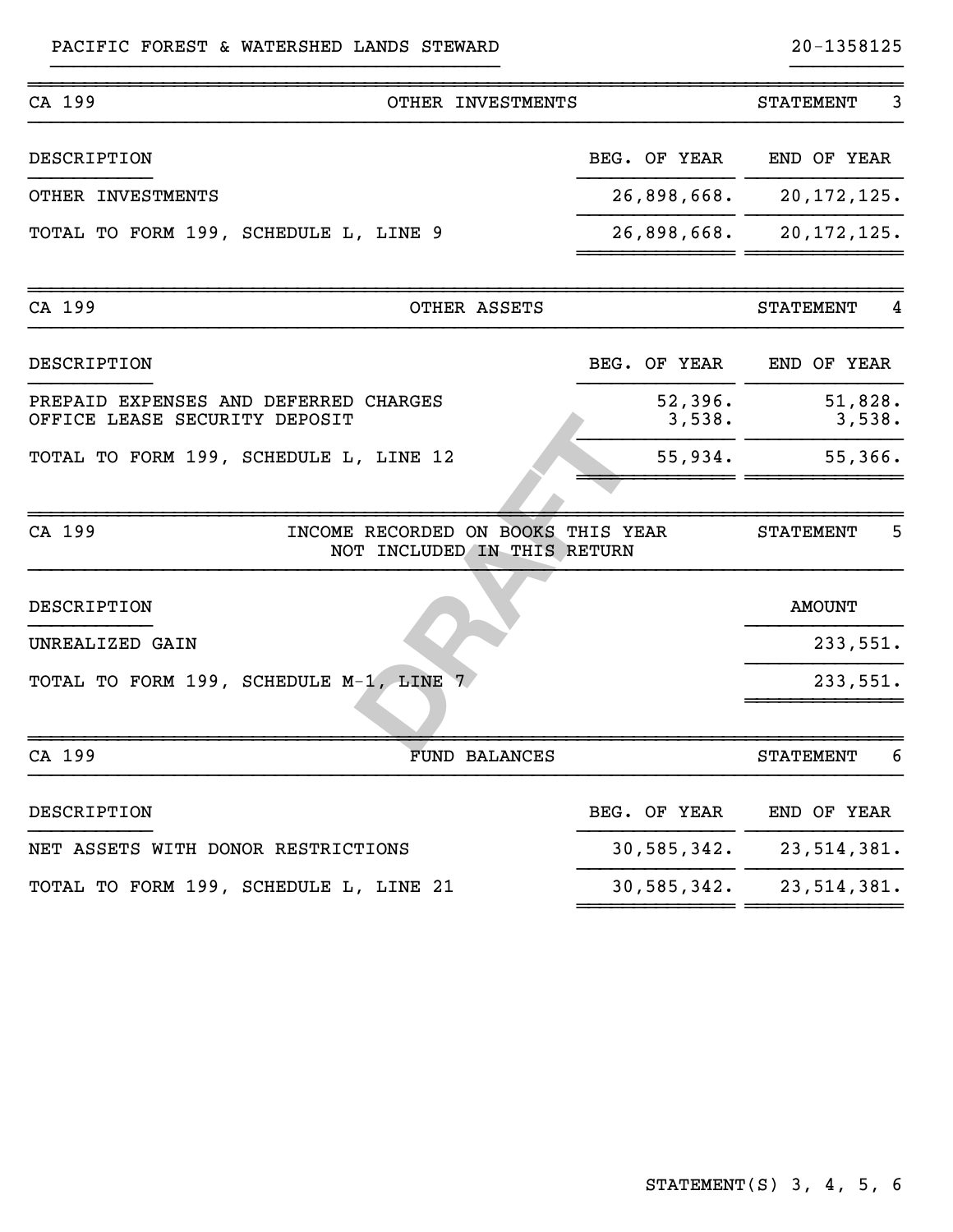| CA 199                                                                     | CASH CONTRIBUTIONS, GIFTS, GRANTS<br>AND SIMILAR AMOUNTS PAID |                     | 7<br><b>STATEMENT</b> |
|----------------------------------------------------------------------------|---------------------------------------------------------------|---------------------|-----------------------|
| ACTIVITY CLASSIFICATION:<br>DONEES NAME AND ADDRESS                        |                                                               | RELATIONSHIP        | <b>AMOUNT</b>         |
| BEAR YUBA LAND TRUST<br>12183 AUBURN ROAD, GRASS VALLEY, CA 95949          |                                                               | <b>NONE</b>         | 27,140.               |
| ORGANIZATIONAL STATUS: PUBLIC CHARITY                                      |                                                               |                     |                       |
| DONEES NAME AND ADDRESS                                                    |                                                               | <b>RELATIONSHIP</b> | <b>AMOUNT</b>         |
| DUCKS UNLIMITED<br>ONE WATERFOWL WAY, MEMPHIS, TN 38120                    |                                                               | <b>NONE</b>         | 901.                  |
| ORGANIZATIONAL STATUS: PUBLIC CHARITY                                      |                                                               |                     |                       |
| DONEES NAME AND ADDRESS                                                    |                                                               | RELATIONSHIP        | <b>AMOUNT</b>         |
| FALL RIVER RESOURCE CONSERVATION DISTRICT<br>PO BOX 83, MCARTHUR, CA 96056 |                                                               | NONE                | 532.                  |
| ORGANIZATIONAL STATUS: PUBLIC AGENCY                                       |                                                               |                     |                       |
| DONEES NAME AND ADDRESS                                                    |                                                               | RELATIONSHIP        | <b>AMOUNT</b>         |
| FALL RIVER RESOURCE CONSERVATION DISTRICT<br>PO BOX 83, MCARTHUR, CA 96056 |                                                               | <b>NONE</b>         | 657.                  |

ORGANIZATIONAL STATUS: PUBLIC AGENCY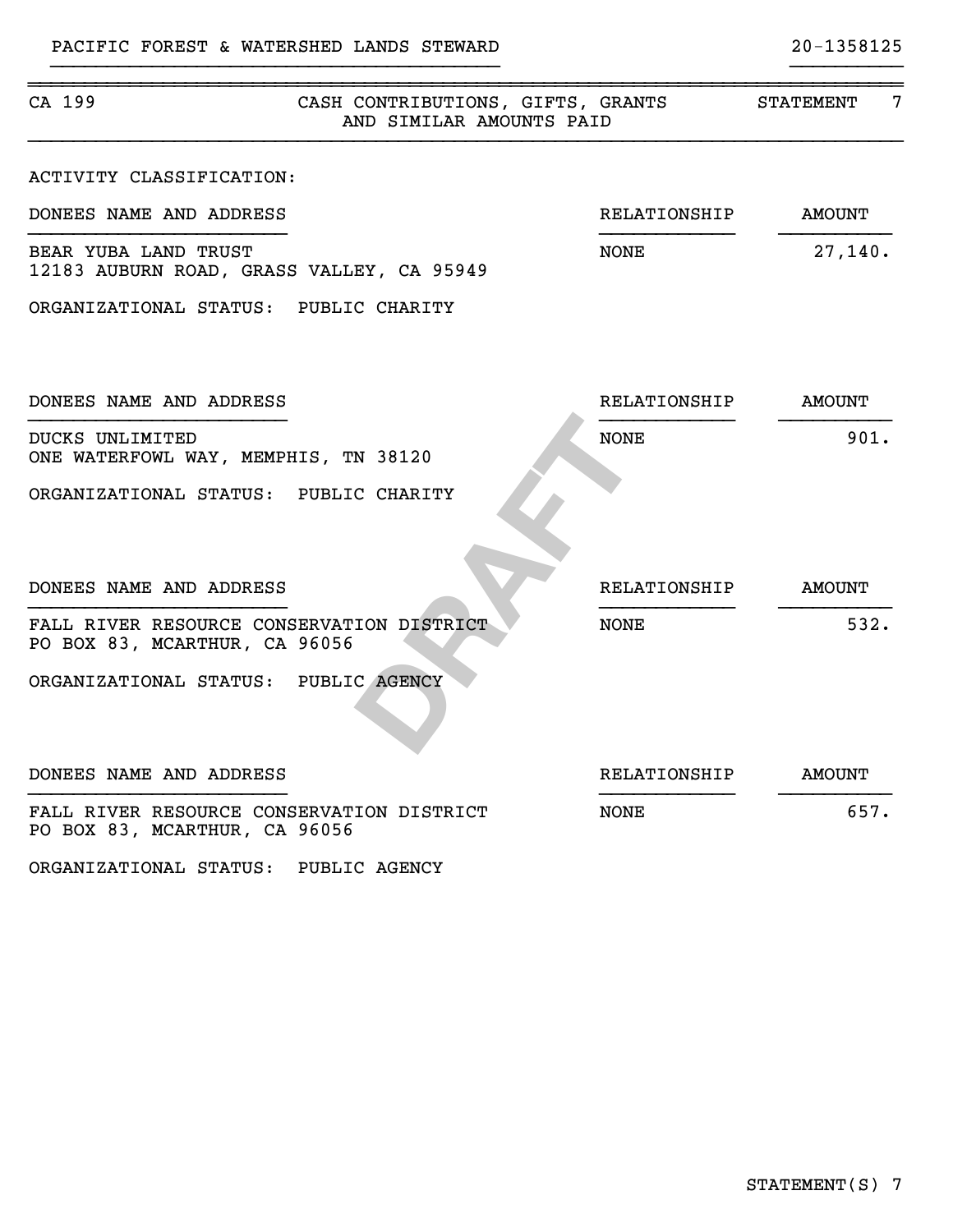| DONEES NAME AND ADDRESS                                            | RELATIONSHIP        | <b>AMOUNT</b> |
|--------------------------------------------------------------------|---------------------|---------------|
| FALL RIVER VALLEY COMMUNITY SERVICE DISTRICT                       | NONE                |               |
| 24850 3RD STREET,, FALL RIVER MILLS, CA 96028                      |                     | 7,124.        |
| ORGANIZATIONAL STATUS: PUBLIC AGENCY                               |                     |               |
| DONEES NAME AND ADDRESS                                            | RELATIONSHIP        | <b>AMOUNT</b> |
| FEATHER RIVER LAND TRUST<br>75 COURT ST, QUINCY, CA 95971          | <b>NONE</b>         | 35, 236.      |
| ORGANIZATIONAL STATUS: PUBLIC CHARITY                              |                     |               |
| DONEES NAME AND ADDRESS                                            | <b>RELATIONSHIP</b> | <b>AMOUNT</b> |
| FEATHER RIVER LAND TRUST<br>75 COURT ST, QUINCY, CA 95971          | <b>NONE</b>         | 21,144.       |
| ORGANIZATIONAL STATUS: PUBLIC CHARITY                              |                     |               |
| DONEES NAME AND ADDRESS                                            | RELATIONSHIP        | <b>AMOUNT</b> |
| MAIDU SUMMIT CONSORTIUM<br>289 HWY 36 EAST, GRASS VALLEY, CA 95945 | <b>NONE</b>         | 1,406.        |
| ORGANIZATIONAL STATUS: PUBLIC CHARITY                              |                     |               |
| DONEES NAME AND ADDRESS                                            | RELATIONSHIP        | <b>AMOUNT</b> |
| MADERA COUNTY<br>200W. 4TH STREET, MARYSVILLE, CA 95901            | <b>NONE</b>         | 104,767.      |

PACIFIC FOREST & WATERSHED LANDS STEWARD 20-1358125

ORGANIZATIONAL STATUS: PUBLIC AGENCY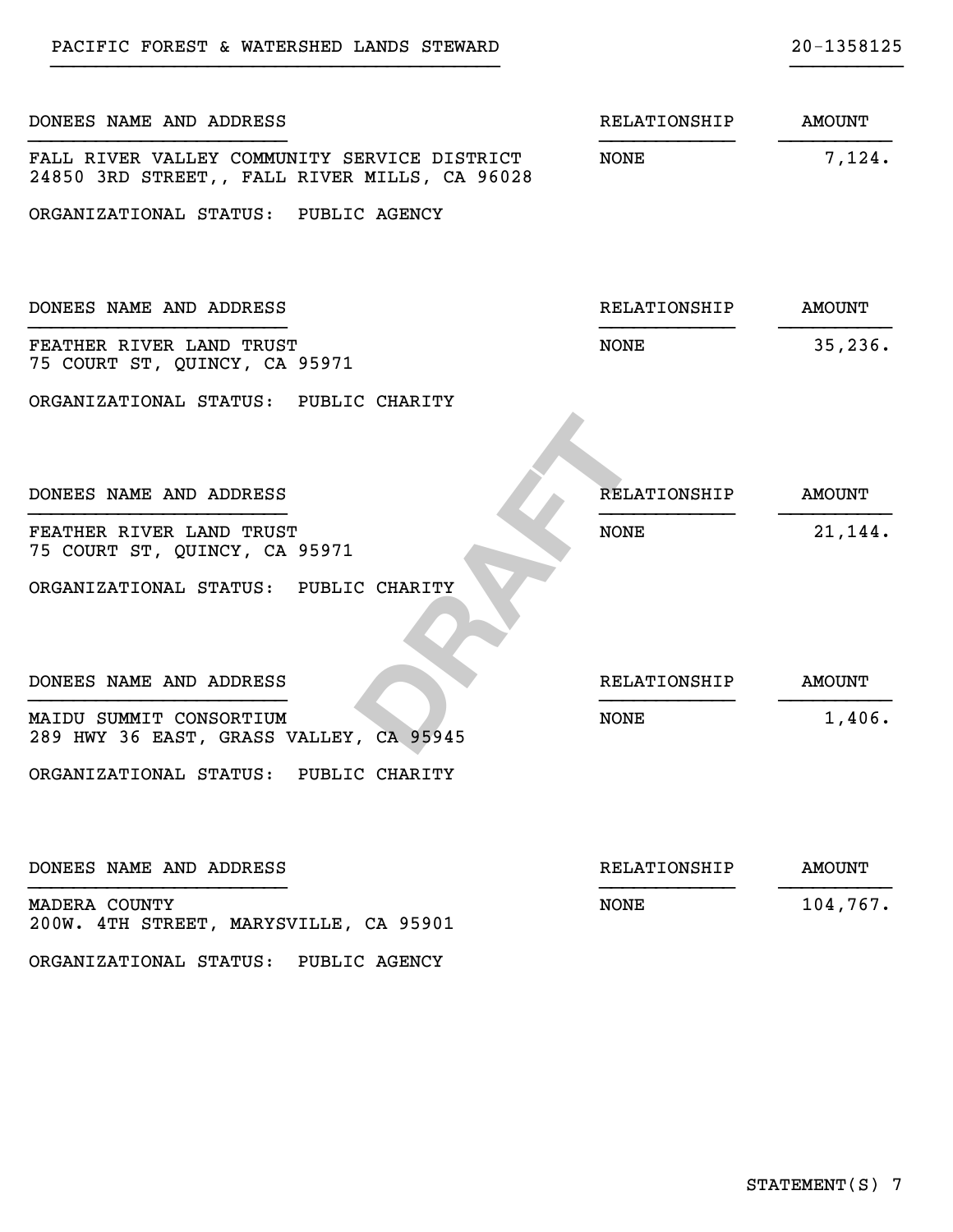| DONEES NAME AND ADDRESS                                                         | RELATIONSHIP        | <b>AMOUNT</b> |
|---------------------------------------------------------------------------------|---------------------|---------------|
| MENDOCINO LAND TRUST<br>330 N FRANKLIN ST, MENDOCINO, CA 95460                  | <b>NONE</b>         | 20, 157.      |
| ORGANIZATIONAL STATUS: PUBLIC CHARITY                                           |                     |               |
| DONEES NAME AND ADDRESS                                                         | RELATIONSHIP        | AMOUNT        |
| NORTHERN CALIFORNIA REGIONAL LAND TRUST<br>580 VALLOMBROSA AVE, CHICO, CA 95926 | <b>NONE</b>         | 6,113.        |
| ORGANIZATIONAL STATUS: PUBLIC CHARITY                                           |                     |               |
| DONEES NAME AND ADDRESS                                                         | RELATIONSHIP        | <b>AMOUNT</b> |
| PLACER LAND TRUST<br>11641 BLOCKER DR STE 220, AUBURN, CA 95603                 | <b>NONE</b>         | 17,655.       |
| ORGANIZATIONAL STATUS: PUBLIC CHARITY                                           |                     |               |
| DONEES NAME AND ADDRESS                                                         | RELATIONSHIP        | <b>AMOUNT</b> |
| PLACER TITLE COMPANY<br>1508 EUREKA ROAD STE 150, ROSEVILLE, CA 95661           | NONE                | 2,511,034.    |
| ORGANIZATIONAL STATUS: PUBLIC CHARITY                                           |                     |               |
| DONEES NAME AND ADDRESS                                                         | <b>RELATIONSHIP</b> | <b>AMOUNT</b> |
| PLACER TITLE COMPANY<br>1508 EUREKA ROAD STE 150, ROSEVILLE, CA 95661           | <b>NONE</b>         | 2,500,000.    |

ORGANIZATIONAL STATUS: PUBLIC AGENCY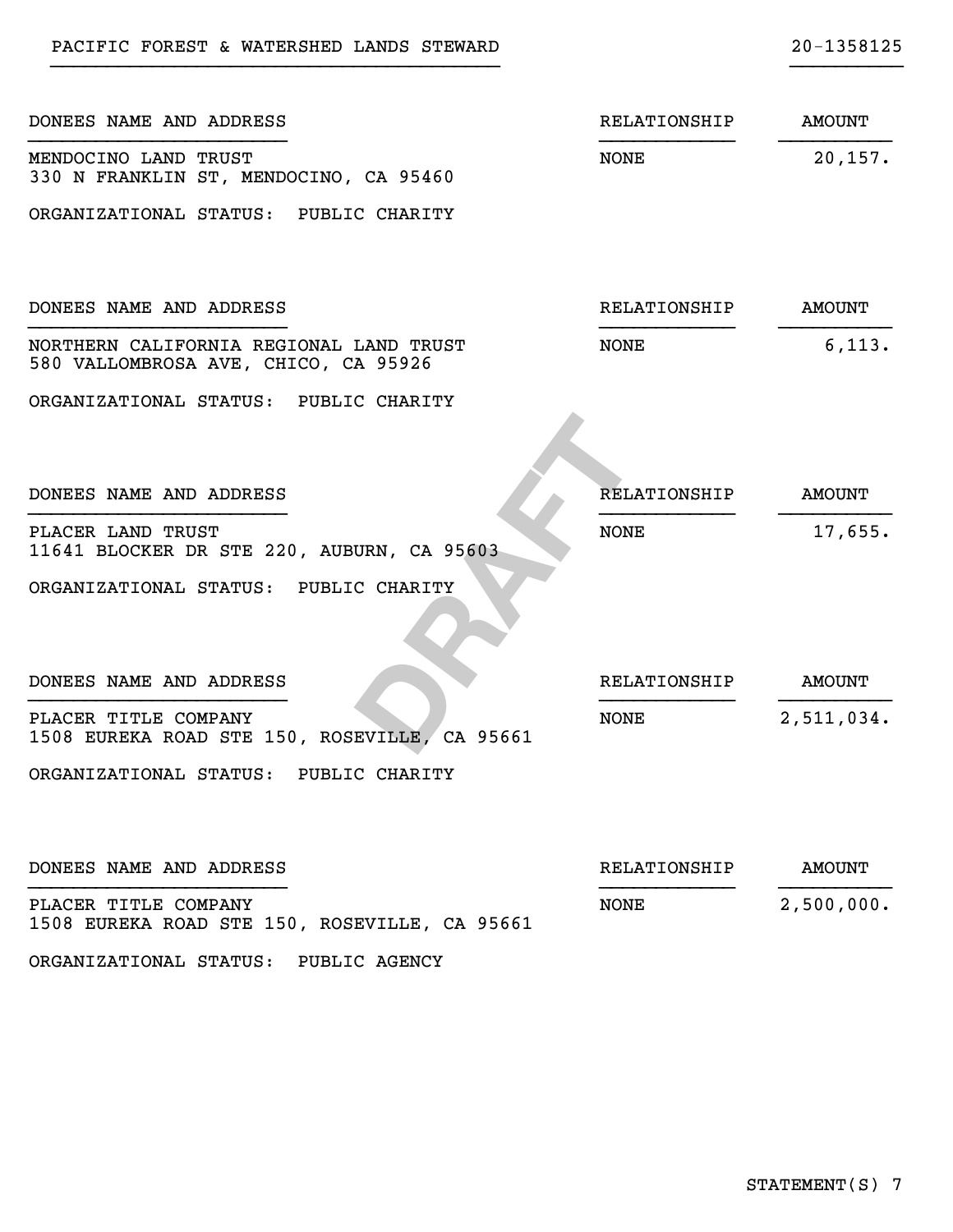| DONEES NAME AND ADDRESS                                                 | RELATIONSHIP        | <b>AMOUNT</b> |
|-------------------------------------------------------------------------|---------------------|---------------|
| SEQUOIA RIVERLANDS TRUST<br>427 S GARDEN ST, VISALIA, CA 93277          | <b>NONE</b>         | 3,487.        |
| ORGANIZATIONAL STATUS: PUBLIC CHARITY                                   |                     |               |
| DONEES NAME AND ADDRESS                                                 | RELATIONSHIP        | <b>AMOUNT</b> |
| SHASTA LAND TRUST<br>1768 WEST ST, REDDING, CA 96001                    | <b>NONE</b>         | 50, 171.      |
| ORGANIZATIONAL STATUS: PUBLIC AGENCY                                    |                     |               |
|                                                                         |                     |               |
| DONEES NAME AND ADDRESS                                                 | <b>RELATIONSHIP</b> | <b>AMOUNT</b> |
| SHASTA LAND TRUST<br>1768 WEST ST, REDDING, CA 96001                    | <b>NONE</b>         | 20,912.       |
| ORGANIZATIONAL STATUS: PUBLIC AGENCY                                    |                     |               |
|                                                                         |                     |               |
| DONEES NAME AND ADDRESS                                                 | RELATIONSHIP        | <b>AMOUNT</b> |
| SIERRA NEVADA CONSERVANCY<br>11521 BLOCKER DR STE 205, AUBURN, CA 95603 | <b>NONE</b>         | 6,667.        |
| ORGANIZATIONAL STATUS: PUBLIC CHARITY                                   |                     |               |
|                                                                         |                     |               |
| DONEES NAME AND ADDRESS                                                 | RELATIONSHIP        | <b>AMOUNT</b> |
| SIERRA NEVADA CONSERVANCY<br>11521 BLOCKER DR STE 205, AUBURN, CA 95603 | <b>NONE</b>         | 778.          |

ORGANIZATIONAL STATUS: PUBLIC CHARITY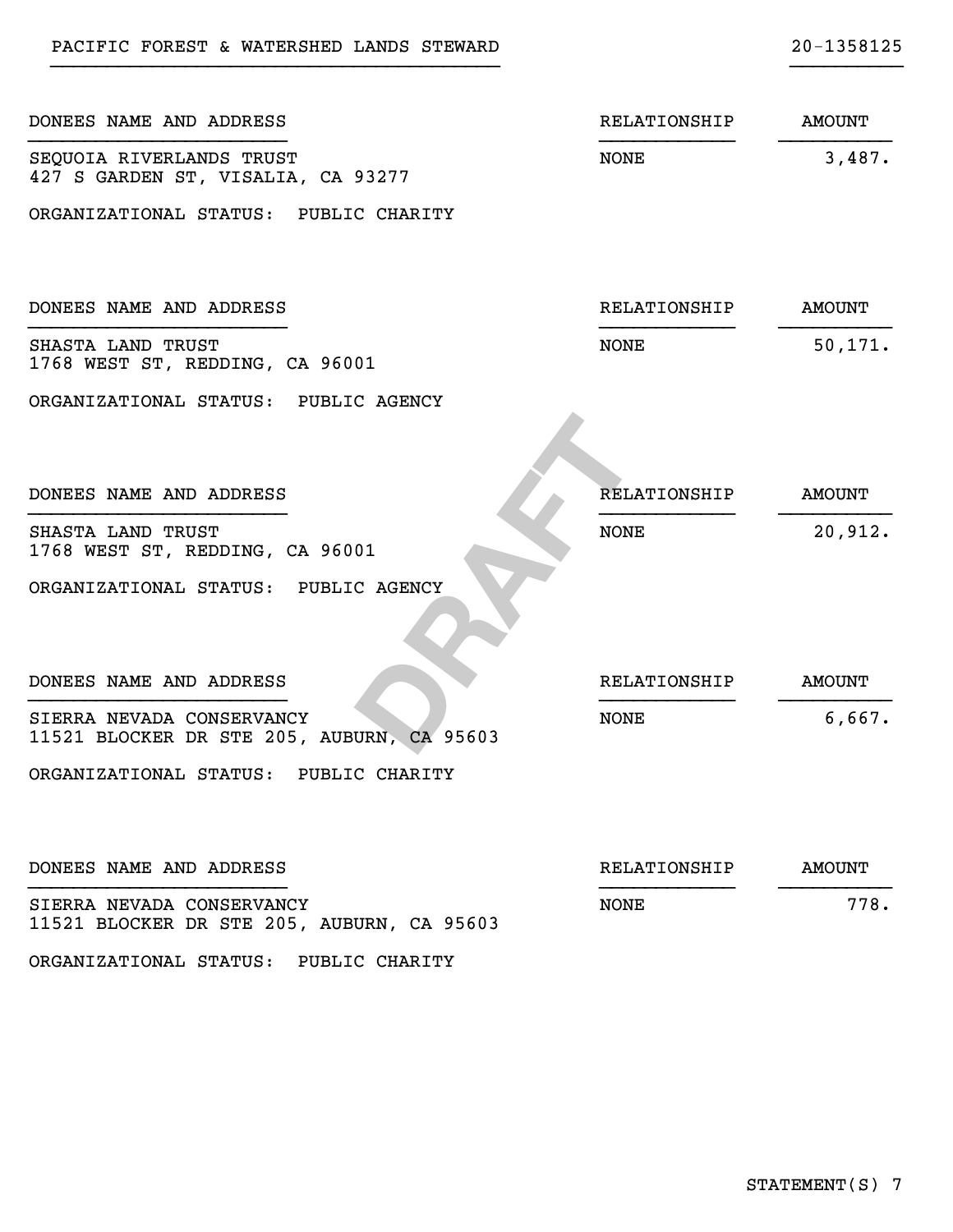| DONEES NAME AND ADDRESS                                                               | RELATIONSHIP        | <b>AMOUNT</b> |
|---------------------------------------------------------------------------------------|---------------------|---------------|
| SPRING RIVERS FOUNDATION<br>PO BOX 143, CASSEL, CA 96016                              | NONE                | 45,000.       |
| ORGANIZATIONAL STATUS: PUBLIC CHARITY                                                 |                     |               |
| DONEES NAME AND ADDRESS                                                               | RELATIONSHIP        | <b>AMOUNT</b> |
| WESTERN SHASTA RESOURCE CONSERVATION DISTRICT<br>6270 PARALLEL RD, ANDERSON, CA 96007 | NONE                | 44,971.       |
| ORGANIZATIONAL STATUS: PUBLIC AGENCY                                                  |                     |               |
| DONEES NAME AND ADDRESS                                                               | <b>RELATIONSHIP</b> | <b>AMOUNT</b> |
| WILDLIFE HERITAGE FOUNDATION<br>563 2ND ST STE 120, LINCOLN, CA 95648                 | <b>NONE</b>         | 5,147.        |
| ORGANIZATIONAL STATUS: PUBLIC CHARITY                                                 |                     |               |
| DONEES NAME AND ADDRESS                                                               | RELATIONSHIP        | <b>AMOUNT</b> |
| COUNTY OF MADERA<br>200W. 4TH STREET, MARYSVILLE, CA 95901                            | NONE                | 78,851.       |
| ORGANIZATIONAL STATUS: PUBLIC AGENCY                                                  |                     |               |
| DONEES NAME AND ADDRESS                                                               | <b>RELATIONSHIP</b> | <b>AMOUNT</b> |
| MOUNTAIN MEADOWS CONSERVANCY<br>PO BOX 40, WESTWOOD, CA 96137                         | <b>NONE</b>         | 20,000.       |

ORGANIZATIONAL STATUS: PUBLIC CHARITY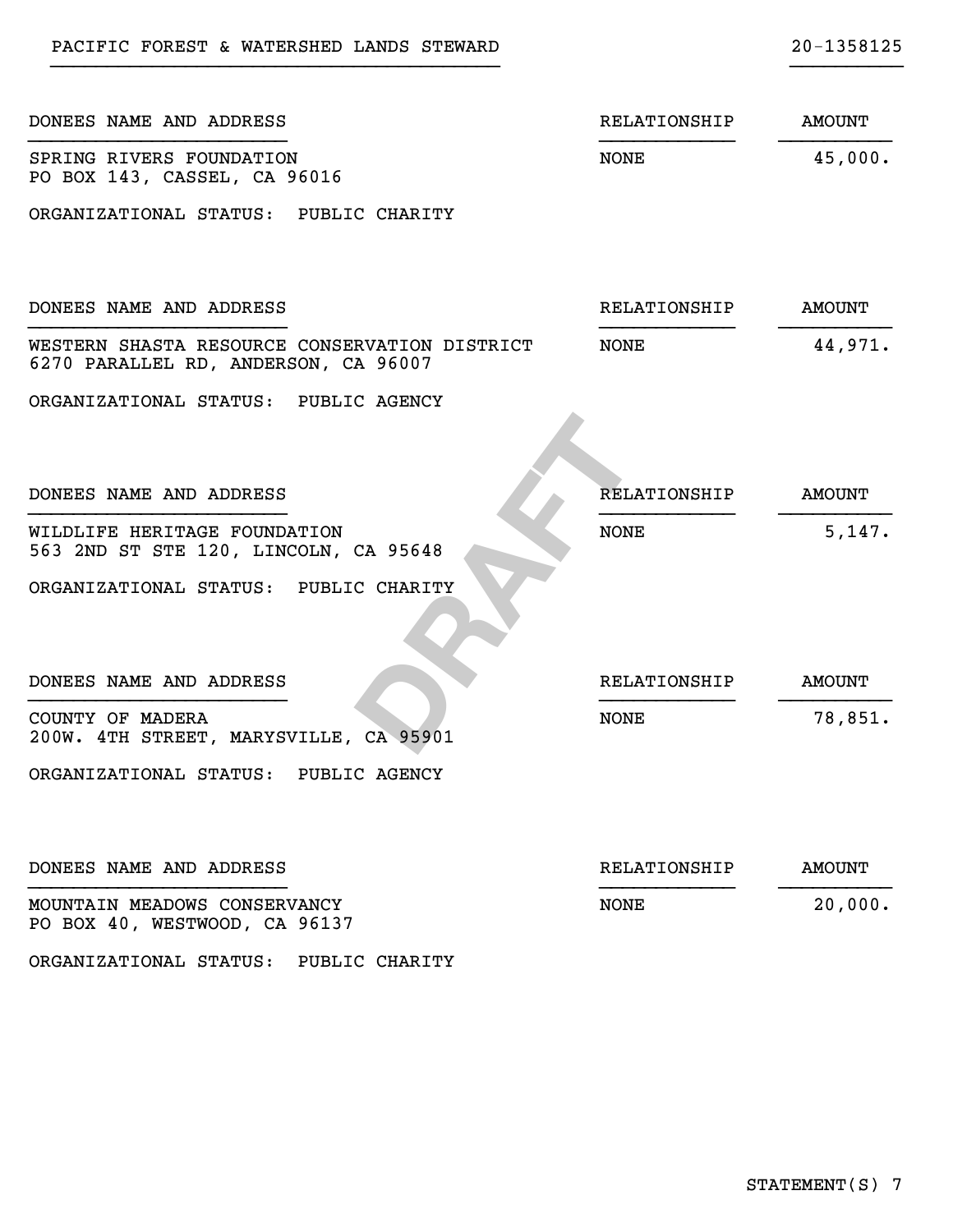| DONEES NAME AND ADDRESS                                                               | RELATIONSHIP            | <b>AMOUNT</b> |
|---------------------------------------------------------------------------------------|-------------------------|---------------|
| NORTHERN CALIFORNIA REGIONAL LAND TRUST<br>580 VALLOMBROSA AVE, CHICO, CA 95926       | <b>NONE</b>             | 5,000.        |
| ORGANIZATIONAL STATUS: PUBLIC CHARITY                                                 |                         |               |
| DONEES NAME AND ADDRESS                                                               | RELATIONSHIP            | <b>AMOUNT</b> |
| SIERRA NEVADA CONSERVANCY<br>11521 BLOCKER DR STE 205, AUBURN, CA 95603               | <b>NONE</b>             | 1,369.        |
| ORGANIZATIONAL STATUS: PUBLIC CHARITY                                                 |                         |               |
| DONEES NAME AND ADDRESS                                                               | <b>RELATIONSHIP</b>     | <b>AMOUNT</b> |
| WESTERN SHASTA RESOURCE CONSERVATION DISTRICT<br>6270 PARALLEL RD, ANDERSON, CA 96007 | <b>NONE</b>             | 1,477.        |
| ORGANIZATIONAL STATUS: PUBLIC AGENCY                                                  |                         |               |
| DONEES NAME AND ADDRESS                                                               | RELATIONSHIP            | <b>AMOUNT</b> |
| PLUMAS COUNTY<br>520 MAIN STREET, ROOM 404, QUINCY, CA 95971                          | <b>NONE</b>             | 510, 325.     |
| ORGANIZATIONAL STATUS: PUBLIC AGENCY                                                  | TOTAL FOR THIS ACTIVITY | 6,048,021.    |
| TOTAL INCLUDED ON FORM 199, PART II, LINE 9                                           |                         | 6,048,021.    |

~~~~~~~~~~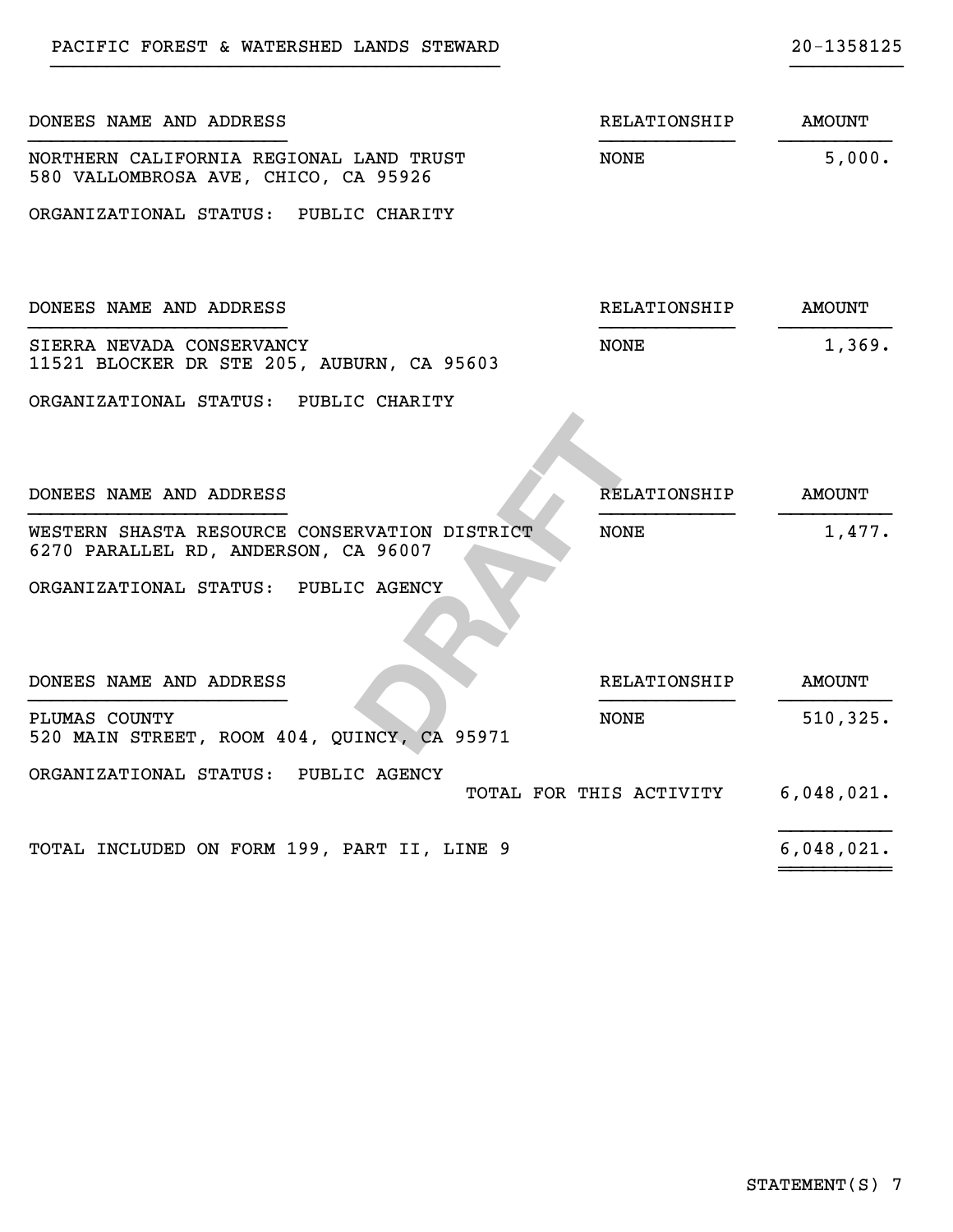| <b>TAXABLE YEAR</b><br><b>2020</b>                  | California e-file Return Authorization for<br><b>Exempt Organizations</b>                                                                                                                                                                                                                                                                                                                                                                                                                                                                                                                                                                                                                                                                                                                                                                                                                                                                                                                                                                                                                                                                                                                                                                                                                                                                                             |                           |                                        |                               |                   | <b>FORM</b><br>8453-EO |
|-----------------------------------------------------|-----------------------------------------------------------------------------------------------------------------------------------------------------------------------------------------------------------------------------------------------------------------------------------------------------------------------------------------------------------------------------------------------------------------------------------------------------------------------------------------------------------------------------------------------------------------------------------------------------------------------------------------------------------------------------------------------------------------------------------------------------------------------------------------------------------------------------------------------------------------------------------------------------------------------------------------------------------------------------------------------------------------------------------------------------------------------------------------------------------------------------------------------------------------------------------------------------------------------------------------------------------------------------------------------------------------------------------------------------------------------|---------------------------|----------------------------------------|-------------------------------|-------------------|------------------------|
| Exempt Organization name                            |                                                                                                                                                                                                                                                                                                                                                                                                                                                                                                                                                                                                                                                                                                                                                                                                                                                                                                                                                                                                                                                                                                                                                                                                                                                                                                                                                                       |                           |                                        |                               |                   | Identifying number     |
| STEWARDSHIP COUNCIL                                 | PACIFIC FOREST & WATERSHED LANDS                                                                                                                                                                                                                                                                                                                                                                                                                                                                                                                                                                                                                                                                                                                                                                                                                                                                                                                                                                                                                                                                                                                                                                                                                                                                                                                                      |                           |                                        |                               |                   | 20-1358125             |
| Part I                                              | Electronic Return Information (whole dollars only)                                                                                                                                                                                                                                                                                                                                                                                                                                                                                                                                                                                                                                                                                                                                                                                                                                                                                                                                                                                                                                                                                                                                                                                                                                                                                                                    |                           |                                        |                               |                   |                        |
| Total gross receipts (Form 199, line 4)<br>1        |                                                                                                                                                                                                                                                                                                                                                                                                                                                                                                                                                                                                                                                                                                                                                                                                                                                                                                                                                                                                                                                                                                                                                                                                                                                                                                                                                                       |                           |                                        |                               |                   | 347,241                |
| 2                                                   |                                                                                                                                                                                                                                                                                                                                                                                                                                                                                                                                                                                                                                                                                                                                                                                                                                                                                                                                                                                                                                                                                                                                                                                                                                                                                                                                                                       |                           |                                        |                               |                   |                        |
| з                                                   | Total gross income (Form 199, line 8)<br>Total expenses and disbursements (Form 199, line 9)<br>$\frac{2}{3}\overline{\frac{347,241}{7,651,753}}$                                                                                                                                                                                                                                                                                                                                                                                                                                                                                                                                                                                                                                                                                                                                                                                                                                                                                                                                                                                                                                                                                                                                                                                                                     |                           |                                        |                               |                   |                        |
| Part II                                             | Settle Your Account Electronically for Taxable Year 2020                                                                                                                                                                                                                                                                                                                                                                                                                                                                                                                                                                                                                                                                                                                                                                                                                                                                                                                                                                                                                                                                                                                                                                                                                                                                                                              |                           |                                        |                               |                   |                        |
| 4<br>Electronic funds withdrawal                    | 4a Amount                                                                                                                                                                                                                                                                                                                                                                                                                                                                                                                                                                                                                                                                                                                                                                                                                                                                                                                                                                                                                                                                                                                                                                                                                                                                                                                                                             |                           | <b>4b</b> Withdrawal date (mm/dd/yyyy) |                               |                   |                        |
| Part III                                            | <b>Banking Information</b> (Have you verified the exempt organization's banking information?)                                                                                                                                                                                                                                                                                                                                                                                                                                                                                                                                                                                                                                                                                                                                                                                                                                                                                                                                                                                                                                                                                                                                                                                                                                                                         |                           |                                        |                               |                   |                        |
| 5 Routing number                                    |                                                                                                                                                                                                                                                                                                                                                                                                                                                                                                                                                                                                                                                                                                                                                                                                                                                                                                                                                                                                                                                                                                                                                                                                                                                                                                                                                                       |                           |                                        |                               |                   |                        |
| 6 Account number                                    |                                                                                                                                                                                                                                                                                                                                                                                                                                                                                                                                                                                                                                                                                                                                                                                                                                                                                                                                                                                                                                                                                                                                                                                                                                                                                                                                                                       | 7 Type of account:        |                                        |                               | Checking          | Savings                |
| Part IV<br><b>Declaration of Officer</b>            |                                                                                                                                                                                                                                                                                                                                                                                                                                                                                                                                                                                                                                                                                                                                                                                                                                                                                                                                                                                                                                                                                                                                                                                                                                                                                                                                                                       |                           |                                        |                               |                   |                        |
| on line 4a.                                         | I authorize the exempt organization's account to be settled as designated in Part II. If I check Part II, Box 4, I authorize an electronic funds withdrawal for the amount listed                                                                                                                                                                                                                                                                                                                                                                                                                                                                                                                                                                                                                                                                                                                                                                                                                                                                                                                                                                                                                                                                                                                                                                                     |                           |                                        |                               |                   |                        |
|                                                     | transmitter, or intermediate service provider and the amounts in Part I above agree with the amounts on the corresponding lines of the exempt organization's 2020<br>California electronic return. To the best of my knowledge and belief, the exempt organization's return is true, correct, and complete. If the exempt organization is filing<br>a balance due return, I understand that if the Franchise Tax Board (FTB) does not receive full and timely payment of the exempt organization's fee liability, the exempt<br>organization will remain liable for the fee liability and all applicable interest and penalties. I authorize the exempt organization return and accompanying schedules and<br>statements be transmitted to the FTB by the ERO, transmitter, or intermediate service provider. If the processing of the exempt organization's return or refund is<br>delayed, I authorize the FTB to disclose to the ERO or intermediate service provider the reason(s) for the delay.                                                                                                                                                                                                                                                                                                                                                                 |                           |                                        |                               |                   |                        |
| Sign                                                |                                                                                                                                                                                                                                                                                                                                                                                                                                                                                                                                                                                                                                                                                                                                                                                                                                                                                                                                                                                                                                                                                                                                                                                                                                                                                                                                                                       | <b>EXECUTIVE DIRECTOR</b> |                                        |                               |                   |                        |
| Signature of officer<br><b>Here</b>                 | Date                                                                                                                                                                                                                                                                                                                                                                                                                                                                                                                                                                                                                                                                                                                                                                                                                                                                                                                                                                                                                                                                                                                                                                                                                                                                                                                                                                  | Title                     |                                        |                               |                   |                        |
| Part V                                              | Declaration of Electronic Return Originator (ERO) and Paid Preparer.                                                                                                                                                                                                                                                                                                                                                                                                                                                                                                                                                                                                                                                                                                                                                                                                                                                                                                                                                                                                                                                                                                                                                                                                                                                                                                  |                           |                                        |                               |                   |                        |
| ERO's-<br>signature                                 | I declare that I have reviewed the above exempt organization's return and that the entries on form FTB 8453-EO are complete and correct to the best of my knowledge. (If I<br>am only an intermediate service provider, I understand that I am not responsible for reviewing the exempt organization's return. I declare, however, that form FTB 8453-EO<br>accurately reflects the data on the return.) I have obtained the organization officer's signature on form FTB 8453-EO before transmitting this return to the FTB; I have<br>provided the organization officer with a copy of all forms and information that I will file with the FTB, and I have followed all other requirements described in FTB Pub.<br>1345, 2020 Handbook for Authorized e-file Providers. I will keep form FTB 8453-EO on file for four years from the due date of the return or four years from the date<br>the exempt organization return is filed, whichever is later, and I will make a copy available to the FTB upon request. If I am also the paid preparer, under penalties of perjury,<br>I declare that I have examined the above exempt organization's return and accompanying schedules and statements, and to the best of my knowledge and belief, they are<br>true, correct, and complete. I make this declaration based on all information of which I have knowledge. | Date                      | Check if<br>also paid                  |                               | Check<br>if self- | <b>ERO's PTIN</b>      |
| <b>ERO</b>                                          |                                                                                                                                                                                                                                                                                                                                                                                                                                                                                                                                                                                                                                                                                                                                                                                                                                                                                                                                                                                                                                                                                                                                                                                                                                                                                                                                                                       |                           | preparer                               | $\overline{\texttt{x}}$       | emploved          | P00599056              |
| Must<br>Firm's name (or yours<br>if self-employed)  | RICHARDSON & COMPANY LLP                                                                                                                                                                                                                                                                                                                                                                                                                                                                                                                                                                                                                                                                                                                                                                                                                                                                                                                                                                                                                                                                                                                                                                                                                                                                                                                                              |                           |                                        |                               |                   | Firm's FEIN 46-5577902 |
| Sign<br>and address                                 | 550 HOWE AVENUE, SUITE 210<br>SACRAMENTO, CA                                                                                                                                                                                                                                                                                                                                                                                                                                                                                                                                                                                                                                                                                                                                                                                                                                                                                                                                                                                                                                                                                                                                                                                                                                                                                                                          |                           |                                        |                               |                   | ZIP code $95825$       |
|                                                     | Under penalties of perjury, I declare that I have examined the above organization's return and accompanying schedules and statements, and to the best of my knowledge<br>and belief, they are true, correct, and complete. I make this declaration based on all information of which I have knowledge.                                                                                                                                                                                                                                                                                                                                                                                                                                                                                                                                                                                                                                                                                                                                                                                                                                                                                                                                                                                                                                                                |                           |                                        |                               |                   |                        |
| Paid<br>Paid<br>preparer's<br>Preparer<br>signature |                                                                                                                                                                                                                                                                                                                                                                                                                                                                                                                                                                                                                                                                                                                                                                                                                                                                                                                                                                                                                                                                                                                                                                                                                                                                                                                                                                       | Date                      |                                        | Check<br>if self-<br>employed |                   | Paid preparer's PTIN   |
| <b>Must</b><br>Firm's name (or yours                |                                                                                                                                                                                                                                                                                                                                                                                                                                                                                                                                                                                                                                                                                                                                                                                                                                                                                                                                                                                                                                                                                                                                                                                                                                                                                                                                                                       |                           |                                        |                               |                   | Firm's FEIN            |
| if self-employed)<br>Sign<br>and address            |                                                                                                                                                                                                                                                                                                                                                                                                                                                                                                                                                                                                                                                                                                                                                                                                                                                                                                                                                                                                                                                                                                                                                                                                                                                                                                                                                                       |                           |                                        |                               |                   | ZIP code               |
|                                                     |                                                                                                                                                                                                                                                                                                                                                                                                                                                                                                                                                                                                                                                                                                                                                                                                                                                                                                                                                                                                                                                                                                                                                                                                                                                                                                                                                                       |                           |                                        |                               |                   |                        |
|                                                     |                                                                                                                                                                                                                                                                                                                                                                                                                                                                                                                                                                                                                                                                                                                                                                                                                                                                                                                                                                                                                                                                                                                                                                                                                                                                                                                                                                       |                           |                                        |                               |                   |                        |
| For Privacy Notice, get FTB 1131 ENG/SP.            |                                                                                                                                                                                                                                                                                                                                                                                                                                                                                                                                                                                                                                                                                                                                                                                                                                                                                                                                                                                                                                                                                                                                                                                                                                                                                                                                                                       |                           |                                        |                               |                   | FTB 8453-EO 2020       |

029021 11-19-20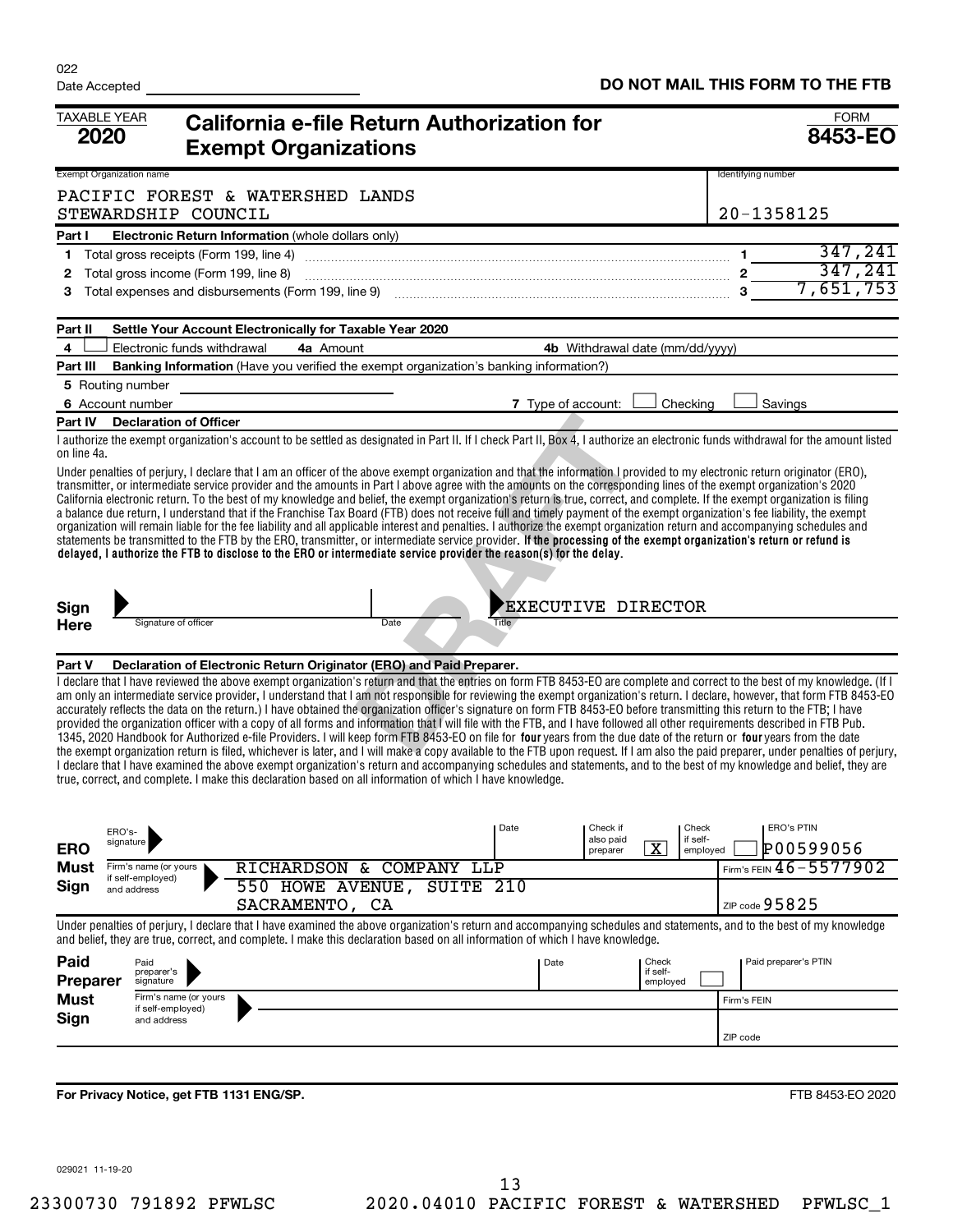| RRF-1                                                                                                                                                                                                                         |                |                                                                                                                                                                                                            |                          |                                         | DEPARTMENT OF JUSTICE                       |                | PAGE 1 of 5 |
|-------------------------------------------------------------------------------------------------------------------------------------------------------------------------------------------------------------------------------|----------------|------------------------------------------------------------------------------------------------------------------------------------------------------------------------------------------------------------|--------------------------|-----------------------------------------|---------------------------------------------|----------------|-------------|
| (Rev. 09/2017)<br>MAIL TO:                                                                                                                                                                                                    |                | <b>ANNUAL REGISTRATION RENEWAL FEE REPORT</b>                                                                                                                                                              |                          |                                         | (For Registry Use Only)                     |                |             |
| Registry of Charitable Trusts<br>P.O. Box 903447                                                                                                                                                                              |                | TO ATTORNEY GENERAL OF CALIFORNIA<br>Sections 12586 and 12587, California Government Code                                                                                                                  |                          |                                         |                                             |                |             |
| Sacramento, CA 94203-4470<br><b>STREET ADDRESS:</b>                                                                                                                                                                           |                | 11 Cal. Code Regs. sections 301-306, 309, 311, and 312                                                                                                                                                     |                          |                                         |                                             |                |             |
| 1300   Street<br>Sacramento, CA 95814<br>(916)210-6400                                                                                                                                                                        |                | Failure to submit this report annually no later than four months and fifteen days after the end of the<br>organization's accounting period may result in the loss of tax exemption and the assessment of a |                          |                                         |                                             |                |             |
| <b>WEBSITE ADDRESS:</b>                                                                                                                                                                                                       |                | minimum tax of \$800, plus interest, and/or fines or filing penalties. Revenue & Taxation Code section                                                                                                     |                          |                                         |                                             |                |             |
| www.oag.ca.gov/charities                                                                                                                                                                                                      |                | 23703; Government Code section 12586.1. IRS extensions will be honored.                                                                                                                                    |                          |                                         |                                             |                |             |
|                                                                                                                                                                                                                               |                |                                                                                                                                                                                                            | Check if:                |                                         |                                             |                |             |
| PACIFIC FOREST & WATERSHED LANDS                                                                                                                                                                                              |                |                                                                                                                                                                                                            |                          | Change of address                       |                                             |                |             |
| STEWARDSHIP COUNCIL<br>Name of Organization                                                                                                                                                                                   |                |                                                                                                                                                                                                            |                          | Amended report                          |                                             |                |             |
|                                                                                                                                                                                                                               |                |                                                                                                                                                                                                            |                          |                                         |                                             |                |             |
| List all DBAs and names the organization uses or has used                                                                                                                                                                     |                |                                                                                                                                                                                                            |                          |                                         |                                             |                |             |
| 3300 DOUGLAS BOULEVARD,                                                                                                                                                                                                       |                | NO. 250                                                                                                                                                                                                    |                          |                                         | State Charity Registration Number CT 124350 |                |             |
| Address (Number and Street)                                                                                                                                                                                                   |                |                                                                                                                                                                                                            |                          |                                         |                                             |                |             |
| 95661<br>ROSEVILLE, CA<br>City or Town, State, and ZIP Code                                                                                                                                                                   |                | <b>HKROLICK@STEWARDSHIPCOU</b>                                                                                                                                                                             |                          | Corporation or Organization No. 2644060 |                                             |                |             |
| $(916)$ 297-6660                                                                                                                                                                                                              | NCIL.ORG       |                                                                                                                                                                                                            |                          | Federal Employer ID No. $20 - 1358125$  |                                             |                |             |
| <b>Telephone Number</b>                                                                                                                                                                                                       | E-mail Address |                                                                                                                                                                                                            |                          |                                         |                                             |                |             |
|                                                                                                                                                                                                                               |                | ANNUAL REGISTRATION RENEWAL FEE SCHEDULE (11 Cal. Code Regs. sections 301-307, 311, and 312)<br>Make Check Payable to Department of Justice                                                                |                          |                                         |                                             |                |             |
| <b>Gross Annual Revenue</b>                                                                                                                                                                                                   | Fee            | <b>Gross Annual Revenue</b>                                                                                                                                                                                | Fee                      | <b>Gross Annual Revenue</b>             |                                             | Fee            |             |
| <b>Less than \$25,000</b>                                                                                                                                                                                                     | 0              | Between \$100,001 and \$250,000                                                                                                                                                                            | \$50                     |                                         | Between \$1,000,001 and \$10 million        | \$150          |             |
| Between \$25,000 and \$100,000                                                                                                                                                                                                | \$25           | Between \$250,001 and \$1 million                                                                                                                                                                          | \$75                     | Greater than \$50 million               | Between \$10,000,001 and \$50 million       | \$225<br>\$300 |             |
| <b>PART A - ACTIVITIES</b>                                                                                                                                                                                                    |                |                                                                                                                                                                                                            |                          |                                         |                                             |                |             |
| For your most recent full accounting period (beginning                                                                                                                                                                        |                | 01/01/2020                                                                                                                                                                                                 | ending                   | 12/31/2020                              | ) list:                                     |                |             |
|                                                                                                                                                                                                                               |                |                                                                                                                                                                                                            |                          |                                         |                                             |                |             |
| Gross Annual Revenue\$                                                                                                                                                                                                        |                | 347, 241 Noncash Contributions \$                                                                                                                                                                          |                          |                                         | 23,817,752                                  |                |             |
|                                                                                                                                                                                                                               |                |                                                                                                                                                                                                            |                          | <b>Total Assets \$</b>                  |                                             |                |             |
| Program Expenses \$                                                                                                                                                                                                           |                | $\overline{1,603,732}$                                                                                                                                                                                     | <b>Total Expenses \$</b> |                                         | 7,651,753                                   |                |             |
| PART B - STATEMENTS REGARDING ORGANIZATION DURING THE PERIOD OF THIS REPORT                                                                                                                                                   |                |                                                                                                                                                                                                            |                          |                                         |                                             |                |             |
| Note: All questions must be answered. If you answer "yes" to any of the questions below, you must attach a separate page                                                                                                      |                |                                                                                                                                                                                                            |                          |                                         |                                             |                |             |
|                                                                                                                                                                                                                               |                | providing an explanation and details for each "ves" response. Please review RRF-1 instructions for information required.                                                                                   |                          |                                         |                                             | Yes            | No          |
| 1.                                                                                                                                                                                                                            |                | During this reporting period, were there any contracts, loans, leases or other financial transactions between the organization                                                                             |                          |                                         |                                             |                |             |
|                                                                                                                                                                                                                               |                | and any officer, director or trustee thereof, either directly or with an entity in which any such officer, director or trustee had                                                                         |                          |                                         |                                             |                |             |
| any financial interest?                                                                                                                                                                                                       |                |                                                                                                                                                                                                            |                          |                                         |                                             |                | х           |
| 2.<br>or funds?                                                                                                                                                                                                               |                | During this reporting period, was there any theft, embezzlement, diversion or misuse of the organization's charitable property                                                                             |                          |                                         |                                             |                | х           |
| 3.                                                                                                                                                                                                                            |                | During this reporting period, were any organization funds used to pay any penalty, fine or judgment?                                                                                                       |                          |                                         |                                             |                |             |
| 4.                                                                                                                                                                                                                            |                | During this reporting period, were the services of a commercial fundraiser, fundraising counsel for charitable purposes, or                                                                                |                          |                                         |                                             |                | х           |
| commercial coventurer used?                                                                                                                                                                                                   |                |                                                                                                                                                                                                            |                          |                                         |                                             |                | х           |
| 5.                                                                                                                                                                                                                            |                | During this reporting period, did the organization receive any governmental funding?                                                                                                                       |                          |                                         |                                             |                | х           |
| 6.                                                                                                                                                                                                                            |                | During this reporting period, did the organization hold a raffle for charitable purposes?                                                                                                                  |                          |                                         |                                             |                |             |
| Does the organization conduct a vehicle donation program?<br>7.                                                                                                                                                               |                |                                                                                                                                                                                                            |                          |                                         |                                             |                | х           |
|                                                                                                                                                                                                                               |                |                                                                                                                                                                                                            |                          |                                         |                                             |                | х           |
| 8.<br>generally accepted accounting principles for this reporting period?                                                                                                                                                     |                | Did the organization conduct an independent audit and prepare audited financial statements in accordance with                                                                                              |                          |                                         |                                             | х              |             |
| 9.                                                                                                                                                                                                                            |                | At the end of this reporting period, did the organization hold restricted net assets, while reporting negative unrestricted net assets?                                                                    |                          |                                         |                                             |                | х           |
| I declare under penalty of perjury that I have examined this report, including accompanying documents, and to the best of my knowledge<br>and belief, the content is true, correct and complete, and I am authorized to sign. |                |                                                                                                                                                                                                            |                          |                                         |                                             |                |             |
|                                                                                                                                                                                                                               |                | HEIDI KROLICK                                                                                                                                                                                              |                          | EXECUTIVE DIRECTOR                      |                                             |                |             |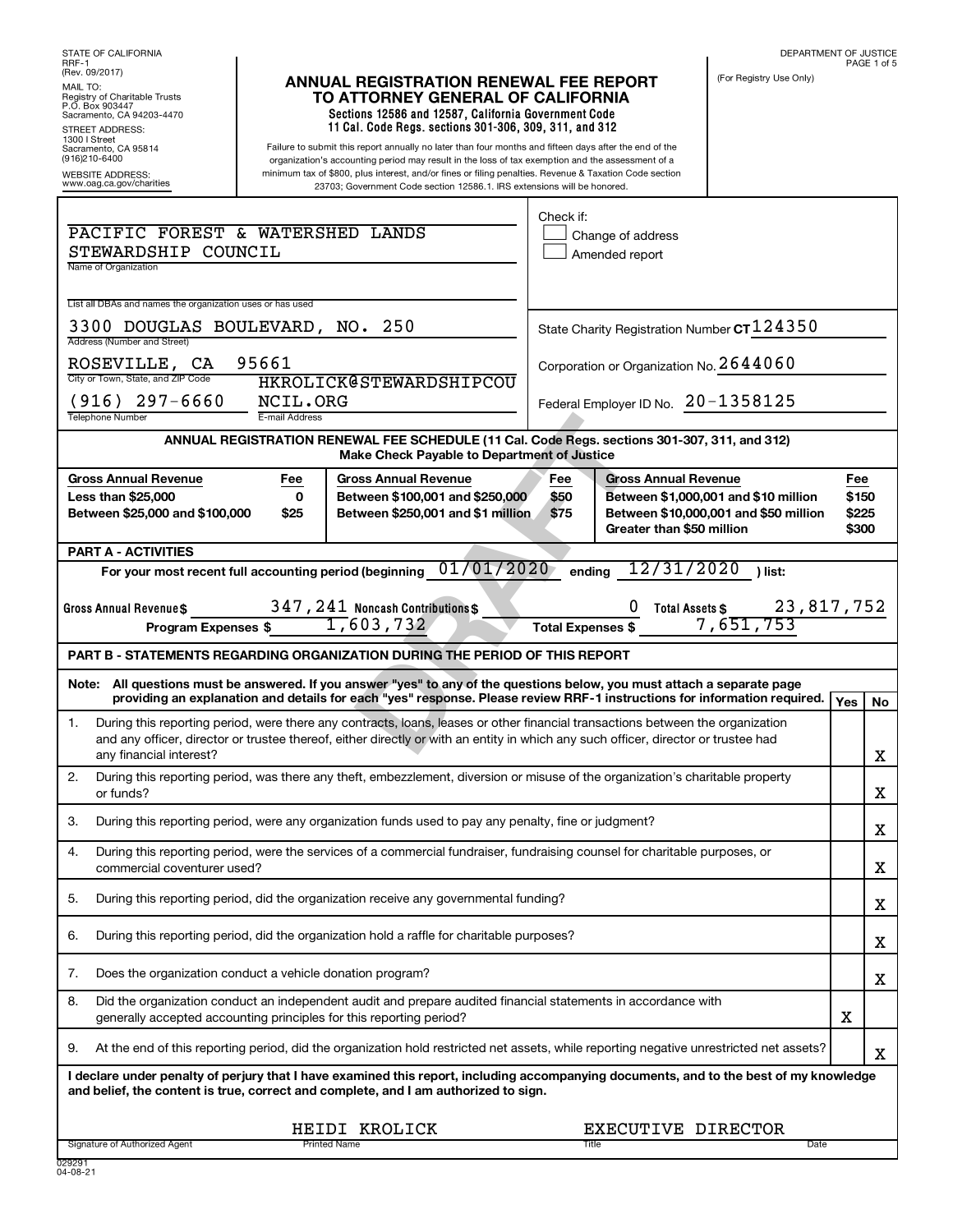# (Rev. January 2020) **Cxempt Organization Return** Manuary 2020) and the settern **Canadian Exempt Organization Return Form 8868 Application for Automatic Extension of Time To File an**<br>**Exempt Organization Return**

Department of the Treasury Internal Revenue Service

|  | $\blacktriangleright$ File a separate application for each return. |  |  |
|--|--------------------------------------------------------------------|--|--|

**| Go to www.irs.gov/Form8868 for the latest information.**

**Electronic filing (e-file).** You can electronically file Form 8868 to request a 6-month automatic extension of time to file any of the filing of this form, visit www.irs.gov/e-file-providers/e-file-for-charities-and-non-profits. forms listed below with the exception of Form 8870, Information Return for Transfers Associated With Certain Personal Benefit Contracts, for which an extension request must be sent to the IRS in paper format (see instructions). For more details on the electronic

### **Automatic 6-Month Extension of Time.** Only submit original (no copies needed).

All corporations required to file an income tax return other than Form 990-T (including 1120-C filers), partnerships, REMICs, and trusts must use Form 7004 to request an extension of time to file income tax returns.

| Type or<br>print                                          | Name of exempt organization or other filer, see instructions.<br>PACIFIC FOREST & WATERSHED LANDS                                                                                                                                                                                                                                                                                                                                                                                                                                                                                                                                                                                                                                                                                                                                                           |        |                                                                      |              |    | Taxpayer identification number (TIN)         |
|-----------------------------------------------------------|-------------------------------------------------------------------------------------------------------------------------------------------------------------------------------------------------------------------------------------------------------------------------------------------------------------------------------------------------------------------------------------------------------------------------------------------------------------------------------------------------------------------------------------------------------------------------------------------------------------------------------------------------------------------------------------------------------------------------------------------------------------------------------------------------------------------------------------------------------------|--------|----------------------------------------------------------------------|--------------|----|----------------------------------------------|
|                                                           | STEWARDSHIP COUNCIL                                                                                                                                                                                                                                                                                                                                                                                                                                                                                                                                                                                                                                                                                                                                                                                                                                         |        |                                                                      |              |    | 20-1358125                                   |
| File by the<br>due date for<br>filing your<br>return. See | Number, street, and room or suite no. If a P.O. box, see instructions.<br>3300 DOUGLAS BOULEVARD, NO. 250                                                                                                                                                                                                                                                                                                                                                                                                                                                                                                                                                                                                                                                                                                                                                   |        |                                                                      |              |    |                                              |
| instructions.                                             | City, town or post office, state, and ZIP code. For a foreign address, see instructions.<br>ROSEVILLE, CA 95661                                                                                                                                                                                                                                                                                                                                                                                                                                                                                                                                                                                                                                                                                                                                             |        |                                                                      |              |    |                                              |
|                                                           | Enter the Return Code for the return that this application is for (file a separate application for each return)                                                                                                                                                                                                                                                                                                                                                                                                                                                                                                                                                                                                                                                                                                                                             |        |                                                                      |              |    | 0 4                                          |
| Application                                               |                                                                                                                                                                                                                                                                                                                                                                                                                                                                                                                                                                                                                                                                                                                                                                                                                                                             | Return | <b>Application</b>                                                   |              |    | Return                                       |
| Is For                                                    |                                                                                                                                                                                                                                                                                                                                                                                                                                                                                                                                                                                                                                                                                                                                                                                                                                                             | Code   | Is For                                                               |              |    | Code                                         |
|                                                           | Form 990 or Form 990-EZ                                                                                                                                                                                                                                                                                                                                                                                                                                                                                                                                                                                                                                                                                                                                                                                                                                     | 01     | Form 990-T (corporation)                                             |              |    | 07                                           |
| Form 990-BL                                               |                                                                                                                                                                                                                                                                                                                                                                                                                                                                                                                                                                                                                                                                                                                                                                                                                                                             | 02     | Form 1041-A                                                          |              |    | 08                                           |
|                                                           | Form 4720 (individual)                                                                                                                                                                                                                                                                                                                                                                                                                                                                                                                                                                                                                                                                                                                                                                                                                                      | 03     | Form 4720 (other than individual)                                    |              |    | 09                                           |
| Form 990-PF                                               |                                                                                                                                                                                                                                                                                                                                                                                                                                                                                                                                                                                                                                                                                                                                                                                                                                                             | 04     | Form 5227                                                            |              |    | 10                                           |
|                                                           | Form 990-T (sec. 401(a) or 408(a) trust)                                                                                                                                                                                                                                                                                                                                                                                                                                                                                                                                                                                                                                                                                                                                                                                                                    | 05     | Form 6069                                                            |              |    | 11                                           |
|                                                           | Form 990-T (trust other than above)<br>THE ORGANIZATION                                                                                                                                                                                                                                                                                                                                                                                                                                                                                                                                                                                                                                                                                                                                                                                                     | 06     | Form 8870                                                            |              |    | 12                                           |
| $box \blacktriangleright$<br>1<br>2<br>За                 | Telephone No. $\triangleright$ (916) $2\overline{97-6660}$<br>If this is for a Group Return, enter the organization's four digit Group Exemption Number (GEN) [If this is for the whole group, check this<br>. If it is for part of the group, check this box $\blacktriangleright$ and attach a list with the names and TINs of all members the extension is for.<br>I request an automatic 6-month extension of time until<br>the organization named above. The extension is for the organization's return for:<br>$\blacktriangleright$ $\lfloor$ X $\rfloor$ calendar year 2020 or<br>tax year beginning<br>and ending and ending<br>If the tax year entered in line 1 is for less than 12 months, check reason:<br>Change in accounting period<br>If this application is for Forms 990-BL, 990-PF, 990-T, 4720, or 6069, enter the tentative tax, less |        | Fax No. $\blacktriangleright$<br>NOVEMBER 15, 2021<br>Initial return | Final return |    | , to file the exempt organization return for |
|                                                           | any nonrefundable credits. See instructions.                                                                                                                                                                                                                                                                                                                                                                                                                                                                                                                                                                                                                                                                                                                                                                                                                |        |                                                                      | За           | \$ | 4,501.                                       |
| b                                                         | If this application is for Forms 990-PF, 990-T, 4720, or 6069, enter any refundable credits and                                                                                                                                                                                                                                                                                                                                                                                                                                                                                                                                                                                                                                                                                                                                                             |        |                                                                      |              |    |                                              |
|                                                           | estimated tax payments made. Include any prior year overpayment allowed as a credit.                                                                                                                                                                                                                                                                                                                                                                                                                                                                                                                                                                                                                                                                                                                                                                        |        |                                                                      | 3b           | \$ | 7,560.                                       |
| c                                                         | <b>Balance due.</b> Subtract line 3b from line 3a. Include your payment with this form, if required, by                                                                                                                                                                                                                                                                                                                                                                                                                                                                                                                                                                                                                                                                                                                                                     |        |                                                                      |              |    |                                              |
|                                                           | using EFTPS (Electronic Federal Tax Payment System). See instructions.                                                                                                                                                                                                                                                                                                                                                                                                                                                                                                                                                                                                                                                                                                                                                                                      |        |                                                                      | 3c           |    | 0.                                           |
| instructions.<br>LHA                                      | Caution: If you are going to make an electronic funds withdrawal (direct debit) with this Form 8868, see Form 8453-EO and Form 8879-EO for payment<br>For Privacy Act and Paperwork Reduction Act Notice, see instructions.                                                                                                                                                                                                                                                                                                                                                                                                                                                                                                                                                                                                                                 |        |                                                                      |              |    | Form 8868 (Rev. 1-2020)                      |

023841 04-01-20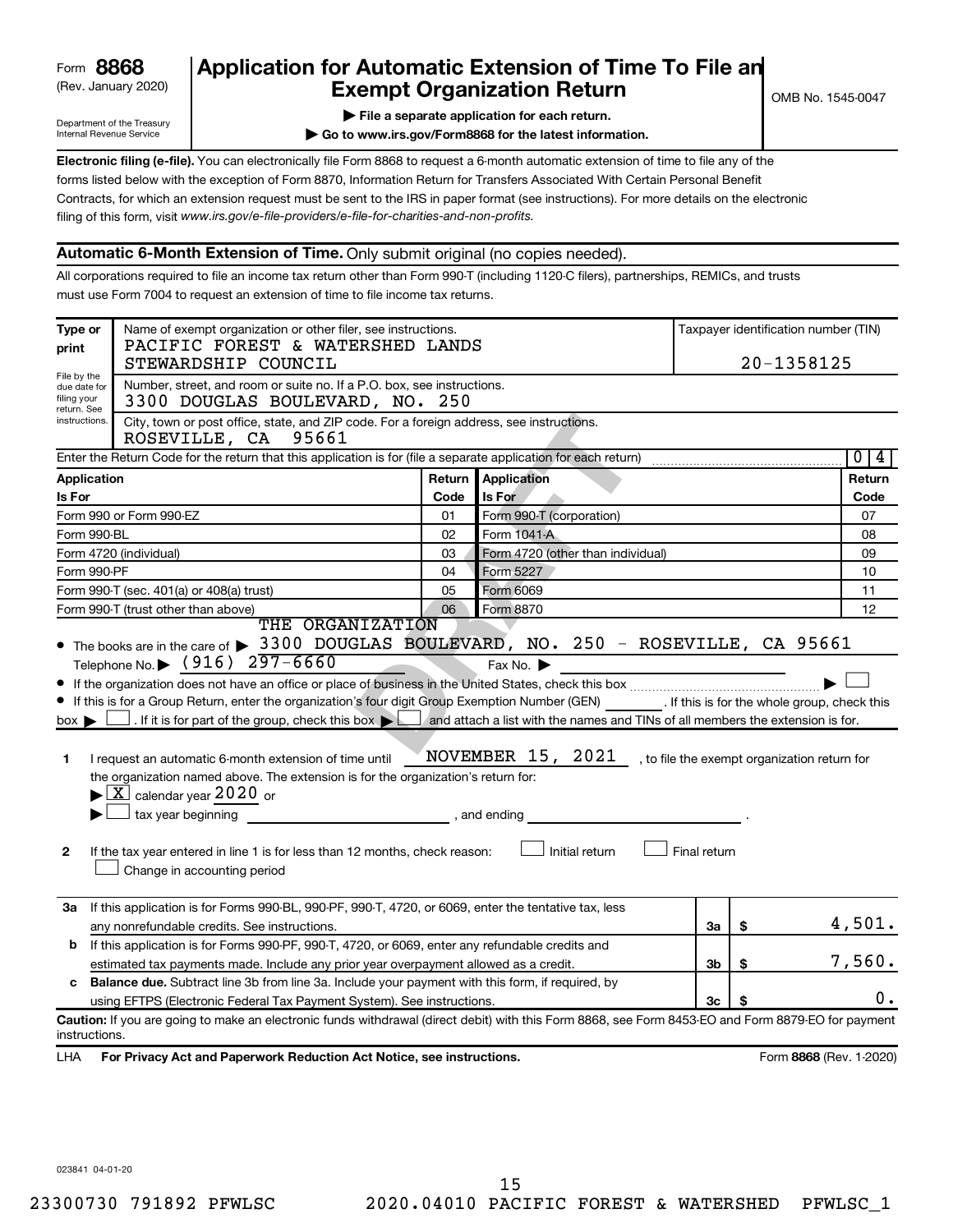#### Form 990-PF

Department of the Treasury<br>Internal Revenue Service

# EXTENDED TO NOVEMBER 15, 2021<br>Return of Private Foundation

**or Section 4947(a)(1) Trust Treated as Private Foundation | Do not enter social security numbers on this form as it may be made public. POOPR**<br> **EXECUTER SECUTE AND SOLUTE SECUTE AND SECUTE AND SECUTE AND SECUTE AND SECUTE AND SECUTE AND SECUTE AND SECUTE A<br>
<b>POOPER SECUTE AND SOLUTE AND SOLUTE AND SOLUTE AND SECUTE AND SOLUTE AND SOLUTE AND SOLUTE AND SE** 

OMB No. 1545-0047 Internal Revenue Service **Internal Revenue Service Concernation** Go to www.irs.gov/Form990PF for instructions and the latest information.

|                                      |                          | For calendar year 2020 or tax year beginning                                                                                                                                                           |                                           | , and ending                    |                                                                                     |
|--------------------------------------|--------------------------|--------------------------------------------------------------------------------------------------------------------------------------------------------------------------------------------------------|-------------------------------------------|---------------------------------|-------------------------------------------------------------------------------------|
|                                      |                          | Name of foundation                                                                                                                                                                                     |                                           |                                 | A Employer identification number                                                    |
|                                      |                          | PACIFIC FOREST & WATERSHED LANDS                                                                                                                                                                       |                                           |                                 |                                                                                     |
|                                      |                          | STEWARDSHIP COUNCIL                                                                                                                                                                                    |                                           |                                 | 20-1358125                                                                          |
|                                      |                          | Number and street (or P.O. box number if mail is not delivered to street address)                                                                                                                      |                                           | Room/suite                      | <b>B</b> Telephone number                                                           |
|                                      |                          | 3300 DOUGLAS BOULEVARD                                                                                                                                                                                 |                                           | 250                             | $(916)$ 297-6660                                                                    |
|                                      |                          | City or town, state or province, country, and ZIP or foreign postal code                                                                                                                               |                                           |                                 | $\mathsf C$ If exemption application is pending, check here $\Box$                  |
|                                      |                          | 95661<br>ROSEVILLE, CA                                                                                                                                                                                 |                                           |                                 |                                                                                     |
|                                      |                          | <b>G</b> Check all that apply:<br>Initial return                                                                                                                                                       | Initial return of a former public charity |                                 | <b>D</b> 1. Foreign organizations, check here                                       |
|                                      |                          | Final return                                                                                                                                                                                           | Amended return                            |                                 |                                                                                     |
|                                      |                          | Address change                                                                                                                                                                                         | Name change                               |                                 | 2. Foreign organizations meeting the 85% test,<br>check here and attach computation |
|                                      |                          | $\boxed{\mathbf{X}}$ Section 501(c)(3) exempt private foundation<br>H Check type of organization:                                                                                                      |                                           |                                 | E If private foundation status was terminated                                       |
|                                      |                          | Section 4947(a)(1) nonexempt charitable trust                                                                                                                                                          | Other taxable private foundation          |                                 | under section 507(b)(1)(A), check here $\Box$                                       |
|                                      |                          | I Fair market value of all assets at end of year $\vert \mathbf{J} \vert$ Accounting method:                                                                                                           | Cash                                      | $\overline{\mathbf{X}}$ Accrual | <b>F</b> If the foundation is in a 60-month termination                             |
|                                      |                          | (from Part II, col. (c), line 16)                                                                                                                                                                      | Other (specify)                           |                                 | under section $507(b)(1)(B)$ , check here $\Box$                                    |
|                                      | $\blacktriangleright$ \$ | 23, 817, 752. (Part I, column (d), must be on cash basis.)                                                                                                                                             |                                           |                                 |                                                                                     |
|                                      |                          | <b>Part I</b> Analysis of Revenue and Expenses<br>(The total of amounts in columns (b), (c), and (d) may not                                                                                           | (a) Revenue and<br>expenses per books     | (b) Net investment              | (d) Disbursements<br>(c) Adjusted net<br>for charitable purposes<br>income          |
|                                      |                          | necessarily equal the amounts in column (a).)                                                                                                                                                          |                                           | income                          | (cash basis only)                                                                   |
|                                      | 1                        | Contributions, gifts, grants, etc., received                                                                                                                                                           |                                           |                                 | N/A                                                                                 |
|                                      | 2                        | Check $\blacktriangleright \boxed{\mathbf{X}}$ if the foundation is not required to attach Sch. B<br>Interest on savings and temporary                                                                 |                                           |                                 |                                                                                     |
|                                      | 3                        | $\begin{array}{ll}\n\text{case set} & \text{or} & \text{or} & \text{or} & \text{or} & \text{or} & \text{or} \\ \text{cash investments} & \text{} & \text{} & \text{} & \text{} & \text{}\n\end{array}$ | 347,241.                                  | 347,241.                        |                                                                                     |
|                                      |                          | Dividends and interest from securities                                                                                                                                                                 |                                           |                                 |                                                                                     |
|                                      |                          |                                                                                                                                                                                                        |                                           |                                 |                                                                                     |
|                                      |                          | $b$ Net rental income or (loss)                                                                                                                                                                        |                                           |                                 |                                                                                     |
|                                      |                          | 6a Net gain or (loss) from sale of assets not on line 10<br>Gross sales price for all                                                                                                                  |                                           |                                 |                                                                                     |
| Revenue                              |                          | assets on line 6a                                                                                                                                                                                      |                                           |                                 | 0.                                                                                  |
|                                      | 7                        | Capital gain net income (from Part IV, line 2)                                                                                                                                                         |                                           |                                 |                                                                                     |
|                                      | 8                        |                                                                                                                                                                                                        |                                           |                                 |                                                                                     |
|                                      | 9                        | Gross sales less returns                                                                                                                                                                               |                                           |                                 |                                                                                     |
|                                      |                          | 10a and allowances                                                                                                                                                                                     |                                           |                                 |                                                                                     |
|                                      |                          | D Less: Cost of goods sold                                                                                                                                                                             |                                           |                                 |                                                                                     |
|                                      | 11                       |                                                                                                                                                                                                        |                                           |                                 |                                                                                     |
|                                      | 12                       |                                                                                                                                                                                                        | 347,241.                                  | 347, 241.                       |                                                                                     |
|                                      | 13                       | Compensation of officers, directors, trustees, etc.                                                                                                                                                    | 355, 132.                                 |                                 | 642.<br>354,490.                                                                    |
|                                      | 14                       | Other employee salaries and wages                                                                                                                                                                      | 273,380.                                  |                                 | 323,830.<br>$\overline{\mathbf{0}}$ .                                               |
|                                      |                          | 15 Pension plans, employee benefits                                                                                                                                                                    | 80,917.                                   |                                 | 80,917.<br>σ.                                                                       |
| ŋ,                                   |                          |                                                                                                                                                                                                        | 28, 149.                                  |                                 | 22,832.<br>$\overline{0}$ .                                                         |
|                                      |                          | <b>b</b> Accounting fees STMT 2                                                                                                                                                                        | 23,986.                                   |                                 | 23,418.<br>σ.                                                                       |
|                                      |                          |                                                                                                                                                                                                        | 626,551.                                  | 21,000.                         | 669,828.                                                                            |
|                                      |                          |                                                                                                                                                                                                        |                                           |                                 |                                                                                     |
|                                      |                          |                                                                                                                                                                                                        | 90,839.                                   |                                 | 87,309.<br>0.                                                                       |
|                                      | 19                       |                                                                                                                                                                                                        | 3,707.                                    |                                 | σ.                                                                                  |
|                                      | 20                       |                                                                                                                                                                                                        | 44,648.                                   |                                 | 41,271.<br>0.                                                                       |
|                                      | 21                       | Travel, conferences, and meetings                                                                                                                                                                      | 8,436.                                    |                                 | 11,106.<br>0.                                                                       |
|                                      | 22                       | Printing and publications<br>Other expenses<br>CTMT 5                                                                                                                                                  |                                           |                                 |                                                                                     |
|                                      | 23                       |                                                                                                                                                                                                        | 67,987.                                   |                                 | 69,401.<br>Ο.                                                                       |
|                                      | 24                       | Total operating and administrative                                                                                                                                                                     |                                           |                                 |                                                                                     |
| Operating and Administrative Expense |                          | expenses. Add lines 13 through 23                                                                                                                                                                      | 1,603,732.                                | 21,642.                         | 1,684,402.                                                                          |
|                                      |                          | 25 Contributions, gifts, grants paid                                                                                                                                                                   | 6,048,021.                                |                                 | 6,080,625.                                                                          |
|                                      | 26                       | Total expenses and disbursements.                                                                                                                                                                      |                                           |                                 |                                                                                     |
|                                      |                          |                                                                                                                                                                                                        | 7,651,753.                                | 21,642.                         | 7,765,027.                                                                          |
|                                      |                          | 27 Subtract line 26 from line 12:                                                                                                                                                                      |                                           |                                 |                                                                                     |
|                                      |                          | <b>a</b> Excess of revenue over expenses and disbursements                                                                                                                                             | $-7, 304, 512.$                           |                                 |                                                                                     |
|                                      |                          | <b>b</b> Net investment income (if negative, enter -0-)                                                                                                                                                |                                           | 325,599.                        |                                                                                     |
|                                      |                          | C Adjusted net income (if negative, enter -0-)                                                                                                                                                         |                                           |                                 | N/A                                                                                 |

023501 12-02-20 **For Paperwork Reduction Act Notice, see instructions.** LHA Form (2020)

Form **990-PF** (2020)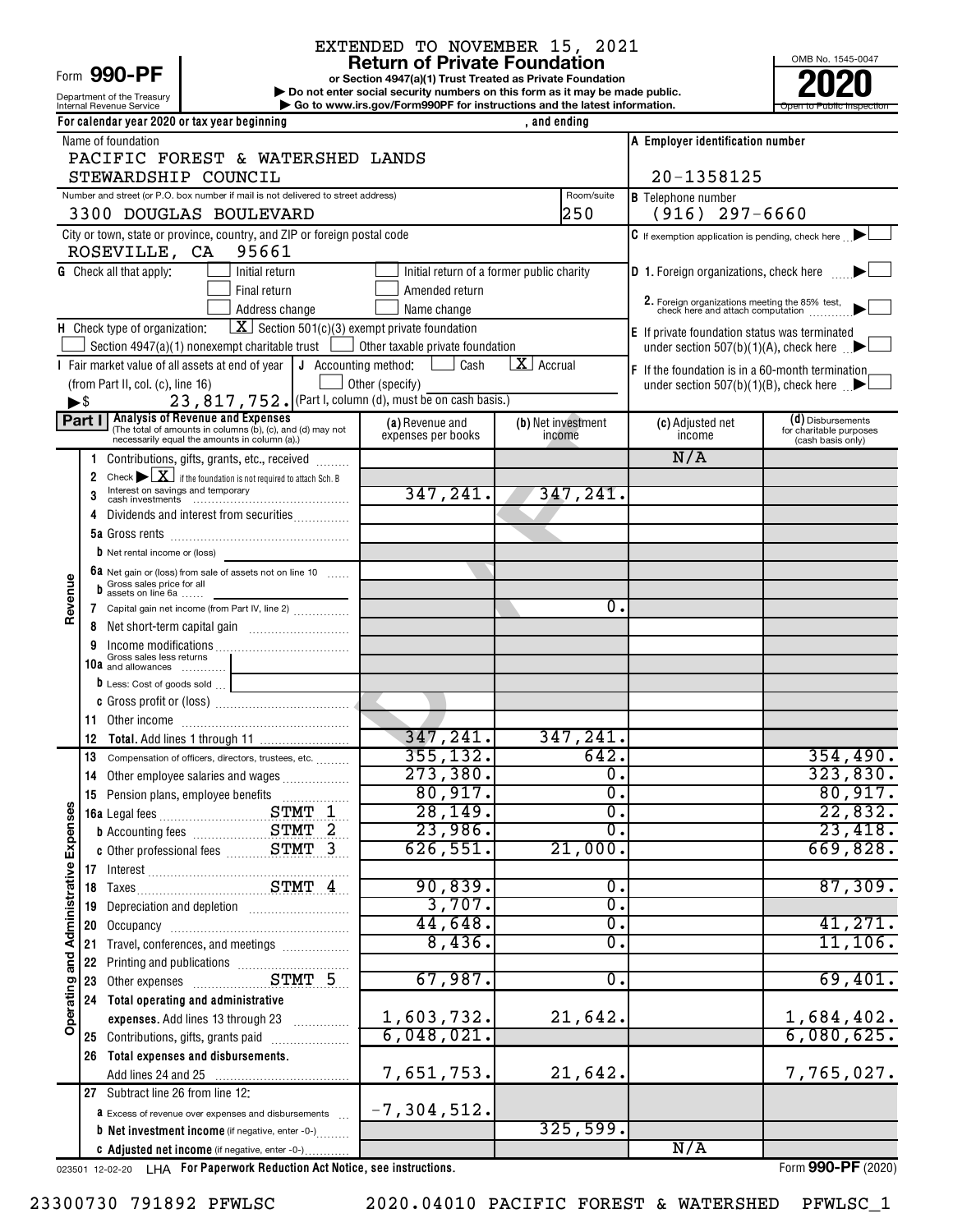| 20-1358125<br>STEWARDSHIP COUNCIL<br>Form 990-PF (2020)<br>Page 2 |                                                                |                                                                                                                    |                   |                  |                       |  |  |  |
|-------------------------------------------------------------------|----------------------------------------------------------------|--------------------------------------------------------------------------------------------------------------------|-------------------|------------------|-----------------------|--|--|--|
|                                                                   | Part II                                                        | <b>Balance Sheets</b> Attached schedules and amounts in the description                                            | Beginning of year | End of year      |                       |  |  |  |
|                                                                   |                                                                | column should be for end-of-year amounts only.                                                                     | (a) Book Value    | (b) Book Value   | (c) Fair Market Value |  |  |  |
|                                                                   |                                                                | 1 Cash - non-interest-bearing                                                                                      | 861, 315.         | 805, 635.        | 805,635.              |  |  |  |
|                                                                   |                                                                |                                                                                                                    | 3, 166, 748.      | 2,764,083.       | 2,764,083.            |  |  |  |
|                                                                   |                                                                | 11,766.<br>3 Accounts receivable                                                                                   |                   |                  |                       |  |  |  |
|                                                                   |                                                                | Less: allowance for doubtful accounts                                                                              | 17,611.           | 11,766.          | 11,766.               |  |  |  |
|                                                                   |                                                                | 4 Pledges receivable                                                                                               |                   |                  |                       |  |  |  |
|                                                                   |                                                                | Less: allowance for doubtful accounts                                                                              |                   |                  |                       |  |  |  |
|                                                                   |                                                                |                                                                                                                    |                   |                  |                       |  |  |  |
|                                                                   |                                                                | Receivables due from officers, directors, trustees, and other                                                      |                   |                  |                       |  |  |  |
|                                                                   |                                                                | disqualified persons [[11] March 1999] March 1999 (12] March 1999 (13] March 1999 (13] March 1999 (13] March 1     |                   |                  |                       |  |  |  |
|                                                                   |                                                                |                                                                                                                    |                   |                  |                       |  |  |  |
|                                                                   |                                                                | Less: allowance for doubtful accounts                                                                              |                   |                  |                       |  |  |  |
|                                                                   |                                                                |                                                                                                                    |                   |                  |                       |  |  |  |
| Assets                                                            |                                                                |                                                                                                                    | 52,396.           | 51,828.          | 51,828.               |  |  |  |
|                                                                   |                                                                | 10a Investments - U.S. and state government obligations                                                            |                   |                  |                       |  |  |  |
|                                                                   |                                                                |                                                                                                                    |                   |                  |                       |  |  |  |
|                                                                   |                                                                |                                                                                                                    |                   |                  |                       |  |  |  |
|                                                                   |                                                                |                                                                                                                    |                   |                  |                       |  |  |  |
|                                                                   |                                                                |                                                                                                                    | 12,485.           | 8,777.           | 8,777.                |  |  |  |
|                                                                   |                                                                | 12 Investments - mortgage loans<br>13 Investments - other<br>2008 November 2008                                    |                   |                  |                       |  |  |  |
|                                                                   |                                                                |                                                                                                                    | 26,898,668.       | 20, 172, 125.    | 20, 172, 125.         |  |  |  |
|                                                                   |                                                                | 14 Land, buildings, and equipment: basis >                                                                         |                   |                  |                       |  |  |  |
|                                                                   |                                                                |                                                                                                                    |                   |                  |                       |  |  |  |
|                                                                   |                                                                | 15 Other assets (describe > STATEMENT<br>7 <sub>1</sub>                                                            | 3,538.            | 3,538.           | 3,538.                |  |  |  |
|                                                                   |                                                                | 16 Total assets (to be completed by all filers - see the                                                           |                   |                  |                       |  |  |  |
|                                                                   |                                                                |                                                                                                                    | 31,012,761.       | 23,817,752.      | 23,817,752.           |  |  |  |
|                                                                   |                                                                |                                                                                                                    | 360, 392.         | 248,043.         |                       |  |  |  |
|                                                                   |                                                                |                                                                                                                    | 67,027.           | 55,328.          |                       |  |  |  |
|                                                                   |                                                                |                                                                                                                    |                   |                  |                       |  |  |  |
| Liabilities                                                       |                                                                |                                                                                                                    |                   |                  |                       |  |  |  |
|                                                                   |                                                                |                                                                                                                    |                   |                  |                       |  |  |  |
|                                                                   |                                                                | 22 Other liabilities (describe                                                                                     |                   |                  |                       |  |  |  |
|                                                                   |                                                                |                                                                                                                    |                   |                  |                       |  |  |  |
|                                                                   |                                                                |                                                                                                                    | 427,419.          | 303,371.         |                       |  |  |  |
|                                                                   |                                                                | Foundations that follow FASB ASC 958, check here $\ldots$ $\blacktriangleright$ $\lfloor x \rfloor$                |                   |                  |                       |  |  |  |
|                                                                   |                                                                | and complete lines 24, 25, 29, and 30.                                                                             |                   |                  |                       |  |  |  |
|                                                                   | 24                                                             | Net assets without donor restrictions                                                                              | 30, 585, 342.     | 23, 514, 381.    |                       |  |  |  |
| <b>Fund Balances</b>                                              | 25                                                             |                                                                                                                    |                   |                  |                       |  |  |  |
|                                                                   |                                                                | Foundations that do not follow FASB ASC 958, check here >                                                          |                   |                  |                       |  |  |  |
|                                                                   |                                                                | and complete lines 26 through 30.                                                                                  |                   |                  |                       |  |  |  |
| ৯                                                                 | 26                                                             | Capital stock, trust principal, or current funds<br>Paid-in or capital surplus, or land, bldg., and equipment fund |                   |                  |                       |  |  |  |
| <b>Net Assets</b>                                                 | 27<br>28                                                       | Retained earnings, accumulated income, endowment, or other funds                                                   |                   |                  |                       |  |  |  |
|                                                                   |                                                                |                                                                                                                    | 30, 585, 342.     | 23, 514, 381.    |                       |  |  |  |
|                                                                   |                                                                |                                                                                                                    |                   |                  |                       |  |  |  |
|                                                                   |                                                                | 30 Total liabilities and net assets/fund balances                                                                  | 31,012,761.       | 23, 817, 752.    |                       |  |  |  |
|                                                                   |                                                                |                                                                                                                    |                   |                  |                       |  |  |  |
|                                                                   | Analysis of Changes in Net Assets or Fund Balances<br>Part III |                                                                                                                    |                   |                  |                       |  |  |  |
|                                                                   |                                                                | 1 Total net assets or fund balances at beginning of year - Part II, column (a), line 29                            |                   |                  |                       |  |  |  |
|                                                                   |                                                                |                                                                                                                    |                   | $\mathbf{1}$     | 30,585,342.           |  |  |  |
|                                                                   |                                                                | 2 Enter amount from Part I, line 27a                                                                               |                   | $\overline{2}$   | $-7, 304, 512.$       |  |  |  |
|                                                                   |                                                                |                                                                                                                    |                   | 3                | 233,551.              |  |  |  |
|                                                                   |                                                                | 4 Add lines 1, 2, and 3                                                                                            |                   | 4                | 23, 514, 381.         |  |  |  |
|                                                                   |                                                                | 5 Decreases not included in line 2 (itemize) >                                                                     |                   | 5                | 0.                    |  |  |  |
|                                                                   |                                                                |                                                                                                                    |                   | $\boldsymbol{6}$ | 23,514,381.           |  |  |  |

| 2 Enter amount from Part I, line 27a                                            |   | .304,512.          |
|---------------------------------------------------------------------------------|---|--------------------|
| 3 Other increases not included in line 2 (itemize) > UNREALIZED INVESTMENT GAIN |   | 233,551.           |
| 4 Add lines 1, 2, and 3                                                         |   | 23,514,381.        |
| 5 Decreases not included in line 2 (itemize) $\blacktriangleright$              |   |                    |
|                                                                                 | 6 | 23,514,381.        |
|                                                                                 |   | Form 990-PF (2020) |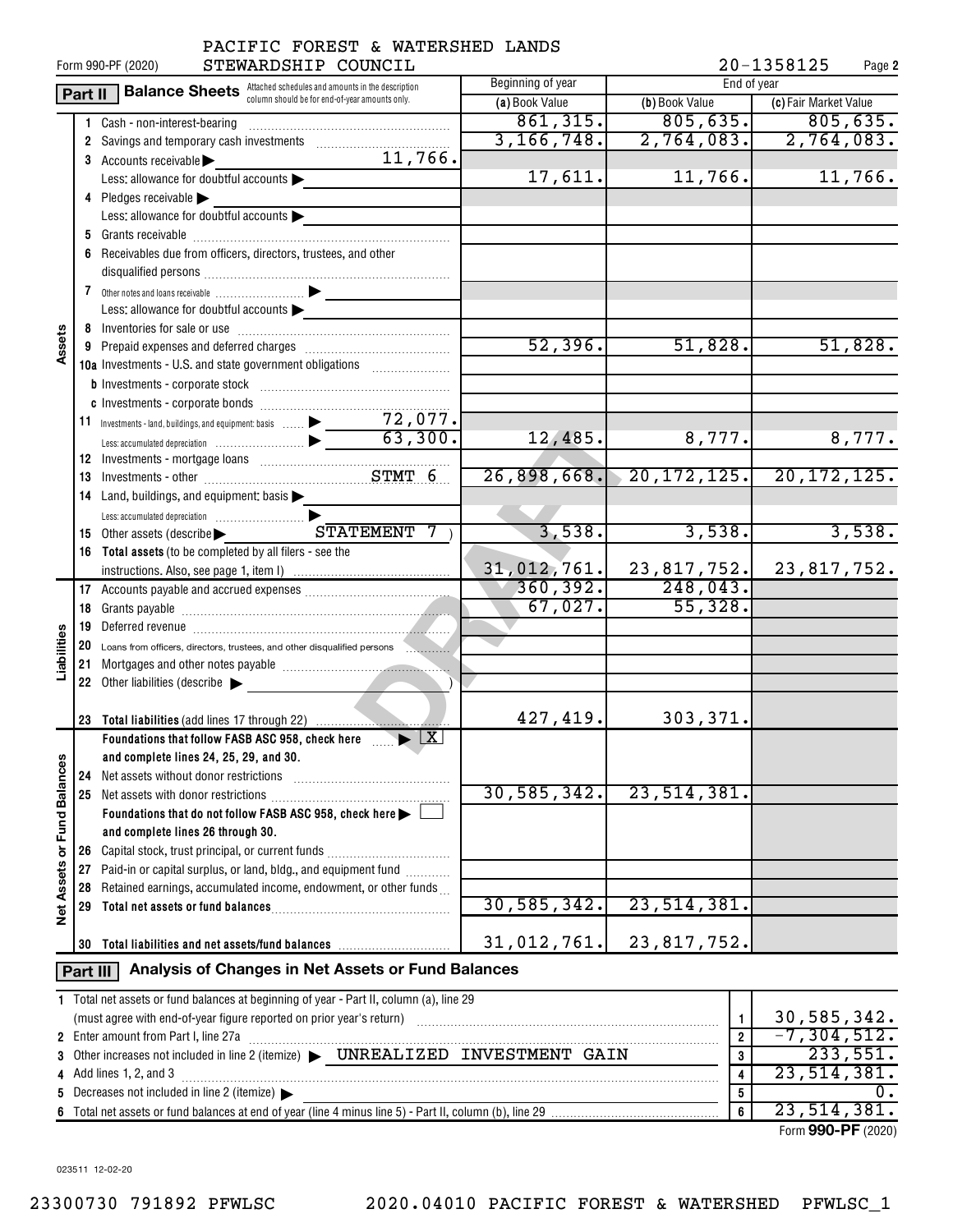$20 - 1358125$  Page 3

| Form 990-PF (2020)                              | STEWARDSHIP COUNCIL                                                                                                                                                |                                                 |   |                 |                                                         |                                           | 20-1358125                                           |                                  | Page 3 |
|-------------------------------------------------|--------------------------------------------------------------------------------------------------------------------------------------------------------------------|-------------------------------------------------|---|-----------------|---------------------------------------------------------|-------------------------------------------|------------------------------------------------------|----------------------------------|--------|
| <b>Part IV</b>                                  | <b>Capital Gains and Losses for Tax on Investment Income</b>                                                                                                       |                                                 |   |                 |                                                         |                                           |                                                      |                                  |        |
|                                                 | (a) List and describe the kind(s) of property sold (for example, real estate,<br>2-story brick warehouse; or common stock, 200 shs. MLC Co.)                       |                                                 |   |                 | <b>(b)</b> How acquired<br>P - Purchase<br>D - Donation | (c) Date acquired<br>(mo., day, yr.)      |                                                      | (d) Date sold<br>(mo., day, yr.) |        |
| 1a                                              |                                                                                                                                                                    |                                                 |   |                 |                                                         |                                           |                                                      |                                  |        |
| b                                               | <b>NONE</b>                                                                                                                                                        |                                                 |   |                 |                                                         |                                           |                                                      |                                  |        |
| c                                               |                                                                                                                                                                    |                                                 |   |                 |                                                         |                                           |                                                      |                                  |        |
| d                                               |                                                                                                                                                                    |                                                 |   |                 |                                                         |                                           |                                                      |                                  |        |
| e                                               |                                                                                                                                                                    |                                                 |   |                 |                                                         |                                           |                                                      |                                  |        |
| (e) Gross sales price                           | (f) Depreciation allowed<br>(or allowable)                                                                                                                         | (g) Cost or other basis<br>plus expense of sale |   |                 |                                                         |                                           | (h) Gain or (loss)<br>$((e)$ plus $(f)$ minus $(g))$ |                                  |        |
| a                                               |                                                                                                                                                                    |                                                 |   |                 |                                                         |                                           |                                                      |                                  |        |
| b                                               |                                                                                                                                                                    |                                                 |   |                 |                                                         |                                           |                                                      |                                  |        |
| c                                               |                                                                                                                                                                    |                                                 |   |                 |                                                         |                                           |                                                      |                                  |        |
| d                                               |                                                                                                                                                                    |                                                 |   |                 |                                                         |                                           |                                                      |                                  |        |
| e                                               |                                                                                                                                                                    |                                                 |   |                 |                                                         |                                           |                                                      |                                  |        |
|                                                 | Complete only for assets showing gain in column (h) and owned by the foundation on 12/31/69.                                                                       |                                                 |   |                 |                                                         | (I) Gains (Col. (h) gain minus            |                                                      |                                  |        |
| (i) FMV as of 12/31/69                          | (j) Adjusted basis<br>as of 12/31/69                                                                                                                               | (k) Excess of col. (i)<br>over col. (j), if any |   |                 |                                                         | col. $(k)$ , but not less than $-0$ -) or | Losses (from col. (h))                               |                                  |        |
| a                                               |                                                                                                                                                                    |                                                 |   |                 |                                                         |                                           |                                                      |                                  |        |
| b                                               |                                                                                                                                                                    |                                                 |   |                 |                                                         |                                           |                                                      |                                  |        |
| c                                               |                                                                                                                                                                    |                                                 |   |                 |                                                         |                                           |                                                      |                                  |        |
| d                                               |                                                                                                                                                                    |                                                 |   |                 |                                                         |                                           |                                                      |                                  |        |
| e                                               |                                                                                                                                                                    |                                                 |   |                 |                                                         |                                           |                                                      |                                  |        |
| 2 Capital gain net income or (net capital loss) | If gain, also enter in Part I, line 7<br>If (loss), enter -0- in Part I, line 7<br>3 Net short-term capital gain or (loss) as defined in sections 1222(5) and (6): |                                                 | . | $\overline{2}$  |                                                         |                                           |                                                      |                                  |        |
|                                                 | If gain, also enter in Part I, line 8, column (c). See instructions. If (loss), enter -0- in                                                                       |                                                 |   |                 |                                                         |                                           |                                                      |                                  |        |
| <b>Part V</b>                                   | Qualification Under Section 4940(e) for Reduced Tax on Net Investment Income<br>SECTION 4940(e) REPEALED ON DECEMBER 20, 2019 - DO NOT COMPLETE.                   |                                                 |   |                 |                                                         |                                           |                                                      |                                  |        |
| Reserved<br>1.                                  |                                                                                                                                                                    |                                                 |   |                 |                                                         |                                           |                                                      |                                  |        |
|                                                 |                                                                                                                                                                    |                                                 |   |                 |                                                         |                                           |                                                      | (d)                              |        |
| (a)<br>Reserved                                 | (b)<br>Reserved                                                                                                                                                    |                                                 |   | (c)<br>Reserved |                                                         |                                           |                                                      | Reserved                         |        |
| Reserved                                        |                                                                                                                                                                    |                                                 |   |                 |                                                         |                                           |                                                      |                                  |        |
| Reserved                                        |                                                                                                                                                                    |                                                 |   |                 |                                                         |                                           |                                                      |                                  |        |
| Reserved                                        |                                                                                                                                                                    |                                                 |   |                 |                                                         |                                           |                                                      |                                  |        |
| Reserved                                        |                                                                                                                                                                    |                                                 |   |                 |                                                         |                                           |                                                      |                                  |        |
| Reserved                                        |                                                                                                                                                                    |                                                 |   |                 |                                                         |                                           |                                                      |                                  |        |
|                                                 |                                                                                                                                                                    |                                                 |   |                 |                                                         |                                           |                                                      |                                  |        |
|                                                 | 2 Reserved <b>Maria Communication and Communication</b> and Reserved <b>Communication</b> and Communication and Communication                                      |                                                 |   |                 |                                                         | $\overline{2}$                            |                                                      |                                  |        |
|                                                 | 3 Reserved <b>Maria Communication and Communication</b> and Reserved <b>Maria Communication</b>                                                                    |                                                 |   |                 |                                                         | 3                                         |                                                      |                                  |        |
|                                                 |                                                                                                                                                                    |                                                 |   |                 |                                                         | 4                                         |                                                      |                                  |        |
|                                                 |                                                                                                                                                                    |                                                 |   |                 |                                                         |                                           |                                                      |                                  |        |
|                                                 |                                                                                                                                                                    |                                                 |   |                 |                                                         | 5                                         |                                                      |                                  |        |
|                                                 |                                                                                                                                                                    |                                                 |   |                 |                                                         | 6                                         |                                                      |                                  |        |
|                                                 |                                                                                                                                                                    |                                                 |   |                 |                                                         | 7                                         |                                                      |                                  |        |
|                                                 |                                                                                                                                                                    |                                                 |   |                 |                                                         | 8                                         |                                                      |                                  |        |
|                                                 |                                                                                                                                                                    |                                                 |   |                 |                                                         |                                           |                                                      | Form 990-PF (2020)               |        |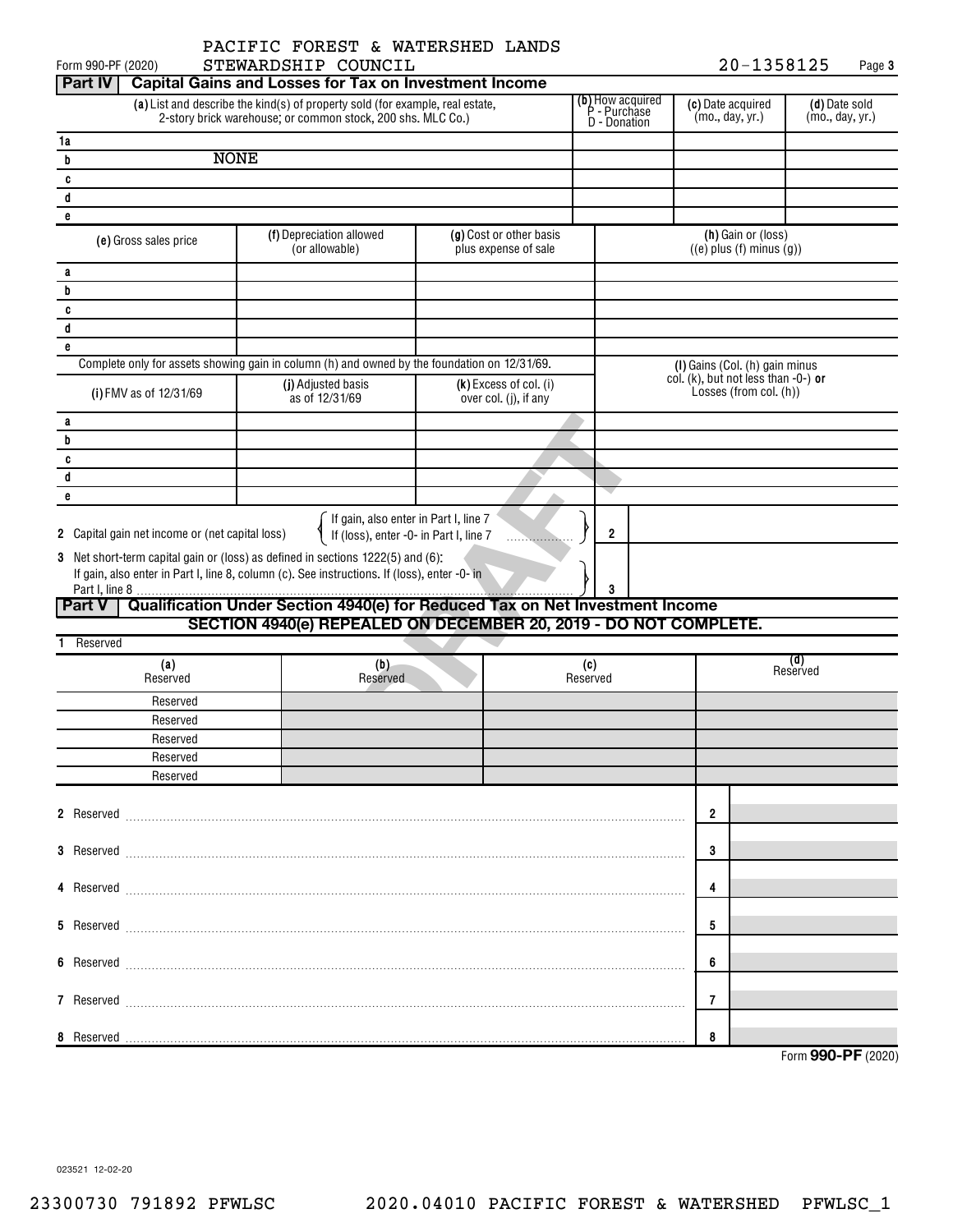| PACIFIC FOREST & WATERSHED LANDS                                                                                                                                                                                                                   |                |                       |                             |
|----------------------------------------------------------------------------------------------------------------------------------------------------------------------------------------------------------------------------------------------------|----------------|-----------------------|-----------------------------|
| STEWARDSHIP COUNCIL<br>Form 990-PF (2020)                                                                                                                                                                                                          | 20-1358125     |                       | Page 4                      |
| Part VI   Excise Tax Based on Investment Income (Section 4940(a), 4940(b), or 4948 - see instructions)                                                                                                                                             |                |                       |                             |
| 1a Exempt operating foundations described in section $4940(d)(2)$ , check here $\blacktriangleright$ $\Box$ and enter "N/A" on line 1.                                                                                                             |                |                       |                             |
|                                                                                                                                                                                                                                                    |                |                       |                             |
| 1                                                                                                                                                                                                                                                  |                |                       | 4,526.                      |
| c All other domestic foundations enter 1.39% of line 27b. Exempt foreign organizations, enter 4%                                                                                                                                                   |                |                       |                             |
|                                                                                                                                                                                                                                                    |                |                       |                             |
| $\overline{2}$                                                                                                                                                                                                                                     |                |                       | υ.                          |
| 3<br>Add lines 1 and 2<br>3                                                                                                                                                                                                                        |                |                       | 4,526.                      |
| $\overline{4}$                                                                                                                                                                                                                                     |                |                       | 0.                          |
| $\overline{5}$                                                                                                                                                                                                                                     |                |                       | 4,526.                      |
| Credits/Payments:<br>6                                                                                                                                                                                                                             |                |                       |                             |
| $7,560$ .<br>6a<br>a 2020 estimated tax payments and 2019 overpayment credited to 2020 [11, 12, 13, 13, 13, 13, 13, 13, 13, 13, 1                                                                                                                  |                |                       |                             |
| 0<br>6b                                                                                                                                                                                                                                            |                |                       |                             |
| $\overline{0}$<br>6c                                                                                                                                                                                                                               |                |                       |                             |
| $\overline{0}$ .<br>d Backup withholding erroneously withheld manufactured contains and an analyzed of the Backup withholding erroneously withheld manufactured contains and an analyzed of the Backup of Backup and Backup of Backup and Backup o |                |                       |                             |
| 7                                                                                                                                                                                                                                                  |                |                       | 7,560.                      |
| 8<br>8                                                                                                                                                                                                                                             |                |                       | $\overline{\mathbf{0}}$ .   |
| 9<br>9                                                                                                                                                                                                                                             |                |                       |                             |
| 10<br>10                                                                                                                                                                                                                                           |                |                       | 3,034.                      |
| 11 Enter the amount of line 10 to be: Credited to 2021 estimated tax > 3, 034. Refunded<br>11                                                                                                                                                      |                |                       | $\overline{0}$ .            |
| Part VII-A   Statements Regarding Activities                                                                                                                                                                                                       |                |                       |                             |
| 1a During the tax year, did the foundation attempt to influence any national, state, or local legislation or did it participate or intervene in                                                                                                    |                |                       | Yes No                      |
|                                                                                                                                                                                                                                                    | 1a             |                       | х                           |
| b Did it spend more than \$100 during the year (either directly or indirectly) for political purposes? See the instructions for the definition                                                                                                     | 1b             |                       | X                           |
| If the answer is "Yes" to 1a or 1b, attach a detailed description of the activities and copies of any materials published or                                                                                                                       |                |                       |                             |
| distributed by the foundation in connection with the activities.                                                                                                                                                                                   |                |                       |                             |
|                                                                                                                                                                                                                                                    | 1c             |                       | х                           |
| d Enter the amount (if any) of tax on political expenditures (section 4955) imposed during the year:                                                                                                                                               |                |                       |                             |
| $0$ .<br>(1) On the foundation. $\triangleright$ \$ 0. (2) On foundation managers. $\triangleright$ \$                                                                                                                                             |                |                       |                             |
| e Enter the reimbursement (if any) paid by the foundation during the year for political expenditure tax imposed on foundation                                                                                                                      |                |                       |                             |
| 0.<br>managers. $\triangleright$ \$                                                                                                                                                                                                                |                |                       |                             |
| 2 Has the foundation engaged in any activities that have not previously been reported to the IRS?<br>2 Has the foundation engaged in any activities that have not previously been reported to the IRS?                                             | $\overline{2}$ |                       | х                           |
|                                                                                                                                                                                                                                                    |                |                       |                             |
| If "Yes," attach a detailed description of the activities.                                                                                                                                                                                         |                |                       |                             |
| 3 Has the foundation made any changes, not previously reported to the IRS, in its governing instrument, articles of incorporation, or                                                                                                              |                |                       | х                           |
|                                                                                                                                                                                                                                                    | 3<br>4a        |                       | $\overline{\textnormal{x}}$ |
| 4a Did the foundation have unrelated business gross income of \$1,000 or more during the year?                                                                                                                                                     |                |                       |                             |
|                                                                                                                                                                                                                                                    | 4b             |                       | x                           |
|                                                                                                                                                                                                                                                    | 5              |                       |                             |
| If "Yes," attach the statement required by General Instruction T.                                                                                                                                                                                  |                |                       |                             |
| Are the requirements of section 508(e) (relating to sections 4941 through 4945) satisfied either:<br>6                                                                                                                                             |                |                       |                             |
| • By language in the governing instrument, or                                                                                                                                                                                                      |                |                       |                             |
| • By state legislation that effectively amends the governing instrument so that no mandatory directions that conflict with the state law                                                                                                           |                |                       |                             |
|                                                                                                                                                                                                                                                    | 6              | х                     |                             |
| 7                                                                                                                                                                                                                                                  | $\overline{7}$ | $\overline{\text{x}}$ |                             |
|                                                                                                                                                                                                                                                    |                |                       |                             |
| 8a Enter the states to which the foundation reports or with which it is registered. See instructions.                                                                                                                                              |                |                       |                             |
| CA                                                                                                                                                                                                                                                 |                |                       |                             |
| <b>b</b> If the answer is "Yes" to line 7, has the foundation furnished a copy of Form 990-PF to the Attorney General (or designate)                                                                                                               |                |                       |                             |
| of each state as required by General Instruction G? If "No," attach explanation manufactured content assets are required by General Instruction G? If "No," attach explanation manufactured content and the state of the state                     | 8b             | х                     |                             |
| Is the foundation claiming status as a private operating foundation within the meaning of section 4942(j)(3) or 4942(j)(5) for calendar<br>9                                                                                                       |                |                       |                             |
|                                                                                                                                                                                                                                                    | 9              |                       | х                           |
| 10                                                                                                                                                                                                                                                 | 10             |                       | X                           |

Form (2020) **990-PF**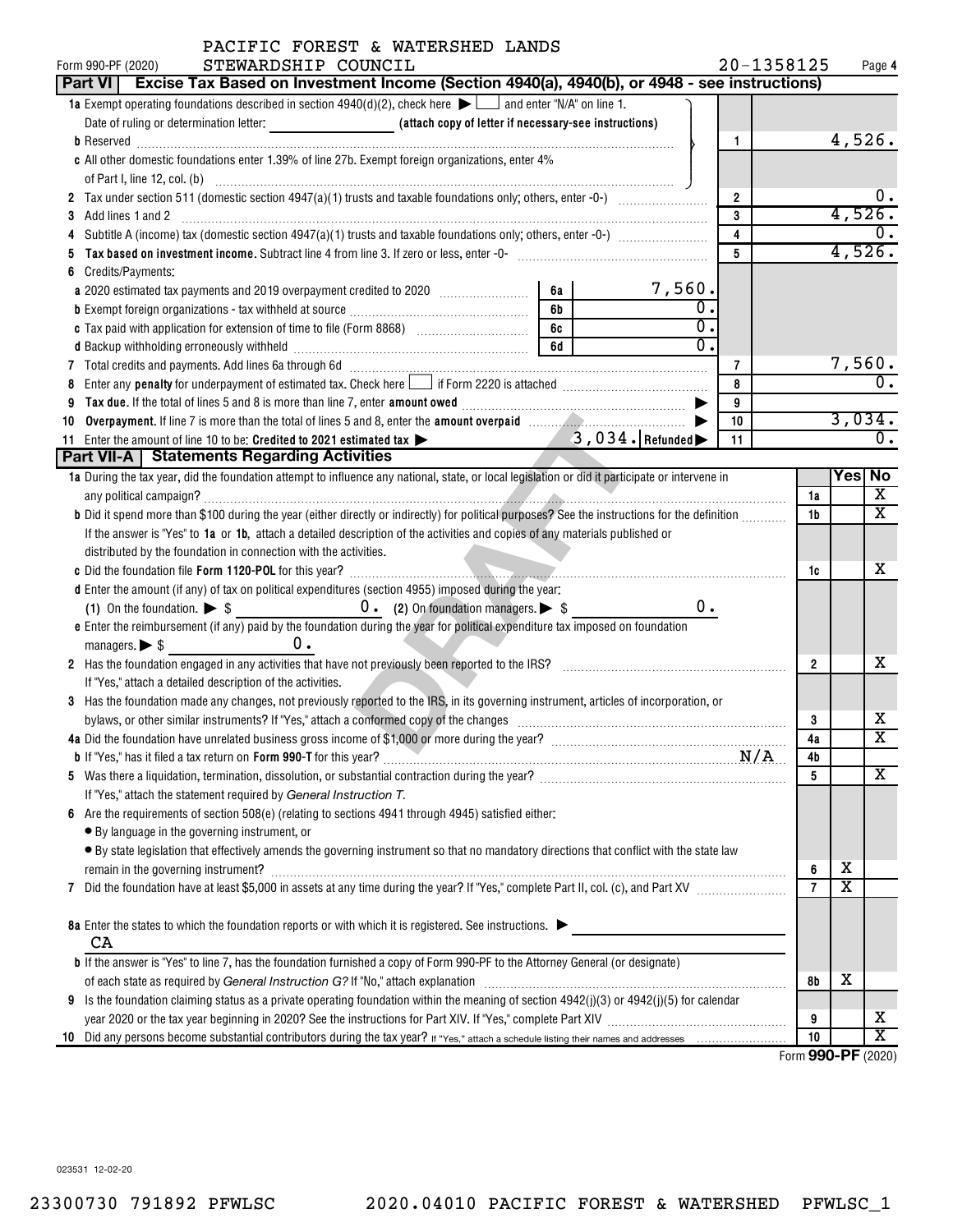| PACIFIC FOREST & WATERSHED LANDS |  |  |
|----------------------------------|--|--|
|----------------------------------|--|--|

|    | STEWARDSHIP COUNCIL<br>Form 990-PF (2020)                                                                                                                                                                                      | 20-1358125 |              |                         | Page 5                |
|----|--------------------------------------------------------------------------------------------------------------------------------------------------------------------------------------------------------------------------------|------------|--------------|-------------------------|-----------------------|
|    | <b>Part VII-A   Statements Regarding Activities (continued)</b>                                                                                                                                                                |            |              |                         |                       |
|    |                                                                                                                                                                                                                                |            |              | Yes No                  |                       |
|    | 11 At any time during the year, did the foundation, directly or indirectly, own a controlled entity within the meaning of                                                                                                      |            |              |                         |                       |
|    |                                                                                                                                                                                                                                |            | 11           |                         | х                     |
|    | 12 Did the foundation make a distribution to a donor advised fund over which the foundation or a disqualified person had advisory privileges?                                                                                  |            |              |                         |                       |
|    | If "Yes," attach statement. See instructions                                                                                                                                                                                   |            | 12           |                         | х                     |
|    | 13 Did the foundation comply with the public inspection requirements for its annual returns and exemption application?                                                                                                         |            | 13           | $\overline{\mathbf{X}}$ |                       |
|    | Website address > WWW.STEWARDSHIPCOUNCIL.ORG                                                                                                                                                                                   |            |              |                         |                       |
|    | Telephone no. $\sqrt{(916)}$ 297-6660<br>14 The books are in care of FIHE ORGANIZATION                                                                                                                                         |            |              |                         |                       |
|    | $\frac{21}{5}$ $\sqrt{218+4}$ >95661<br>Located at $>$ 3300 DOUGLAS BOULEVARD, NO. 250, ROSEVILLE, CA                                                                                                                          |            |              |                         |                       |
|    |                                                                                                                                                                                                                                |            |              |                         |                       |
|    |                                                                                                                                                                                                                                |            |              |                         |                       |
|    |                                                                                                                                                                                                                                |            |              | N/A                     |                       |
| 16 | At any time during calendar year 2020, did the foundation have an interest in or a signature or other authority over a bank,                                                                                                   |            |              | Yes   No                |                       |
|    | securities, or other financial account in a foreign country?                                                                                                                                                                   |            | 16           |                         | X                     |
|    | See the instructions for exceptions and filing requirements for FinCEN Form 114. If "Yes," enter the name of the                                                                                                               |            |              |                         |                       |
|    | foreign country                                                                                                                                                                                                                |            |              |                         |                       |
|    | Part VII-B   Statements Regarding Activities for Which Form 4720 May Be Required                                                                                                                                               |            |              |                         |                       |
|    | File Form 4720 if any item is checked in the "Yes" column, unless an exception applies.                                                                                                                                        |            |              | Yes No                  |                       |
|    | 1a During the year, did the foundation (either directly or indirectly):                                                                                                                                                        |            |              |                         |                       |
|    | $\blacksquare$ Yes $\boxed{\mathrm{X}}$ No                                                                                                                                                                                     |            |              |                         |                       |
|    | (2) Borrow money from, lend money to, or otherwise extend credit to (or accept it from)                                                                                                                                        |            |              |                         |                       |
|    | a disqualified person?                                                                                                                                                                                                         |            |              |                         |                       |
|    |                                                                                                                                                                                                                                |            |              |                         |                       |
|    |                                                                                                                                                                                                                                |            |              |                         |                       |
|    | (5) Transfer any income or assets to a disqualified person (or make any of either available                                                                                                                                    |            |              |                         |                       |
|    | $\blacksquare$ Yes $\boxed{\mathrm{X}}$ No<br>for the benefit or use of a disqualified person)?<br>L                                                                                                                           |            |              |                         |                       |
|    | (6) Agree to pay money or property to a government official? (Exception. Check "No"                                                                                                                                            |            |              |                         |                       |
|    |                                                                                                                                                                                                                                |            |              |                         |                       |
|    | if the foundation agreed to make a grant to or to employ the official for a period after                                                                                                                                       |            |              |                         |                       |
|    | termination of government service, if terminating within 90 days.) $\sqrt{1+\frac{1}{2}}$ m. (1) the $\boxed{\mathbf{X}}$ or $\boxed{\mathbf{X}}$ or                                                                           |            |              |                         |                       |
|    | <b>b</b> If any answer is "Yes" to $1a(1)-(6)$ , did any of the acts fail to qualify under the exceptions described in Regulations                                                                                             |            |              |                         |                       |
|    | section 53.4941(d)-3 or in a current notice regarding disaster assistance? See instructions $M/A$                                                                                                                              |            | 1b           |                         |                       |
|    | Organizations relying on a current notice regarding disaster assistance, check here manufactured accordinations relying on a current notice regarding disaster assistance, check here manufactured and $\blacktriangleright$ [ |            |              |                         |                       |
|    | c Did the foundation engage in a prior year in any of the acts described in 1a, other than excepted acts, that were not corrected                                                                                              |            |              |                         |                       |
|    |                                                                                                                                                                                                                                |            | 1c           |                         | x                     |
|    | 2 Taxes on failure to distribute income (section 4942) (does not apply for years the foundation was a private operating foundation                                                                                             |            |              |                         |                       |
|    | defined in section $4942(j)(3)$ or $4942(j)(5)$ :                                                                                                                                                                              |            |              |                         |                       |
|    | a At the end of tax year 2020, did the foundation have any undistributed income (Part XIII, lines                                                                                                                              |            |              |                         |                       |
|    | $\Box$ Yes $\boxed{\mathrm{X}}$ No                                                                                                                                                                                             |            |              |                         |                       |
|    | If "Yes," list the years $\blacktriangleright$                                                                                                                                                                                 |            |              |                         |                       |
|    | <b>b</b> Are there any years listed in 2a for which the foundation is <b>not</b> applying the provisions of section $4942(a)(2)$ (relating to incorrect                                                                        |            |              |                         |                       |
|    | valuation of assets) to the year's undistributed income? (If applying section 4942(a)(2) to all years listed, answer "No" and attach                                                                                           |            |              |                         |                       |
|    | statement - see instructions.)                                                                                                                                                                                                 | N/A        | 2b           |                         |                       |
|    | c If the provisions of section $4942(a)(2)$ are being applied to any of the years listed in 2a, list the years here.                                                                                                           |            |              |                         |                       |
|    |                                                                                                                                                                                                                                |            |              |                         |                       |
|    | 3a Did the foundation hold more than a 2% direct or indirect interest in any business enterprise at any time                                                                                                                   |            |              |                         |                       |
|    | Yes $X$ No<br>during the year?                                                                                                                                                                                                 |            |              |                         |                       |
|    | <b>b</b> If "Yes," did it have excess business holdings in 2020 as a result of (1) any purchase by the foundation or disqualified persons after                                                                                |            |              |                         |                       |
|    | May 26, 1969; (2) the lapse of the 5-year period (or longer period approved by the Commissioner under section $4943(c)(7)$ ) to dispose                                                                                        |            |              |                         |                       |
|    |                                                                                                                                                                                                                                |            |              |                         |                       |
|    | of holdings acquired by gift or bequest; or (3) the lapse of the 10-, 15-, or 20-year first phase holding period? (Use Form 4720,                                                                                              |            |              |                         |                       |
|    |                                                                                                                                                                                                                                |            | Зb           |                         | $\overline{\text{X}}$ |
|    |                                                                                                                                                                                                                                |            | 4a           |                         |                       |
|    | <b>b</b> Did the foundation make any investment in a prior year (but after December 31, 1969) that could jeopardize its charitable purpose that                                                                                |            |              |                         |                       |
|    |                                                                                                                                                                                                                                |            | 4b<br>$\sim$ |                         | х                     |

Form (2020) **990-PF**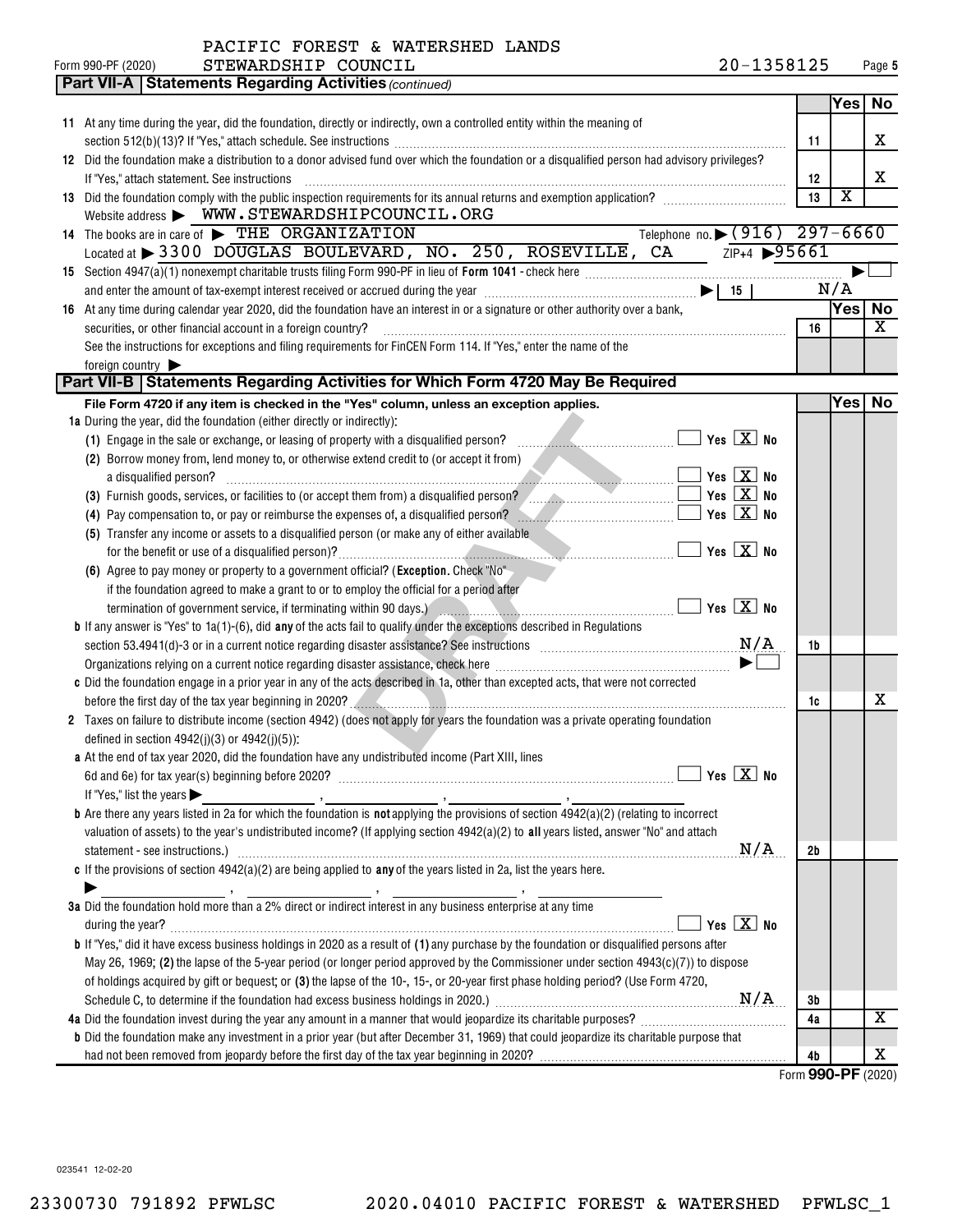| LUNDU & WAIBNONBU BANDO<br>STEWARDSHIP COUNCIL<br>Form 990-PF (2020)                                                                       |                              | 20-1358125 |         | Page 6 |
|--------------------------------------------------------------------------------------------------------------------------------------------|------------------------------|------------|---------|--------|
| Part VII-B   Statements Regarding Activities for Which Form 4720 May Be Required (continued)                                               |                              |            |         |        |
| <b>5a</b> During the year, did the foundation pay or incur any amount to:                                                                  |                              |            | Yesi No |        |
|                                                                                                                                            | Yes $X$ No                   |            |         |        |
| Influence the outcome of any specific public election (see section 4955); or to carry on, directly or indirectly,<br>(2)                   |                              |            |         |        |
| any voter registration drive?                                                                                                              | Yes $X$ No                   |            |         |        |
|                                                                                                                                            | $Yes \ \boxed{X}$ No         |            |         |        |
| (4) Provide a grant to an organization other than a charitable, etc., organization described in section                                    |                              |            |         |        |
| 4945(d)(4)(A)? See instructions                                                                                                            | Yes $X$ No                   |            |         |        |
| (5) Provide for any purpose other than religious, charitable, scientific, literary, or educational purposes, or for                        |                              |            |         |        |
|                                                                                                                                            | $\boxed{\text{X}}$ No<br>Yes |            |         |        |
| <b>b</b> If any answer is "Yes" to $5a(1)$ -(5), did any of the transactions fail to qualify under the exceptions described in Regulations |                              |            |         |        |
|                                                                                                                                            | N/A                          | 5b         |         |        |
|                                                                                                                                            |                              |            |         |        |
| c If the answer is "Yes" to question 5a(4), does the foundation claim exemption from the tax because it maintained                         |                              |            |         |        |
| N/A<br>expenditure responsibility for the grant?                                                                                           | Yes                          | No         |         |        |
| If "Yes," attach the statement required by Regulations section 53.4945-5(d).                                                               |                              |            |         |        |
| 6a Did the foundation, during the year, receive any funds, directly or indirectly, to pay premiums on                                      |                              |            |         |        |
| a personal benefit contract?                                                                                                               | $Yes \vert X \vert No$       |            |         |        |
| b Did the foundation, during the year, pay premiums, directly or indirectly, on a personal benefit contract?                               |                              | 6b         |         | x      |
| If "Yes" to 6b, file Form 8870.                                                                                                            |                              |            |         |        |
| 7a At any time during the tax year, was the foundation a party to a prohibited tax shelter transaction? $\leq$ $\ldots$ $\ldots$ $\ldots$  |                              |            |         |        |
|                                                                                                                                            |                              | 7b         |         |        |
| 8 Is the foundation subject to the section 4960 tax on payment(s) of more than \$1,000,000 in remuneration or                              |                              |            |         |        |
| excess parachute payment(s) during the year?                                                                                               | Yes $X$ No                   |            |         |        |
| <b>Part VIII</b><br>Information About Officers, Directors, Trustees, Foundation Managers, Highly<br><b>Paid Employees, and Contractors</b> |                              |            |         |        |
|                                                                                                                                            |                              |            |         |        |

| If "Yes" to 6b, file Form 8870.                                                                                                                                                                                                          |                                                                 |                                                |                                                                                |    |                                             |    |
|------------------------------------------------------------------------------------------------------------------------------------------------------------------------------------------------------------------------------------------|-----------------------------------------------------------------|------------------------------------------------|--------------------------------------------------------------------------------|----|---------------------------------------------|----|
| <b>7a</b> At any time during the tax year, was the foundation a party to a prohibited tax shelter transaction?                                                                                                                           |                                                                 |                                                | Yes $X$ No                                                                     |    |                                             |    |
| <b>b</b> If "Yes," did the foundation receive any proceeds or have any net income attributable to the transaction?<br><b>b</b> If "Yes," did the foundation receive any proceeds or have any net income attributable to the transaction? |                                                                 |                                                | N/A                                                                            | 7b |                                             |    |
| Is the foundation subject to the section 4960 tax on payment(s) of more than \$1,000,000 in remuneration or                                                                                                                              |                                                                 |                                                |                                                                                |    |                                             |    |
| excess parachute payment(s) during the year?                                                                                                                                                                                             |                                                                 |                                                | Yes $X$ No                                                                     |    |                                             |    |
| Information About Officers, Directors, Trustees, Foundation Managers, Highly<br><b>Part VIII</b><br><b>Paid Employees, and Contractors</b>                                                                                               |                                                                 |                                                |                                                                                |    |                                             |    |
| 1 List all officers, directors, trustees, and foundation managers and their compensation.                                                                                                                                                |                                                                 |                                                |                                                                                |    |                                             |    |
| (a) Name and address                                                                                                                                                                                                                     | (b) Title, and average<br>hours per week devoted<br>to position | (c) Compensation<br>(If not paid,<br>enter-0-) | (d) Contributions to<br>employee benefit plans<br>and deferred<br>compensation |    | (e) Expense<br>account, other<br>allowances |    |
| SEE STATEMENT 8                                                                                                                                                                                                                          |                                                                 | 355,132.                                       | 9,993.                                                                         |    |                                             | 0. |
|                                                                                                                                                                                                                                          |                                                                 |                                                |                                                                                |    |                                             |    |
|                                                                                                                                                                                                                                          |                                                                 |                                                |                                                                                |    |                                             |    |
|                                                                                                                                                                                                                                          |                                                                 |                                                |                                                                                |    |                                             |    |
| 2 Compensation of five highest-paid employees (other than those included on line 1). If none, enter "NONE."                                                                                                                              |                                                                 |                                                |                                                                                |    |                                             |    |
| $\mathbf{r}$ , and $\mathbf{r}$ , and $\mathbf{r}$ , and $\mathbf{r}$ , and $\mathbf{r}$ , and $\mathbf{r}$ , and $\mathbf{r}$                                                                                                           | (b) Title, and average                                          |                                                | (d) Contributions to                                                           |    | (e) Expense                                 |    |

| (a) Name and address of each employee paid more than \$50,000                       | (b) Title, and average<br>'hours per week<br>devoted to position | (c) Compensation         | ( <b>cl</b> ) Contributions to<br>employee benefit plans<br>and deferred<br>compensation | (e) Expense<br>account, other<br>allowances |
|-------------------------------------------------------------------------------------|------------------------------------------------------------------|--------------------------|------------------------------------------------------------------------------------------|---------------------------------------------|
| SCHWEIGERDT<br><b>DOUGLAS</b><br><b>STEPHEN</b><br>3300<br>$\overline{\phantom{0}}$ | <b>PROJECT</b><br><b>ISR</b><br>MGR                              | LAND                     | <b>CONSERVATION</b>                                                                      |                                             |
| SUITE 250,<br>ROSEVILLE,<br>BOULEVARD,<br>CA                                        | 40.00                                                            | 105, 922.                | 3,492.                                                                                   | 0.                                          |
| DEBORA DAUGHERTY<br>3300<br>DOUGLAS<br>$\qquad \qquad -$                            | FINANCE<br>&.                                                    | COMPLIANCE ADMINISTRATOR |                                                                                          |                                             |
| SUITE 250, ROSEVILLE,<br>BOULEVARD,<br>CA                                           | 40.00                                                            | 92, 149.                 | 0                                                                                        | $0 \cdot$                                   |
| 3300<br>ROBYN<br>WHITE<br>DOUGLAS<br>$\overline{\phantom{m}}$                       | MANAGER<br>PROJECT                                               |                          |                                                                                          |                                             |
| SUITE 250,<br>ROSEVILLE, CA<br>BOULEVARD,                                           | 40.00                                                            | 55,867.                  | 2, 216.                                                                                  | 0.                                          |
| <b>TOLBERT</b><br>3300<br><b>DOUGLAS</b><br>MEGAN<br>$\qquad \qquad -$              | <b>PROJECT MANAGER</b>                                           |                          |                                                                                          |                                             |
| SUITE 250,<br>ROSEVILLE,<br>BOULEVARD,<br>CA                                        | 40.00                                                            | 55, 104.                 | 299.                                                                                     | 0.                                          |
|                                                                                     |                                                                  |                          |                                                                                          |                                             |
|                                                                                     |                                                                  |                          |                                                                                          |                                             |
| <b>Total</b> number of other employees paid over \$50,000                           |                                                                  |                          |                                                                                          |                                             |

Form (2020) **990-PF**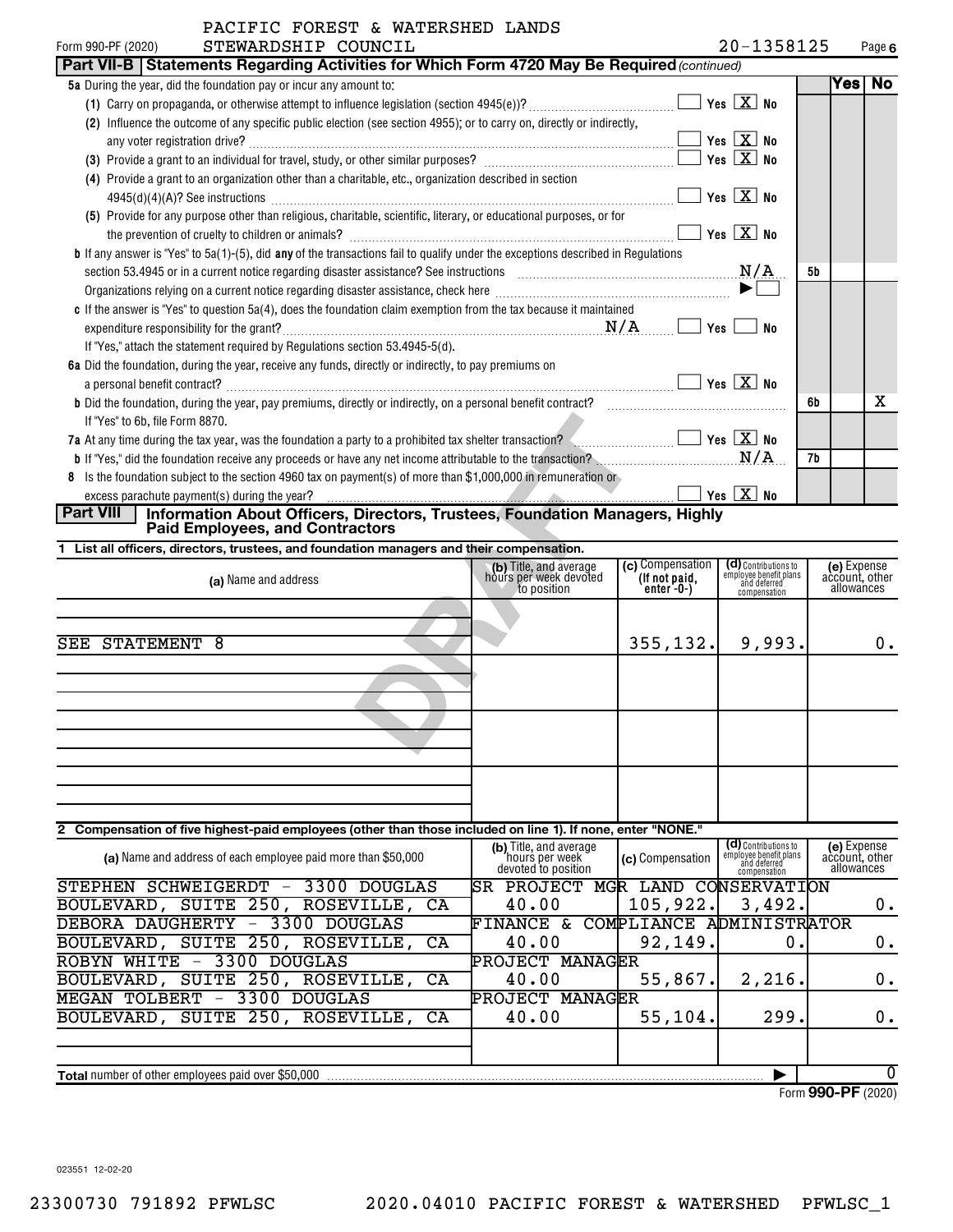| STEWARDSHIP COUNCIL<br>20-1358125<br>Form 990-PF (2020)<br>Page 7<br><b>Part VIII</b><br>Information About Officers, Directors, Trustees, Foundation Managers, Highly<br>Paid Employees, and Contractors (continued)<br>3 Five highest-paid independent contractors for professional services. If none, enter "NONE."<br>(a) Name and address of each person paid more than \$50,000<br>(c) Compensation<br>(b) Type of service<br>PACE ENGINEERING<br>LAND PLANNING -<br>337,907.<br>1730 SOUTH STREET, REDDING, CA 96001<br>BOUNDARY SURVEYS<br>PLACER TITLE COMPANY<br>9085 FOOTHILLS BOULEVARD, ROSEVILLE, CA 95747<br>97,230.<br>TITLE FEES<br>QUINCY ENGINEERING - 11017 COBBLEROCK DRIVE,<br>LAND PLANNING -<br>SUITE 100, RANCHO CORDOVA, CA 95670<br>BOUNDARY SURVEYS<br>34,057.<br>GRAYSTONE STRATEGIES LLC - 50 WOODSIDE PLAZA,<br>33,800.<br>SUITE 204, REDWOOD CITY, CA 94061<br>LEGAL SERVICES<br>HDR ENGINEERING INC - 2379 GATEWAY OAKS<br>LAND PLANNING -<br>DRIVE, SUITE 200, SACRAMENTO, CA 95833<br>BOUNDARY SURVEYS<br>30,467.<br>Total number of others receiving over \$50,000 for professional services<br>Þ<br><b>Part IX-A   Summary of Direct Charitable Activities</b><br>List the foundation's four largest direct charitable activities during the tax year. Include relevant statistical information such as the<br>Expenses<br>number of organizations and other beneficiaries served, conferences convened, research papers produced, etc.<br>1TO ENSURE THAT OVER 140,000 ACRES OF WATERSHED LANDS<br>THROUGHOUT CALIFORNIA ARE CONSERVED FOR A BROAD RANGE OF<br>BENEFICIAL PUBLIC VALUES.<br>7,619,609.<br>2 TO IMPROVE THE LIVES OF YOUNG CALIFORNIANS THROUGH<br>CONNECTION WITH THE OUTDOORS.<br>11,144.<br>3<br><b>Part IX-B Summary of Program-Related Investments</b><br>Describe the two largest program-related investments made by the foundation during the tax year on lines 1 and 2.<br>Amount<br>N/A<br>1.<br>2<br>All other program-related investments. See instructions.<br>з<br>$\overline{0}$ .<br><b>Total.</b> Add lines 1 through 3 | PACIFIC FOREST & WATERSHED LANDS |  |
|----------------------------------------------------------------------------------------------------------------------------------------------------------------------------------------------------------------------------------------------------------------------------------------------------------------------------------------------------------------------------------------------------------------------------------------------------------------------------------------------------------------------------------------------------------------------------------------------------------------------------------------------------------------------------------------------------------------------------------------------------------------------------------------------------------------------------------------------------------------------------------------------------------------------------------------------------------------------------------------------------------------------------------------------------------------------------------------------------------------------------------------------------------------------------------------------------------------------------------------------------------------------------------------------------------------------------------------------------------------------------------------------------------------------------------------------------------------------------------------------------------------------------------------------------------------------------------------------------------------------------------------------------------------------------------------------------------------------------------------------------------------------------------------------------------------------------------------------------------------------------------------------------------------------------------------------------------------------------------------------------------------------------------------------------------------------------------------------|----------------------------------|--|
|                                                                                                                                                                                                                                                                                                                                                                                                                                                                                                                                                                                                                                                                                                                                                                                                                                                                                                                                                                                                                                                                                                                                                                                                                                                                                                                                                                                                                                                                                                                                                                                                                                                                                                                                                                                                                                                                                                                                                                                                                                                                                              |                                  |  |
|                                                                                                                                                                                                                                                                                                                                                                                                                                                                                                                                                                                                                                                                                                                                                                                                                                                                                                                                                                                                                                                                                                                                                                                                                                                                                                                                                                                                                                                                                                                                                                                                                                                                                                                                                                                                                                                                                                                                                                                                                                                                                              |                                  |  |
|                                                                                                                                                                                                                                                                                                                                                                                                                                                                                                                                                                                                                                                                                                                                                                                                                                                                                                                                                                                                                                                                                                                                                                                                                                                                                                                                                                                                                                                                                                                                                                                                                                                                                                                                                                                                                                                                                                                                                                                                                                                                                              |                                  |  |
|                                                                                                                                                                                                                                                                                                                                                                                                                                                                                                                                                                                                                                                                                                                                                                                                                                                                                                                                                                                                                                                                                                                                                                                                                                                                                                                                                                                                                                                                                                                                                                                                                                                                                                                                                                                                                                                                                                                                                                                                                                                                                              |                                  |  |
|                                                                                                                                                                                                                                                                                                                                                                                                                                                                                                                                                                                                                                                                                                                                                                                                                                                                                                                                                                                                                                                                                                                                                                                                                                                                                                                                                                                                                                                                                                                                                                                                                                                                                                                                                                                                                                                                                                                                                                                                                                                                                              |                                  |  |
|                                                                                                                                                                                                                                                                                                                                                                                                                                                                                                                                                                                                                                                                                                                                                                                                                                                                                                                                                                                                                                                                                                                                                                                                                                                                                                                                                                                                                                                                                                                                                                                                                                                                                                                                                                                                                                                                                                                                                                                                                                                                                              |                                  |  |
|                                                                                                                                                                                                                                                                                                                                                                                                                                                                                                                                                                                                                                                                                                                                                                                                                                                                                                                                                                                                                                                                                                                                                                                                                                                                                                                                                                                                                                                                                                                                                                                                                                                                                                                                                                                                                                                                                                                                                                                                                                                                                              |                                  |  |
|                                                                                                                                                                                                                                                                                                                                                                                                                                                                                                                                                                                                                                                                                                                                                                                                                                                                                                                                                                                                                                                                                                                                                                                                                                                                                                                                                                                                                                                                                                                                                                                                                                                                                                                                                                                                                                                                                                                                                                                                                                                                                              |                                  |  |
|                                                                                                                                                                                                                                                                                                                                                                                                                                                                                                                                                                                                                                                                                                                                                                                                                                                                                                                                                                                                                                                                                                                                                                                                                                                                                                                                                                                                                                                                                                                                                                                                                                                                                                                                                                                                                                                                                                                                                                                                                                                                                              |                                  |  |
|                                                                                                                                                                                                                                                                                                                                                                                                                                                                                                                                                                                                                                                                                                                                                                                                                                                                                                                                                                                                                                                                                                                                                                                                                                                                                                                                                                                                                                                                                                                                                                                                                                                                                                                                                                                                                                                                                                                                                                                                                                                                                              |                                  |  |
|                                                                                                                                                                                                                                                                                                                                                                                                                                                                                                                                                                                                                                                                                                                                                                                                                                                                                                                                                                                                                                                                                                                                                                                                                                                                                                                                                                                                                                                                                                                                                                                                                                                                                                                                                                                                                                                                                                                                                                                                                                                                                              |                                  |  |
|                                                                                                                                                                                                                                                                                                                                                                                                                                                                                                                                                                                                                                                                                                                                                                                                                                                                                                                                                                                                                                                                                                                                                                                                                                                                                                                                                                                                                                                                                                                                                                                                                                                                                                                                                                                                                                                                                                                                                                                                                                                                                              |                                  |  |
|                                                                                                                                                                                                                                                                                                                                                                                                                                                                                                                                                                                                                                                                                                                                                                                                                                                                                                                                                                                                                                                                                                                                                                                                                                                                                                                                                                                                                                                                                                                                                                                                                                                                                                                                                                                                                                                                                                                                                                                                                                                                                              |                                  |  |
|                                                                                                                                                                                                                                                                                                                                                                                                                                                                                                                                                                                                                                                                                                                                                                                                                                                                                                                                                                                                                                                                                                                                                                                                                                                                                                                                                                                                                                                                                                                                                                                                                                                                                                                                                                                                                                                                                                                                                                                                                                                                                              |                                  |  |
|                                                                                                                                                                                                                                                                                                                                                                                                                                                                                                                                                                                                                                                                                                                                                                                                                                                                                                                                                                                                                                                                                                                                                                                                                                                                                                                                                                                                                                                                                                                                                                                                                                                                                                                                                                                                                                                                                                                                                                                                                                                                                              |                                  |  |
|                                                                                                                                                                                                                                                                                                                                                                                                                                                                                                                                                                                                                                                                                                                                                                                                                                                                                                                                                                                                                                                                                                                                                                                                                                                                                                                                                                                                                                                                                                                                                                                                                                                                                                                                                                                                                                                                                                                                                                                                                                                                                              |                                  |  |
|                                                                                                                                                                                                                                                                                                                                                                                                                                                                                                                                                                                                                                                                                                                                                                                                                                                                                                                                                                                                                                                                                                                                                                                                                                                                                                                                                                                                                                                                                                                                                                                                                                                                                                                                                                                                                                                                                                                                                                                                                                                                                              |                                  |  |
|                                                                                                                                                                                                                                                                                                                                                                                                                                                                                                                                                                                                                                                                                                                                                                                                                                                                                                                                                                                                                                                                                                                                                                                                                                                                                                                                                                                                                                                                                                                                                                                                                                                                                                                                                                                                                                                                                                                                                                                                                                                                                              |                                  |  |
|                                                                                                                                                                                                                                                                                                                                                                                                                                                                                                                                                                                                                                                                                                                                                                                                                                                                                                                                                                                                                                                                                                                                                                                                                                                                                                                                                                                                                                                                                                                                                                                                                                                                                                                                                                                                                                                                                                                                                                                                                                                                                              |                                  |  |
|                                                                                                                                                                                                                                                                                                                                                                                                                                                                                                                                                                                                                                                                                                                                                                                                                                                                                                                                                                                                                                                                                                                                                                                                                                                                                                                                                                                                                                                                                                                                                                                                                                                                                                                                                                                                                                                                                                                                                                                                                                                                                              |                                  |  |
|                                                                                                                                                                                                                                                                                                                                                                                                                                                                                                                                                                                                                                                                                                                                                                                                                                                                                                                                                                                                                                                                                                                                                                                                                                                                                                                                                                                                                                                                                                                                                                                                                                                                                                                                                                                                                                                                                                                                                                                                                                                                                              |                                  |  |
|                                                                                                                                                                                                                                                                                                                                                                                                                                                                                                                                                                                                                                                                                                                                                                                                                                                                                                                                                                                                                                                                                                                                                                                                                                                                                                                                                                                                                                                                                                                                                                                                                                                                                                                                                                                                                                                                                                                                                                                                                                                                                              |                                  |  |
|                                                                                                                                                                                                                                                                                                                                                                                                                                                                                                                                                                                                                                                                                                                                                                                                                                                                                                                                                                                                                                                                                                                                                                                                                                                                                                                                                                                                                                                                                                                                                                                                                                                                                                                                                                                                                                                                                                                                                                                                                                                                                              |                                  |  |
|                                                                                                                                                                                                                                                                                                                                                                                                                                                                                                                                                                                                                                                                                                                                                                                                                                                                                                                                                                                                                                                                                                                                                                                                                                                                                                                                                                                                                                                                                                                                                                                                                                                                                                                                                                                                                                                                                                                                                                                                                                                                                              |                                  |  |
|                                                                                                                                                                                                                                                                                                                                                                                                                                                                                                                                                                                                                                                                                                                                                                                                                                                                                                                                                                                                                                                                                                                                                                                                                                                                                                                                                                                                                                                                                                                                                                                                                                                                                                                                                                                                                                                                                                                                                                                                                                                                                              |                                  |  |
|                                                                                                                                                                                                                                                                                                                                                                                                                                                                                                                                                                                                                                                                                                                                                                                                                                                                                                                                                                                                                                                                                                                                                                                                                                                                                                                                                                                                                                                                                                                                                                                                                                                                                                                                                                                                                                                                                                                                                                                                                                                                                              |                                  |  |
|                                                                                                                                                                                                                                                                                                                                                                                                                                                                                                                                                                                                                                                                                                                                                                                                                                                                                                                                                                                                                                                                                                                                                                                                                                                                                                                                                                                                                                                                                                                                                                                                                                                                                                                                                                                                                                                                                                                                                                                                                                                                                              |                                  |  |
|                                                                                                                                                                                                                                                                                                                                                                                                                                                                                                                                                                                                                                                                                                                                                                                                                                                                                                                                                                                                                                                                                                                                                                                                                                                                                                                                                                                                                                                                                                                                                                                                                                                                                                                                                                                                                                                                                                                                                                                                                                                                                              |                                  |  |
|                                                                                                                                                                                                                                                                                                                                                                                                                                                                                                                                                                                                                                                                                                                                                                                                                                                                                                                                                                                                                                                                                                                                                                                                                                                                                                                                                                                                                                                                                                                                                                                                                                                                                                                                                                                                                                                                                                                                                                                                                                                                                              |                                  |  |
|                                                                                                                                                                                                                                                                                                                                                                                                                                                                                                                                                                                                                                                                                                                                                                                                                                                                                                                                                                                                                                                                                                                                                                                                                                                                                                                                                                                                                                                                                                                                                                                                                                                                                                                                                                                                                                                                                                                                                                                                                                                                                              |                                  |  |
|                                                                                                                                                                                                                                                                                                                                                                                                                                                                                                                                                                                                                                                                                                                                                                                                                                                                                                                                                                                                                                                                                                                                                                                                                                                                                                                                                                                                                                                                                                                                                                                                                                                                                                                                                                                                                                                                                                                                                                                                                                                                                              |                                  |  |
|                                                                                                                                                                                                                                                                                                                                                                                                                                                                                                                                                                                                                                                                                                                                                                                                                                                                                                                                                                                                                                                                                                                                                                                                                                                                                                                                                                                                                                                                                                                                                                                                                                                                                                                                                                                                                                                                                                                                                                                                                                                                                              |                                  |  |
|                                                                                                                                                                                                                                                                                                                                                                                                                                                                                                                                                                                                                                                                                                                                                                                                                                                                                                                                                                                                                                                                                                                                                                                                                                                                                                                                                                                                                                                                                                                                                                                                                                                                                                                                                                                                                                                                                                                                                                                                                                                                                              |                                  |  |
|                                                                                                                                                                                                                                                                                                                                                                                                                                                                                                                                                                                                                                                                                                                                                                                                                                                                                                                                                                                                                                                                                                                                                                                                                                                                                                                                                                                                                                                                                                                                                                                                                                                                                                                                                                                                                                                                                                                                                                                                                                                                                              |                                  |  |
|                                                                                                                                                                                                                                                                                                                                                                                                                                                                                                                                                                                                                                                                                                                                                                                                                                                                                                                                                                                                                                                                                                                                                                                                                                                                                                                                                                                                                                                                                                                                                                                                                                                                                                                                                                                                                                                                                                                                                                                                                                                                                              |                                  |  |
|                                                                                                                                                                                                                                                                                                                                                                                                                                                                                                                                                                                                                                                                                                                                                                                                                                                                                                                                                                                                                                                                                                                                                                                                                                                                                                                                                                                                                                                                                                                                                                                                                                                                                                                                                                                                                                                                                                                                                                                                                                                                                              |                                  |  |
|                                                                                                                                                                                                                                                                                                                                                                                                                                                                                                                                                                                                                                                                                                                                                                                                                                                                                                                                                                                                                                                                                                                                                                                                                                                                                                                                                                                                                                                                                                                                                                                                                                                                                                                                                                                                                                                                                                                                                                                                                                                                                              |                                  |  |
|                                                                                                                                                                                                                                                                                                                                                                                                                                                                                                                                                                                                                                                                                                                                                                                                                                                                                                                                                                                                                                                                                                                                                                                                                                                                                                                                                                                                                                                                                                                                                                                                                                                                                                                                                                                                                                                                                                                                                                                                                                                                                              |                                  |  |
|                                                                                                                                                                                                                                                                                                                                                                                                                                                                                                                                                                                                                                                                                                                                                                                                                                                                                                                                                                                                                                                                                                                                                                                                                                                                                                                                                                                                                                                                                                                                                                                                                                                                                                                                                                                                                                                                                                                                                                                                                                                                                              |                                  |  |
|                                                                                                                                                                                                                                                                                                                                                                                                                                                                                                                                                                                                                                                                                                                                                                                                                                                                                                                                                                                                                                                                                                                                                                                                                                                                                                                                                                                                                                                                                                                                                                                                                                                                                                                                                                                                                                                                                                                                                                                                                                                                                              |                                  |  |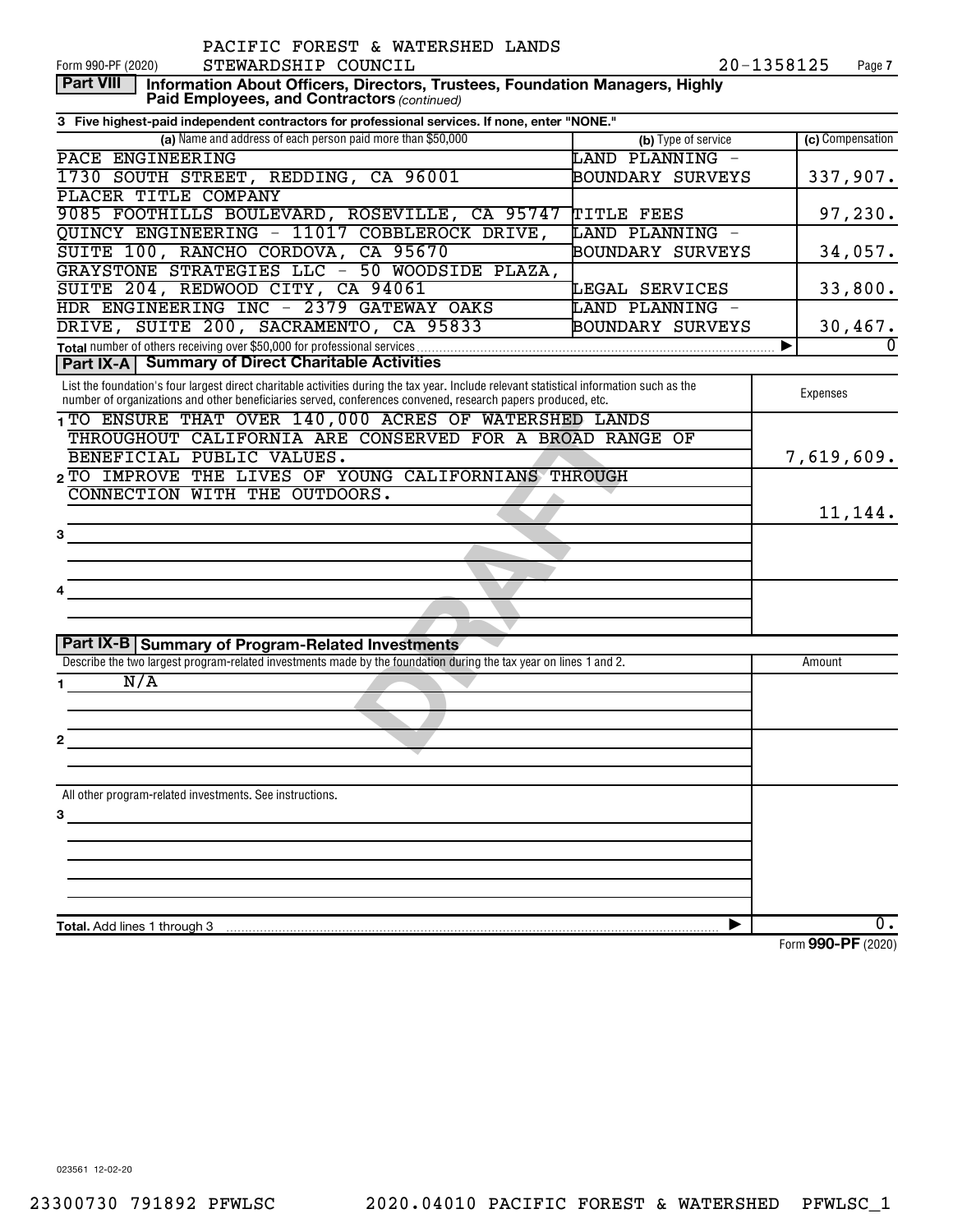|                         | Part X<br>Minimum Investment Return (All domestic foundations must complete this part. Foreign foundations, see instructions.)                                                                                                 |                |        |                         |                         |
|-------------------------|--------------------------------------------------------------------------------------------------------------------------------------------------------------------------------------------------------------------------------|----------------|--------|-------------------------|-------------------------|
| 1                       | Fair market value of assets not used (or held for use) directly in carrying out charitable, etc., purposes:                                                                                                                    |                |        |                         |                         |
|                         |                                                                                                                                                                                                                                |                |        | 1a                      | 28,076,256.             |
|                         | <b>b</b> Average of monthly cash balances                                                                                                                                                                                      |                |        | 1 <sub>b</sub>          | 946, 151.               |
|                         |                                                                                                                                                                                                                                |                |        | 1c                      |                         |
|                         |                                                                                                                                                                                                                                |                |        | 1d                      | 29,022,407.             |
|                         | e Reduction claimed for blockage or other factors reported on lines 1a and                                                                                                                                                     |                |        |                         |                         |
|                         |                                                                                                                                                                                                                                |                | 0.     |                         |                         |
| $\overline{\mathbf{2}}$ |                                                                                                                                                                                                                                |                |        | $\overline{2}$          | Ο.                      |
| 3                       | Subtract line 2 from line 1d <b>matures and the contract of the 1d</b> matures and the 1d matures and the 2 from line 1d                                                                                                       |                |        | 3                       | 29,022,407.             |
| 4                       |                                                                                                                                                                                                                                |                |        | $\overline{\mathbf{4}}$ | 435,336.                |
| 5                       | Net value of noncharitable-use assets. Subtract line 4 from line 3. Enter here and on Part V, line 4 [11, 11]                                                                                                                  |                |        | $5\phantom{.0}$         | 28,587,071.             |
|                         | Minimum investment return. Enter 5% of line 5 [11, 12] Minimum and the state of the state of the state of the state of the state of the state of the state of the state of the state of the state of the state of the state of |                |        | 6                       | 1,429,354.              |
|                         | Part XI  <br><b>Distributable Amount</b> (see instructions) (Section 4942(j)(3) and (j)(5) private operating foundations and certain                                                                                           |                |        |                         |                         |
|                         | foreign organizations, check here $\blacktriangleright$ and do not complete this part.)                                                                                                                                        |                |        |                         |                         |
| 1                       |                                                                                                                                                                                                                                |                |        | 1.                      | 1,429,354.              |
|                         | 2a Tax on investment income for 2020 from Part VI, line 5 [100] [100] [20] Tax on investment income for 2020 from Part VI, line 5                                                                                              | 2a             | 4,526. |                         |                         |
| b                       | Income tax for 2020. (This does not include the tax from Part VI.) [[[[[[[[[[[[[[[[[[[[[[[[[[[[[[[[[                                                                                                                           | 2 <sub>b</sub> |        |                         |                         |
|                         |                                                                                                                                                                                                                                |                |        | 2c                      | 4,526.                  |
| 3                       |                                                                                                                                                                                                                                |                |        | 3                       | 1,424,828.              |
| 4                       |                                                                                                                                                                                                                                |                |        | 4                       |                         |
| 5                       |                                                                                                                                                                                                                                |                |        | 5                       | 1,424,828.              |
| 6                       |                                                                                                                                                                                                                                |                |        | 6                       |                         |
| 7                       |                                                                                                                                                                                                                                |                |        | $\overline{7}$          | 1,424,828.              |
|                         | <b>Part XII</b> Qualifying Distributions (see instructions)                                                                                                                                                                    |                |        |                         |                         |
| 1                       | Amounts paid (including administrative expenses) to accomplish charitable, etc., purposes:                                                                                                                                     |                |        |                         |                         |
|                         |                                                                                                                                                                                                                                |                |        | 1a                      | $\frac{7,765,027.}{0.}$ |
|                         |                                                                                                                                                                                                                                |                |        | 1b                      |                         |
| $\mathbf{2}$            |                                                                                                                                                                                                                                |                |        | $\overline{2}$          |                         |
| 3                       | Amounts set aside for specific charitable projects that satisfy the:                                                                                                                                                           |                |        |                         |                         |
|                         | a Suitability test (prior IRS approval required) Material Community of the Suite of Australian Community of Suite Australian Community of Australian Community of Australian Community of Australian Community of Australian C |                |        | 3a                      |                         |
|                         |                                                                                                                                                                                                                                |                |        | 3 <sub>b</sub>          |                         |
| 4                       |                                                                                                                                                                                                                                |                |        | $\overline{\mathbf{4}}$ | 7,765,027.              |
| 5                       | Foundations that qualify under section 4940(e) for the reduced rate of tax on net investment                                                                                                                                   |                |        |                         |                         |
|                         |                                                                                                                                                                                                                                |                |        | 5                       |                         |
| 6                       |                                                                                                                                                                                                                                |                |        | 6                       | 7,765,027.              |
|                         | Note: The amount on line 6 will be used in Part V, column (b), in subsequent years when calculating whether the foundation qualifies for the section                                                                           |                |        |                         |                         |
|                         | 4940(e) reduction of tax in those years.                                                                                                                                                                                       |                |        |                         |                         |
|                         |                                                                                                                                                                                                                                |                |        |                         | $Form$ QQO_DF $(2020)$  |

Form (2020) **990-PF**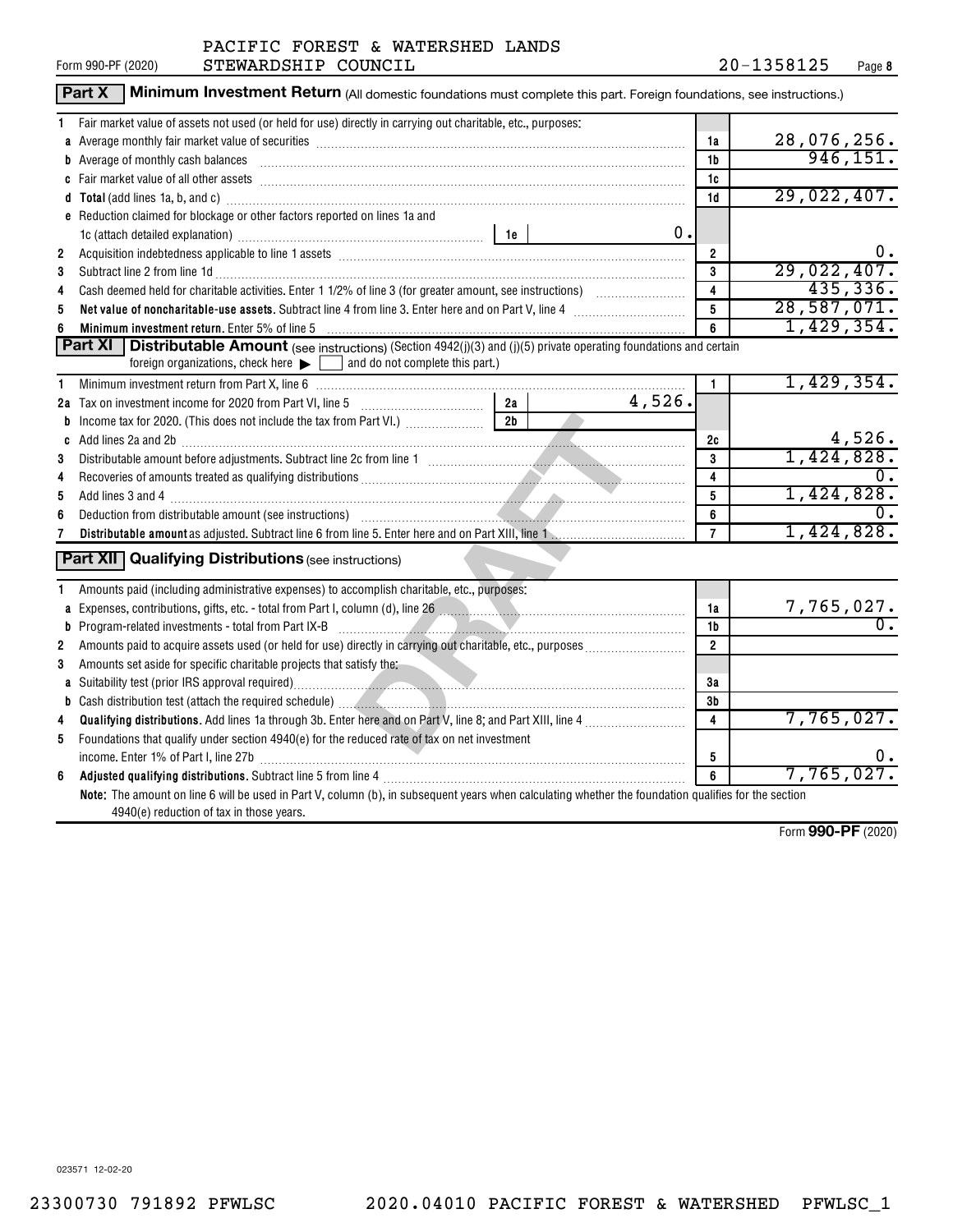#### Form 990-PF (2020)  ${\tt STEWARDSHIP}$   ${\tt COUNTIL}$   ${\tt 20-1358125}$   ${\tt Page}$ PACIFIC FOREST & WATERSHED LANDS

### **Part XIII** Undistributed Income (see instructions)

|                                                                                                             | (a)<br>Corpus | (b)<br>Years prior to 2019 | (c)<br>2019   | (d)<br>2020 |
|-------------------------------------------------------------------------------------------------------------|---------------|----------------------------|---------------|-------------|
| 1 Distributable amount for 2020 from Part XI,                                                               |               |                            |               |             |
|                                                                                                             |               |                            |               | 1,424,828.  |
| 2 Undistributed income, if any, as of the end of 2020:                                                      |               |                            | О.            |             |
| a Enter amount for 2019 only<br><b>b</b> Total for prior years:                                             |               |                            |               |             |
|                                                                                                             |               | 0.                         |               |             |
| 3 Excess distributions carryover, if any, to 2020:                                                          |               |                            |               |             |
| $\sim$   1,959,787.<br>a From 2015                                                                          |               |                            |               |             |
| 2,478,017.<br><b>b</b> From 2016                                                                            |               |                            |               |             |
| $\frac{5}{103}$ , 064.<br>c From 2017                                                                       |               |                            |               |             |
| $\boxed{2,039,657}$<br>$d$ From 2018                                                                        |               |                            |               |             |
| 3,845,003.<br>e From 2019                                                                                   |               |                            |               |             |
|                                                                                                             | 15,425,528.   |                            |               |             |
| 4 Qualifying distributions for 2020 from                                                                    |               |                            |               |             |
| Part XII, line 4: ▶ \$__ 7, 765, 027.                                                                       |               |                            |               |             |
| a Applied to 2019, but not more than line 2a                                                                |               |                            | $\mathbf 0$ . |             |
| <b>b</b> Applied to undistributed income of prior                                                           |               |                            |               |             |
| years (Election required - see instructions)                                                                |               | 0.                         |               |             |
| c Treated as distributions out of corpus                                                                    |               |                            |               |             |
| (Election required - see instructions)                                                                      | О.            |                            |               |             |
| d Applied to 2020 distributable amount                                                                      |               |                            |               | 1,424,828.  |
| e Remaining amount distributed out of corpus                                                                | 6,340,199.    |                            |               |             |
| Excess distributions carryover applied to 2020<br>5<br>(If an amount appears in column (d), the same amount | о.            |                            |               | 0.          |
| Enter the net total of each column as<br>6<br>indicated below;                                              |               |                            |               |             |
| <b>a</b> Corpus. Add lines 3f, 4c, and 4e. Subtract line 5                                                  | 21,765,727.   |                            |               |             |
| <b>b</b> Prior years' undistributed income. Subtract                                                        |               |                            |               |             |
| line 4b from line 2b                                                                                        |               | о.                         |               |             |
| <b>c</b> Enter the amount of prior years'                                                                   |               |                            |               |             |
| undistributed income for which a notice of                                                                  |               |                            |               |             |
| deficiency has been issued, or on which<br>the section 4942(a) tax has been previously                      |               |                            |               |             |
| assessed                                                                                                    |               | Ο.                         |               |             |
| d Subtract line 6c from line 6b. Taxable                                                                    |               |                            |               |             |
|                                                                                                             |               | 0.                         |               |             |
| e Undistributed income for 2019. Subtract line                                                              |               |                            |               |             |
| 4a from line 2a. Taxable amount - see instr.                                                                |               |                            | $\mathbf 0$ . |             |
| f Undistributed income for 2020. Subtract                                                                   |               |                            |               |             |
| lines 4d and 5 from line 1. This amount must                                                                |               |                            |               |             |
| be distributed in 2021                                                                                      |               |                            |               | 0.          |
| 7 Amounts treated as distributions out of                                                                   |               |                            |               |             |
| corpus to satisfy requirements imposed by                                                                   |               |                            |               |             |
| section $170(b)(1)(F)$ or $4942(g)(3)$ (Election                                                            |               |                            |               |             |
| may be required - see instructions)                                                                         | $\mathbf 0$ . |                            |               |             |
| 8 Excess distributions carryover from 2015                                                                  |               |                            |               |             |
| not applied on line 5 or line 7                                                                             | 1,959,787.    |                            |               |             |
| 9 Excess distributions carryover to 2021.                                                                   | 19,805,940.   |                            |               |             |
| Subtract lines 7 and 8 from line 6a<br>10 Analysis of line 9:                                               |               |                            |               |             |
| 2,478,017.<br>a Excess from 2016.                                                                           |               |                            |               |             |
| 5,103,064.<br><b>b</b> Excess from 2017 $\ldots$                                                            |               |                            |               |             |
| 2,039,657.<br>c Excess from 2018                                                                            |               |                            |               |             |
| 3,845,003.<br>d Excess from 2019 $\ldots$                                                                   |               |                            |               |             |
| 6, 340, 199.<br>e Excess from 2020.                                                                         |               |                            |               |             |

023581 12-02-20

Form (2020) **990-PF**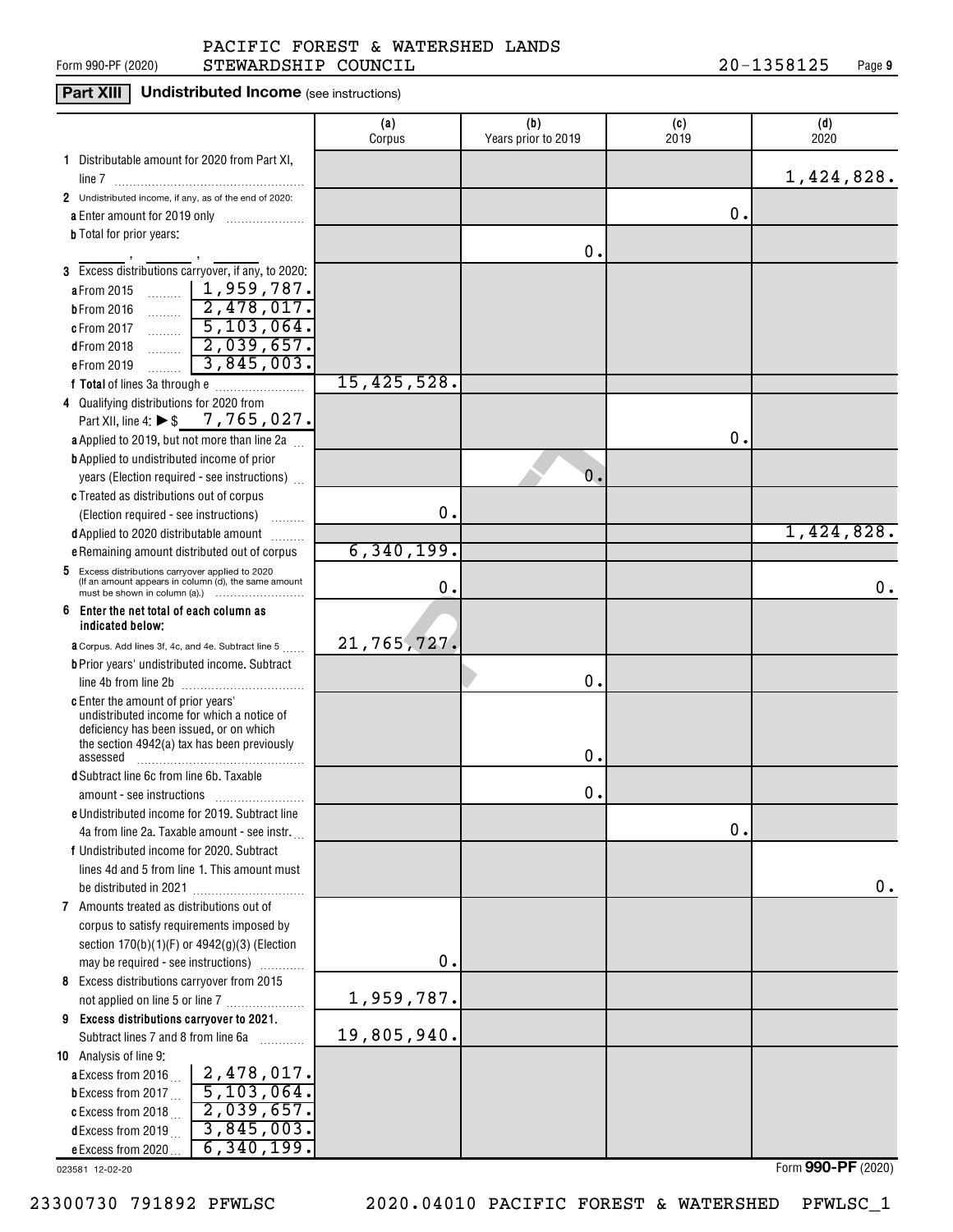|                                                                                                                      |                     | PACIFIC FOREST & WATERSHED LANDS |               |               |            |
|----------------------------------------------------------------------------------------------------------------------|---------------------|----------------------------------|---------------|---------------|------------|
| Form 990-PF (2020)                                                                                                   | STEWARDSHIP COUNCIL |                                  |               | 20-1358125    | Page 10    |
| <b>Part XIV Private Operating Foundations</b> (see instructions and Part VII-A, question 9)                          |                     |                                  |               | N/A           |            |
| 1 a If the foundation has received a ruling or determination letter that it is a private operating                   |                     |                                  |               |               |            |
| foundation, and the ruling is effective for 2020, enter the date of the ruling                                       |                     |                                  | ▶             |               |            |
| <b>b</b> Check box to indicate whether the foundation is a private operating foundation described in section         |                     |                                  | .             | 4942(j)(3) or | 4942(j)(5) |
| <b>2</b> a Enter the lesser of the adjusted net                                                                      | Tax year            |                                  | Prior 3 years |               |            |
| income from Part I or the minimum                                                                                    | (a) 2020            | (b) 2019                         | $(c)$ 2018    | $(d)$ 2017    | (e) Total  |
| investment return from Part X for                                                                                    |                     |                                  |               |               |            |
|                                                                                                                      |                     |                                  |               |               |            |
|                                                                                                                      |                     |                                  |               |               |            |
| c Qualifying distributions from Part XII,                                                                            |                     |                                  |               |               |            |
| line 4, for each year listed                                                                                         |                     |                                  |               |               |            |
| <b>d</b> Amounts included in line 2c not                                                                             |                     |                                  |               |               |            |
| used directly for active conduct of                                                                                  |                     |                                  |               |               |            |
| exempt activities                                                                                                    |                     |                                  |               |               |            |
| e Qualifying distributions made directly                                                                             |                     |                                  |               |               |            |
| for active conduct of exempt activities.                                                                             |                     |                                  |               |               |            |
| Subtract line 2d from line 2c                                                                                        |                     |                                  |               |               |            |
| 3<br>Complete 3a, b, or c for the<br>alternative test relied upon:                                                   |                     |                                  |               |               |            |
| a "Assets" alternative test - enter:                                                                                 |                     |                                  |               |               |            |
| (1) Value of all assets                                                                                              |                     |                                  |               |               |            |
| (2) Value of assets qualifying<br>under section $4942(j)(3)(B)(i)$                                                   |                     |                                  |               |               |            |
| <b>b</b> "Endowment" alternative test - enter                                                                        |                     |                                  |               |               |            |
| 2/3 of minimum investment return                                                                                     |                     |                                  |               |               |            |
| shown in Part X, line 6, for each year                                                                               |                     |                                  |               |               |            |
| listed<br>c "Support" alternative test - enter:                                                                      |                     |                                  |               |               |            |
| (1) Total support other than gross                                                                                   |                     |                                  |               |               |            |
| investment income (interest,                                                                                         |                     |                                  |               |               |            |
| dividends, rents, payments on<br>securities loans (section                                                           |                     |                                  |               |               |            |
| $512(a)(5)$ , or royalties)                                                                                          |                     |                                  |               |               |            |
| (2) Support from general public                                                                                      |                     |                                  |               |               |            |
| and 5 or more exempt                                                                                                 |                     |                                  |               |               |            |
| organizations as provided in<br>section $4942(j)(3)(B)(iii)$<br>.                                                    |                     |                                  |               |               |            |
| (3) Largest amount of support from                                                                                   |                     |                                  |               |               |            |
| an exempt organization                                                                                               |                     |                                  |               |               |            |
| (4) Gross investment income                                                                                          |                     |                                  |               |               |            |
| Supplementary Information (Complete this part only if the foundation had \$5,000 or more in assets<br><b>Part XV</b> |                     |                                  |               |               |            |
| at any time during the year-see instructions.)                                                                       |                     |                                  |               |               |            |

**1 Information Regarding Foundation Managers:**

**a** List any managers of the foundation who have contributed more than 2% of the total contributions received by the foundation before the close of any tax year (but only if they have contributed more than \$5,000). (See section 507(d)(2).)

#### NONE

**b** List any managers of the foundation who own 10% or more of the stock of a corporation (or an equally large portion of the ownership of a partnership or other entity) of which the foundation has a 10% or greater interest.

#### NONE

**2 Information Regarding Contribution, Grant, Gift, Loan, Scholarship, etc., Programs:** Check here  $\blacktriangleright\Box$  if the foundation only makes contributions to preselected charitable organizations and does not accept unsolicited requests for funds. If the foundation makes gifts, grants, etc., to individuals or organizations under other conditions, complete items 2a, b, c, and d. Check here  $\blacktriangleright$   $\lfloor$ 

**a** The name, address, and telephone number or email address of the person to whom applications should be addressed:

#### SEE STATEMENT 9

**b** The form in which applications should be submitted and information and materials they should include:

**c** Any submission deadlines:

**d** Any restrictions or limitations on awards, such as by geographical areas, charitable fields, kinds of institutions, or other factors:

023601 12-02-20

Form (2020) **990-PF**

23300730 791892 PFWLSC 2020.04010 PACIFIC FOREST & WATERSHED PFWLSC\_1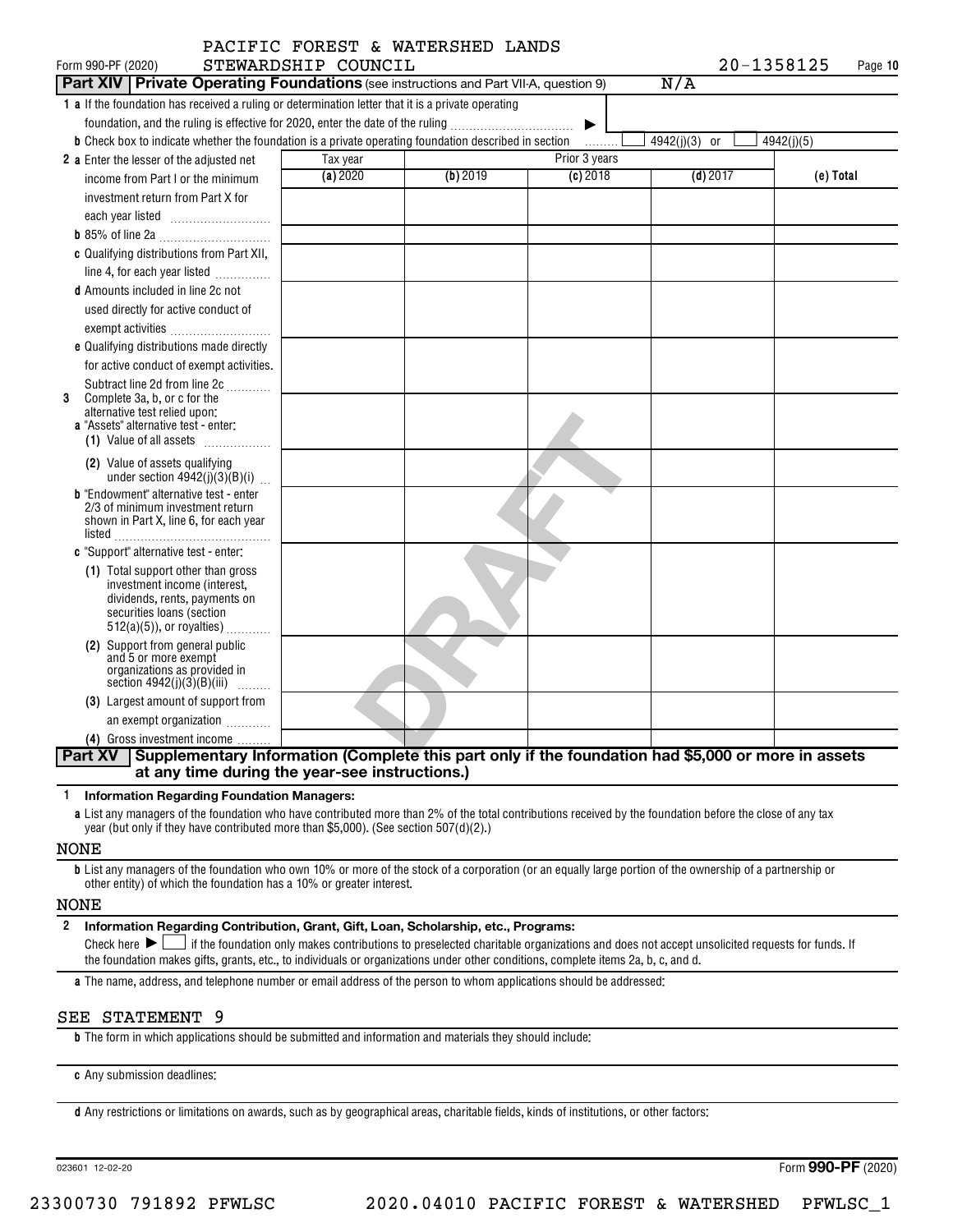Form 990-PF (2020)  ${\tt STEWARDSHIP\_COUNTL} \hspace{-0.2cm} {\bf \large \begin{array}{c} \hbox{\hspace{1cm} I} \end{array}}$   ${\tt 20-1358125} \hspace{-0.2cm} \begin{array}{c} \hbox{\hspace{1cm}Page \end{array}}$ STEWARDSHIP COUNCIL 20-1358125

| <b>Supplementary Information (continued)</b><br>Part XV                           |                                                            |                           |                                      |               |
|-----------------------------------------------------------------------------------|------------------------------------------------------------|---------------------------|--------------------------------------|---------------|
| 3<br>Grants and Contributions Paid During the Year or Approved for Future Payment |                                                            |                           |                                      |               |
| Recipient                                                                         | If recipient is an individual,<br>show any relationship to | Foundation<br>status of   | Purpose of grant or<br>contribution  | Amount        |
| Name and address (home or business)                                               | any foundation manager<br>or substantial contributor       | recipient                 |                                      |               |
| a Paid during the year                                                            |                                                            |                           |                                      |               |
|                                                                                   |                                                            |                           |                                      |               |
|                                                                                   |                                                            |                           |                                      |               |
| BEAR YUBA LAND TRUST                                                              |                                                            | PUBLIC CHARITY LAND GRANT |                                      |               |
| 12183 AUBURN ROAD                                                                 |                                                            |                           |                                      |               |
| GRASS VALLEY, CA 95949                                                            |                                                            |                           |                                      | 27,140.       |
|                                                                                   |                                                            |                           |                                      |               |
|                                                                                   |                                                            |                           |                                      |               |
|                                                                                   |                                                            |                           |                                      |               |
| DUCKS UNLIMITED<br>ONE WATERFOWL WAY                                              |                                                            | PUBLIC CHARITY LAND GRANT |                                      |               |
| MEMPHIS, TN 38120                                                                 |                                                            |                           |                                      | 901.          |
|                                                                                   |                                                            |                           |                                      |               |
|                                                                                   |                                                            |                           |                                      |               |
| FALL RIVER RESOURCE CONSERVATION                                                  |                                                            | PUBLIC AGENCY             | <b>LAND GRANT</b>                    |               |
| DISTRICT                                                                          |                                                            |                           |                                      |               |
| PO BOX 83                                                                         |                                                            |                           |                                      |               |
| MCARTHUR, CA 96056                                                                |                                                            |                           |                                      | 532.          |
|                                                                                   |                                                            |                           |                                      |               |
| FALL RIVER RESOURCE CONSERVATION                                                  |                                                            | PUBLIC AGENCY             | LAND GRANTS - FEE                    |               |
| DISTRICT                                                                          |                                                            |                           |                                      |               |
| PO BOX 83                                                                         |                                                            |                           |                                      |               |
| MCARTHUR, CA 96056                                                                |                                                            |                           |                                      | 657.          |
|                                                                                   |                                                            |                           |                                      |               |
|                                                                                   |                                                            |                           |                                      |               |
| FALL RIVER VALLEY COMMUNITY SERVICE<br>DISTRICT                                   |                                                            | PUBLIC AGENCY             | LAND GRANTS -<br><b>ENHANCEMENTS</b> |               |
| 24850 3RD STREET,                                                                 |                                                            |                           |                                      |               |
| FALL RIVER MILLS, CA 96028                                                        |                                                            |                           |                                      | 7,124.        |
|                                                                                   |                                                            |                           | $\blacktriangleright$ 3a             | 6,048,021.    |
| <b>b</b> Approved for future payment                                              |                                                            |                           |                                      |               |
|                                                                                   |                                                            |                           |                                      |               |
| <b>NONE</b>                                                                       |                                                            |                           |                                      |               |
|                                                                                   |                                                            |                           |                                      |               |
|                                                                                   |                                                            |                           |                                      |               |
|                                                                                   |                                                            |                           |                                      |               |
|                                                                                   |                                                            |                           |                                      |               |
|                                                                                   |                                                            |                           |                                      |               |
|                                                                                   |                                                            |                           |                                      |               |
|                                                                                   |                                                            |                           |                                      |               |
|                                                                                   |                                                            |                           |                                      |               |
|                                                                                   |                                                            |                           |                                      |               |
|                                                                                   |                                                            |                           |                                      |               |
|                                                                                   |                                                            |                           |                                      |               |
|                                                                                   |                                                            |                           |                                      |               |
|                                                                                   |                                                            |                           |                                      |               |
|                                                                                   |                                                            |                           |                                      |               |
| Total                                                                             |                                                            |                           | $\blacktriangleright$ 3b             | $\mathbf 0$ . |

Form (2020) **990-PF**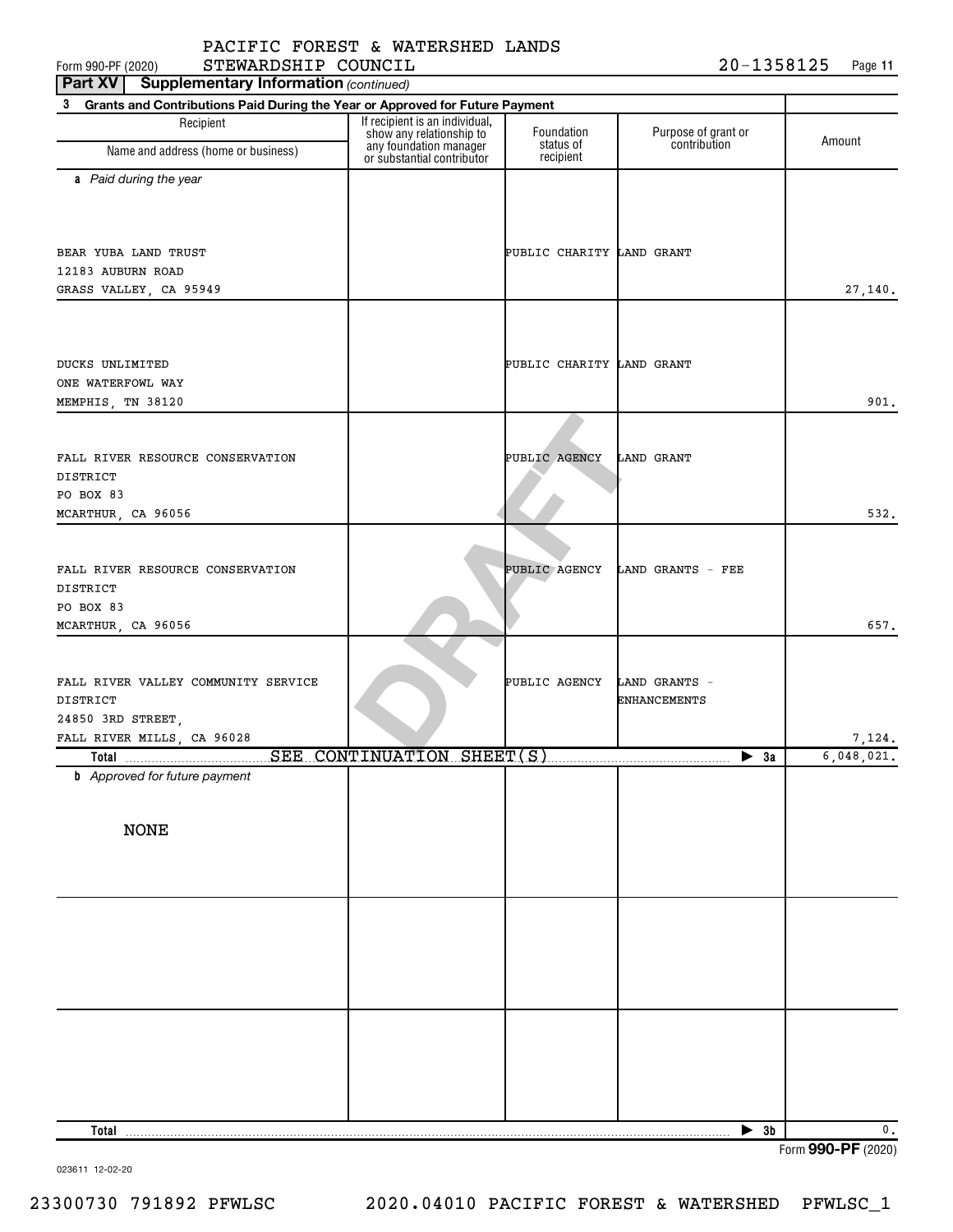#### Form 990-PF (2020)  ${\tt STEWARDSHIP}$   ${\tt COUNTIL}$   ${\tt 20-1358125}$   ${\tt Page}$ PACIFIC FOREST & WATERSHED LANDS

#### **Part XVI-A Analysis of Income-Producing Activities**

| Enter gross amounts unless otherwise indicated.                                                                                                                                                                                |                        | Unrelated business income         |                              | Excluded by section 512, 513, or 514 | (e)                                  |
|--------------------------------------------------------------------------------------------------------------------------------------------------------------------------------------------------------------------------------|------------------------|-----------------------------------|------------------------------|--------------------------------------|--------------------------------------|
|                                                                                                                                                                                                                                | (a)<br><b>Business</b> | (b)<br>Amount                     | <b>(C)</b><br>Exclu-<br>sion | (d)<br>Amount                        | Related or exempt<br>function income |
| 1 Program service revenue:<br>а                                                                                                                                                                                                | code                   |                                   | code                         |                                      |                                      |
| b                                                                                                                                                                                                                              |                        |                                   |                              |                                      |                                      |
|                                                                                                                                                                                                                                |                        |                                   |                              |                                      |                                      |
|                                                                                                                                                                                                                                |                        |                                   |                              |                                      |                                      |
|                                                                                                                                                                                                                                |                        |                                   |                              |                                      |                                      |
|                                                                                                                                                                                                                                |                        |                                   |                              |                                      |                                      |
| Fees and contracts from government agencies<br>g                                                                                                                                                                               |                        |                                   |                              |                                      |                                      |
|                                                                                                                                                                                                                                |                        |                                   |                              |                                      |                                      |
| 3 Interest on savings and temporary cash                                                                                                                                                                                       |                        |                                   | 14                           |                                      |                                      |
| 4 Dividends and interest from securities                                                                                                                                                                                       |                        |                                   |                              | 347,241.                             |                                      |
| 5 Net rental income or (loss) from real estate:                                                                                                                                                                                |                        |                                   |                              |                                      |                                      |
|                                                                                                                                                                                                                                |                        |                                   |                              |                                      |                                      |
|                                                                                                                                                                                                                                |                        |                                   |                              |                                      |                                      |
| 6 Net rental income or (loss) from personal                                                                                                                                                                                    |                        |                                   |                              |                                      |                                      |
|                                                                                                                                                                                                                                |                        |                                   |                              |                                      |                                      |
|                                                                                                                                                                                                                                |                        |                                   |                              |                                      |                                      |
| 8 Gain or (loss) from sales of assets other                                                                                                                                                                                    |                        |                                   |                              |                                      |                                      |
|                                                                                                                                                                                                                                |                        |                                   |                              |                                      |                                      |
|                                                                                                                                                                                                                                |                        |                                   |                              |                                      |                                      |
| 10 Gross profit or (loss) from sales of inventory                                                                                                                                                                              |                        |                                   |                              |                                      |                                      |
| 11 Other revenue:                                                                                                                                                                                                              |                        |                                   |                              |                                      |                                      |
| a                                                                                                                                                                                                                              |                        |                                   |                              |                                      |                                      |
| b                                                                                                                                                                                                                              |                        |                                   |                              |                                      |                                      |
|                                                                                                                                                                                                                                |                        |                                   |                              |                                      |                                      |
| đ                                                                                                                                                                                                                              |                        |                                   |                              |                                      |                                      |
|                                                                                                                                                                                                                                |                        | $\overline{0}$ .<br>$\mathcal{L}$ |                              | 347,241.                             | $\overline{0}$ .                     |
| 13 Total. Add line 12, columns (b), (d), and (e) material contracts and contact the set of the set of the set of the set of the set of the set of the set of the set of the set of the set of the set of the set of the set of |                        |                                   |                              |                                      | 347, 241.                            |
| (See worksheet in line 13 instructions to verify calculations.)                                                                                                                                                                |                        |                                   |                              |                                      |                                      |
| Part XVI-B<br>Relationship of Activities to the Accomplishment of Exempt Purposes                                                                                                                                              |                        |                                   |                              |                                      |                                      |
|                                                                                                                                                                                                                                |                        |                                   |                              |                                      |                                      |
| Explain below how each activity for which income is reported in column (e) of Part XVI-A contributed importantly to the accomplishment of<br>Line No.                                                                          |                        |                                   |                              |                                      |                                      |
| the foundation's exempt purposes (other than by providing funds for such purposes).<br>$\blacktriangledown$                                                                                                                    |                        |                                   |                              |                                      |                                      |
|                                                                                                                                                                                                                                |                        |                                   |                              |                                      |                                      |
|                                                                                                                                                                                                                                |                        |                                   |                              |                                      |                                      |
|                                                                                                                                                                                                                                |                        |                                   |                              |                                      |                                      |
|                                                                                                                                                                                                                                |                        |                                   |                              |                                      |                                      |
|                                                                                                                                                                                                                                |                        |                                   |                              |                                      |                                      |
|                                                                                                                                                                                                                                |                        |                                   |                              |                                      |                                      |
|                                                                                                                                                                                                                                |                        |                                   |                              |                                      |                                      |
|                                                                                                                                                                                                                                |                        |                                   |                              |                                      |                                      |
|                                                                                                                                                                                                                                |                        |                                   |                              |                                      |                                      |
|                                                                                                                                                                                                                                |                        |                                   |                              |                                      |                                      |
|                                                                                                                                                                                                                                |                        |                                   |                              |                                      |                                      |
|                                                                                                                                                                                                                                |                        |                                   |                              |                                      |                                      |
|                                                                                                                                                                                                                                |                        |                                   |                              |                                      |                                      |
|                                                                                                                                                                                                                                |                        |                                   |                              |                                      |                                      |
|                                                                                                                                                                                                                                |                        |                                   |                              |                                      |                                      |
|                                                                                                                                                                                                                                |                        |                                   |                              |                                      |                                      |
|                                                                                                                                                                                                                                |                        |                                   |                              |                                      |                                      |

Form (2020) **990-PF**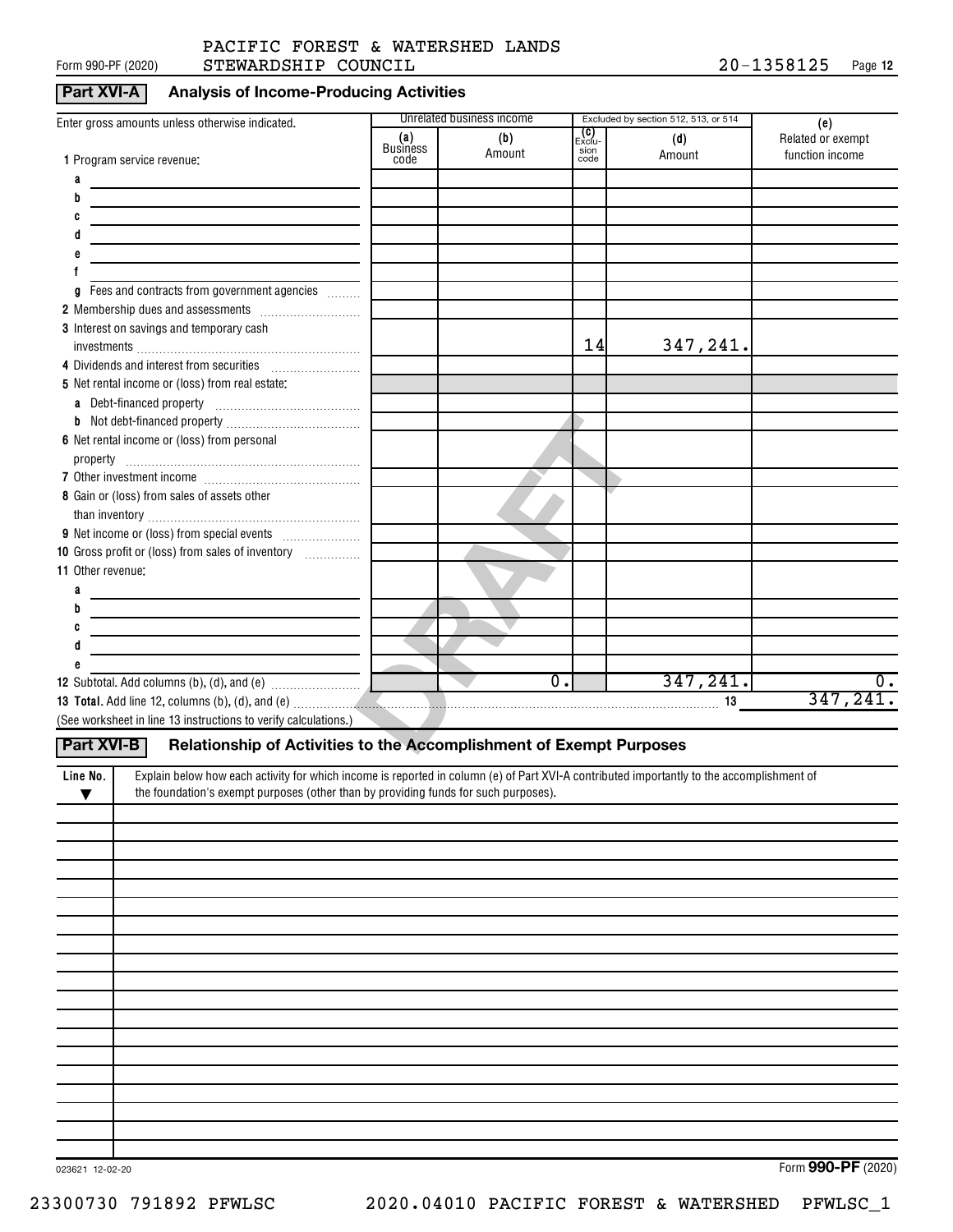| <b>Part XVII</b><br>Information Regarding Transfers to and Transactions and Relationships With Noncharitable<br><b>Exempt Organizations</b><br>Yes   No<br>Did the organization directly or indirectly engage in any of the following with any other organization described in section 501(c)<br>$\mathbf{1}$<br>(other than section 501(c)(3) organizations) or in section 527, relating to political organizations?<br>a Transfers from the reporting foundation to a noncharitable exempt organization of:<br>$(1)$ Cash $\ldots$<br>1a(1)<br>(2) Other assets <b>construction and construction of the construction</b> of the construction of the construction of the construction of the construction of the construction of the construction of the construction of the constr<br>1a(2)<br>Other transactions:<br>b<br>(1) Sales of assets to a noncharitable exempt organization [1] [1] Sales of assets to a noncharitable exempt organization [1] [1] $\sim$<br>1b(1)<br>1b(2)<br>(3) Rental of facilities, equipment, or other assets [111] All and the content of the content of facilities, equipment, or other assets<br>1b(3)<br>1b(4)<br>(5) Loans or loan guarantees <b>commissions</b> and a construction of the construction of the construction of the construction of the construction of the construction of the construction of the construction of the construction<br>1b(5)<br>(6) Performance of services or membership or fundraising solicitations [11] manufactures and performance of services or membership or fundraising solicitations [11] manufactures and performance of services or membership or<br>1b(6)<br>1c<br>d If the answer to any of the above is "Yes," complete the following schedule. Column (b) should always show the fair market value of the goods, other assets,<br>or services given by the reporting foundation. If the foundation received less than fair market value in any transaction or sharing arrangement, show in<br>column (d) the value of the goods, other assets, or services received.<br>(b) Amount involved<br>(c) Name of noncharitable exempt organization<br>$(a)$ Line no.<br>(d) Description of transfers, transactions, and sharing arrangements<br>N/A<br>2a Is the foundation directly or indirectly affiliated with, or related to, one or more tax-exempt organizations described | Form 990-PF (2020) | STEWARDSHIP COUNCIL | 20-1358125 | Page 13                 |
|---------------------------------------------------------------------------------------------------------------------------------------------------------------------------------------------------------------------------------------------------------------------------------------------------------------------------------------------------------------------------------------------------------------------------------------------------------------------------------------------------------------------------------------------------------------------------------------------------------------------------------------------------------------------------------------------------------------------------------------------------------------------------------------------------------------------------------------------------------------------------------------------------------------------------------------------------------------------------------------------------------------------------------------------------------------------------------------------------------------------------------------------------------------------------------------------------------------------------------------------------------------------------------------------------------------------------------------------------------------------------------------------------------------------------------------------------------------------------------------------------------------------------------------------------------------------------------------------------------------------------------------------------------------------------------------------------------------------------------------------------------------------------------------------------------------------------------------------------------------------------------------------------------------------------------------------------------------------------------------------------------------------------------------------------------------------------------------------------------------------------------------------------------------------------------------------------------------------------------------------------------------------------------------------------------------------------------------------------------------------|--------------------|---------------------|------------|-------------------------|
|                                                                                                                                                                                                                                                                                                                                                                                                                                                                                                                                                                                                                                                                                                                                                                                                                                                                                                                                                                                                                                                                                                                                                                                                                                                                                                                                                                                                                                                                                                                                                                                                                                                                                                                                                                                                                                                                                                                                                                                                                                                                                                                                                                                                                                                                                                                                                                     |                    |                     |            |                         |
|                                                                                                                                                                                                                                                                                                                                                                                                                                                                                                                                                                                                                                                                                                                                                                                                                                                                                                                                                                                                                                                                                                                                                                                                                                                                                                                                                                                                                                                                                                                                                                                                                                                                                                                                                                                                                                                                                                                                                                                                                                                                                                                                                                                                                                                                                                                                                                     |                    |                     |            |                         |
|                                                                                                                                                                                                                                                                                                                                                                                                                                                                                                                                                                                                                                                                                                                                                                                                                                                                                                                                                                                                                                                                                                                                                                                                                                                                                                                                                                                                                                                                                                                                                                                                                                                                                                                                                                                                                                                                                                                                                                                                                                                                                                                                                                                                                                                                                                                                                                     |                    |                     |            |                         |
|                                                                                                                                                                                                                                                                                                                                                                                                                                                                                                                                                                                                                                                                                                                                                                                                                                                                                                                                                                                                                                                                                                                                                                                                                                                                                                                                                                                                                                                                                                                                                                                                                                                                                                                                                                                                                                                                                                                                                                                                                                                                                                                                                                                                                                                                                                                                                                     |                    |                     |            |                         |
|                                                                                                                                                                                                                                                                                                                                                                                                                                                                                                                                                                                                                                                                                                                                                                                                                                                                                                                                                                                                                                                                                                                                                                                                                                                                                                                                                                                                                                                                                                                                                                                                                                                                                                                                                                                                                                                                                                                                                                                                                                                                                                                                                                                                                                                                                                                                                                     |                    |                     |            | х                       |
|                                                                                                                                                                                                                                                                                                                                                                                                                                                                                                                                                                                                                                                                                                                                                                                                                                                                                                                                                                                                                                                                                                                                                                                                                                                                                                                                                                                                                                                                                                                                                                                                                                                                                                                                                                                                                                                                                                                                                                                                                                                                                                                                                                                                                                                                                                                                                                     |                    |                     |            | $\overline{\mathbf{x}}$ |
|                                                                                                                                                                                                                                                                                                                                                                                                                                                                                                                                                                                                                                                                                                                                                                                                                                                                                                                                                                                                                                                                                                                                                                                                                                                                                                                                                                                                                                                                                                                                                                                                                                                                                                                                                                                                                                                                                                                                                                                                                                                                                                                                                                                                                                                                                                                                                                     |                    |                     |            |                         |
|                                                                                                                                                                                                                                                                                                                                                                                                                                                                                                                                                                                                                                                                                                                                                                                                                                                                                                                                                                                                                                                                                                                                                                                                                                                                                                                                                                                                                                                                                                                                                                                                                                                                                                                                                                                                                                                                                                                                                                                                                                                                                                                                                                                                                                                                                                                                                                     |                    |                     |            | х                       |
|                                                                                                                                                                                                                                                                                                                                                                                                                                                                                                                                                                                                                                                                                                                                                                                                                                                                                                                                                                                                                                                                                                                                                                                                                                                                                                                                                                                                                                                                                                                                                                                                                                                                                                                                                                                                                                                                                                                                                                                                                                                                                                                                                                                                                                                                                                                                                                     |                    |                     |            | $\overline{\texttt{x}}$ |
|                                                                                                                                                                                                                                                                                                                                                                                                                                                                                                                                                                                                                                                                                                                                                                                                                                                                                                                                                                                                                                                                                                                                                                                                                                                                                                                                                                                                                                                                                                                                                                                                                                                                                                                                                                                                                                                                                                                                                                                                                                                                                                                                                                                                                                                                                                                                                                     |                    |                     |            | $\overline{\texttt{x}}$ |
|                                                                                                                                                                                                                                                                                                                                                                                                                                                                                                                                                                                                                                                                                                                                                                                                                                                                                                                                                                                                                                                                                                                                                                                                                                                                                                                                                                                                                                                                                                                                                                                                                                                                                                                                                                                                                                                                                                                                                                                                                                                                                                                                                                                                                                                                                                                                                                     |                    |                     |            | $\overline{\texttt{x}}$ |
|                                                                                                                                                                                                                                                                                                                                                                                                                                                                                                                                                                                                                                                                                                                                                                                                                                                                                                                                                                                                                                                                                                                                                                                                                                                                                                                                                                                                                                                                                                                                                                                                                                                                                                                                                                                                                                                                                                                                                                                                                                                                                                                                                                                                                                                                                                                                                                     |                    |                     |            | $\overline{\texttt{x}}$ |
|                                                                                                                                                                                                                                                                                                                                                                                                                                                                                                                                                                                                                                                                                                                                                                                                                                                                                                                                                                                                                                                                                                                                                                                                                                                                                                                                                                                                                                                                                                                                                                                                                                                                                                                                                                                                                                                                                                                                                                                                                                                                                                                                                                                                                                                                                                                                                                     |                    |                     |            | $\overline{\textbf{x}}$ |
|                                                                                                                                                                                                                                                                                                                                                                                                                                                                                                                                                                                                                                                                                                                                                                                                                                                                                                                                                                                                                                                                                                                                                                                                                                                                                                                                                                                                                                                                                                                                                                                                                                                                                                                                                                                                                                                                                                                                                                                                                                                                                                                                                                                                                                                                                                                                                                     |                    |                     |            | $\overline{\mathtt{x}}$ |
|                                                                                                                                                                                                                                                                                                                                                                                                                                                                                                                                                                                                                                                                                                                                                                                                                                                                                                                                                                                                                                                                                                                                                                                                                                                                                                                                                                                                                                                                                                                                                                                                                                                                                                                                                                                                                                                                                                                                                                                                                                                                                                                                                                                                                                                                                                                                                                     |                    |                     |            |                         |
|                                                                                                                                                                                                                                                                                                                                                                                                                                                                                                                                                                                                                                                                                                                                                                                                                                                                                                                                                                                                                                                                                                                                                                                                                                                                                                                                                                                                                                                                                                                                                                                                                                                                                                                                                                                                                                                                                                                                                                                                                                                                                                                                                                                                                                                                                                                                                                     |                    |                     |            |                         |
|                                                                                                                                                                                                                                                                                                                                                                                                                                                                                                                                                                                                                                                                                                                                                                                                                                                                                                                                                                                                                                                                                                                                                                                                                                                                                                                                                                                                                                                                                                                                                                                                                                                                                                                                                                                                                                                                                                                                                                                                                                                                                                                                                                                                                                                                                                                                                                     |                    |                     |            |                         |
|                                                                                                                                                                                                                                                                                                                                                                                                                                                                                                                                                                                                                                                                                                                                                                                                                                                                                                                                                                                                                                                                                                                                                                                                                                                                                                                                                                                                                                                                                                                                                                                                                                                                                                                                                                                                                                                                                                                                                                                                                                                                                                                                                                                                                                                                                                                                                                     |                    |                     |            |                         |
|                                                                                                                                                                                                                                                                                                                                                                                                                                                                                                                                                                                                                                                                                                                                                                                                                                                                                                                                                                                                                                                                                                                                                                                                                                                                                                                                                                                                                                                                                                                                                                                                                                                                                                                                                                                                                                                                                                                                                                                                                                                                                                                                                                                                                                                                                                                                                                     |                    |                     |            |                         |
|                                                                                                                                                                                                                                                                                                                                                                                                                                                                                                                                                                                                                                                                                                                                                                                                                                                                                                                                                                                                                                                                                                                                                                                                                                                                                                                                                                                                                                                                                                                                                                                                                                                                                                                                                                                                                                                                                                                                                                                                                                                                                                                                                                                                                                                                                                                                                                     |                    |                     |            |                         |
|                                                                                                                                                                                                                                                                                                                                                                                                                                                                                                                                                                                                                                                                                                                                                                                                                                                                                                                                                                                                                                                                                                                                                                                                                                                                                                                                                                                                                                                                                                                                                                                                                                                                                                                                                                                                                                                                                                                                                                                                                                                                                                                                                                                                                                                                                                                                                                     |                    |                     |            |                         |
|                                                                                                                                                                                                                                                                                                                                                                                                                                                                                                                                                                                                                                                                                                                                                                                                                                                                                                                                                                                                                                                                                                                                                                                                                                                                                                                                                                                                                                                                                                                                                                                                                                                                                                                                                                                                                                                                                                                                                                                                                                                                                                                                                                                                                                                                                                                                                                     |                    |                     |            |                         |
|                                                                                                                                                                                                                                                                                                                                                                                                                                                                                                                                                                                                                                                                                                                                                                                                                                                                                                                                                                                                                                                                                                                                                                                                                                                                                                                                                                                                                                                                                                                                                                                                                                                                                                                                                                                                                                                                                                                                                                                                                                                                                                                                                                                                                                                                                                                                                                     |                    |                     |            |                         |
|                                                                                                                                                                                                                                                                                                                                                                                                                                                                                                                                                                                                                                                                                                                                                                                                                                                                                                                                                                                                                                                                                                                                                                                                                                                                                                                                                                                                                                                                                                                                                                                                                                                                                                                                                                                                                                                                                                                                                                                                                                                                                                                                                                                                                                                                                                                                                                     |                    |                     |            |                         |
|                                                                                                                                                                                                                                                                                                                                                                                                                                                                                                                                                                                                                                                                                                                                                                                                                                                                                                                                                                                                                                                                                                                                                                                                                                                                                                                                                                                                                                                                                                                                                                                                                                                                                                                                                                                                                                                                                                                                                                                                                                                                                                                                                                                                                                                                                                                                                                     |                    |                     |            |                         |
|                                                                                                                                                                                                                                                                                                                                                                                                                                                                                                                                                                                                                                                                                                                                                                                                                                                                                                                                                                                                                                                                                                                                                                                                                                                                                                                                                                                                                                                                                                                                                                                                                                                                                                                                                                                                                                                                                                                                                                                                                                                                                                                                                                                                                                                                                                                                                                     |                    |                     |            |                         |
|                                                                                                                                                                                                                                                                                                                                                                                                                                                                                                                                                                                                                                                                                                                                                                                                                                                                                                                                                                                                                                                                                                                                                                                                                                                                                                                                                                                                                                                                                                                                                                                                                                                                                                                                                                                                                                                                                                                                                                                                                                                                                                                                                                                                                                                                                                                                                                     |                    |                     |            |                         |
|                                                                                                                                                                                                                                                                                                                                                                                                                                                                                                                                                                                                                                                                                                                                                                                                                                                                                                                                                                                                                                                                                                                                                                                                                                                                                                                                                                                                                                                                                                                                                                                                                                                                                                                                                                                                                                                                                                                                                                                                                                                                                                                                                                                                                                                                                                                                                                     |                    |                     |            |                         |
|                                                                                                                                                                                                                                                                                                                                                                                                                                                                                                                                                                                                                                                                                                                                                                                                                                                                                                                                                                                                                                                                                                                                                                                                                                                                                                                                                                                                                                                                                                                                                                                                                                                                                                                                                                                                                                                                                                                                                                                                                                                                                                                                                                                                                                                                                                                                                                     |                    |                     |            |                         |
|                                                                                                                                                                                                                                                                                                                                                                                                                                                                                                                                                                                                                                                                                                                                                                                                                                                                                                                                                                                                                                                                                                                                                                                                                                                                                                                                                                                                                                                                                                                                                                                                                                                                                                                                                                                                                                                                                                                                                                                                                                                                                                                                                                                                                                                                                                                                                                     |                    |                     |            |                         |
|                                                                                                                                                                                                                                                                                                                                                                                                                                                                                                                                                                                                                                                                                                                                                                                                                                                                                                                                                                                                                                                                                                                                                                                                                                                                                                                                                                                                                                                                                                                                                                                                                                                                                                                                                                                                                                                                                                                                                                                                                                                                                                                                                                                                                                                                                                                                                                     |                    |                     |            |                         |
|                                                                                                                                                                                                                                                                                                                                                                                                                                                                                                                                                                                                                                                                                                                                                                                                                                                                                                                                                                                                                                                                                                                                                                                                                                                                                                                                                                                                                                                                                                                                                                                                                                                                                                                                                                                                                                                                                                                                                                                                                                                                                                                                                                                                                                                                                                                                                                     |                    |                     |            |                         |

|                 | 2a Is the foundation directly or indirectly affiliated with, or related to, one or more tax-exempt organizations described                                    |                      |  |                          |       |                 |                                        |                                                      |                            |
|-----------------|---------------------------------------------------------------------------------------------------------------------------------------------------------------|----------------------|--|--------------------------|-------|-----------------|----------------------------------------|------------------------------------------------------|----------------------------|
|                 | in section 501(c) (other than section 501(c)(3)) or in section 527?                                                                                           |                      |  |                          |       |                 |                                        | Yes                                                  | $\overline{\mathbf{X}}$ No |
|                 | <b>b</b> If "Yes," complete the following schedule.                                                                                                           |                      |  |                          |       |                 |                                        |                                                      |                            |
|                 | (a) Name of organization                                                                                                                                      |                      |  | (b) Type of organization |       |                 | (c) Description of relationship        |                                                      |                            |
|                 | N/A                                                                                                                                                           |                      |  |                          |       |                 |                                        |                                                      |                            |
|                 |                                                                                                                                                               |                      |  |                          |       |                 |                                        |                                                      |                            |
|                 |                                                                                                                                                               |                      |  |                          |       |                 |                                        |                                                      |                            |
|                 |                                                                                                                                                               |                      |  |                          |       |                 |                                        |                                                      |                            |
|                 |                                                                                                                                                               |                      |  |                          |       |                 |                                        |                                                      |                            |
|                 | Under penalties of perjury, I declare that I have examined this return, including accompanying schedules and statements, and to the best of my knowledge      |                      |  |                          |       |                 |                                        |                                                      |                            |
| Sign            | and belief, it is true, correct, and complete. Declaration of preparer (other than taxpayer) is based on all information of which preparer has any knowledge. |                      |  |                          |       |                 |                                        | May the IRS discuss this<br>return with the preparer |                            |
| Here            |                                                                                                                                                               |                      |  |                          |       | <b>DIRECTOR</b> |                                        | shown below? See instr.<br>$\overline{\text{X}}$ Yes | <b>No</b>                  |
|                 | Signature of officer or trustee                                                                                                                               |                      |  | Date                     | Title |                 |                                        |                                                      |                            |
|                 | Print/Type preparer's name                                                                                                                                    | Preparer's signature |  |                          | Date  |                 | Check                                  | <b>PTIN</b>                                          |                            |
|                 |                                                                                                                                                               |                      |  |                          |       |                 | self-employed                          |                                                      |                            |
| Paid            | PAMELA WHITE, CPA                                                                                                                                             |                      |  |                          |       |                 |                                        | P00599056                                            |                            |
| <b>Preparer</b> | Firm's name RICHARDSON & COMPANY LLP                                                                                                                          |                      |  |                          |       |                 | Firm's EIN $\triangleright$ 46-5577902 |                                                      |                            |
| <b>Use Only</b> |                                                                                                                                                               |                      |  |                          |       |                 |                                        |                                                      |                            |
|                 |                                                                                                                                                               |                      |  |                          |       |                 |                                        |                                                      |                            |
|                 | Firm's address > 550 HOWE AVENUE, SUITE 210                                                                                                                   |                      |  |                          |       |                 |                                        |                                                      |                            |
|                 | SACRAMENTO, CA 95825                                                                                                                                          |                      |  |                          |       |                 |                                        | Phone no. (916) 564-8727                             |                            |

Form (2020) **990-PF**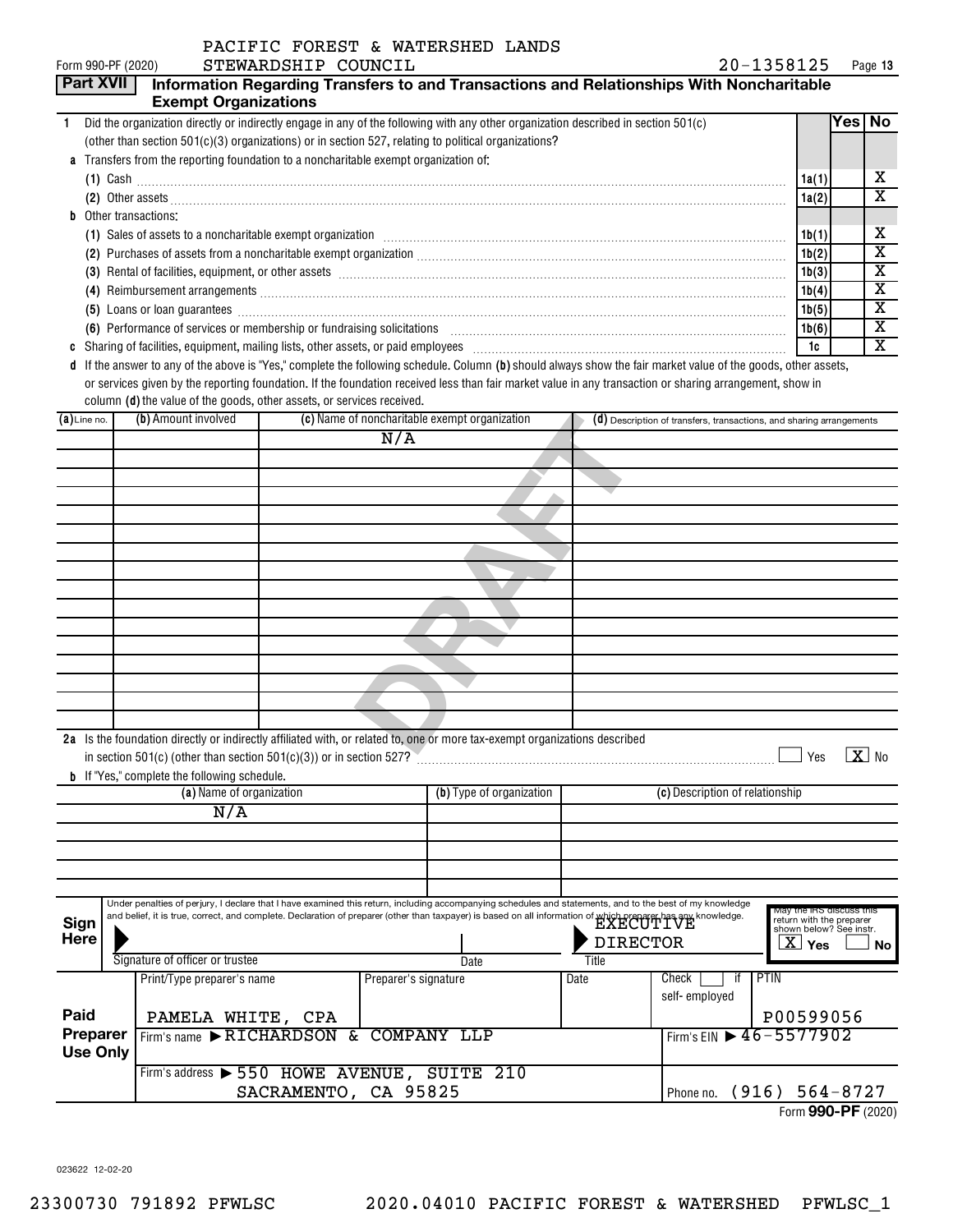| <b>Part XV</b> Supplementary Information                       |                                                            |                              |                                       |            |
|----------------------------------------------------------------|------------------------------------------------------------|------------------------------|---------------------------------------|------------|
| 3 Grants and Contributions Paid During the Year (Continuation) |                                                            |                              |                                       |            |
| Recipient                                                      | If recipient is an individual,<br>show any relationship to | Foundation                   | Purpose of grant or                   | Amount     |
| Name and address (home or business)                            | any foundation manager<br>or substantial contributor       | status of<br>recipient       | contribution                          |            |
|                                                                |                                                            |                              |                                       |            |
| FEATHER RIVER LAND TRUST                                       |                                                            | PUBLIC CHARITY LAND GRANT    |                                       |            |
| 75 COURT ST                                                    |                                                            |                              |                                       |            |
| QUINCY, CA 95971                                               |                                                            |                              |                                       | 35,236.    |
|                                                                |                                                            |                              |                                       |            |
| FEATHER RIVER LAND TRUST<br>75 COURT ST                        |                                                            |                              | PUBLIC CHARITY BOUNDARY SURVEY GRANTS |            |
| QUINCY, CA 95971                                               |                                                            |                              |                                       | 21,144.    |
|                                                                |                                                            |                              |                                       |            |
| MAIDU SUMMIT CONSORTIUM                                        |                                                            | PUBLIC CHARITY LAND GRANTS - |                                       |            |
| 289 HWY 36 EAST                                                |                                                            |                              | <b>ENHANCEMENTS</b>                   |            |
| GRASS VALLEY, CA 95945                                         |                                                            |                              |                                       | 1,406.     |
|                                                                |                                                            |                              |                                       |            |
| MADERA COUNTY                                                  |                                                            | PUBLIC AGENCY                | LAND GRANTS -                         |            |
| 200W. 4TH STREET                                               |                                                            |                              | ENHANCEMENTS                          |            |
| MARYSVILLE, CA 95901                                           |                                                            |                              |                                       | 104,767.   |
|                                                                |                                                            |                              |                                       |            |
|                                                                |                                                            |                              |                                       |            |
| MENDOCINO LAND TRUST<br>330 N FRANKLIN ST                      |                                                            | PUBLIC CHARITY LAND GRANT    |                                       |            |
| MENDOCINO, CA 95460                                            |                                                            |                              |                                       | 20,157.    |
|                                                                |                                                            |                              |                                       |            |
| NORTHERN CALIFORNIA REGIONAL LAND                              |                                                            | PUBLIC CHARITY LAND GRANT    |                                       |            |
| TRUST                                                          |                                                            |                              |                                       |            |
| 580 VALLOMBROSA AVE<br>CHICO, CA 95926                         |                                                            |                              |                                       | 6, 113.    |
|                                                                |                                                            |                              |                                       |            |
|                                                                |                                                            |                              |                                       |            |
| PLACER LAND TRUST                                              |                                                            | PUBLIC CHARITY LAND GRANT    |                                       |            |
| 11641 BLOCKER DR STE 220                                       |                                                            |                              |                                       |            |
| AUBURN, CA 95603                                               |                                                            |                              |                                       | 17,655.    |
|                                                                |                                                            |                              |                                       |            |
| PLACER TITLE COMPANY                                           |                                                            | PUBLIC CHARITY CE ENDOWMENT  |                                       |            |
| 1508 EUREKA ROAD STE 150<br>ROSEVILLE, CA 95661                |                                                            |                              |                                       |            |
|                                                                |                                                            |                              |                                       | 2,511,034. |
|                                                                |                                                            |                              |                                       |            |
| PLACER TITLE COMPANY                                           |                                                            | PUBLIC AGENCY                | LAND GRANT -                          |            |
| 1508 EUREKA ROAD STE 150                                       |                                                            |                              | <b>ENHANCEMENTS</b>                   |            |
| ROSEVILLE, CA 95661                                            |                                                            |                              |                                       | 2,500,000. |
|                                                                |                                                            |                              |                                       |            |
| SEQUOIA RIVERLANDS TRUST<br>427 S GARDEN ST                    |                                                            | PUBLIC CHARITY LAND GRANTS   |                                       |            |
| VISALIA, CA 93277                                              |                                                            |                              |                                       | 3,487.     |
| Total from continuation sheets                                 |                                                            |                              |                                       | 6,011,667. |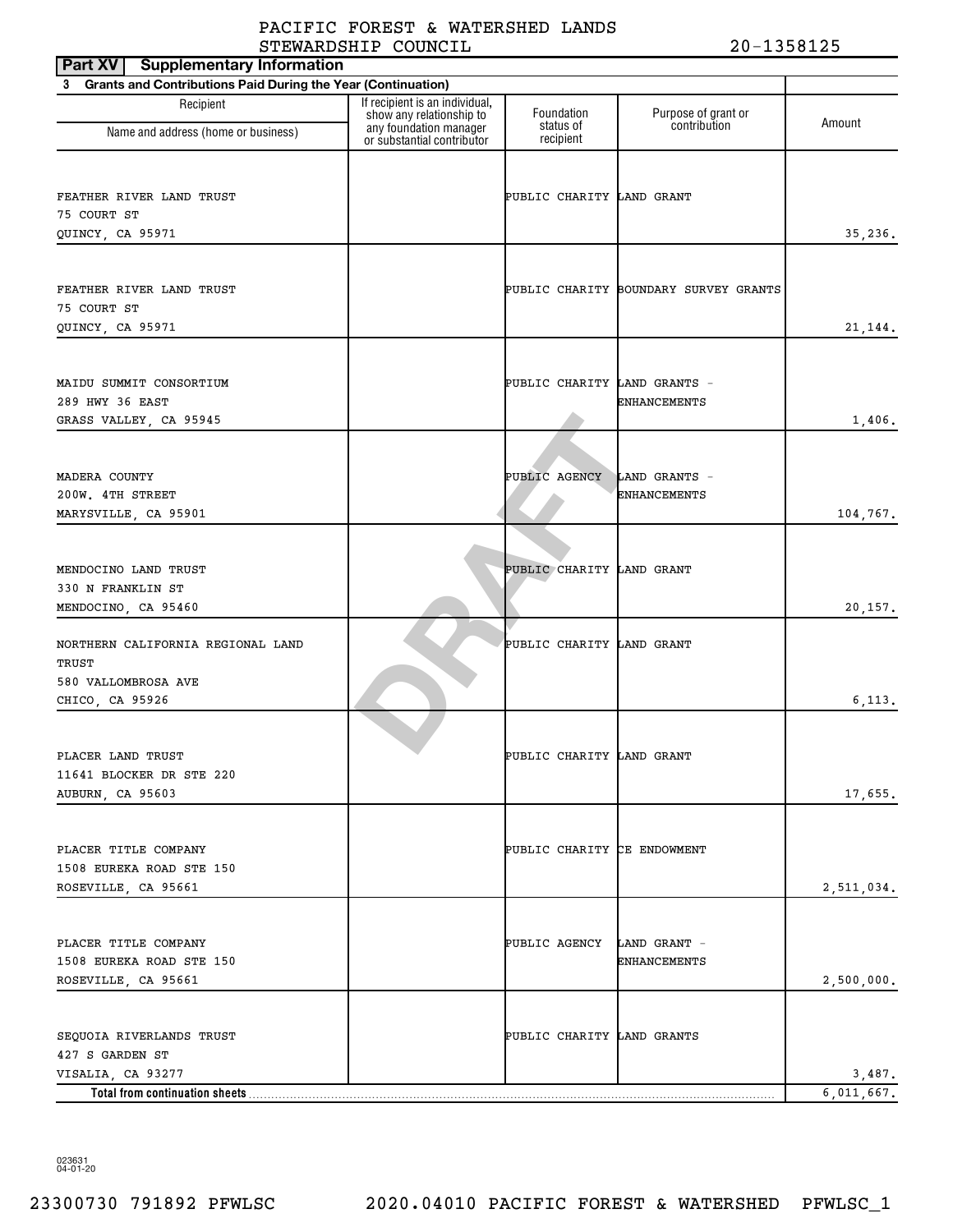| <b>Supplementary Information</b><br>Part XV                                                   |                                                                                      |                              |                                      |         |
|-----------------------------------------------------------------------------------------------|--------------------------------------------------------------------------------------|------------------------------|--------------------------------------|---------|
| <b>Grants and Contributions Paid During the Year (Continuation)</b><br>3                      |                                                                                      |                              |                                      |         |
| Recipient                                                                                     | If recipient is an individual,<br>show any relationship to<br>any foundation manager | Foundation<br>status of      | Purpose of grant or<br>contribution  | Amount  |
| Name and address (home or business)                                                           | or substantial contributor                                                           | recipient                    |                                      |         |
| SHASTA LAND TRUST<br>1768 WEST ST<br>REDDING, CA 96001                                        |                                                                                      | PUBLIC AGENCY                | LAND GRANTS                          | 50,171. |
| SHASTA LAND TRUST<br>1768 WEST ST<br>REDDING, CA 96001                                        |                                                                                      | PUBLIC AGENCY                | BOUNDARY SURVEY GRANTS               | 20,912. |
| SIERRA NEVADA CONSERVANCY<br>11521 BLOCKER DR STE 205<br>AUBURN, CA 95603                     |                                                                                      | PUBLIC CHARITY LAND GRANTS   |                                      | 6,667.  |
| SIERRA NEVADA CONSERVANCY<br>11521 BLOCKER DR STE 205<br>AUBURN, CA 95603                     |                                                                                      | PUBLIC CHARITY LAND GRANTS - | ENHANCEMENTS                         | 778.    |
| SPRING RIVERS FOUNDATION<br>PO BOX 143<br>CASSEL, CA 96016                                    |                                                                                      | PUBLIC CHARITY LAND GRANTS - | <b>ENHANCEMENTS</b>                  | 45,000. |
| WESTERN SHASTA RESOURCE CONSERVATION<br>DISTRICT<br>6270 PARALLEL RD                          |                                                                                      | PUBLIC AGENCY                | LAND GRANT                           | 44,971. |
| ANDERSON, CA 96007<br>WILDLIFE HERITAGE FOUNDATION<br>563 2ND ST STE 120<br>LINCOLN, CA 95648 |                                                                                      | PUBLIC CHARITY LAND GRANT    |                                      | 5,147.  |
| COUNTY OF MADERA<br>200W. 4TH STREET<br>MARYSVILLE, CA 95901                                  |                                                                                      | PUBLIC AGENCY TAX NEUTRALITY |                                      | 78,851. |
| MOUNTAIN MEADOWS CONSERVANCY<br>PO BOX 40<br>WESTWOOD, CA 96137                               |                                                                                      | PUBLIC CHARITY LAND GRANT -  | <b>ENHANCEMENTS</b>                  | 20,000. |
| NORTHERN CALIFORNIA REGIONAL LAND<br>TRUST<br>580 VALLOMBROSA AVE                             |                                                                                      |                              | PUBLIC CHARITY BOUNDARY SURVEY GRANT |         |
| CHICO, CA 95926                                                                               |                                                                                      |                              |                                      | 5,000.  |
| Total from continuation sheets                                                                |                                                                                      |                              |                                      |         |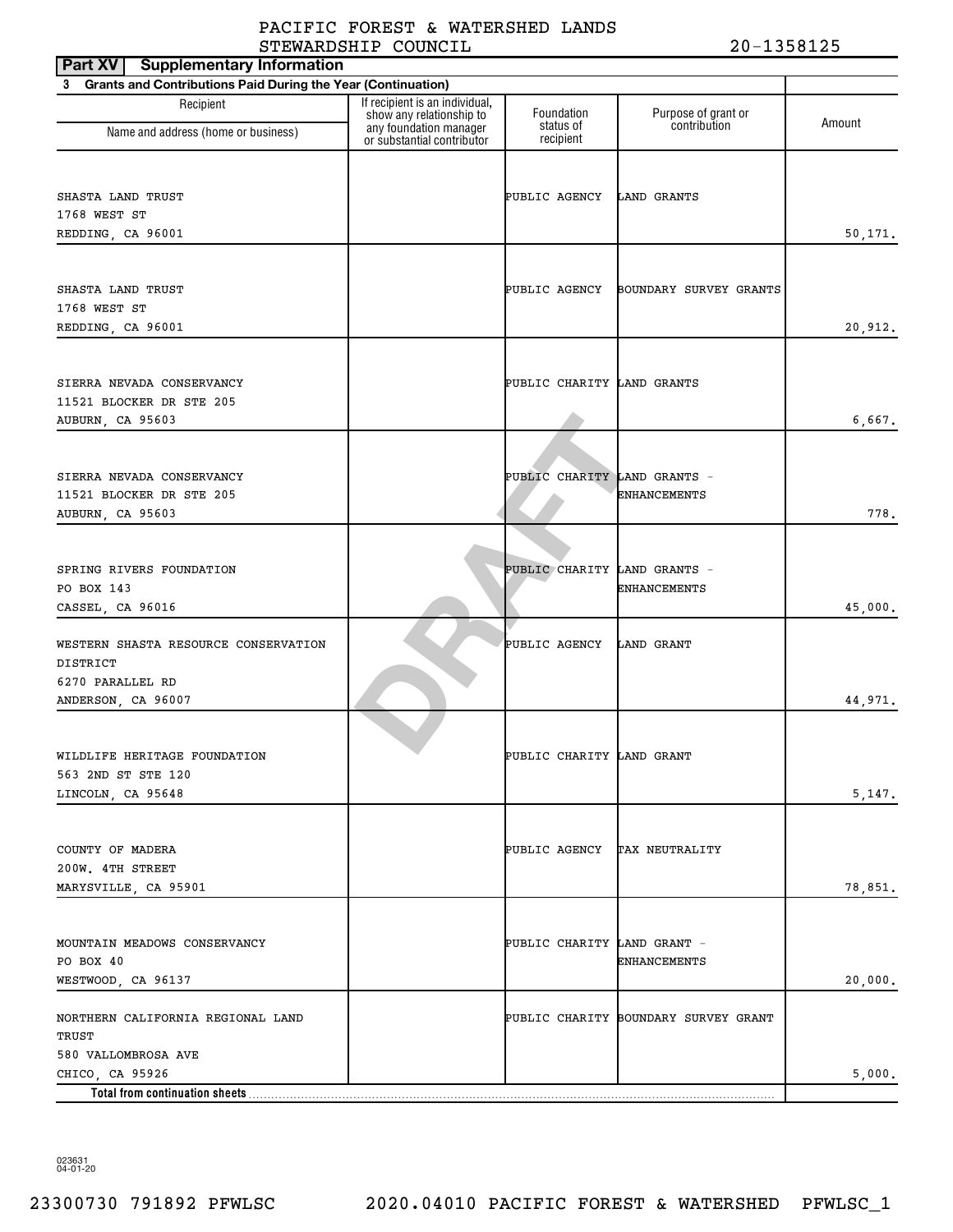| Part XV<br><b>Supplementary Information</b>                    |                                                                                                                    |                         |                                     |           |
|----------------------------------------------------------------|--------------------------------------------------------------------------------------------------------------------|-------------------------|-------------------------------------|-----------|
| 3 Grants and Contributions Paid During the Year (Continuation) |                                                                                                                    |                         |                                     |           |
| Recipient<br>Name and address (home or business)               | If recipient is an individual,<br>show any relationship to<br>any foundation manager<br>or substantial contributor | Foundation<br>status of | Purpose of grant or<br>contribution | Amount    |
|                                                                |                                                                                                                    | recipient               |                                     |           |
|                                                                |                                                                                                                    |                         |                                     |           |
|                                                                |                                                                                                                    |                         |                                     |           |
| SIERRA NEVADA CONSERVANCY<br>11521 BLOCKER DR STE 205          |                                                                                                                    |                         | PUBLIC CHARITY LAND GRANT - FEES    |           |
| AUBURN, CA 95603                                               |                                                                                                                    |                         |                                     | 1,369.    |
|                                                                |                                                                                                                    |                         |                                     |           |
| WESTERN SHASTA RESOURCE CONSERVATION                           |                                                                                                                    | PUBLIC AGENCY           | LAND GRANT - FEES                   |           |
| DISTRICT                                                       |                                                                                                                    |                         |                                     |           |
| 6270 PARALLEL RD                                               |                                                                                                                    |                         |                                     |           |
| ANDERSON, CA 96007                                             |                                                                                                                    |                         |                                     | 1,477.    |
|                                                                |                                                                                                                    |                         |                                     |           |
|                                                                |                                                                                                                    |                         |                                     |           |
| PLUMAS COUNTY<br>520 MAIN STREET, ROOM 404                     |                                                                                                                    | PUBLIC AGENCY           | TAX NEUTRALITY                      |           |
| QUINCY, CA 95971                                               |                                                                                                                    |                         |                                     | 510, 325. |
|                                                                |                                                                                                                    |                         |                                     |           |
|                                                                |                                                                                                                    |                         |                                     |           |
|                                                                |                                                                                                                    |                         |                                     |           |
|                                                                |                                                                                                                    |                         |                                     |           |
|                                                                |                                                                                                                    |                         |                                     |           |
|                                                                |                                                                                                                    |                         |                                     |           |
|                                                                |                                                                                                                    |                         |                                     |           |
|                                                                |                                                                                                                    |                         |                                     |           |
|                                                                |                                                                                                                    |                         |                                     |           |
|                                                                |                                                                                                                    |                         |                                     |           |
|                                                                |                                                                                                                    |                         |                                     |           |
|                                                                |                                                                                                                    |                         |                                     |           |
|                                                                |                                                                                                                    |                         |                                     |           |
|                                                                |                                                                                                                    |                         |                                     |           |
|                                                                |                                                                                                                    |                         |                                     |           |
|                                                                |                                                                                                                    |                         |                                     |           |
|                                                                |                                                                                                                    |                         |                                     |           |
|                                                                |                                                                                                                    |                         |                                     |           |
|                                                                |                                                                                                                    |                         |                                     |           |
|                                                                |                                                                                                                    |                         |                                     |           |
|                                                                |                                                                                                                    |                         |                                     |           |
|                                                                |                                                                                                                    |                         |                                     |           |
|                                                                |                                                                                                                    |                         |                                     |           |
|                                                                |                                                                                                                    |                         |                                     |           |
|                                                                |                                                                                                                    |                         |                                     |           |
|                                                                |                                                                                                                    |                         |                                     |           |
|                                                                |                                                                                                                    |                         |                                     |           |
|                                                                |                                                                                                                    |                         |                                     |           |
|                                                                |                                                                                                                    |                         |                                     |           |
|                                                                |                                                                                                                    |                         |                                     |           |
|                                                                |                                                                                                                    |                         |                                     |           |
|                                                                |                                                                                                                    |                         |                                     |           |
|                                                                |                                                                                                                    |                         |                                     |           |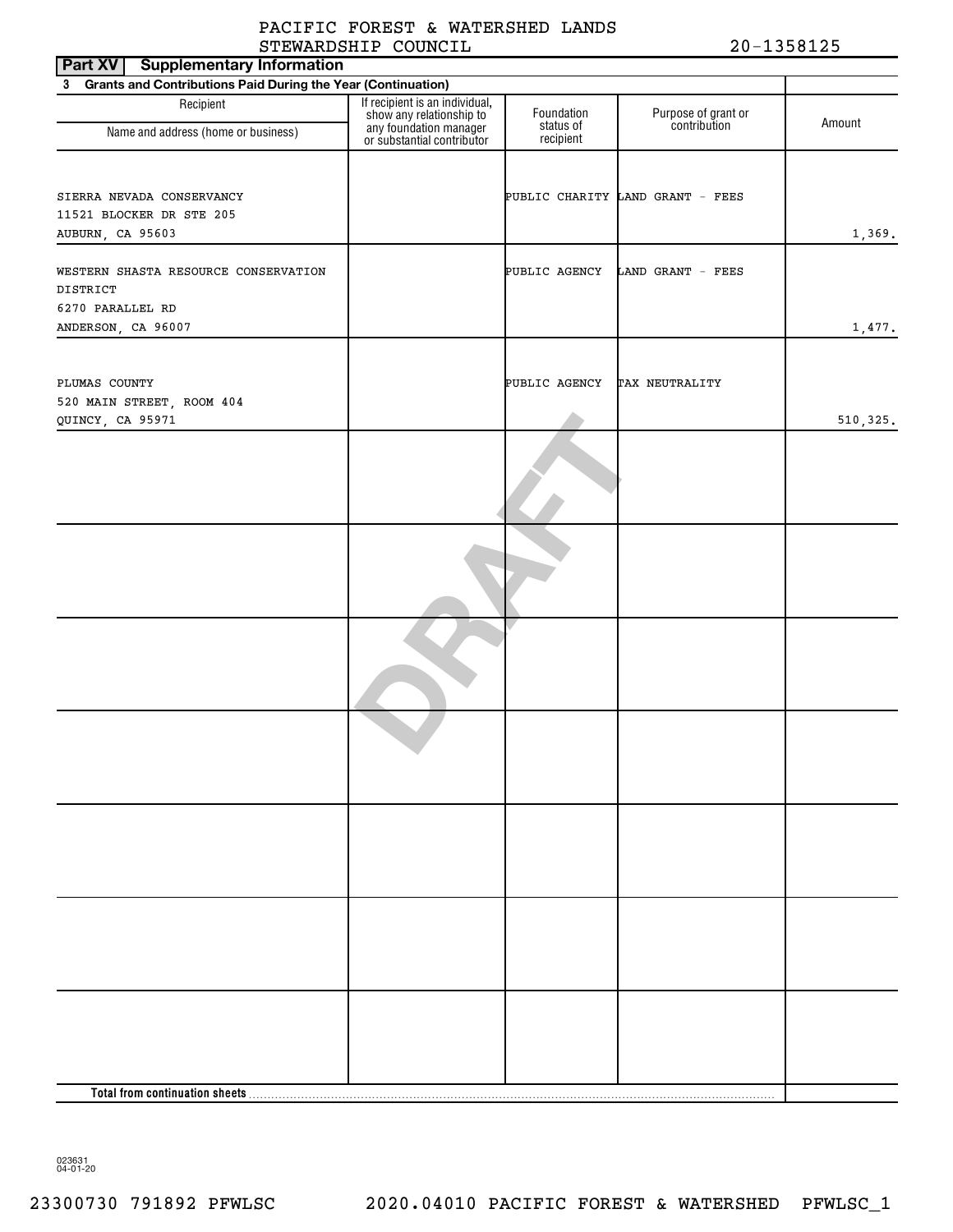#### PACIFIC FOREST & WATERSHED LANDS STEWARD 20-1358125

| FORM 990-PF                                                                                                                                                                                                                                                 | LEGAL FEES                                                                                      |                                                            |                                      | <b>STATEMENT</b><br>1                                                                        |
|-------------------------------------------------------------------------------------------------------------------------------------------------------------------------------------------------------------------------------------------------------------|-------------------------------------------------------------------------------------------------|------------------------------------------------------------|--------------------------------------|----------------------------------------------------------------------------------------------|
| DESCRIPTION                                                                                                                                                                                                                                                 | (A)<br><b>EXPENSES</b><br>PER BOOKS                                                             | (B)<br>NET INVEST-<br>MENT INCOME                          | (C)<br>ADJUSTED<br>NET INCOME        | (D)<br>CHARITABLE<br><b>PURPOSES</b>                                                         |
| LEGAL                                                                                                                                                                                                                                                       | 28,149.                                                                                         | 0.                                                         |                                      | 22,832.                                                                                      |
| TO FM 990-PF, PG 1, LN 16A                                                                                                                                                                                                                                  | 28,149.                                                                                         | 0.                                                         |                                      | 22,832.                                                                                      |
| FORM 990-PF                                                                                                                                                                                                                                                 | <b>ACCOUNTING FEES</b>                                                                          |                                                            |                                      | 2<br><b>STATEMENT</b>                                                                        |
| DESCRIPTION                                                                                                                                                                                                                                                 | (A)<br><b>EXPENSES</b><br>PER BOOKS                                                             | (B)<br>NET INVEST-<br>MENT INCOME                          | (C)<br>ADJUSTED<br>NET INCOME        | (D)<br>CHARITABLE<br><b>PURPOSES</b>                                                         |
| <b>ACCOUNTING</b>                                                                                                                                                                                                                                           | 23,986.                                                                                         | 0.                                                         |                                      | 23,418.                                                                                      |
| TO FORM 990-PF, PG 1, LN 16B                                                                                                                                                                                                                                | 23,986.                                                                                         | 0.                                                         |                                      | 23,418.                                                                                      |
|                                                                                                                                                                                                                                                             |                                                                                                 |                                                            |                                      |                                                                                              |
| FORM 990-PF                                                                                                                                                                                                                                                 | OTHER PROFESSIONAL FEES                                                                         |                                                            |                                      | <b>STATEMENT</b><br>3                                                                        |
| <b>DESCRIPTION</b>                                                                                                                                                                                                                                          | (A)<br><b>EXPENSES</b><br>PER BOOKS                                                             | (B)<br>NET INVEST-<br>MENT INCOME                          | (C)<br><b>ADJUSTED</b><br>NET INCOME | (D)<br>CHARITABLE<br><b>PURPOSES</b>                                                         |
| INVESTMENT MANAGEMENT FEES<br>PROFESSIONAL SERVICES<br>TECHNOLOGY SUPPORT<br>GRAPHICS/MEDIA/PR SUPPORT<br>LAND PLANNING<br>BOUNDARY SURVEY CONTRACTOR<br>BASELINE DOCUMENTATION<br>CONTRACTOR<br>TITLE AND RECORDATION<br><b>SERVICES</b><br>PUBLIC NOTICES | 21,000.<br>51,094.<br>28,345.<br>22,297.<br>27,992.<br>363,451.<br>4,673.<br>93,401.<br>14,298. | 21,000.<br>0.<br>0.<br>0.<br>$0$ .<br>0.<br>0.<br>0.<br>0. |                                      | 0.<br>49,986.<br>28,421.<br>22, 297.<br>31,731.<br>427, 117.<br>1,539.<br>94,049.<br>14,688. |
| TO FORM 990-PF, PG 1, LN 16C                                                                                                                                                                                                                                | 626,551.                                                                                        | 21,000.                                                    |                                      | 669,828.                                                                                     |
|                                                                                                                                                                                                                                                             |                                                                                                 |                                                            |                                      |                                                                                              |

}}}}}}}}}}}}}}}}}}}}}}}}}}}}}}}}}}}}}}}} }}}}}}}}}}

STATEMENT(S) 1, 2, 3 23300730 791892 PFWLSC 2020.04010 PACIFIC FOREST & WATERSHED PFWLSC\_1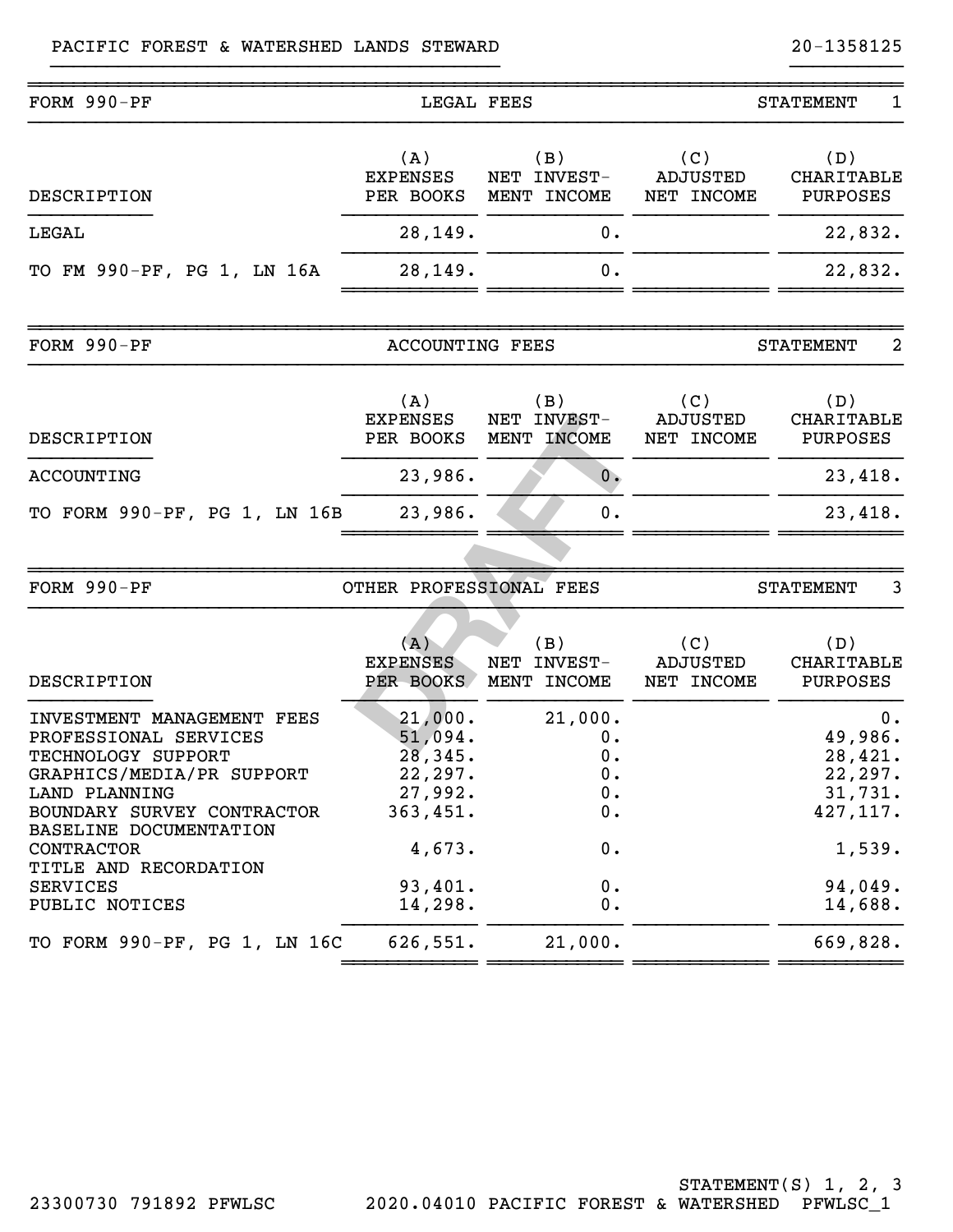| FORM 990-PF                                                           | TAXES                               |                                      | <b>STATEMENT</b><br>4            |                                      |                                      |                                      |  |
|-----------------------------------------------------------------------|-------------------------------------|--------------------------------------|----------------------------------|--------------------------------------|--------------------------------------|--------------------------------------|--|
| DESCRIPTION                                                           | (A)<br><b>EXPENSES</b><br>PER BOOKS | (B)<br>NET INVEST-<br>MENT INCOME    |                                  | (C)<br><b>ADJUSTED</b><br>NET INCOME | (D)                                  | <b>CHARITABLE</b><br><b>PURPOSES</b> |  |
| PAYROLL TAXES<br>EXCISE TAXES                                         | 89,740.<br>1,099.                   |                                      | 0.<br>0.                         |                                      | 89,740.<br>$-2,431.$                 |                                      |  |
| TO FORM 990-PF, PG 1, LN 18                                           | 90,839.                             |                                      | 0.                               |                                      | 87,309.                              |                                      |  |
| FORM 990-PF                                                           | OTHER EXPENSES                      |                                      |                                  |                                      | <b>STATEMENT</b>                     | 5                                    |  |
| DESCRIPTION                                                           | (A)<br><b>EXPENSES</b><br>PER BOOKS | (B)<br>NET INVEST-<br>MENT INCOME    |                                  | (C)<br><b>ADJUSTED</b><br>NET INCOME | (D)<br>CHARITABLE<br><b>PURPOSES</b> |                                      |  |
| <b>INSURANCE</b><br>OFFICE SUPPLIES & EXPENSES<br><b>BANK CHARGES</b> | 47,202.<br>18,300.<br>2,485.        |                                      | $0^{\circ}$<br>0.<br>О.          |                                      | 49,413.<br>17,503.<br>2,485.         |                                      |  |
| TO FORM 990-PF, PG 1, LN 23                                           | 67,987.                             |                                      | 0.                               |                                      | 69,401.                              |                                      |  |
| FORM 990-PF                                                           | OTHER INVESTMENTS                   |                                      |                                  |                                      | <b>STATEMENT</b>                     | 6                                    |  |
| DESCRIPTION                                                           |                                     | <b>VALUATION</b><br><b>METHOD</b>    |                                  | <b>BOOK VALUE</b>                    | <b>FAIR MARKET</b><br><b>VALUE</b>   |                                      |  |
| OTHER INVESTMENTS                                                     |                                     | FMV                                  |                                  | 20, 172, 125.                        | 20, 172, 125.                        |                                      |  |
| TOTAL TO FORM 990-PF, PART II, LINE 13                                |                                     |                                      |                                  | 20, 172, 125.                        | 20, 172, 125.                        |                                      |  |
| FORM 990-PF                                                           | OTHER ASSETS                        |                                      |                                  |                                      | <b>STATEMENT</b>                     | 7                                    |  |
| DESCRIPTION                                                           |                                     | <b>BEGINNING OF</b><br>YR BOOK VALUE | END OF YEAR<br><b>BOOK VALUE</b> |                                      | <b>VALUE</b>                         | <b>FAIR MARKET</b>                   |  |
| OFFICE LEASE SECURITY DEPOSIT                                         |                                     | 3,538.                               |                                  | 3,538.                               | 3,538.                               |                                      |  |
| TO FORM 990-PF, PART II, LINE 15                                      |                                     | 3,538.                               |                                  | 3,538.                               | 3,538.                               |                                      |  |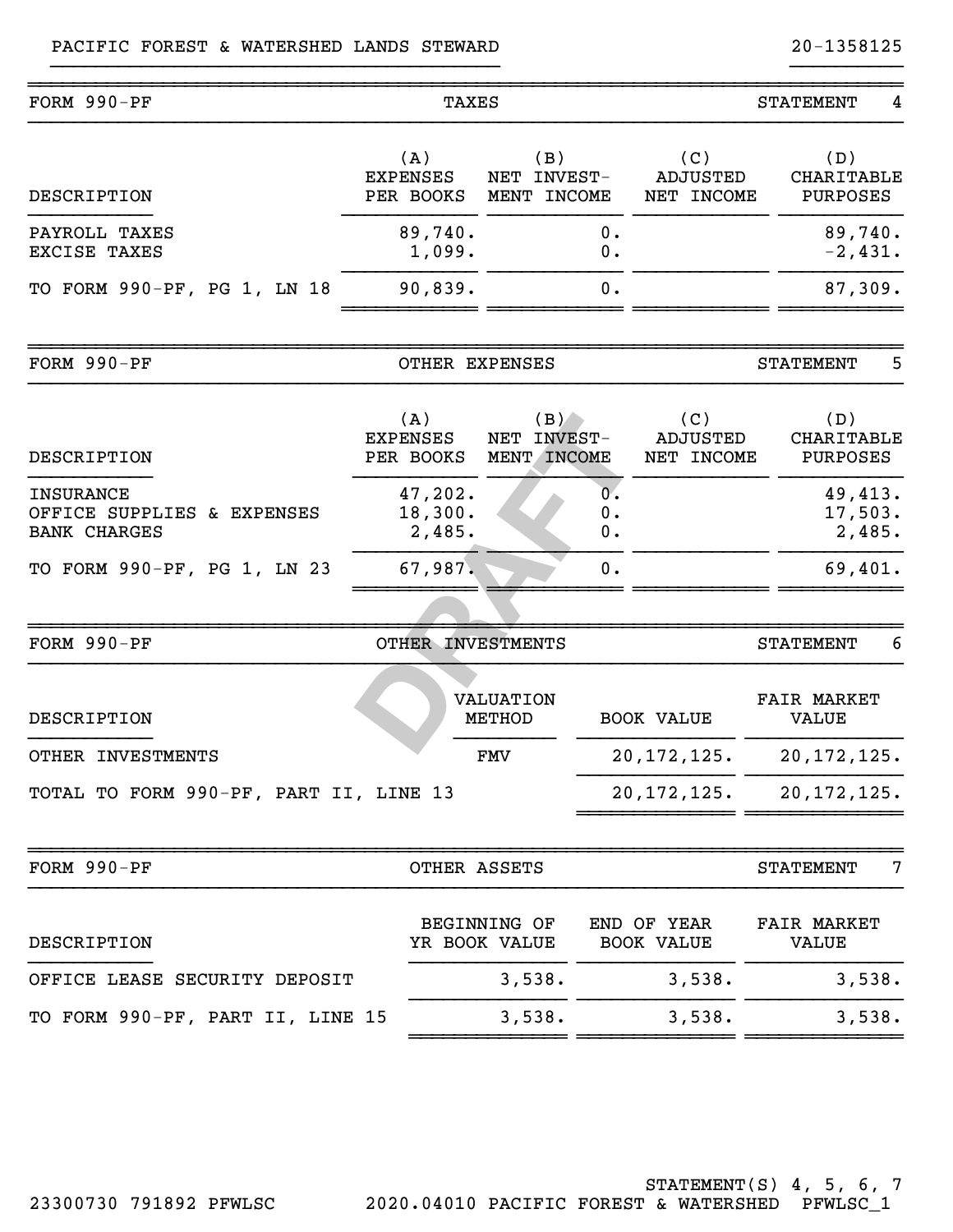### PACIFIC FOREST & WATERSHED LANDS STEWARD 20-1358125

| FORM 990-PF PART VIII - LIST OF OFFICERS, DIRECTORS                                    |  | TRUSTEES AND FOUNDATION MANAGERS                                                                               |       | STATEMENT                       | 8                           |
|----------------------------------------------------------------------------------------|--|----------------------------------------------------------------------------------------------------------------|-------|---------------------------------|-----------------------------|
| NAME AND ADDRESS                                                                       |  | TITLE AND COMPEN- BEN PLAN EXPENSE<br>TITLE AND COMPEN- BEN PLAN EXPENSE<br>AVRG HRS/WK SATION CONTRIB ACCOUNT |       | EMPLOYEE                        |                             |
| ART BAGGETT, JR.<br>3300 DOUGLAS BOULEVARD, SUITE 250 7.00<br>ROSEVILLE, CA 95661      |  | PRESIDENT                                                                                                      |       | 0. 0.                           | $\overline{\phantom{a}}$ 0. |
| TRUMAN BURNS<br>3300 DOUGLAS BOULEVARD, SUITE 250<br>ROSEVILLE, CA 95661               |  | VICE PRESIDENT<br>7.00                                                                                         | 0.    | 0.                              | 0.                          |
| SOAPY MULHOLLAND<br>3300 DOUGLAS BOULEVARD, SUITE 250<br>ROSEVILLE, CA 95661           |  | VICE PRESIDENT<br>7.00                                                                                         | 0.    | 0.                              | 0.                          |
| DAVID MURAKI<br>3300 DOUGLAS BOULEVARD, SUITE 250<br>ROSEVILLE, CA 95661               |  | VICE PRESIDENT<br>7.00                                                                                         | $0$ . | 0.                              | 0.                          |
| <b>MIKE SCHONHERR</b><br>3300 DOUGLAS BOULEVARD, SUITE 250 7.00<br>ROSEVILLE, CA 95661 |  | TREASURER                                                                                                      | 0.    | 0.                              | 0.                          |
| NANCEE MURRAY<br>3300 DOUGLAS BOULEVARD, SUITE 250 27.00<br>ROSEVILLE, CA 95661        |  | <b>SECRETARY</b>                                                                                               | $0$ . | 0.                              | 0.                          |
| DAVE EGGERTON<br>3300 DOUGLAS BOULEVARD, SUITE 250<br>ROSEVILLE, CA 95661              |  | <b>BOARD DIRECTOR</b><br>5.00                                                                                  | $0$ . | $0$ .                           | 0.                          |
| RICH GORDON<br>3300 DOUGLAS BOULEVARD, SUITE 250 5.00<br>ROSEVILLE, CA 95661           |  | BOARD DIRECTOR                                                                                                 |       | 0. 0.                           | 0.                          |
| <b>GEORGE GENTRY</b><br>3300 DOUGLAS BOULEVARD, SUITE 250 5.00<br>ROSEVILLE, CA 95661  |  | BOARD DIRECTOR                                                                                                 |       | 0.<br>$\overline{\mathbf{0}}$ . | 0.                          |
| PETE BELL<br>3300 DOUGLAS BOULEVARD, SUITE 250 5.00<br>ROSEVILLE, CA 95661             |  | BOARD DIRECTOR                                                                                                 |       | 0.<br>$\overline{\mathbf{0}}$ . | 0.                          |
| RICHARD ROOS-COLLINS<br>3300 DOUGLAS BOULEVARD, SUITE 250                              |  | BOARD DIRECTOR<br>5.00                                                                                         | 0.    | 0.                              | 0.                          |

}}}}}}}}}}}}}}}}}}}}}}}}}}}}}}}}}}}}}}}} }}}}}}}}}}

ROSEVILLE, CA 95661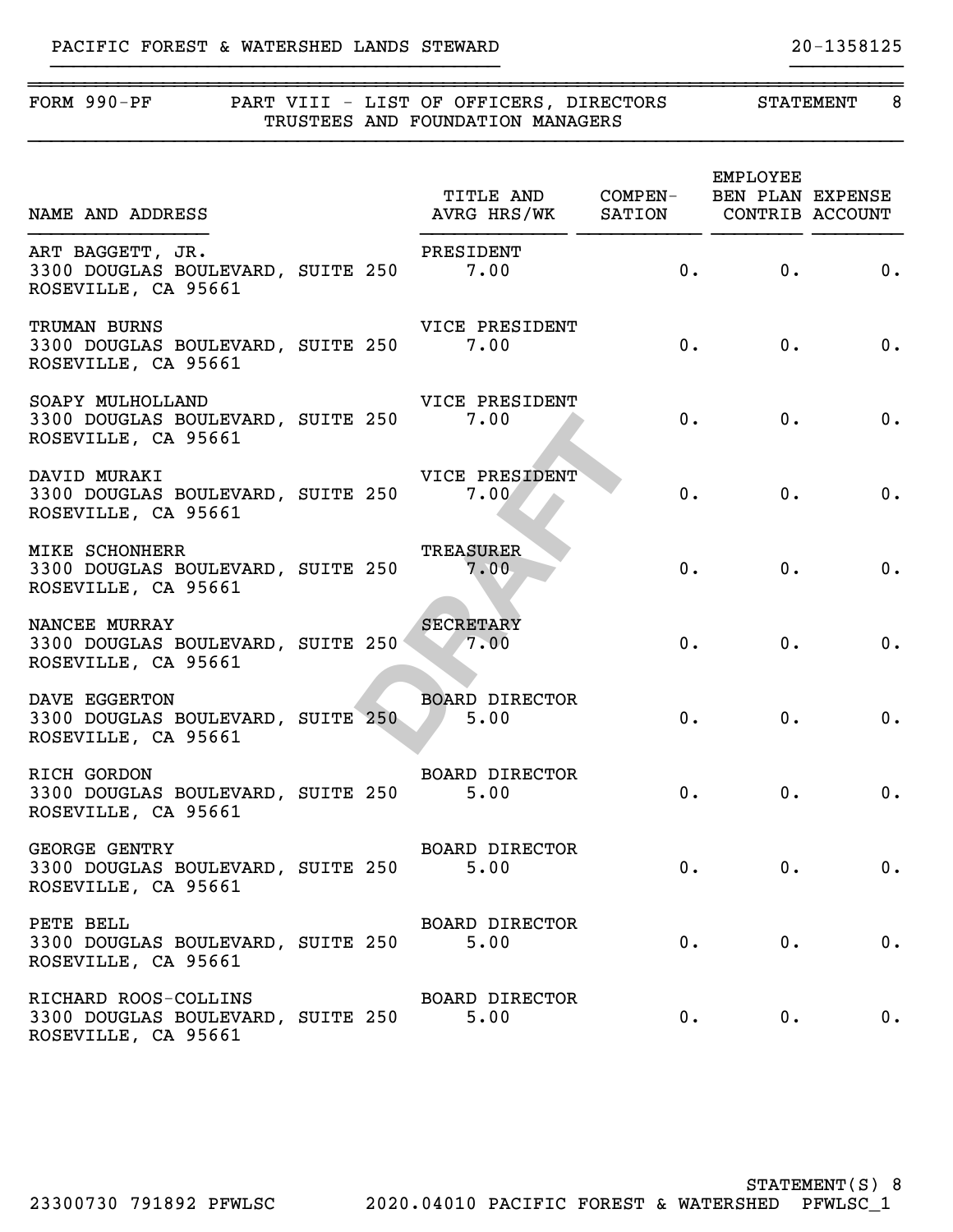| PACIFIC FOREST & WATERSHED LANDS STEWARD                                           |                               |       |       | 20-1358125 |
|------------------------------------------------------------------------------------|-------------------------------|-------|-------|------------|
| <b>ALLISON BROWN</b><br>3300 DOUGLAS BOULEVARD, SUITE 250<br>ROSEVILLE, CA 95661   | BOARD DIRECTOR<br>5.00        | 0.    | 0.    | $0$ .      |
| CHRIS NOTA<br>3300 DOUGLAS BOULEVARD, SUITE 250<br>ROSEVILLE, CA 95661             | BOARD DIRECTOR<br>5.00        | 0.    | 0.    | 0.         |
| WADE CROWFOOT<br>3300 DOUGLAS BOULEVARD, SUITE 250<br>ROSEVILLE, CA 95661          | BOARD DIRECTOR<br>5.00        | 0.    | 0.    | 0.         |
| <b>JENNIFER NORRIS</b><br>3300 DOUGLAS BOULEVARD, SUITE 250<br>ROSEVILLE, CA 95661 | BOARD DIRECTOR<br>5.00        | 0.    | 0.    | $0$ .      |
| LARRY MYERS<br>3300 DOUGLAS BOULEVARD, SUITE 250<br>ROSEVILLE, CA 95661            | BOARD DIRECTOR<br>5.00        | 0.    | 0.    | 0.         |
| KEN TIPON<br>3300 DOUGLAS BOULEVARD, SUITE 250<br>ROSEVILLE, CA 95661              | BOARD DIRECTOR<br>5.00        | 0.    | 0.    | $0$ .      |
| <b>BOB SCHNEIDER</b><br>3300 DOUGLAS BOULEVARD, SUITE 250<br>ROSEVILLE, CA 95661   | <b>BOARD DIRECTOR</b><br>5.00 | 0.    | 0.    | $0$ .      |
| <b>JULIE HALLIGAN</b><br>3300 DOUGLAS BOULEVARD, SUITE 250<br>ROSEVILLE, CA 95661  | <b>BOARD DIRECTOR</b><br>5.00 | 0.    | 0.    | 0.         |
| REBECCA DOIDGE<br>3300 DOUGLAS BOULEVARD, SUITE 250<br>ROSEVILLE, CA 95661         | BOARD DIRECTOR<br>5.00        | 0.    | 0.    | 0.         |
| LEE ADAMS<br>3300 DOUGLAS BOULEVARD, SUITE 250<br>ROSEVILLE, CA 95661              | <b>BOARD DIRECTOR</b><br>5.00 | 0.    | 0.    | 0.         |
| JOHN VIEGAS<br>3300 DOUGLAS BOULEVARD, SUITE 250<br>ROSEVILLE, CA 95661            | <b>BOARD DIRECTOR</b><br>5.00 | $0$ . | 0.    | 0.         |
| DEE DEE D'ADAMO<br>3300 DOUGLAS BOULEVARD, SUITE 250<br>ROSEVILLE, CA 95661        | <b>BOARD DIRECTOR</b><br>5.00 | $0$ . | 0.    | 0.         |
| <b>JEFF PARKS</b><br>3300 DOUGLAS BOULEVARD, SUITE 250<br>ROSEVILLE, CA 95661      | <b>BOARD DIRECTOR</b><br>5.00 | 0.    | $0$ . | 0.         |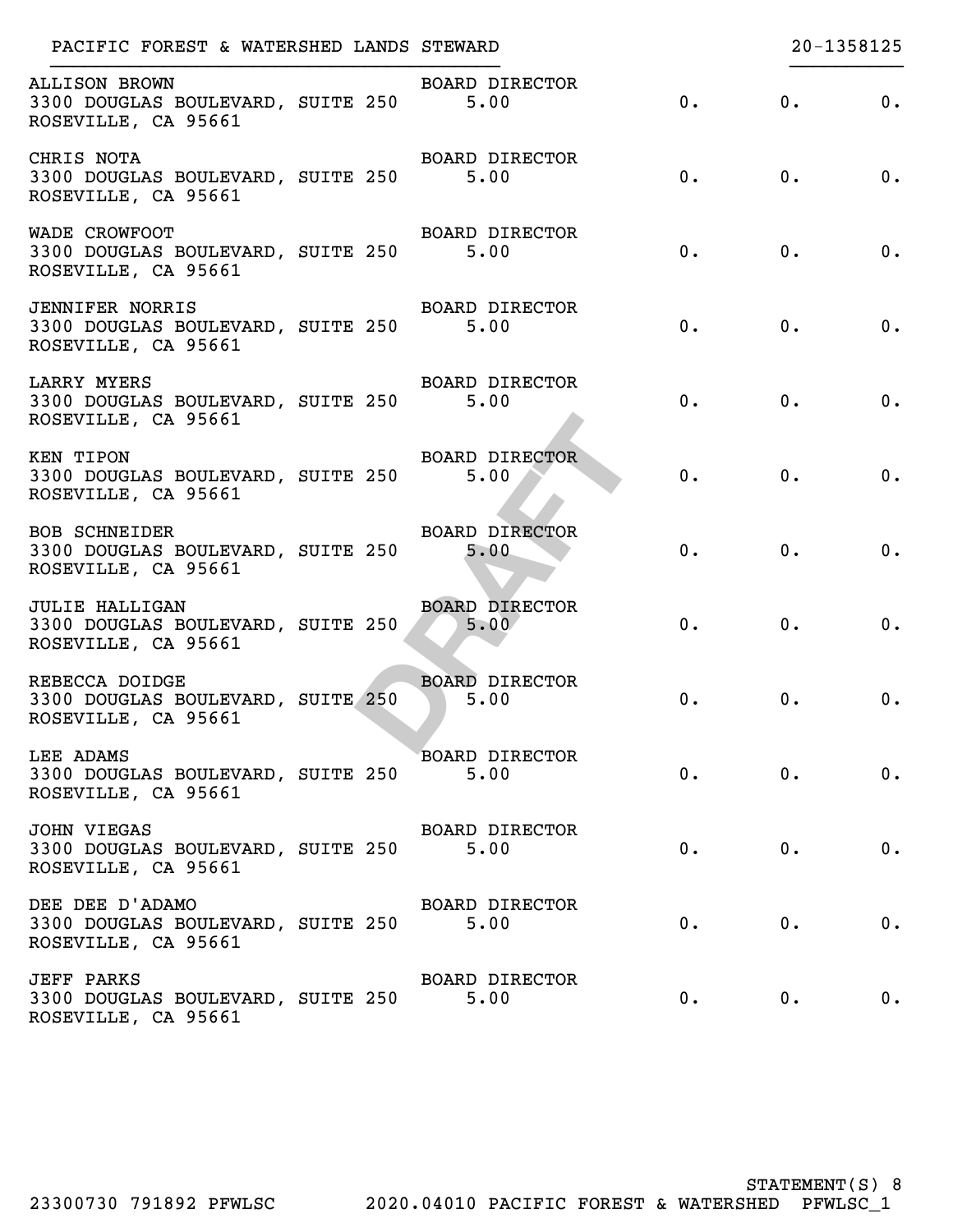| PACIFIC FOREST & WATERSHED LANDS STEWARD                                                        |                            | 20-1358125                   |  |  |  |  |  |
|-------------------------------------------------------------------------------------------------|----------------------------|------------------------------|--|--|--|--|--|
| DAVID SUTTON<br>3300 DOUGLAS BOULEVARD, SUITE 250 5.00<br>ROSEVILLE, CA 95661                   | BOARD DIRECTOR             | 0.<br>0.<br>0.               |  |  |  |  |  |
| JOHN MCCAMMAN<br>3300 DOUGLAS BOULEVARD, SUITE 250 5.00<br>ROSEVILLE, CA 95661                  | BOARD DIRECTOR<br>0.       | 0.<br>0.                     |  |  |  |  |  |
| <b>JERRY BIRD</b><br>3300 DOUGLAS BOULEVARD, SUITE 250 5.00<br>ROSEVILLE, CA 95661              | BOARD DIRECTOR             | 0.<br>0.<br>$\overline{0}$ . |  |  |  |  |  |
| HEIDI KROLICK<br>3300 DOUGLAS BOULEVARD, SUITE 250 40.00 130,687. 4,877.<br>ROSEVILLE, CA 95661 | EXECUTIVE DIRECTOR         | $\overline{0}$ .             |  |  |  |  |  |
| AARON ROBERTSON<br>3300 DOUGLAS BOULEVARD, SUITE 250 40.00<br>ROSEVILLE, CA 95661               | DIRECTOR OF FINANCE & OPER | $96,997.$ 1,193. 0.          |  |  |  |  |  |
| <b>ERIN HEALY</b><br>3300 DOUGLAS BOULEVARD, SUITE 250 40.00<br>ROSEVILLE, CA 95661             | DIRECTOR LAND CONSERVATION | $127,448.$ 3,923. 0.         |  |  |  |  |  |
| TOTALS INCLUDED ON 990-PF, PAGE 6, PART VIII                                                    | $355, 132.$ 9,993.         | 0.                           |  |  |  |  |  |
|                                                                                                 |                            |                              |  |  |  |  |  |